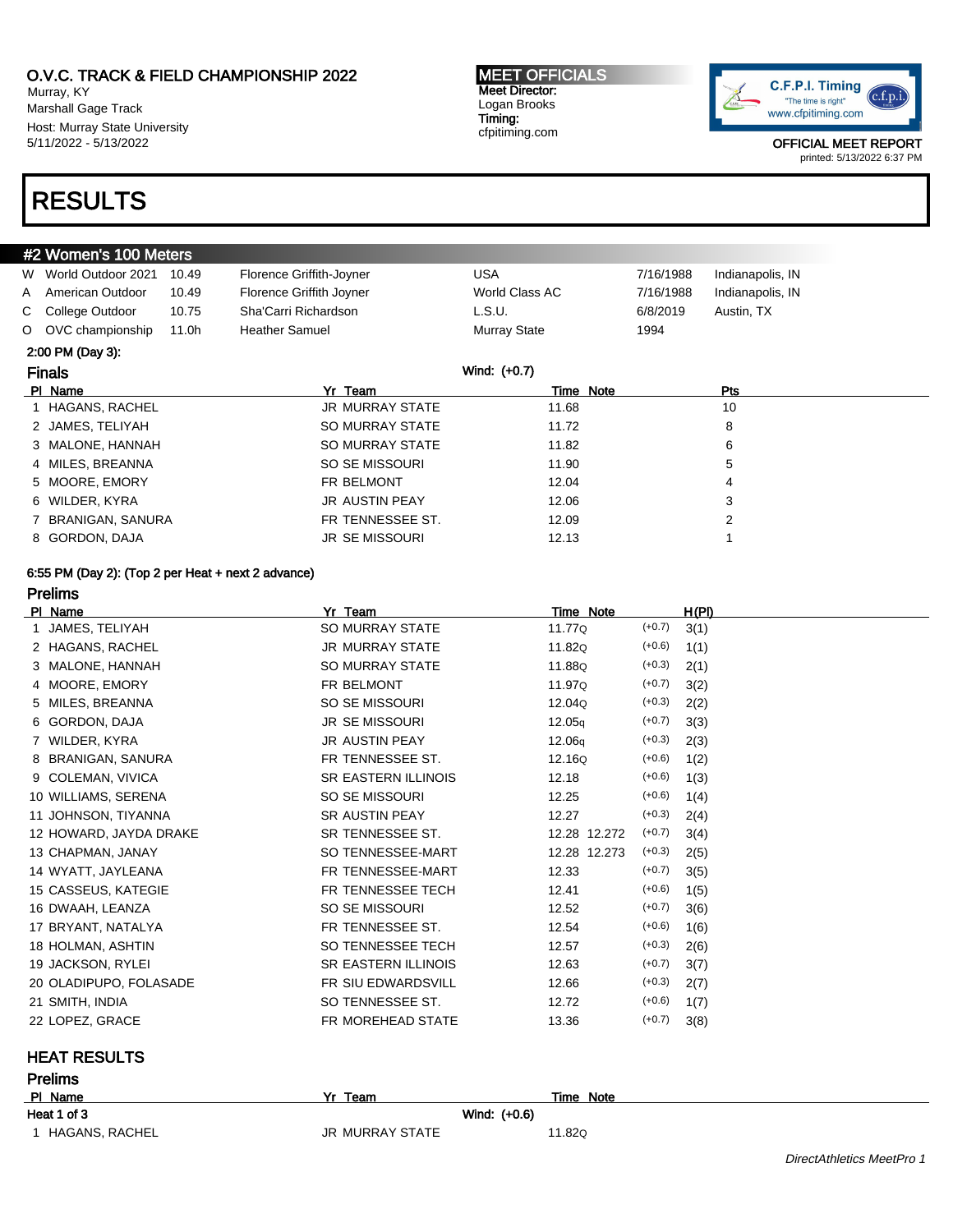Murray, KY Marshall Gage Track Host: Murray State University 5/11/2022 - 5/13/2022

#### MEET OFFICIALS Meet Director: Logan Brooks Timing: cfpitiming.com



OFFICIAL MEET REPORT printed: 5/13/2022 6:37 PM

# RESULTS

# #2 Women's 100 Meters (cont'd)

| <b>Prelims</b>                                     |                          |                       |              |                |
|----------------------------------------------------|--------------------------|-----------------------|--------------|----------------|
| PI Name                                            | Yr Team                  | Time Note             |              |                |
| 2 BRANIGAN, SANURA                                 | FR TENNESSEE ST.         | 12.16Q                |              |                |
| 3 COLEMAN, VIVICA                                  | SR EASTERN ILLINOIS      | 12.18                 |              |                |
| 4 WILLIAMS, SERENA                                 | SO SE MISSOURI           | 12.25                 |              |                |
| 5 CASSEUS, KATEGIE                                 | FR TENNESSEE TECH        | 12.41                 |              |                |
| 6 BRYANT, NATALYA                                  | FR TENNESSEE ST.         | 12.54                 |              |                |
| 7 SMITH, INDIA                                     | SO TENNESSEE ST.         | 12.72                 |              |                |
| Heat 2 of 3                                        |                          | Wind: (+0.3)          |              |                |
| 1 MALONE, HANNAH                                   | SO MURRAY STATE          | 11.88Q                |              |                |
| 2 MILES, BREANNA                                   | SO SE MISSOURI           | 12.04Q                |              |                |
| 3 WILDER, KYRA                                     | JR AUSTIN PEAY           | 12.06q                |              |                |
| JOHNSON, TIYANNA<br>4                              | <b>SR AUSTIN PEAY</b>    | 12.27                 |              |                |
| 5 CHAPMAN, JANAY                                   | SO TENNESSEE-MART        | 12.28 12.273          |              |                |
| 6 HOLMAN, ASHTIN                                   | SO TENNESSEE TECH        | 12.57                 |              |                |
| 7 OLADIPUPO, FOLASADE                              | FR SIU EDWARDSVILL       | 12.66                 |              |                |
| Heat 3 of 3                                        |                          | Wind: (+0.7)          |              |                |
| JAMES, TELIYAH<br>$\mathbf{1}$                     | SO MURRAY STATE          | 11.77Q                |              |                |
| 2 MOORE, EMORY                                     | FR BELMONT               | 11.97Q                |              |                |
| 3 GORDON, DAJA                                     | <b>JR SE MISSOURI</b>    | 12.05q                |              |                |
| 4 HOWARD, JAYDA DRAKE                              | SR TENNESSEE ST.         | 12.28 12.272          |              |                |
| 5 WYATT, JAYLEANA                                  | FR TENNESSEE-MART        | 12.33                 |              |                |
| 6 DWAAH, LEANZA                                    | SO SE MISSOURI           | 12.52                 |              |                |
| 7 JACKSON, RYLEI                                   | SR EASTERN ILLINOIS      | 12.63                 |              |                |
| 8 LOPEZ, GRACE                                     | FR MOREHEAD STATE        | 13.36                 |              |                |
| #4 Women's 200 Meters                              |                          |                       |              |                |
| W World Outdoor 2021<br>21.34                      | Florence Griffith-Joyner | USA                   | 9/29/1988    | Seoul, KOR     |
| American Outdoor<br>21.34<br>A                     | Florence Griffith Joyner | World Class AC        | 9/29/1988    | Seoul, KOR     |
| College Outdoor<br>22.02<br>С                      | Kyra Jefferson           | Florida               | 6/17/2017    | Eugene, OR     |
| OVC championship<br>23.02<br>O                     | Naasha Robinson          | <b>Tennessee Tech</b> | 5/12/2018    | Cookeville, TN |
| 2:50 PM (Day 3):                                   |                          |                       |              |                |
| <b>Finals</b>                                      |                          | Wind: (+1.8)          |              |                |
| PI Name                                            | Yr Team                  | Time Note             |              | Pts            |
| 1 PHILLIPS, KENISHA                                | SO AUSTIN PEAY           | 23.34                 |              | 10             |
| 2 KOLLORE, AKIYA                                   | SO EASTERN ILLINOIS      | 23.67                 |              | 8              |
| 3 MALONE, HANNAH                                   | SO MURRAY STATE          | 23.96                 |              | 6              |
| 4 JAMES, TELIYAH                                   | SO MURRAY STATE          | 24.05                 |              | 5              |
| 5 MILES, BREANNA                                   | SO SE MISSOURI           | 24.11                 |              | 4              |
| 6 MOORE, EMORY                                     | FR BELMONT               | 24.65                 |              | 3              |
| 7 JOHNSON, ZAKIYA                                  | SO EASTERN ILLINOIS      | 24.69                 |              | 2              |
| 8 HAGANS, RACHEL                                   | JR MURRAY STATE          | 24.96                 |              | 1              |
| 6:55 PM (Day 1): (Top 2 per Heat + next 2 advance) |                          |                       |              |                |
| <b>Prelims</b>                                     |                          |                       |              |                |
| PI Name                                            | Yr Team                  | <b>Time Note</b>      | <u>H(PI)</u> |                |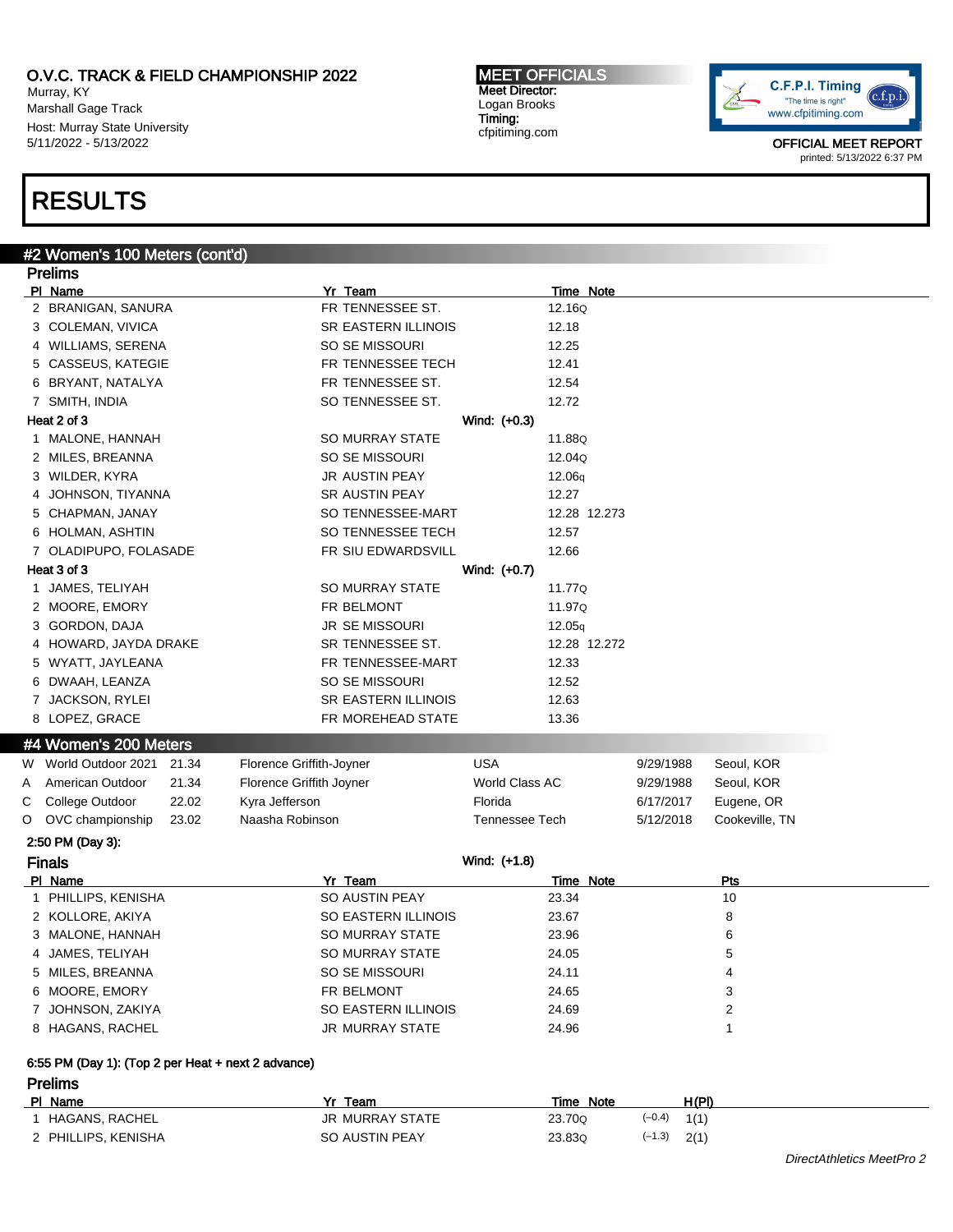Murray, KY Marshall Gage Track Host: Murray State University 5/11/2022 - 5/13/2022

# RESULTS

# #4 Women's 200 Meters (cont'd)

6:55 PM (Day 1): (Top 2 per Heat + next 2 advance)

# Prelims

| PI Name              | Yr Team               | Time Note |          | H(PI) |  |
|----------------------|-----------------------|-----------|----------|-------|--|
| 3 KOLLORE, AKIYA     | SO EASTERN ILLINOIS   | 23.97Q    | $(-1.3)$ | 2(2)  |  |
| 4 MILES, BREANNA     | SO SE MISSOURI        | 24.09Q    | $(-0.4)$ | 1(2)  |  |
| 5 MALONE, HANNAH     | SO MURRAY STATE       | 24.27Q    | $(-1.2)$ | 3(1)  |  |
| 6 JAMES, TELIYAH     | SO MURRAY STATE       | 24.42Q    | $(-1.2)$ | 3(2)  |  |
| 7 MOORE, EMORY       | FR BELMONT            | 24.50q    | $(-1.3)$ | 2(3)  |  |
| 8 JOHNSON, ZAKIYA    | SO EASTERN ILLINOIS   | 24.52q    | $(-1.2)$ | 3(3)  |  |
| 9 WILDER, KYRA       | <b>JR AUSTIN PEAY</b> | 24.60     | $(-0.4)$ | 1(3)  |  |
| 10 BRANIGAN, SANURA  | FR TENNESSEE ST.      | 24.80     | $(-1.2)$ | 3(4)  |  |
| 11 JOHNSON, TIYANNA  | <b>SR AUSTIN PEAY</b> | 25.03     | $(-1.3)$ | 2(4)  |  |
| 12 WYATT, JAYLEANA   | FR TENNESSEE-MART     | 25.49     | $(-1.3)$ | 2(5)  |  |
| 13 CHAPMAN, JANAY    | SO TENNESSEE-MART     | 25.60     | $(-0.4)$ | 1(4)  |  |
| 14 HAJDEROVIC, LEJLA | SR SIU EDWARDSVILL    | 25.80     | $(-0.4)$ | 1(5)  |  |
| 15 SMITH, INDIA      | SO TENNESSEE ST.      | 25.95     | $(-1.2)$ | 3(5)  |  |
| 16 HOLMAN, ASHTIN    | SO TENNESSEE TECH     | 26.11     | $(-0.4)$ | 1(6)  |  |
| 17 DWAAH, LEANZA     | SO SE MISSOURI        | 26.19     | $(-1.2)$ | 3(6)  |  |
| 18 SMITH, SANAA      | FR TENNESSEE-MART     | 26.46     | $(-0.4)$ | 1(7)  |  |
| 19 HENRY, TARYN      | SO TENNESSEE ST.      | 26.80     | $(-1.3)$ | 2(6)  |  |
| 20 COGIO, SANDREA    | SO SE MISSOURI        | 27.10     | $(-1.3)$ | 2(7)  |  |
| 21 JONES, DALLAS     | JR MOREHEAD STATE     | 27.24     | $(-1.2)$ | 3(7)  |  |
| 22 TAYLOR, ADDISON   | JR TENNESSEE-MART     | 27.45     | $(-0.4)$ | 1(8)  |  |
| 23 LEE, TAYLA        | SO MOREHEAD STATE     | 27.92     | $(-1.2)$ | 3(8)  |  |

## HEAT RESULTS

| <b>Prelims</b>      |                           |                  |  |  |
|---------------------|---------------------------|------------------|--|--|
| PI Name             | Yr Team                   | <b>Time Note</b> |  |  |
| Heat 1 of 3         | Wind: (-0.4)              |                  |  |  |
| 1 HAGANS, RACHEL    | <b>JR MURRAY STATE</b>    | 23.70Q           |  |  |
| 2 MILES, BREANNA    | SO SE MISSOURI            | 24.09Q           |  |  |
| 3 WILDER, KYRA      | <b>JR AUSTIN PEAY</b>     | 24.60            |  |  |
| 4 CHAPMAN, JANAY    | SO TENNESSEE-MART         | 25.60            |  |  |
| 5 HAJDEROVIC, LEJLA | <b>SR SIU EDWARDSVILL</b> | 25.80            |  |  |
| 6 HOLMAN, ASHTIN    | SO TENNESSEE TECH         | 26.11            |  |  |
| 7 SMITH, SANAA      | FR TENNESSEE-MART         | 26.46            |  |  |
| 8 TAYLOR, ADDISON   | JR TENNESSEE-MART         | 27.45            |  |  |
| Heat 2 of 3         | Wind: $(-1.3)$            |                  |  |  |
| 1 PHILLIPS, KENISHA | SO AUSTIN PEAY            | 23.83Q           |  |  |
| 2 KOLLORE, AKIYA    | SO EASTERN ILLINOIS       | 23.97Q           |  |  |
| 3 MOORE, EMORY      | FR BELMONT                | 24.50q           |  |  |
| 4 JOHNSON, TIYANNA  | <b>SR AUSTIN PEAY</b>     | 25.03            |  |  |
| 5 WYATT, JAYLEANA   | FR TENNESSEE-MART         | 25.49            |  |  |
| 6 HENRY, TARYN      | SO TENNESSEE ST.          | 26.80            |  |  |
| 7 COGIO, SANDREA    | SO SE MISSOURI            | 27.10            |  |  |
| Heat 3 of 3         | Wind: (-1.2)              |                  |  |  |
| 1 MALONE, HANNAH    | <b>SO MURRAY STATE</b>    | 24.27Q           |  |  |

MEET OFFICIALS Meet Director: Logan Brooks Timing: cfpitiming.com

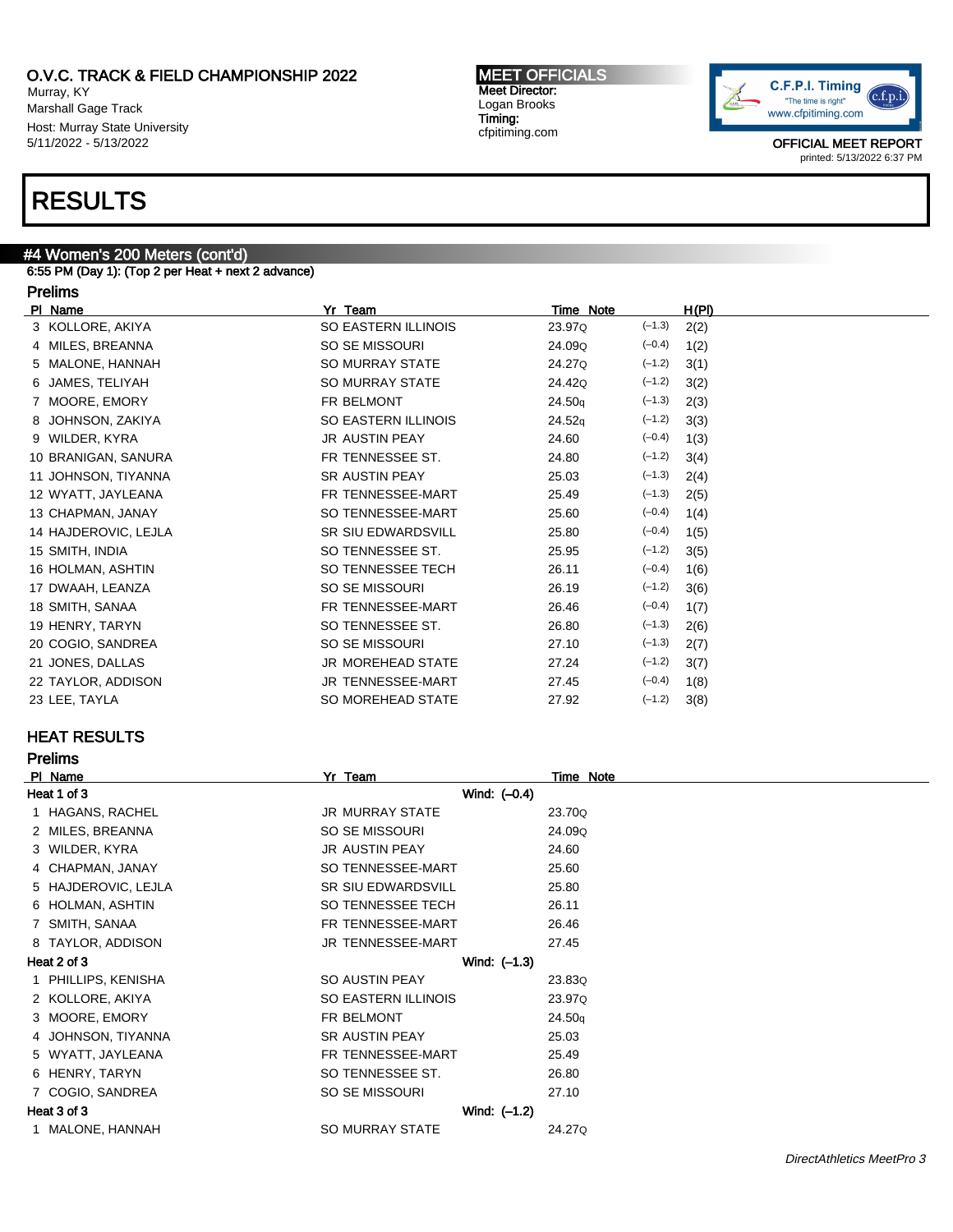Murray, KY Marshall Gage Track Host: Murray State University 5/11/2022 - 5/13/2022

MEET OFFICIALS Meet Director: Logan Brooks Timing: cfpitiming.com



OFFICIAL MEET REPORT printed: 5/13/2022 6:37 PM

# RESULTS

## #4 Women's 200 Meters (cont'd)

|   | <b>Prelims</b>        |       |                          |                       |           |                |               |
|---|-----------------------|-------|--------------------------|-----------------------|-----------|----------------|---------------|
|   | PI Name               |       | Yr Team                  |                       | Time Note |                |               |
|   | 2 JAMES, TELIYAH      |       | <b>SO MURRAY STATE</b>   |                       | 24.42Q    |                |               |
|   | 3 JOHNSON, ZAKIYA     |       | SO EASTERN ILLINOIS      |                       | 24.52q    |                |               |
|   | 4 BRANIGAN, SANURA    |       | FR TENNESSEE ST.         |                       | 24.80     |                |               |
|   | 5 SMITH, INDIA        |       | SO TENNESSEE ST.         |                       | 25.95     |                |               |
|   | 6 DWAAH, LEANZA       |       | SO SE MISSOURI           |                       | 26.19     |                |               |
|   | 7 JONES, DALLAS       |       | <b>JR MOREHEAD STATE</b> |                       | 27.24     |                |               |
|   | 8 LEE, TAYLA          |       | SO MOREHEAD STATE        |                       | 27.92     |                |               |
|   | #6 Women's 400 Meters |       |                          |                       |           |                |               |
| W | World Outdoor 2021    | 47.60 | Marita Koch              | <b>GDR</b>            |           | 10/6/1985      | Canberra, AUS |
| A | American Outdoor      | 48.70 | Sandi Richards           | Nike                  |           | 9/17/2006      | Athens, GRE   |
| С | College Outdoor       | 49.57 | Athing Mu                | Texas A&M             |           | 6/12/2021      | Eugene, OR    |
| O | OVC championship      | 53.19 | NaAsha Robinson          | <b>Tennessee Tech</b> |           | 2016           |               |
|   | 1:45 PM (Day 3):      |       |                          |                       |           |                |               |
|   | <b>Finals</b>         |       |                          |                       |           |                |               |
|   | PI Name               |       | Yr Team                  |                       | Time Note | Pts            |               |
|   | PHILLIPS, KENISHA     |       | SO AUSTIN PEAY           |                       | 52.44     | 10             |               |
|   | 2 BELL, KAYLA         |       | <b>SO MURRAY STATE</b>   |                       | 54.88     | 8              |               |
|   | 3 MCSWAIN, JAKAYLA    |       | <b>JR MURRAY STATE</b>   |                       | 55.05     | 6              |               |
|   | 4 JOHNSON, ZAKIYA     |       | SO EASTERN ILLINOIS      |                       | 55.08     | 5              |               |
|   | 5 BANGALA, MARIA      |       | <b>SO MURRAY STATE</b>   |                       | 56.50     | 4              |               |
|   | 6 NWAJAGU, AMARA      |       | FR TENNESSEE TECH        |                       | 56.91     | 3              |               |
|   | 7 HARTOIN, SYDNEY     |       | FR AUSTIN PEAY           |                       | 58.40     | $\overline{2}$ |               |
|   | 8 HARDIN, LAILA       |       | SO SE MISSOURI           | 1:13.13               |           | 1              |               |
|   |                       |       |                          |                       |           |                |               |

### 6:25 PM (Day 2): (Top 2 per Heat + next 2 advance)

### Prelims

| PI Name             | Yr Team                  | Time Note | H(PI) |
|---------------------|--------------------------|-----------|-------|
| 1 PHILLIPS, KENISHA | SO AUSTIN PEAY           | 53.75Q    | 2(1)  |
| 2 BANGALA, MARIA    | SO MURRAY STATE          | 55.47Q    | 1(1)  |
| 3 BELL, KAYLA       | SO MURRAY STATE          | 55.56Q    | 3(1)  |
| 4 MCSWAIN, JAKAYLA  | <b>JR MURRAY STATE</b>   | 56.12Q    | 3(2)  |
| 5 JOHNSON, ZAKIYA   | SO EASTERN ILLINOIS      | 56.70Q    | 1(2)  |
| 6 NWAJAGU, AMARA    | FR TENNESSEE TECH        | 56.97Q    | 2(2)  |
| 7 HARDIN, LAILA     | SO SE MISSOURI           | 57.23q    | 2(3)  |
| 8 HARTOIN, SYDNEY   | FR AUSTIN PEAY           | 57.83q    | 1(3)  |
| 9 BALCERAK, SAVANAH | <b>SO BELMONT</b>        | 58.00     | 3(3)  |
| 10 RICHMOND, SARAH  | SO BELMONT               | 58.13     | 3(4)  |
| 11 CARTER, KAILAH   | SO SIU EDWARDSVILL       | 58.63     | 2(4)  |
| 12 STEPHENS, TRENIA | SO TENNESSEE TECH        | 59.26     | 3(5)  |
| 13 SAWYER, REYNA    | FR TENNESSEE ST.         | 59.29     | 1(4)  |
| 14 HARVEY, SOPHIA   | FR BELMONT               | 59.62     | 3(6)  |
| 15 SMITH, SANAA     | FR TENNESSEE-MART        | 1:00.52   | 2(5)  |
| 16 KELLEY, SIERRA   | <b>JR MOREHEAD STATE</b> | 1:00.81   | 2(6)  |
| 17 JOHNSON, ALLANA  | SR AUSTIN PEAY           | 1:00.83   | 2(7)  |
| 18 HENRY, TARYN     | SO TENNESSEE ST.         | 1:01.56   | 1(5)  |
|                     |                          |           |       |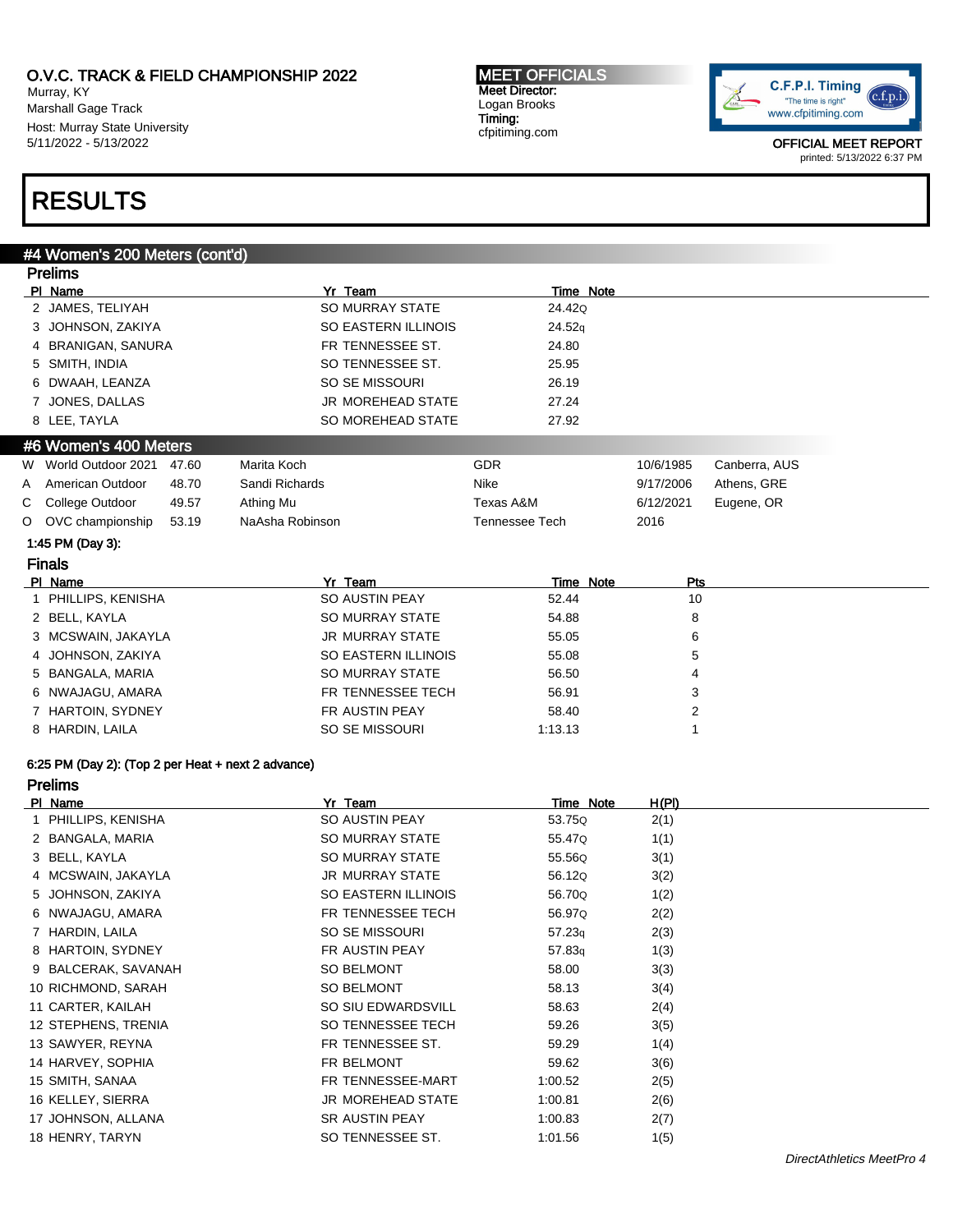Murray, KY Marshall Gage Track Host: Murray State University 5/11/2022 - 5/13/2022

#### MEET OFFICIALS Meet Director: Logan Brooks Timing: cfpitiming.com



OFFICIAL MEET REPORT printed: 5/13/2022 6:37 PM

# RESULTS

# #6 Women's 400 Meters (cont'd)

### 6:25 PM (Day 2): (Top 2 per Heat + next 2 advance) Prelims

| .                    |                   |                     |       |  |
|----------------------|-------------------|---------------------|-------|--|
| PI Name              | Team<br>v.        | <b>Note</b><br>Time | H(PI) |  |
| 19 MERIWETHER, KEANA | FR MOREHEAD STATE | 0.03.22             | 1(6)  |  |
| HERRERO-YANEZ, LUCIA | JR MURRAY STATE   | DNS                 |       |  |

### HEAT RESULTS

| <b>Prelims</b> |                                 |                        |                    |            |             |  |
|----------------|---------------------------------|------------------------|--------------------|------------|-------------|--|
|                | PI Name                         | Yr Team                | <b>Time Note</b>   |            |             |  |
|                | Heat 1 of 3                     |                        |                    |            |             |  |
|                | 1 BANGALA, MARIA                | <b>SO MURRAY STATE</b> | 55.47Q             |            |             |  |
|                | 2 JOHNSON, ZAKIYA               | SO EASTERN ILLINOIS    | 56.70Q             |            |             |  |
|                | 3 HARTOIN, SYDNEY               | FR AUSTIN PEAY         | 57.83 <sub>q</sub> |            |             |  |
|                | 4 SAWYER, REYNA                 | FR TENNESSEE ST.       | 59.29              |            |             |  |
|                | 5 HENRY, TARYN                  | SO TENNESSEE ST.       | 1:01.56            |            |             |  |
|                | 6 MERIWETHER, KEANA             | FR MOREHEAD STATE      | 1:03.22            |            |             |  |
|                | HERRERO-YANEZ, LUCIA            | JR MURRAY STATE        | <b>DNS</b>         |            |             |  |
|                | Heat 2 of 3                     |                        |                    |            |             |  |
|                | 1 PHILLIPS, KENISHA             | SO AUSTIN PEAY         | 53.75Q             |            |             |  |
|                | 2 NWAJAGU, AMARA                | FR TENNESSEE TECH      | 56.97Q             |            |             |  |
|                | 3 HARDIN, LAILA                 | SO SE MISSOURI         | 57.23q             |            |             |  |
|                | 4 CARTER, KAILAH                | SO SIU EDWARDSVILL     | 58.63              |            |             |  |
|                | 5 SMITH, SANAA                  | FR TENNESSEE-MART      | 1:00.52            |            |             |  |
|                | 6 KELLEY, SIERRA                | JR MOREHEAD STATE      | 1:00.81            |            |             |  |
|                | 7 JOHNSON, ALLANA               | SR AUSTIN PEAY         | 1:00.83            |            |             |  |
|                | Heat 3 of 3                     |                        |                    |            |             |  |
|                | 1 BELL, KAYLA                   | <b>SO MURRAY STATE</b> | 55.56Q             |            |             |  |
|                | 2 MCSWAIN, JAKAYLA              | JR MURRAY STATE        | 56.12Q             |            |             |  |
|                | 3 BALCERAK, SAVANAH             | <b>SO BELMONT</b>      | 58.00              |            |             |  |
|                | 4 RICHMOND, SARAH               | <b>SO BELMONT</b>      | 58.13              |            |             |  |
|                | 5 STEPHENS, TRENIA              | SO TENNESSEE TECH      | 59.26              |            |             |  |
|                | 6 HARVEY, SOPHIA                | FR BELMONT             | 59.62              |            |             |  |
|                | #8 Women's 800 Meters           |                        |                    |            |             |  |
|                | 1:53.28<br>W World Outdoor 2021 | Jarmila Kratochvilova  | <b>TCH</b>         | 7/26/1983  | Munich, GER |  |
| Α              | American Outdoor<br>1:55.04     | Athing Mu              | <b>Nike</b>        | 8/21/2021  | Eugene, OR  |  |
| С              | College Outdoor<br>1:55.04      | Athing Mu              | Texas A&M          | 4/17/2021  | Waco, TX    |  |
| O              | OVC championship<br>2:07.71     | Pam Raglin             | E. Kentucky        | 1986       |             |  |
|                | 2:15 PM (Day 3):                |                        |                    |            |             |  |
|                | <b>Finals</b>                   |                        |                    |            |             |  |
|                | <b>PI Name</b>                  | Yr Team                | <b>Time Note</b>   | <u>Pts</u> |             |  |
|                | 1 EVANS, AMIRR                  | <b>SO MURRAY STATE</b> | 2:11.02            | 10         |             |  |
|                | 2 SMITH, MIKAELA                | <b>SR AUSTIN PEAY</b>  | 2:11.49            | 8          |             |  |
|                | 3 MORRILL, CLAIRE               | JR SE MISSOURI         | 2:11.87            | 6          |             |  |
|                | 4 CAMPBELL, LAMIAH              | <b>SO MURRAY STATE</b> | 2:12.54            | 5          |             |  |
|                | 5 FOX, TAYLOR                   | SO SE MISSOURI         | 2:13.75            | 4          |             |  |
|                | 6 BELL KAYLA                    | SO MURRAY STATE        | 2:14.38            | 3          |             |  |

7 LEWIS-HAYNES, LAUREN FR AUSTIN PEAY 2:15.61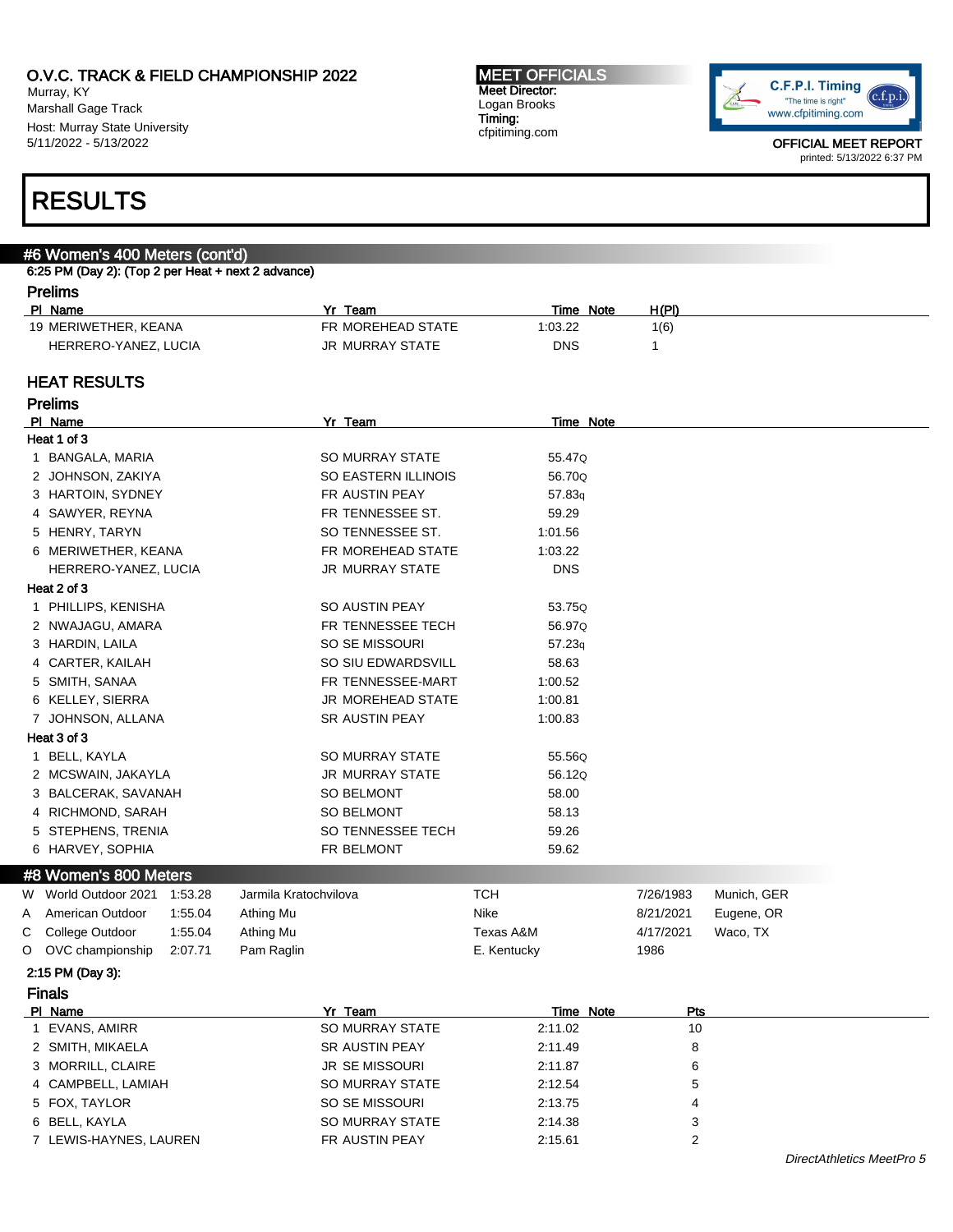Murray, KY Marshall Gage Track Host: Murray State University 5/11/2022 - 5/13/2022

#### MEET OFFICIALS Meet Director: Logan Brooks Timing: cfpitiming.com



OFFICIAL MEET REPORT printed: 5/13/2022 6:37 PM

# RESULTS

## #8 Women's 800 Meters (cont'd) 2:15 PM (Day 3): Finals<br>PL Name Pl Time Note Pts<br>
Plus Time Note Pts<br>
2:18.07 1 8 HALLUM, LILY **1** SELMONT 2:18.07 1

### 7:30 PM (Day 2): (Top 2 per Heat + next 2 advance)

| <sup>o</sup> relims |  |
|---------------------|--|
|---------------------|--|

| PI Name                | Yr Team                  | Time Note | H(PI) |
|------------------------|--------------------------|-----------|-------|
| 1 BELL, KAYLA          | SO MURRAY STATE          | 2:11.14Q  | 2(1)  |
| 2 FOX, TAYLOR          | SO SE MISSOURI           | 2:11.70Q  | 1(1)  |
| 3 EVANS, AMIRR         | SO MURRAY STATE          | 2:12.02Q  | 1(2)  |
| 4 HALLUM, LILY         | <b>JR BELMONT</b>        | 2:12.34Q  | 2(2)  |
| 5 SMITH, MIKAELA       | <b>SR AUSTIN PEAY</b>    | 2:12.66Q  | 3(1)  |
| 6 MORRILL, CLAIRE      | <b>JR SE MISSOURI</b>    | 2:12.82q  | 2(3)  |
| 7 CAMPBELL, LAMIAH     | SO MURRAY STATE          | 2:13.19Q  | 3(2)  |
| 8 LEWIS-HAYNES, LAUREN | FR AUSTIN PEAY           | 2:13.21q  | 3(3)  |
| 9 DIXON, BRITNIE       | <b>JR TENNESSEE TECH</b> | 2:13.25   | 1(3)  |
| 10 PAYTON, BRIANNA     | SO SE MISSOURI           | 2:15.42   | 1(4)  |
| 11 GARTER, BROOKE      | SO BELMONT               | 2:15.72   | 3(4)  |
| 12 SPRINGER, KATIE     | SO EASTERN ILLINOIS      | 2:17.09   | 2(4)  |
| 13 MULLER, ERIKA       | FR SE MISSOURI           | 2:18.55   | 1(5)  |
| 14 TANKERSLEY, LYDIA   | FR TENNESSEE-MART        | 2:21.23   | 1(6)  |
| 15 ARMAND, NYLA        | SO TENNESSEE TECH        | 2:23.29   | 2(5)  |
| 16 EIMER, RITA         | FR TENNESSEE-MART        | 2:23.63   | 3(5)  |
| 17 MYERS, AJMON        | FR TENNESSEE ST.         | 2:23.98   | 2(6)  |
| 18 LOYET, KAITLYN      | FR TENNESSEE-MART        | 2:35.31   | 2(7)  |
| 19 HORTON, GABRIELLE   | SO SIU EDWARDSVILL       | 2:38.19   | 3(6)  |
| 20 NAIL, SCARLETT      | FR TENNESSEE-MART        | 2:50.97   | 1(7)  |

# HEAT RESULTS

| <b>Prelims</b>      |                          |           |  |
|---------------------|--------------------------|-----------|--|
| PI Name             | Yr Team                  | Time Note |  |
| Heat 1 of 3         |                          |           |  |
| 1 FOX, TAYLOR       | SO SE MISSOURI           | 2:11.70Q  |  |
| 2 EVANS, AMIRR      | SO MURRAY STATE          | 2:12.02Q  |  |
| 3 DIXON, BRITNIE    | <b>JR TENNESSEE TECH</b> | 2:13.25   |  |
| 4 PAYTON, BRIANNA   | SO SE MISSOURI           | 2:15.42   |  |
| 5 MULLER, ERIKA     | FR SE MISSOURI           | 2:18.55   |  |
| 6 TANKERSLEY, LYDIA | FR TENNESSEE-MART        | 2:21.23   |  |
| 7 NAIL, SCARLETT    | FR TENNESSEE-MART        | 2:50.97   |  |
| Heat 2 of 3         |                          |           |  |
| 1 BELL, KAYLA       | SO MURRAY STATE          | 2:11.14Q  |  |
| 2 HALLUM, LILY      | <b>JR BELMONT</b>        | 2:12.34Q  |  |
| 3 MORRILL, CLAIRE   | <b>JR SE MISSOURI</b>    | 2:12.82q  |  |
| 4 SPRINGER, KATIE   | SO EASTERN ILLINOIS      | 2:17.09   |  |
| 5 ARMAND, NYLA      | SO TENNESSEE TECH        | 2:23.29   |  |
| 6 MYERS, AJMON      | FR TENNESSEE ST.         | 2:23.98   |  |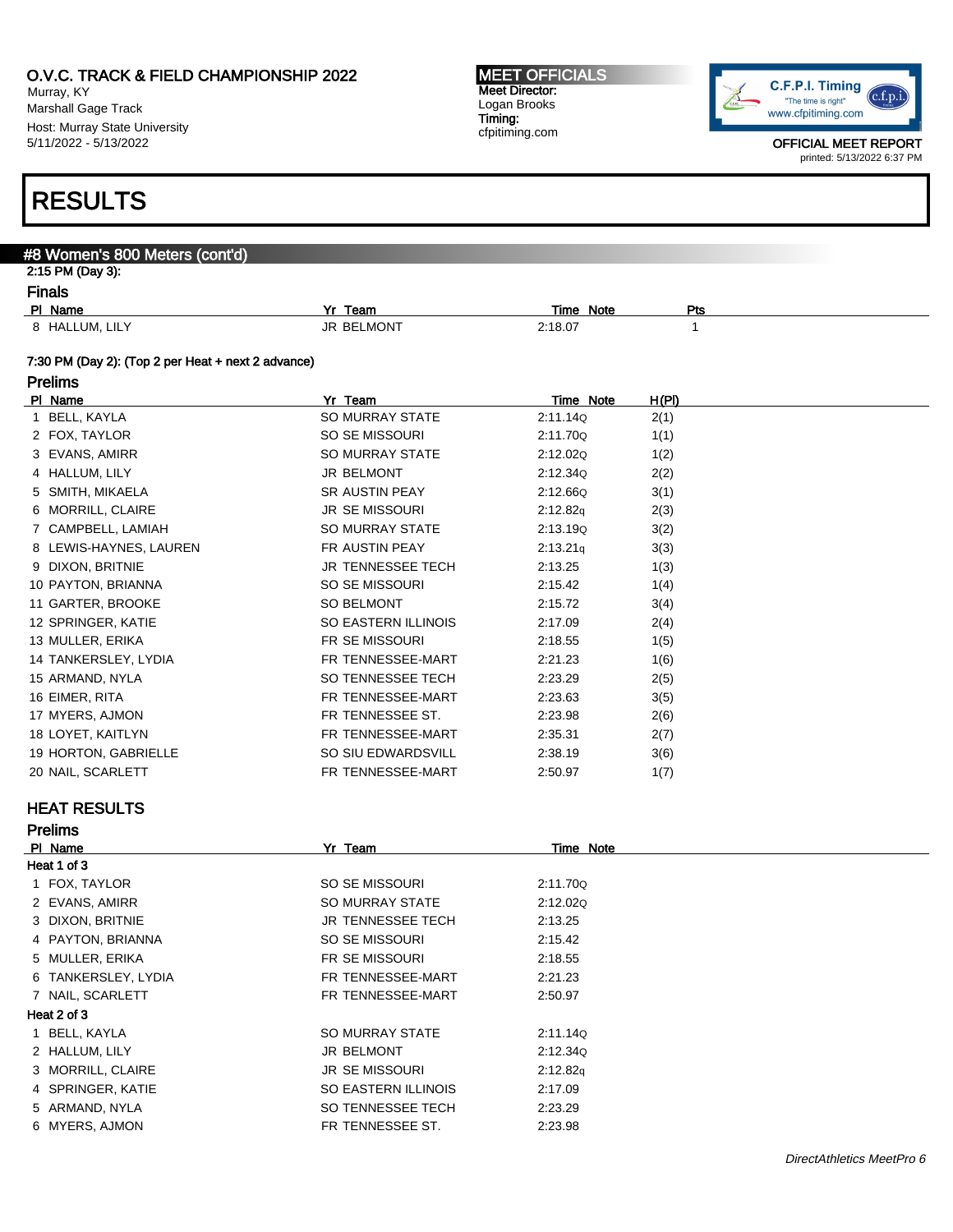Murray, KY Marshall Gage Track Host: Murray State University 5/11/2022 - 5/13/2022

#### MEET OFFICIALS Meet Director: Logan Brooks Timing: cfpitiming.com



OFFICIAL MEET REPORT printed: 5/13/2022 6:37 PM

# RESULTS

## #8 Women's 800 Meters (cont'd)

| PI Name<br>Yr Team<br>Time Note<br>7 LOYET, KAITLYN<br>FR TENNESSEE-MART<br>2:35.31<br>Heat 3 of 3<br>1 SMITH, MIKAELA<br><b>SR AUSTIN PEAY</b><br>2:12.66Q<br><b>SO MURRAY STATE</b><br>2 CAMPBELL, LAMIAH<br>2:13.19Q<br>3 LEWIS-HAYNES, LAUREN<br>FR AUSTIN PEAY<br>2:13.21q<br>4 GARTER, BROOKE<br><b>SO BELMONT</b><br>2:15.72<br>5 EIMER, RITA<br>FR TENNESSEE-MART<br>2:23.63<br>SO SIU EDWARDSVILL<br>6 HORTON, GABRIELLE<br>2:38.19<br>#10 Women's 1500 Meters<br>World Outdoor 2021<br>Genzebe Dibaba<br><b>ETH</b><br>3:50.07<br>7/17/2015<br>Fontvieille, MON<br>W<br>Nike<br>American Outdoor<br>3:56.29<br>Shannon Rowbury<br>7/17/2015<br>Fontvieille, MON<br>A<br>С<br>College Outdoor<br>3:59.90<br>Jenny Simpson<br>Colorado<br>Eugene, OR<br>OVC championship<br>4:23.20<br>E. Kentucky<br>5/13/2017<br>Oxford, AL<br>O<br><b>Haley Yost</b><br>1:00 PM (Day 3):<br><b>Finals</b><br>PI Name<br>Yr Team<br>Time Note<br>Pts<br>SO SE MISSOURI<br>10<br>1 FOX, TAYLOR<br>4:34.55<br><b>SR EASTERN ILLINOIS</b><br>2 BUSHUE, KATE<br>4:35.89<br>8<br>FR SE MISSOURI<br>3 GRAY, MADALYN<br>4:36.41<br>6<br><b>JR BELMONT</b><br>4 HALLUM, LILY<br>4:37.46<br>5<br>5 EASTMAN, HANNAH<br>SO SE MISSOURI<br>4:39.81<br>4<br>6 GARTER, BROOKE<br><b>SO BELMONT</b><br>4:42.41<br>3<br>FR MOREHEAD STATE<br>7 SINGLETON, LUCY<br>4:43.12<br>2<br><b>FR MURRAY STATE</b><br>8 SMITH, AINSLEY<br>4:43.25<br>SO SE MISSOURI<br>9 PAYTON, BRIANNA<br>4:53.77<br><b>JR EASTERN ILLINOIS</b><br>10 MABRY, SAM<br>4:57.79<br><b>SR AUSTIN PEAY</b><br>11 MARTIN, SARA<br>4:59.92<br>12 HAACKE, KYLIE<br>FR EASTERN ILLINOIS<br>5:09.08 | <b>Prelims</b> |  |  |  |
|--------------------------------------------------------------------------------------------------------------------------------------------------------------------------------------------------------------------------------------------------------------------------------------------------------------------------------------------------------------------------------------------------------------------------------------------------------------------------------------------------------------------------------------------------------------------------------------------------------------------------------------------------------------------------------------------------------------------------------------------------------------------------------------------------------------------------------------------------------------------------------------------------------------------------------------------------------------------------------------------------------------------------------------------------------------------------------------------------------------------------------------------------------------------------------------------------------------------------------------------------------------------------------------------------------------------------------------------------------------------------------------------------------------------------------------------------------------------------------------------------------------------------------------------------------------------------------------------------------------------------------------------|----------------|--|--|--|
|                                                                                                                                                                                                                                                                                                                                                                                                                                                                                                                                                                                                                                                                                                                                                                                                                                                                                                                                                                                                                                                                                                                                                                                                                                                                                                                                                                                                                                                                                                                                                                                                                                            |                |  |  |  |
|                                                                                                                                                                                                                                                                                                                                                                                                                                                                                                                                                                                                                                                                                                                                                                                                                                                                                                                                                                                                                                                                                                                                                                                                                                                                                                                                                                                                                                                                                                                                                                                                                                            |                |  |  |  |
|                                                                                                                                                                                                                                                                                                                                                                                                                                                                                                                                                                                                                                                                                                                                                                                                                                                                                                                                                                                                                                                                                                                                                                                                                                                                                                                                                                                                                                                                                                                                                                                                                                            |                |  |  |  |
|                                                                                                                                                                                                                                                                                                                                                                                                                                                                                                                                                                                                                                                                                                                                                                                                                                                                                                                                                                                                                                                                                                                                                                                                                                                                                                                                                                                                                                                                                                                                                                                                                                            |                |  |  |  |
|                                                                                                                                                                                                                                                                                                                                                                                                                                                                                                                                                                                                                                                                                                                                                                                                                                                                                                                                                                                                                                                                                                                                                                                                                                                                                                                                                                                                                                                                                                                                                                                                                                            |                |  |  |  |
|                                                                                                                                                                                                                                                                                                                                                                                                                                                                                                                                                                                                                                                                                                                                                                                                                                                                                                                                                                                                                                                                                                                                                                                                                                                                                                                                                                                                                                                                                                                                                                                                                                            |                |  |  |  |
|                                                                                                                                                                                                                                                                                                                                                                                                                                                                                                                                                                                                                                                                                                                                                                                                                                                                                                                                                                                                                                                                                                                                                                                                                                                                                                                                                                                                                                                                                                                                                                                                                                            |                |  |  |  |
|                                                                                                                                                                                                                                                                                                                                                                                                                                                                                                                                                                                                                                                                                                                                                                                                                                                                                                                                                                                                                                                                                                                                                                                                                                                                                                                                                                                                                                                                                                                                                                                                                                            |                |  |  |  |
|                                                                                                                                                                                                                                                                                                                                                                                                                                                                                                                                                                                                                                                                                                                                                                                                                                                                                                                                                                                                                                                                                                                                                                                                                                                                                                                                                                                                                                                                                                                                                                                                                                            |                |  |  |  |
|                                                                                                                                                                                                                                                                                                                                                                                                                                                                                                                                                                                                                                                                                                                                                                                                                                                                                                                                                                                                                                                                                                                                                                                                                                                                                                                                                                                                                                                                                                                                                                                                                                            |                |  |  |  |
|                                                                                                                                                                                                                                                                                                                                                                                                                                                                                                                                                                                                                                                                                                                                                                                                                                                                                                                                                                                                                                                                                                                                                                                                                                                                                                                                                                                                                                                                                                                                                                                                                                            |                |  |  |  |
|                                                                                                                                                                                                                                                                                                                                                                                                                                                                                                                                                                                                                                                                                                                                                                                                                                                                                                                                                                                                                                                                                                                                                                                                                                                                                                                                                                                                                                                                                                                                                                                                                                            |                |  |  |  |
|                                                                                                                                                                                                                                                                                                                                                                                                                                                                                                                                                                                                                                                                                                                                                                                                                                                                                                                                                                                                                                                                                                                                                                                                                                                                                                                                                                                                                                                                                                                                                                                                                                            |                |  |  |  |
|                                                                                                                                                                                                                                                                                                                                                                                                                                                                                                                                                                                                                                                                                                                                                                                                                                                                                                                                                                                                                                                                                                                                                                                                                                                                                                                                                                                                                                                                                                                                                                                                                                            |                |  |  |  |
|                                                                                                                                                                                                                                                                                                                                                                                                                                                                                                                                                                                                                                                                                                                                                                                                                                                                                                                                                                                                                                                                                                                                                                                                                                                                                                                                                                                                                                                                                                                                                                                                                                            |                |  |  |  |
|                                                                                                                                                                                                                                                                                                                                                                                                                                                                                                                                                                                                                                                                                                                                                                                                                                                                                                                                                                                                                                                                                                                                                                                                                                                                                                                                                                                                                                                                                                                                                                                                                                            |                |  |  |  |
|                                                                                                                                                                                                                                                                                                                                                                                                                                                                                                                                                                                                                                                                                                                                                                                                                                                                                                                                                                                                                                                                                                                                                                                                                                                                                                                                                                                                                                                                                                                                                                                                                                            |                |  |  |  |
|                                                                                                                                                                                                                                                                                                                                                                                                                                                                                                                                                                                                                                                                                                                                                                                                                                                                                                                                                                                                                                                                                                                                                                                                                                                                                                                                                                                                                                                                                                                                                                                                                                            |                |  |  |  |
|                                                                                                                                                                                                                                                                                                                                                                                                                                                                                                                                                                                                                                                                                                                                                                                                                                                                                                                                                                                                                                                                                                                                                                                                                                                                                                                                                                                                                                                                                                                                                                                                                                            |                |  |  |  |
|                                                                                                                                                                                                                                                                                                                                                                                                                                                                                                                                                                                                                                                                                                                                                                                                                                                                                                                                                                                                                                                                                                                                                                                                                                                                                                                                                                                                                                                                                                                                                                                                                                            |                |  |  |  |
|                                                                                                                                                                                                                                                                                                                                                                                                                                                                                                                                                                                                                                                                                                                                                                                                                                                                                                                                                                                                                                                                                                                                                                                                                                                                                                                                                                                                                                                                                                                                                                                                                                            |                |  |  |  |
|                                                                                                                                                                                                                                                                                                                                                                                                                                                                                                                                                                                                                                                                                                                                                                                                                                                                                                                                                                                                                                                                                                                                                                                                                                                                                                                                                                                                                                                                                                                                                                                                                                            |                |  |  |  |
|                                                                                                                                                                                                                                                                                                                                                                                                                                                                                                                                                                                                                                                                                                                                                                                                                                                                                                                                                                                                                                                                                                                                                                                                                                                                                                                                                                                                                                                                                                                                                                                                                                            |                |  |  |  |
|                                                                                                                                                                                                                                                                                                                                                                                                                                                                                                                                                                                                                                                                                                                                                                                                                                                                                                                                                                                                                                                                                                                                                                                                                                                                                                                                                                                                                                                                                                                                                                                                                                            |                |  |  |  |
|                                                                                                                                                                                                                                                                                                                                                                                                                                                                                                                                                                                                                                                                                                                                                                                                                                                                                                                                                                                                                                                                                                                                                                                                                                                                                                                                                                                                                                                                                                                                                                                                                                            |                |  |  |  |
|                                                                                                                                                                                                                                                                                                                                                                                                                                                                                                                                                                                                                                                                                                                                                                                                                                                                                                                                                                                                                                                                                                                                                                                                                                                                                                                                                                                                                                                                                                                                                                                                                                            |                |  |  |  |
|                                                                                                                                                                                                                                                                                                                                                                                                                                                                                                                                                                                                                                                                                                                                                                                                                                                                                                                                                                                                                                                                                                                                                                                                                                                                                                                                                                                                                                                                                                                                                                                                                                            |                |  |  |  |
|                                                                                                                                                                                                                                                                                                                                                                                                                                                                                                                                                                                                                                                                                                                                                                                                                                                                                                                                                                                                                                                                                                                                                                                                                                                                                                                                                                                                                                                                                                                                                                                                                                            |                |  |  |  |
|                                                                                                                                                                                                                                                                                                                                                                                                                                                                                                                                                                                                                                                                                                                                                                                                                                                                                                                                                                                                                                                                                                                                                                                                                                                                                                                                                                                                                                                                                                                                                                                                                                            |                |  |  |  |

# 5:50 PM (Day 1): (Top 5 per Heat + next 2 advance)

### Prelims

| PI Name |                    | Yr Team                    | Time Note            | H(PI) |
|---------|--------------------|----------------------------|----------------------|-------|
|         | 1 FOX, TAYLOR      | SO SE MISSOURI             | 4:45.660             | 2(1)  |
|         | 2 EASTMAN, HANNAH  | SO SE MISSOURI             | 4:45.93Q             | 2(2)  |
|         | 3 PAYTON, BRIANNA  | SO SE MISSOURI             | 4:46.01Q             | 2(3)  |
|         | 4 GARTER, BROOKE   | SO BELMONT                 | 4:46.250             | 2(4)  |
|         | 5 BUSHUE, KATE     | <b>SR EASTERN ILLINOIS</b> | 4:47.220             | 1(1)  |
|         | 6 GRAY, MADALYN    | <b>FR SE MISSOURI</b>      | 4:47.45Q             | 1(2)  |
|         | 7 MARTIN, SARA     | <b>SR AUSTIN PEAY</b>      | 4:48.600             | 2(5)  |
|         | 8 HAACKE, KYLIE    | FR EASTERN ILLINOIS        | 4:49.58g             | 2(6)  |
|         | 9 HALLUM, LILY     | <b>JR BELMONT</b>          | 4:50.220             | 1(3)  |
|         | 10 SINGLETON, LUCY | FR MOREHEAD STATE          | 4:50.250             | 1(4)  |
|         | 11 SMITH, AINSLEY  | FR MURRAY STATE            | 4:53.11Q             | 1(5)  |
|         | 12 MABRY, SAM      | <b>JR EASTERN ILLINOIS</b> | 4:53.14 <sub>q</sub> | 2(7)  |
|         | 13 TARLTON, LAIKIN | SO MOREHEAD STATE          | 4:56.20              | 1(6)  |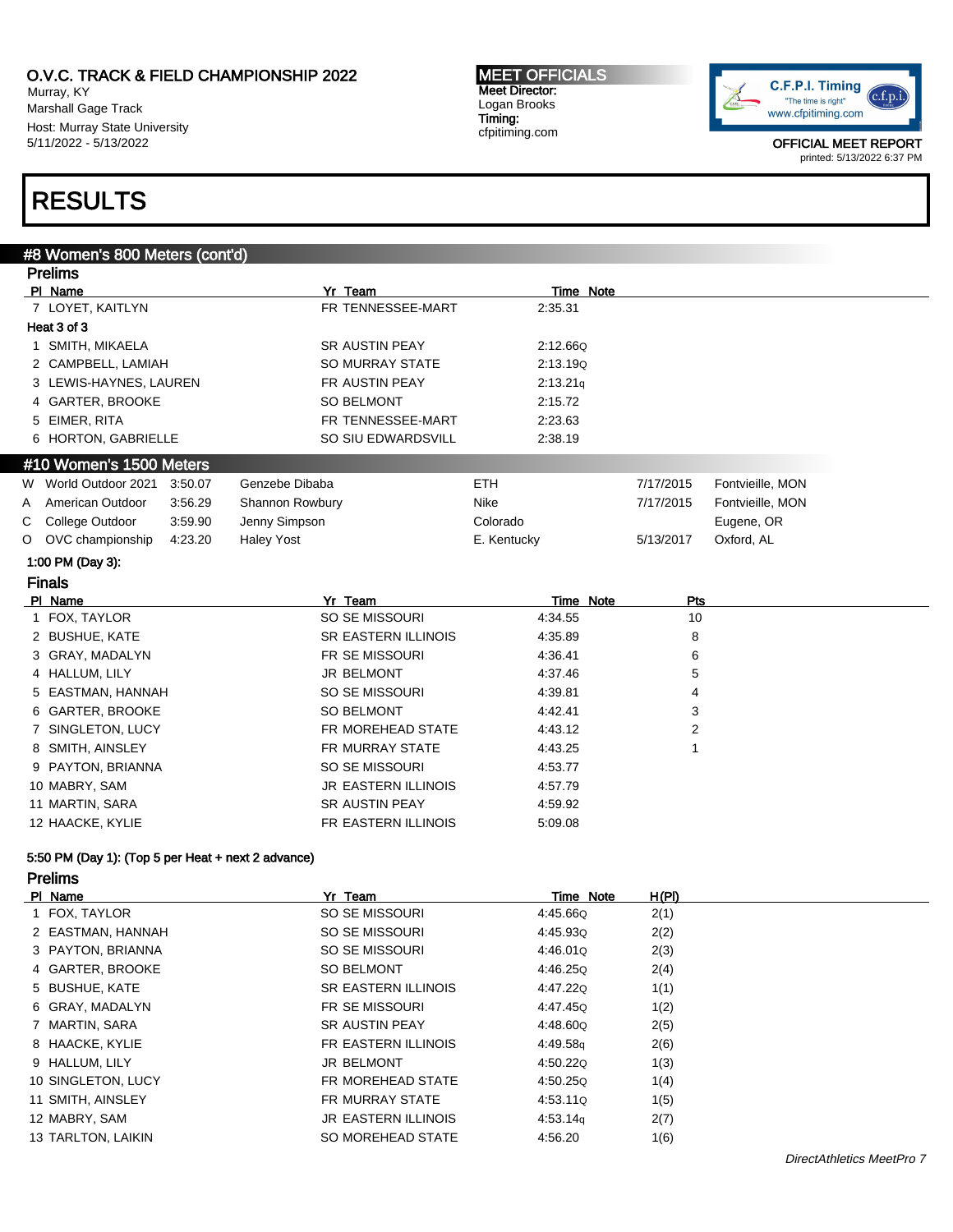Murray, KY Marshall Gage Track Host: Murray State University 5/11/2022 - 5/13/2022

# RESULTS

# #10 Women's 1500 Meters (cont'd)

5:50 PM (Day 1): (Top 5 per Heat + next 2 advance)

# Prelims

| PI Name               | Yr Team                   | Time Note  | H(PI) |
|-----------------------|---------------------------|------------|-------|
| 14 EIMER, RITA        | FR TENNESSEE-MART         | 4:57.28    | 1(7)  |
| 15 TANKERSLEY, LYDIA  | FR TENNESSEE-MART         | 5:00.45    | 2(8)  |
| 16 HOLLIDAY, VICTORIA | FR TENNESSEE-MART         | 5:05.97    | 1(8)  |
| 17 LEMKE, EMILY       | <b>SR SIU EDWARDSVILL</b> | 5:06.36    | 1(9)  |
| 18 LACHANCE, BLAYNE   | SO TENNESSEE-MART         | 5:10.24    | 2(9)  |
| 19 WOOD, GABBY        | <b>SR SIU EDWARDSVILL</b> | 5:12.53    | 2(10) |
| 20 MYERS, AJMON       | FR TENNESSEE ST.          | 5.23.68    | 2(11) |
| 21 GWALTNEY, CAROLINE | SO SIU EDWARDSVILL        | 5:24.74    | 1(10) |
| <b>CESNIK, TINA</b>   | <b>SR TENNESSEE TECH</b>  | <b>DNS</b> |       |

# HEAT RESULTS

| <b>Prelims</b>        |                            |            |
|-----------------------|----------------------------|------------|
| PI Name               | Yr Team                    | Time Note  |
| Heat 1 of 2           |                            |            |
| 1 BUSHUE, KATE        | <b>SR EASTERN ILLINOIS</b> | 4:47.22Q   |
| 2 GRAY, MADALYN       | <b>FR SE MISSOURI</b>      | 4:47.45Q   |
| 3 HALLUM, LILY        | JR BELMONT                 | 4:50.22Q   |
| 4 SINGLETON, LUCY     | FR MOREHEAD STATE          | 4:50.25Q   |
| 5 SMITH, AINSLEY      | <b>FR MURRAY STATE</b>     | 4:53.11Q   |
| 6 TARLTON, LAIKIN     | SO MOREHEAD STATE          | 4:56.20    |
| 7 EIMER, RITA         | FR TENNESSEE-MART          | 4:57.28    |
| 8 HOLLIDAY, VICTORIA  | FR TENNESSEE-MART          | 5:05.97    |
| 9 LEMKE, EMILY        | <b>SR SIU EDWARDSVILL</b>  | 5:06.36    |
| 10 GWALTNEY, CAROLINE | SO SIU EDWARDSVILL         | 5:24.74    |
| <b>CESNIK, TINA</b>   | SR TENNESSEE TECH          | <b>DNS</b> |
| Heat 2 of 2           |                            |            |
| 1 FOX, TAYLOR         | SO SE MISSOURI             | 4:45.66Q   |
| 2 EASTMAN, HANNAH     | SO SE MISSOURI             | 4:45.93Q   |
| 3 PAYTON, BRIANNA     | SO SE MISSOURI             | 4:46.01Q   |
| 4 GARTER, BROOKE      | <b>SO BELMONT</b>          | 4:46.250   |
| 5 MARTIN, SARA        | <b>SR AUSTIN PEAY</b>      | 4:48.60Q   |
| 6 HAACKE, KYLIE       | FR EASTERN ILLINOIS        | 4:49.58g   |
| 7 MABRY, SAM          | <b>JR EASTERN ILLINOIS</b> | 4:53.14q   |
| 8 TANKERSLEY, LYDIA   | FR TENNESSEE-MART          | 5:00.45    |
| 9 LACHANCE, BLAYNE    | SO TENNESSEE-MART          | 5:10.24    |
| 10 WOOD, GABBY        | <b>SR SIU EDWARDSVILL</b>  | 5:12.53    |
| 11 MYERS, AJMON       | FR TENNESSEE ST.           | 5:23.68    |

MEET OFFICIALS Meet Director: Logan Brooks Timing: cfpitiming.com

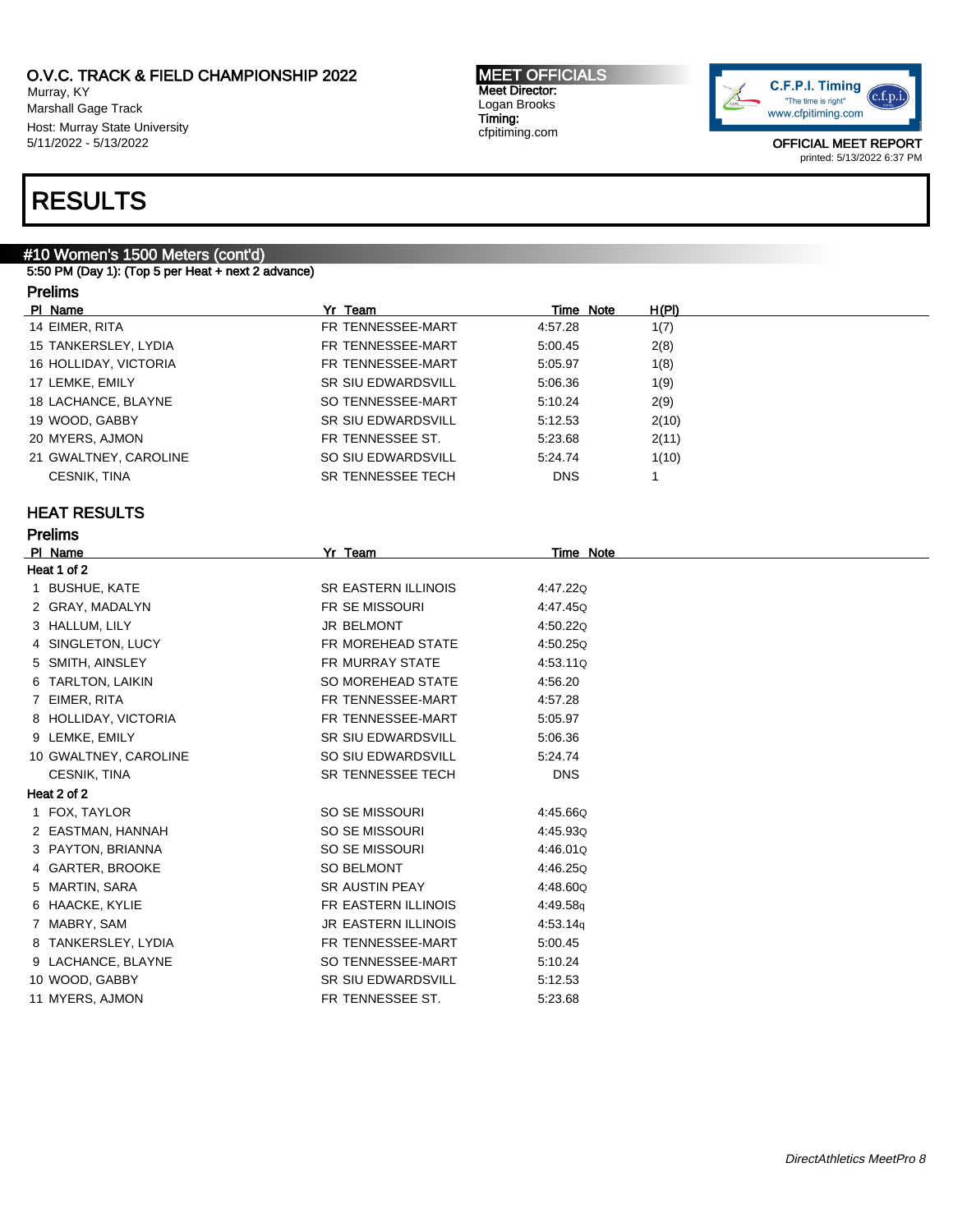Murray, KY Marshall Gage Track Host: Murray State University 5/11/2022 - 5/13/2022

# RESULTS

### MEET OFFICIALS Meet Director: Logan Brooks Timing: cfpitiming.com



OFFICIAL MEET REPORT printed: 5/13/2022 6:37 PM

|   | #12 Women's 5000 Meters  |          |                            |             |           |                |                 |
|---|--------------------------|----------|----------------------------|-------------|-----------|----------------|-----------------|
|   | W World Outdoor 2021     | 14:06.62 | Letesenbet Gidey           | ETH.        |           | 10/7/2020      | Valencia, ESP   |
| A | American Outdoor         | 14:34.45 | Shelby Houlihan            | Bowerman TC |           | 7/21/2018      | Heusden-Zolder, |
| С | College Outdoor          | 15:07.64 | Jenny Simpson              | Colorado    |           | 5/2/2009       | Palto Alto, CA  |
| O | OVC championship         | 16:44.77 | Ann Eason                  | E. Kentucky |           | 2004           |                 |
|   | 3:45 PM (Day 3):         |          |                            |             |           |                |                 |
|   | PI Name                  |          | Yr Team                    |             | Time Note | Pts            |                 |
|   | 1 CARLSON, LINDSEY       |          | SR EASTERN ILLINOIS        | 17:17.83    |           | 10             |                 |
|   | 2 VANDERKOLK, KAITLYN    |          | FR BELMONT                 | 17:27.25    |           | 8              |                 |
|   | 3 DEXHEIMER, KASSIDY     |          | <b>SR SIU EDWARDSVILL</b>  | 17:31.65    |           | 6              |                 |
|   | 4 WRIGHT, DANIELLE       |          | <b>SR MURRAY STATE</b>     | 17:35.12    |           | 5              |                 |
|   | 5 FLAHERTY, KATIE        |          | <b>SO BELMONT</b>          | 17:36.46    |           | 4              |                 |
|   | 6 WYLES, RUBY            |          | SO TENNESSEE TECH          | 17:41.95    |           | 3              |                 |
|   | 7 EASTMAN, HANNAH        |          | SO SE MISSOURI             | 17:44.83    |           | $\overline{2}$ |                 |
|   | 8 CREVISTON, EMMA        |          | <b>JR MURRAY STATE</b>     | 17:56.71    |           | $\mathbf{1}$   |                 |
|   | 9 PACURARIU-NAGY, HELEN  |          | SO TENNESSEE TECH          | 17:58.48    |           |                |                 |
|   | 10 BUSHUE, KATE          |          | <b>SR EASTERN ILLINOIS</b> | 18:01.67    |           |                |                 |
|   | 11 LITZINGER, GRACE      |          | <b>SO BELMONT</b>          | 18:04.34    |           |                |                 |
|   | 12 BOESSEN, JANE         |          | <b>SR SE MISSOURI</b>      | 18:25.52    |           |                |                 |
|   | 13 WALKER, KAITLYN       |          | SO SIU EDWARDSVILL         | 18:28.99    |           |                |                 |
|   | 14 GRAY, MADALYN         |          | FR SE MISSOURI             | 18:46.84    |           |                |                 |
|   | 15 DECKER, KYLIE         |          | SO EASTERN ILLINOIS        | 18:53.15    |           |                |                 |
|   | 16 FLANAGAN, AVANI       |          | <b>SR EASTERN ILLINOIS</b> | 18:56.45    |           |                |                 |
|   | 17 TARLTON, LAIKIN       |          | SO MOREHEAD STATE          | 19:07.15    |           |                |                 |
|   | 18 KIMUTAI, RUTH         |          | FR MURRAY STATE            | 19:08.89    |           |                |                 |
|   | 19 NIKONOWICZ, CHESSY    |          | SO SIU EDWARDSVILL         | 19:35.58    |           |                |                 |
|   | 20 GRANDYS, ALEXIS       |          | SR TENNESSEE-MART          | 19:50.67    |           |                |                 |
|   | 21 HOLLIDAY, VICTORIA    |          | FR TENNESSEE-MART          | 19:56.82    |           |                |                 |
|   | 22 ROTH, MEGAN           |          | FR TENNESSEE-MART          | 20:10.46    |           |                |                 |
|   | 23 RODRIGUEZ, NATALIA    |          | SO SIU EDWARDSVILL         | 20:26.67    |           |                |                 |
|   | 24 LONG, MADILYN         |          | FR TENNESSEE TECH          | 20:55.04    |           |                |                 |
|   | AMUNDSEN, ANNIE          |          | FR TENNESSEE-MART          | <b>DNS</b>  |           |                |                 |
|   | <b>BUSH, MEGAN</b>       |          | FR MOREHEAD STATE          | <b>DNS</b>  |           |                |                 |
|   | LABOY, AMANDA            |          | SO TENNESSEE TECH          | <b>DNS</b>  |           |                |                 |
|   | COPHER, ISABELLA         |          | SO MOREHEAD STATE          | <b>DNS</b>  |           |                |                 |
|   |                          |          |                            |             |           |                |                 |
|   | #14 Women's 10000 Meters |          |                            |             |           |                |                 |
|   | W World Outdoor 2021     | 29:01.03 | Letesembet Gidey           | ETH         |           | 6/8/2021       | Hengelo, NED    |
| A | American Outdoor         | 30:13.17 | Molly Huddle               | Saucony     |           | 8/12/2016      | Rio de Janeiro. |

| O OVC championship | 35:44.90 | Una Britton |                     | E. Kentucky | 2015 |
|--------------------|----------|-------------|---------------------|-------------|------|
| 8:00 PM (Day 1):   |          |             |                     |             |      |
| PI Name            |          |             | Yr Team             | Time Note   | Pt   |
| CARLSON, LINDSEY   |          |             | SR EASTERN ILLINOIS | 37:06.16    | 10   |

| PI Name               | Team                  | Time Note | Pts |
|-----------------------|-----------------------|-----------|-----|
| 1 CARLSON, LINDSEY    | SR EASTERN ILLINOIS   | 37:06.16  | 10  |
| 2 VANDERKOLK, KAITLYN | FR BELMONT            | 37:48.75  |     |
| 3 BOESSEN, JANE       | <b>SR SE MISSOURI</b> | 39:01.48  |     |
| 4 KIMUTAI. RUTH       | FR MURRAY STATE       | 40:04.38  |     |
| 5 FISCHER, ALEXIS     | SO SIU EDWARDSVILL    | 40:41.54  | 4   |

C College Outdoor 31:18.07 Lisa Uhl Iowa State 3/26/2010 Palto Alto, CA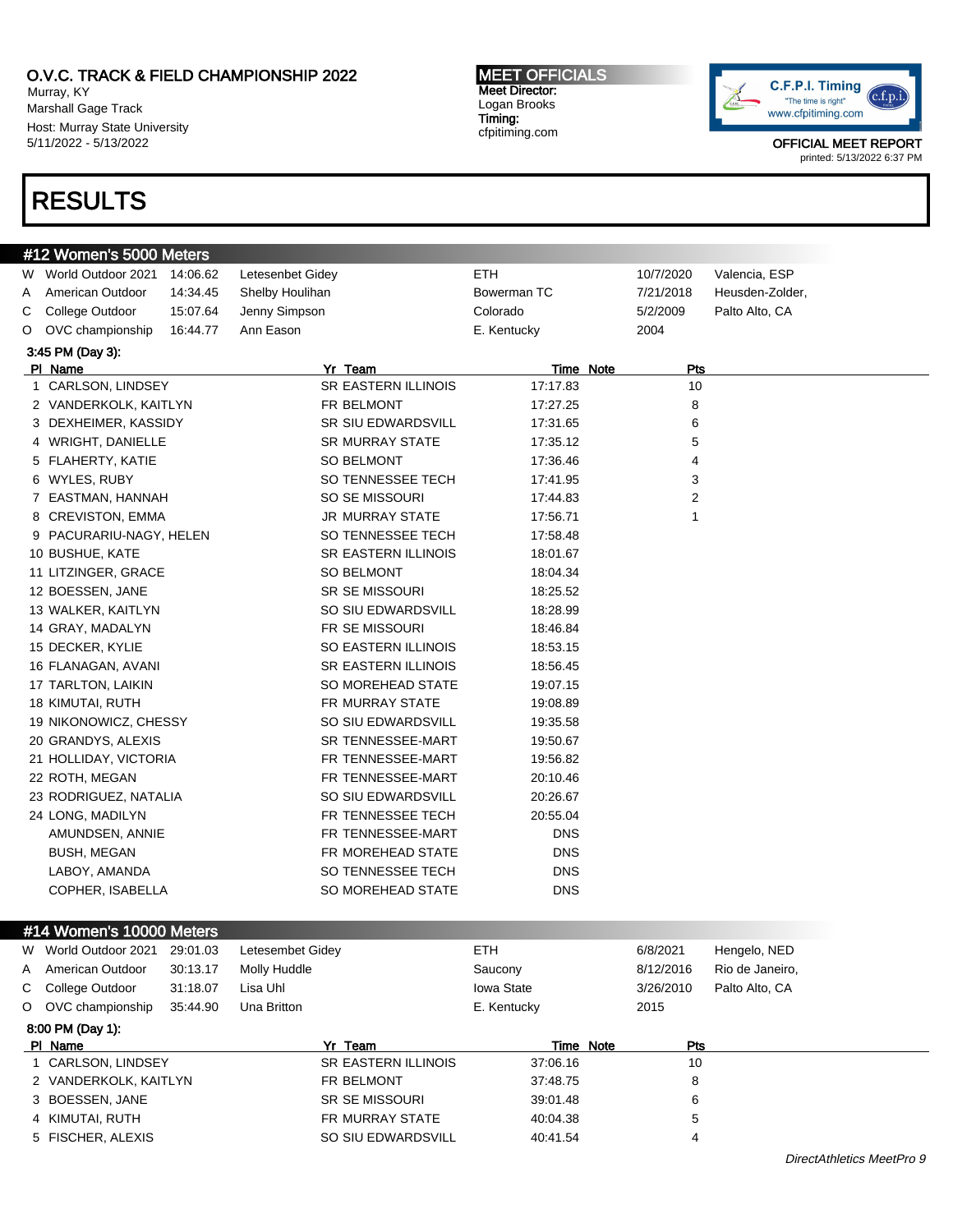Murray, KY Marshall Gage Track Host: Murray State University 5/11/2022 - 5/13/2022

#### MEET OFFICIALS Meet Director: Logan Brooks Timing: cfpitiming.com



OFFICIAL MEET REPORT printed: 5/13/2022 6:37 PM

# RESULTS

## #14 Women's 10000 Meters (cont'd)

|               | 8:00 PM (Day 1):         |       |                        |                        |           |             |
|---------------|--------------------------|-------|------------------------|------------------------|-----------|-------------|
|               | PI Name                  |       | Yr Team                | Time Note              | Pts       |             |
|               | 6 SMITH, HALEY           |       | FR SE MISSOURI         | 41:38.54               | 3         |             |
|               | DAY, BREANNA             |       | <b>SO MURRAY STATE</b> | 42:16.69               | 2         |             |
|               | 8 HANCOCK, AUDREY        |       | SO EASTERN ILLINOIS    | 42:21.38               |           |             |
| 9             | RUSSOM, SARAH            |       | <b>FR SE MISSOURI</b>  | 43:20.28               |           |             |
|               | 10 BUSH, MEGAN           |       | FR MOREHEAD STATE      | 43:28.57               |           |             |
|               | 11 COPHER, ISABELLA      |       | SO MOREHEAD STATE      | 44:13.96               |           |             |
|               | WYLES, RUBY              |       | SO TENNESSEE TECH      | <b>DNF</b>             |           |             |
|               |                          |       |                        |                        |           |             |
|               | #15 Women's 100m Hurdles |       |                        |                        |           |             |
| W             | World Outdoor 2021       | 12.20 | Keni Harrison          | <b>USA</b>             | 7/22/2016 | London, ENG |
| A             | American Outdoor         | 12.20 | Keni Harrison          | adidas                 | 7/22/2016 | London, ENG |
| C             | College Outdoor          | 12.39 | <b>Brianna Rollins</b> | Clemson                | 6/8/2013  | Eugene, OR  |
| $\circ$       | OVC championship         | 13.27 | Amber Hughes           | <b>Tennessee State</b> | 2015      |             |
|               | 1:25 PM (Day 3):         |       |                        |                        |           |             |
| <b>Finals</b> |                          |       |                        | Wind: (+1.8)           |           |             |
|               | PI Name                  |       | Yr Team                | Time Note              |           | Pts         |
|               | KOLLORE, AKIYA           |       | SO EASTERN ILLINOIS    | 13.57                  |           | 10          |
|               | 2 STINSON, SHANISA       |       | SO EASTERN ILLINOIS    | 13.85                  |           | 8           |
|               | 3 WALKER, LENNEX         |       | <b>SR AUSTIN PEAY</b>  | 13.88                  |           | 6           |
|               | 4 HOWARD, JAYDA DRAKE    |       | SR TENNESSEE ST.       | 14.05                  |           | 5           |

| 5 DUNBAR. KAMILLE    | <b>SR AUSTIN PEAY</b> | 14.28      |  |
|----------------------|-----------------------|------------|--|
| 6 DIEBENOW, MICHELLA | SO BELMONT            | 14.31      |  |
| 7 MARSHALL, JORDAN   | FR MURRAY STATE       | 14.51      |  |
| DAVIS, AMYAH         | FR MURRAY STATE       | <b>DNF</b> |  |

### 5:45 PM (Day 2): (Top 2 per Heat + next 2 advance)

Prelims

| PI Name |                        | Yr Team                  | Time Note          |          | H(PI) |
|---------|------------------------|--------------------------|--------------------|----------|-------|
|         | 1 KOLLORE, AKIYA       | SO EASTERN ILLINOIS      | 13.50Q             | $(+1.3)$ | 2(1)  |
|         | 2 HOWARD, JAYDA DRAKE  | SR TENNESSEE ST.         | 13.87Q             | $(+0.4)$ | 1(1)  |
|         | 3 STINSON, SHANISA     | SO EASTERN ILLINOIS      | 13.99Q             | $(+0.4)$ | 1(2)  |
|         | 4 DUNBAR, KAMILLE      | <b>SR AUSTIN PEAY</b>    | 14.06Q             | $(+1.3)$ | 2(2)  |
|         | 5 WALKER, LENNEX       | <b>SR AUSTIN PEAY</b>    | 14.07Q             | $(+2.2)$ | 3(1)  |
|         | 6 DAVIS, AMYAH         | FR MURRAY STATE          | 14.26Q             | $(+2.2)$ | 3(2)  |
|         | 7 DIEBENOW, MICHELLA   | <b>SO BELMONT</b>        | 14.31 <sub>q</sub> | $(+1.3)$ | 2(3)  |
|         | 8 MARSHALL, JORDAN     | FR MURRAY STATE          | 14.37 <sub>q</sub> | $(+0.4)$ | 1(3)  |
|         | 9 MCCLELLAND, CAMARYN  | SO AUSTIN PEAY           | 14.39              | $(+1.3)$ | 2(4)  |
|         | 10 WOJCICKI, MCKENNA   | SO EASTERN ILLINOIS      | 14.43              | $(+2.2)$ | 3(3)  |
|         | 11 SOMERVILLE, PARIS   | SO SIU EDWARDSVILL       | 14.75              | $(+0.4)$ | 1(4)  |
|         | 12 BRYANT, NATALYA     | FR TENNESSEE ST.         | 14.99              | $(+0.4)$ | 1(5)  |
|         | 13 TAYLOR, ADDISON     | <b>JR TENNESSEE-MART</b> | 15.04              | $(+2.2)$ | 3(4)  |
|         | 14 THOMAS, HALLEE      | FR EASTERN ILLINOIS      | 15.05              | $(+0.4)$ | 1(6)  |
|         | 15 BODDIE, ZORA        | FR TENNESSEE ST.         | 15.08              | $(+0.4)$ | 1(7)  |
|         | 16 WALLACE, MADI       | FR AUSTIN PEAY           | 15.16              | $(+1.3)$ | 2(5)  |
|         | 17 MCGINNITEY, KAITLYN | SO SE MISSOURI           | 15.22              | $(+2.2)$ | 3(5)  |
|         |                        |                          |                    |          |       |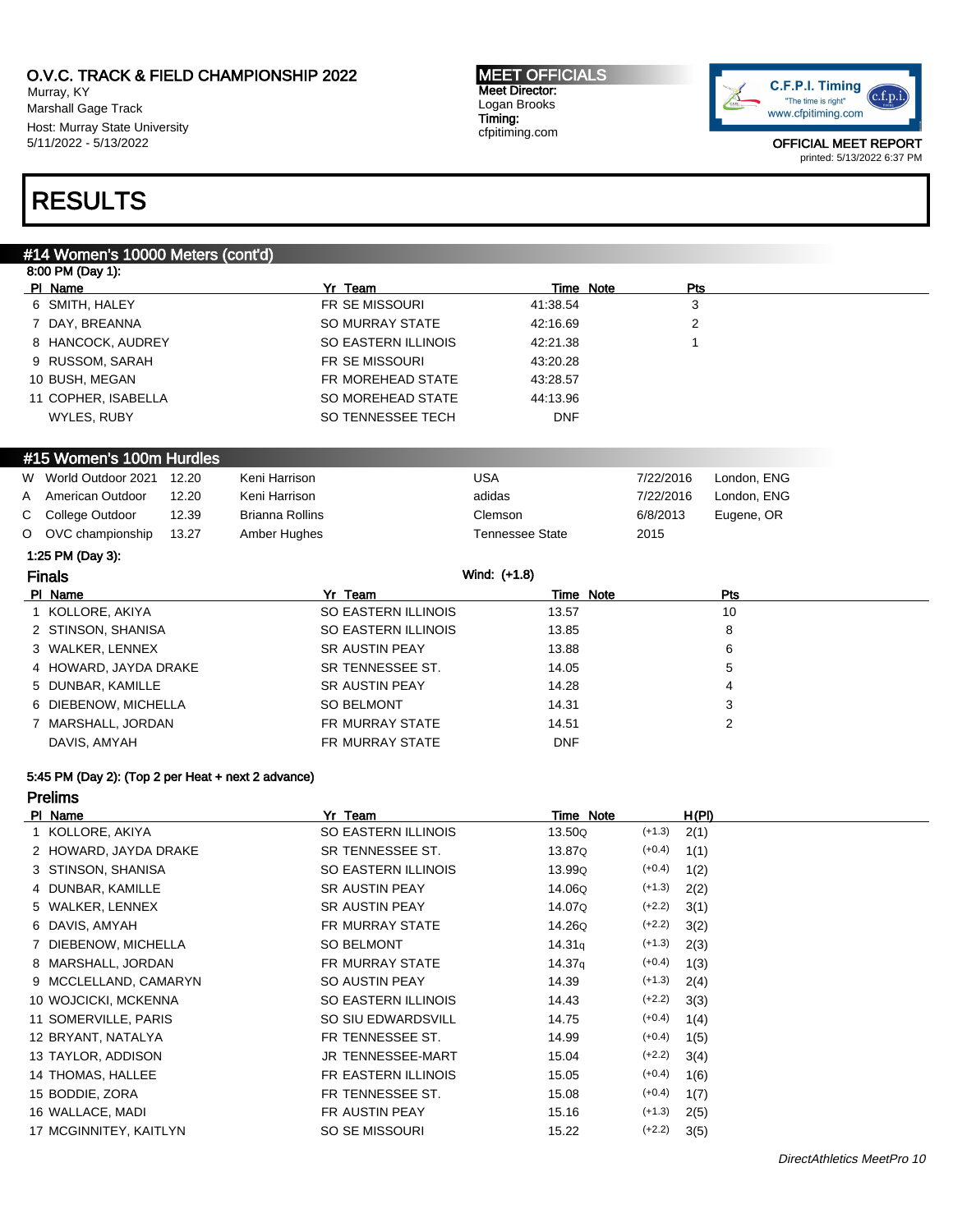Murray, KY Marshall Gage Track Host: Murray State University 5/11/2022 - 5/13/2022

MEET OFFICIALS Meet Director: Logan Brooks Timing: cfpitiming.com



OFFICIAL MEET REPORT printed: 5/13/2022 6:37 PM

# RESULTS

# #15 Women's 100m Hurdles (cont'd)

### 5:45 PM (Day 2): (Top 2 per Heat + next 2 advance)

# Prelims

| PI Name                | Yr Team            | Time Note         | H(PI) |
|------------------------|--------------------|-------------------|-------|
| 18 REYNOLDS, VASHANTI  | FR SIU EDWARDSVILL | $(+1.3)$<br>15.64 | 2(6)  |
| 19 AKILI, ANYA         | SO TENNESSEE TECH  | $(+2.2)$<br>15.84 | 3(6)  |
| 20 SMITH, BAILEY       | SO TENNESSEE ST.   | $(+1.3)$<br>16.21 | 2(7)  |
| 21 SEEBERGER, LAURA    | FR MURRAY STATE    | $(+2.2)$<br>16.63 | 3(7)  |
| 22 ROBINSON, TRILLANIE | FR TENNESSEE-MART  | $(+2.2)$<br>17.15 | 3(8)  |

# HEAT RESULTS

|   | <b>Prelims</b>             |       |                       |              |           |           |               |                            |
|---|----------------------------|-------|-----------------------|--------------|-----------|-----------|---------------|----------------------------|
|   | PI Name                    |       | Yr Team               |              | Time Note |           |               |                            |
|   | Heat 1 of 3                |       |                       | Wind: (+0.4) |           |           |               |                            |
|   | 1 HOWARD, JAYDA DRAKE      |       | SR TENNESSEE ST.      |              | 13.87Q    |           |               |                            |
|   | 2 STINSON, SHANISA         |       | SO EASTERN ILLINOIS   |              | 13.99Q    |           |               |                            |
|   | 3 MARSHALL, JORDAN         |       | FR MURRAY STATE       |              | 14.37q    |           |               |                            |
|   | 4 SOMERVILLE, PARIS        |       | SO SIU EDWARDSVILL    |              | 14.75     |           |               |                            |
|   | 5 BRYANT, NATALYA          |       | FR TENNESSEE ST.      |              | 14.99     |           |               |                            |
|   | 6 THOMAS, HALLEE           |       | FR EASTERN ILLINOIS   |              | 15.05     |           |               |                            |
|   | 7 BODDIE, ZORA             |       | FR TENNESSEE ST.      |              | 15.08     |           |               |                            |
|   | Heat 2 of 3                |       |                       | Wind: (+1.3) |           |           |               |                            |
|   | 1 KOLLORE, AKIYA           |       | SO EASTERN ILLINOIS   |              | 13.50Q    |           |               |                            |
|   | 2 DUNBAR, KAMILLE          |       | <b>SR AUSTIN PEAY</b> |              | 14.06Q    |           |               |                            |
|   | 3 DIEBENOW, MICHELLA       |       | <b>SO BELMONT</b>     |              | 14.31q    |           |               |                            |
|   | 4 MCCLELLAND, CAMARYN      |       | SO AUSTIN PEAY        |              | 14.39     |           |               |                            |
|   | 5 WALLACE, MADI            |       | FR AUSTIN PEAY        |              | 15.16     |           |               |                            |
|   | 6 REYNOLDS, VASHANTI       |       | FR SIU EDWARDSVILL    |              | 15.64     |           |               |                            |
|   | 7 SMITH, BAILEY            |       | SO TENNESSEE ST.      |              | 16.21     |           |               |                            |
|   | Heat 3 of 3                |       |                       | Wind: (+2.2) |           |           |               |                            |
|   | 1 WALKER, LENNEX           |       | SR AUSTIN PEAY        |              | 14.07Q    |           |               |                            |
|   | 2 DAVIS, AMYAH             |       | FR MURRAY STATE       |              | 14.26Q    |           |               |                            |
|   | 3 WOJCICKI, MCKENNA        |       | SO EASTERN ILLINOIS   |              | 14.43     |           |               |                            |
|   | 4 TAYLOR, ADDISON          |       | JR TENNESSEE-MART     |              | 15.04     |           |               |                            |
|   | 5 MCGINNITEY, KAITLYN      |       | SO SE MISSOURI        |              | 15.22     |           |               |                            |
|   | 6 AKILI, ANYA              |       | SO TENNESSEE TECH     |              | 15.84     |           |               |                            |
|   | 7 SEEBERGER, LAURA         |       | FR MURRAY STATE       |              | 16.63     |           |               |                            |
|   | 8 ROBINSON, TRILLANIE      |       | FR TENNESSEE-MART     |              | 17.15     |           |               |                            |
|   | #18 Women's 400m Hurdles   |       |                       |              |           |           |               |                            |
|   | W World Outdoor 2021 51.46 |       | Sydney McLaughlin     | <b>USA</b>   |           | 8/4/2021  | Tokyo, JAP    |                            |
| Α | American Outdoor           | 51.46 | Sydney McLaughlin     | New Balance  |           | 8/4/2021  | Tokyo, JAP    |                            |
| С | College Outdoor            | 52.75 | Sydney McLaughlin     | Kentucky     |           | 5/13/2018 | Knoxville, TN |                            |
| O | OVC championship           | 58.37 | Tanika Smotherman     | Austin Peay  |           | 2002      |               |                            |
|   | 2:35 PM (Day 3):           |       |                       |              |           |           |               |                            |
|   | <b>Finals</b>              |       |                       |              |           |           |               |                            |
|   | PI Name                    |       | Yr Team               |              | Time Note | Pts       |               |                            |
|   | 1 HARDIN, LAILA            |       | SO SE MISSOURI        |              | 1:01.70   | 10        |               |                            |
|   | 2 BODDIE, ZORA             |       | FR TENNESSEE ST.      |              | 1:02.38   | 8         |               |                            |
|   |                            |       |                       |              |           |           |               | DirectAthletics MeetPro 11 |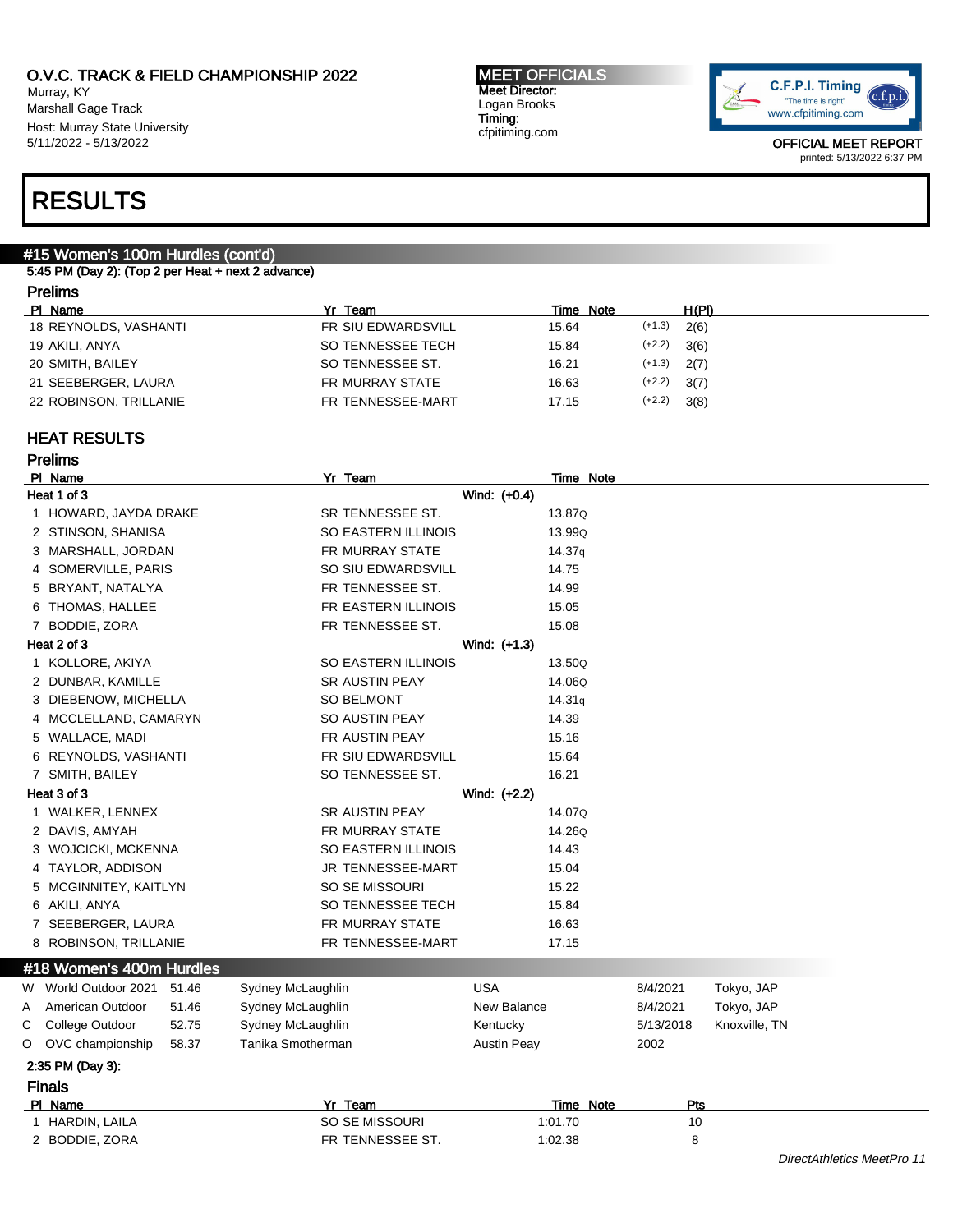Murray, KY Marshall Gage Track Host: Murray State University 5/11/2022 - 5/13/2022

#### MEET OFFICIALS Meet Director: Logan Brooks Timing: cfpitiming.com



OFFICIAL MEET REPORT printed: 5/13/2022 6:37 PM

# RESULTS

## #18 Women's 400m Hurdles (cont'd)

### 2:35 PM (Day 3): Finals

| TI I di S |
|-----------|
|           |

| PI Name              | Yr Team             | Time Note | Pts |  |
|----------------------|---------------------|-----------|-----|--|
| 3 DAVIS, AMYAH       | FR MURRAY STATE     | 1:02.47   |     |  |
| 4 DIEBENOW, MICHELLA | <b>SO BELMONT</b>   | 1:02.50   |     |  |
| 5 JOHNSON, EMANI     | SO TENNESSEE ST.    | 1:02.91   |     |  |
| 6 STINSON, SHANISA   | SO EASTERN ILLINOIS | 1:03.28   |     |  |
| 7 WOJCICKI, MCKENNA  | SO EASTERN ILLINOIS | 1:03.36   |     |  |
| 8 PRUITT, CAROLINE   | <b>SR BELMONT</b>   | 1:03.41   |     |  |
|                      |                     |           |     |  |

## 6:25 PM (Day 1): (Top 2 per Heat + next 4 advance)

## Prelims

| PI Name               | Yr Team             | Time Note            | H(PI) |
|-----------------------|---------------------|----------------------|-------|
| 1 BODDIE, ZORA        | FR TENNESSEE ST.    | 1:02.52Q1:02.517     | 1(1)  |
| 2 DAVIS, AMYAH        | FR MURRAY STATE     | 1:02.52Q1:02.520     | 1(2)  |
| 3 HARDIN, LAILA       | SO SE MISSOURI      | 1:02.590             | 2(1)  |
| 4 PRUITT, CAROLINE    | <b>SR BELMONT</b>   | 1:02.69q             | 1(3)  |
| 5 DIEBENOW, MICHELLA  | SO BELMONT          | 1:02.730             | 2(2)  |
| 6 WOJCICKI, MCKENNA   | SO EASTERN ILLINOIS | 1:03.01 <sub>q</sub> | 1(4)  |
| 7 STINSON, SHANISA    | SO EASTERN ILLINOIS | 1:03.37 <sub>q</sub> | 2(3)  |
| 8 JOHNSON, EMANI      | SO TENNESSEE ST.    | 1:03.50q             | 1(5)  |
| 9 RUSH, DIAMOND       | FR TENNESSEE TECH   | 1:03.75              | 1(6)  |
| 10 WALLACE, MADI      | FR AUSTIN PEAY      | 1:04.75              | 2(4)  |
| 11 THOMAS, HALLEE     | FR EASTERN ILLINOIS | 1:06.52              | 2(5)  |
| 12 CLARK, KAYLI       | <b>SO BELMONT</b>   | 1:06.82              | 1(7)  |
| 13 COCKERHAM, GEORGIA | FR BELMONT          | 1:08.84              | 2(6)  |

# HEAT RESULTS

| <b>Prelims</b>       |                     |                      |
|----------------------|---------------------|----------------------|
| PI Name              | Yr Team             | Time Note            |
| Heat 1 of 2          |                     |                      |
| BODDIE, ZORA         | FR TENNESSEE ST.    | 1:02.52Q1:02.517     |
| 2 DAVIS, AMYAH       | FR MURRAY STATE     | 1:02.52Q1:02.520     |
| 3 PRUITT, CAROLINE   | <b>SR BELMONT</b>   | 1:02.69q             |
| 4 WOJCICKI, MCKENNA  | SO EASTERN ILLINOIS | 1:03.01q             |
| 5 JOHNSON, EMANI     | SO TENNESSEE ST.    | 1:03.50q             |
| 6 RUSH, DIAMOND      | FR TENNESSEE TECH   | 1:03.75              |
| 7 CLARK, KAYLI       | <b>SO BELMONT</b>   | 1:06.82              |
| Heat 2 of 2          |                     |                      |
| HARDIN, LAILA        | SO SE MISSOURI      | 1:02.590             |
| 2 DIEBENOW, MICHELLA | <b>SO BELMONT</b>   | 1:02.730             |
| 3 STINSON, SHANISA   | SO EASTERN ILLINOIS | 1:03.37 <sub>q</sub> |
| 4 WALLACE, MADI      | FR AUSTIN PEAY      | 1:04.75              |
| 5 THOMAS, HALLEE     | FR EASTERN ILLINOIS | 1:06.52              |
| 6 COCKERHAM, GEORGIA | FR BELMONT          | 1:08.84              |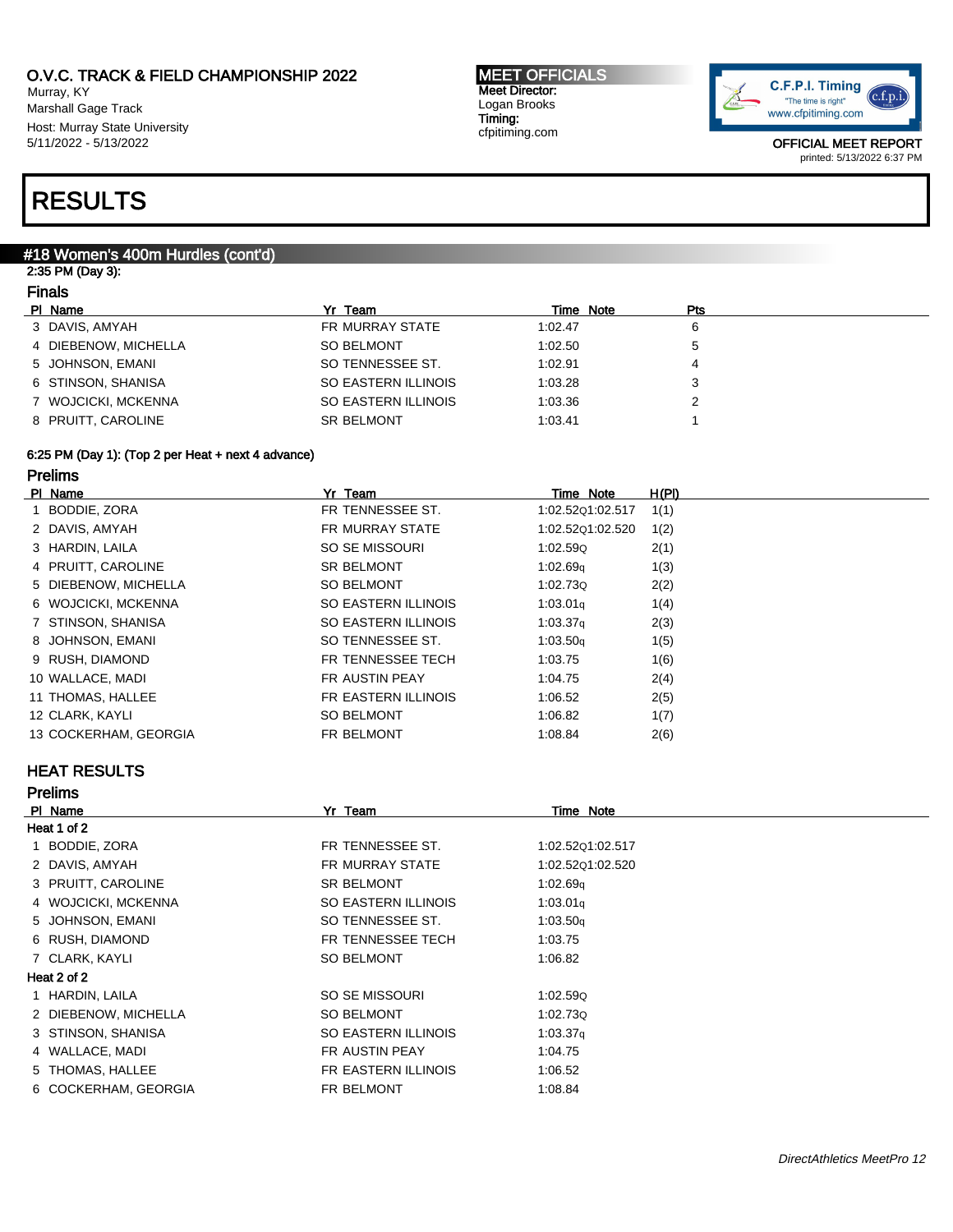Murray, KY Marshall Gage Track Host: Murray State University 5/11/2022 - 5/13/2022

# RESULTS

### MEET OFFICIALS Meet Director: Logan Brooks Timing: cfpitiming.com



OFFICIAL MEET REPORT printed: 5/13/2022 6:37 PM

| #20 Women's 3000m Steeple |                    |          |                            |                    |           |                   |  |  |
|---------------------------|--------------------|----------|----------------------------|--------------------|-----------|-------------------|--|--|
| W.                        | World Outdoor 2021 | 8:44.32  | <b>Beatrice Chepkoech</b>  | <b>KEN</b>         | 7/20/2018 | Fontvieille, MON  |  |  |
| A                         | American Outdoor   | 8:57.77  | <b>Courtney Frerichs</b>   | Bowerman TC        | 8/21/2021 | Eugene, OR        |  |  |
| C.                        | College Outdoor    | 9:12.50  | Jenny Simpson              | Colorado           | 8/17/2009 | Berlin, GER       |  |  |
| O                         | OVC championship   | 10:23.48 | Shea, Kaitlyn              | <b>SE Missouri</b> | 5/13/2021 | EIU O'Brien Field |  |  |
|                           | 8:10 PM (Day 2):   |          |                            |                    |           |                   |  |  |
|                           | PI Name            |          | Yr Team                    | Time Note          | Pts       |                   |  |  |
|                           | DEXHEIMER, KASSIDY |          | <b>SR SIU EDWARDSVILL</b>  | 10:47.13           | 10        |                   |  |  |
|                           | 2 FLAHERTY, KATIE  |          | SO BELMONT                 | 10:55.20           | 8         |                   |  |  |
|                           | 3 WRIGHT, DANIELLE |          | <b>SR MURRAY STATE</b>     | 11:00.66           | 6         |                   |  |  |
|                           | 4 CREVISTON, EMMA  |          | <b>JR MURRAY STATE</b>     | 11:10.41           | 5         |                   |  |  |
|                           | 5 LITZINGER, GRACE |          | <b>SO BELMONT</b>          | 11:10.47           | 4         |                   |  |  |
|                           | 6 CHEPKORIR, RAHAB |          | <b>JR TENNESSEE TECH</b>   | 11:10.60           | 3         |                   |  |  |
|                           | 7 FLANAGAN, AVANI  |          | <b>SR EASTERN ILLINOIS</b> | 11:32.98           | 2         |                   |  |  |
|                           | 8 LEMKE, EMILY     |          | <b>SR SIU EDWARDSVILL</b>  | 11:38.71           |           |                   |  |  |
|                           | 9 ALVAREZ, LILIA   |          | SO TENNESSEE-MART          | 11:53.27           |           |                   |  |  |
|                           | 10 KELLER, MADDIE  |          | <b>JR SE MISSOURI</b>      | 12:00.95           |           |                   |  |  |
|                           | 11 DECKER, KYLIE   |          | SO EASTERN ILLINOIS        | 12:08.87           |           |                   |  |  |
|                           | LABOY, AMANDA      |          | SO TENNESSEE TECH          | <b>DNS</b>         |           |                   |  |  |
|                           |                    |          |                            |                    |           |                   |  |  |

#22 Women's 4 x 100m Relay

| W       | World Outdoor 2021       | 40.82 | Bartoletta, Felix, Knight, Jeter | <b>USA</b>        | 8/11/2012 | London, ENG    |  |
|---------|--------------------------|-------|----------------------------------|-------------------|-----------|----------------|--|
| Α       | American Outdoor         | 40.82 | Bartoletta, Felix, Knight, Jeter | USA national team | 8/10/2012 | London, ENG    |  |
| C.      | College Outdoor          | 42.05 | Brisco, Johnson, Misher, Hobbs   | L.S.U.            | 5/13/2018 | Knoxville, TN  |  |
| $\circ$ | OVC championship         | 45.00 | Tate, Robinson, Jackson, Wickham | Tennessee Tech    | 5/12/2018 | Cookeville, TN |  |
|         | 12:40 PM (Day 3):        |       |                                  |                   |           |                |  |
|         | PI Team                  |       |                                  |                   | Time Note | $H(PI)$ Pts    |  |
|         | 1 MURRAY STATE (A)       |       |                                  |                   | 45.20     | $2(1)$ 10      |  |
|         | 1) MALONE, HANNAH SO     |       | 2) JAMES, TELIYAH SO             |                   |           |                |  |
|         | 3) MCSWAIN, JAKAYLA JR   |       | 4) HAGANS, RACHEL JR             |                   |           |                |  |
|         | 2 EASTERN ILLINOIS (A)   |       |                                  |                   | 46.29     | 2(2)<br>8      |  |
|         | 1) JACKSON, RYLEI SR     |       | 2) JOHNSON, ZAKIYA SO            |                   |           |                |  |
|         | 3) COLEMAN, VIVICA SR    |       | 4) KOLLORE, AKIYA SO             |                   |           |                |  |
|         | 3 SE MISSOURI (A)        |       |                                  |                   | 46.33     | 2(3)<br>6      |  |
|         | 1) WILLIAMS, SERENA SO   |       | 2) GORDON, DAJA JR               |                   |           |                |  |
|         | 3) DWAAH, LEANZA SO      |       | 4) MILES, BREANNA SO             |                   |           |                |  |
|         | 4 AUSTIN PEAY (A)        |       |                                  |                   | 46.53     | 2(4)<br>5      |  |
|         | 1) WALKER, LENNEX SR     |       | 2) WILDER, KYRA JR               |                   |           |                |  |
|         | 3) JOHNSON, TIYANNA SR   |       | 4) PHILLIPS, KENISHA SO          |                   |           |                |  |
| 5       | TENNESSEE TECH (A)       |       |                                  |                   | 47.70     | 2(5)<br>4      |  |
|         | 1) CASSEUS, KATEGIE FR   |       | 2) STEPHENS, TRENIA SO           |                   |           |                |  |
|         | 3) ALLEN, SAMARIA SO     |       | 4) NWAJAGU, AMARA FR             |                   |           |                |  |
|         | 6 BELMONT (A)            |       |                                  |                   | 47.79     | 2(6)<br>3      |  |
|         | 1) RICHMOND, SARAH SO    |       | 2) MOORE, EMORY FR               |                   |           |                |  |
|         | 3) DIEBENOW, MICHELLA SO |       | 4) BALCERAK, SAVANAH SO          |                   |           |                |  |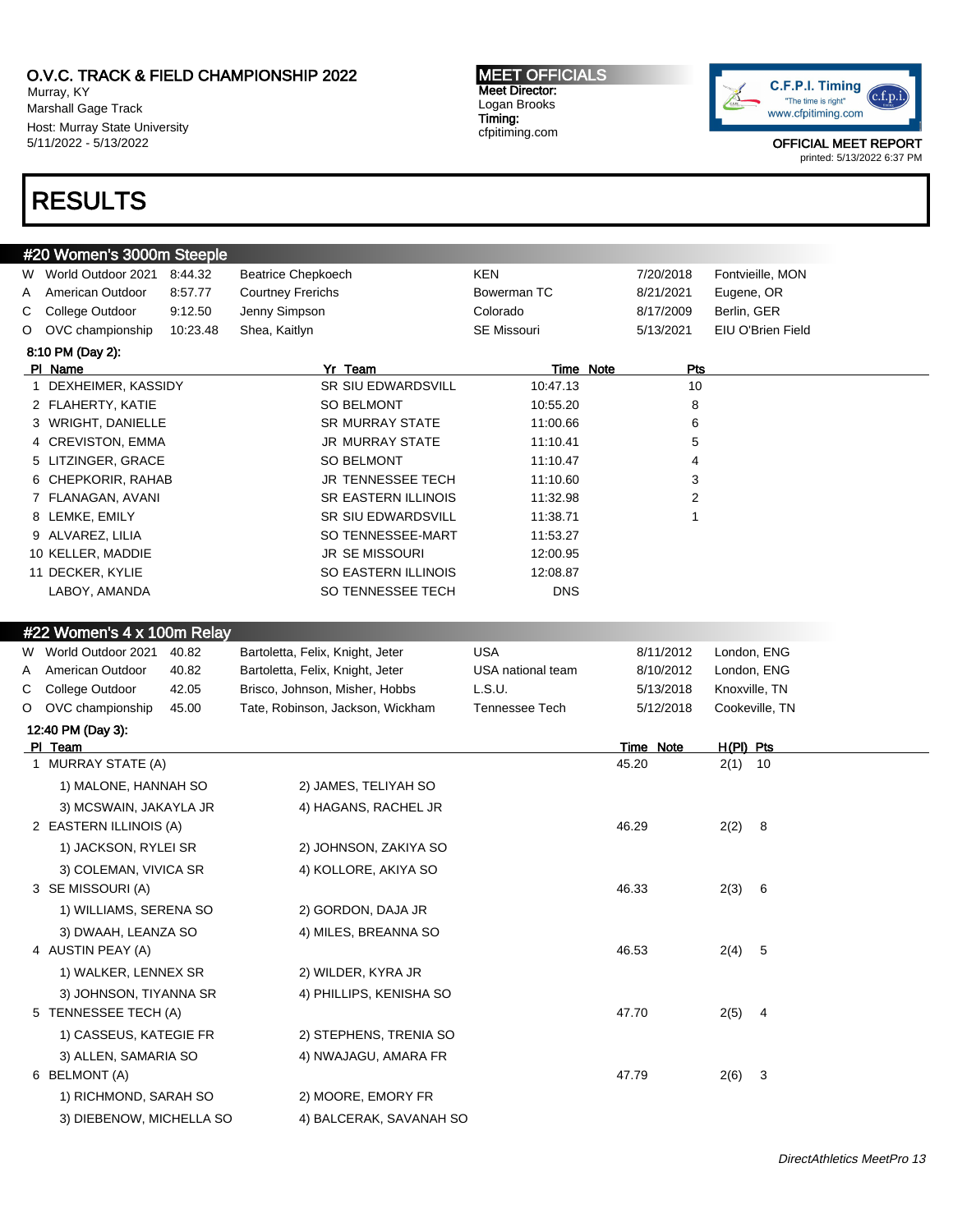Murray, KY Marshall Gage Track Host: Murray State University 5/11/2022 - 5/13/2022

# RESULTS

### MEET OFFICIALS Meet Director: Logan Brooks Timing: cfpitiming.com



| #22 Women's 4 x 100m Relay (cont'd) |                           |           |                                  |  |  |  |  |  |  |
|-------------------------------------|---------------------------|-----------|----------------------------------|--|--|--|--|--|--|
| 12:40 PM (Day 3):                   |                           |           |                                  |  |  |  |  |  |  |
| PI Team                             |                           | Time Note | $H(PI)$ Pts                      |  |  |  |  |  |  |
| 7 TENNESSEE-MARTIN (A)              |                           | 48.52     | 2(7)<br>$\overline{\phantom{a}}$ |  |  |  |  |  |  |
| 1) TAYLOR, ADDISON JR               | 2) WYATT, JAYLEANA FR     |           |                                  |  |  |  |  |  |  |
| 3) SMITH, SANAA FR                  | 4) CHAPMAN, JANAY SO      |           |                                  |  |  |  |  |  |  |
| 8 SIU EDWARDSVILLE (A)              |                           | 48.68     | $1(1)$ 1                         |  |  |  |  |  |  |
| 1) HAJDEROVIC, LEJLA SR             | 2) CARTER, KAILAH SO      |           |                                  |  |  |  |  |  |  |
| 3) BIVINS, JADE SO                  | 4) OLADIPUPO, FOLASADE FR |           |                                  |  |  |  |  |  |  |
| 9 MOREHEAD STATE (A)                |                           | 50.39     | 1(2)                             |  |  |  |  |  |  |
| 1) LOPEZ, GRACE FR                  | 2) LEE, TAYLA SO          |           |                                  |  |  |  |  |  |  |
| 3) KELLEY, SIERRA JR                | 4) JONES, DALLAS JR       |           |                                  |  |  |  |  |  |  |
| 10 TENNESSEE ST. (A)                |                           | 53.28     | 2(8)                             |  |  |  |  |  |  |
| 1) SMITH, INDIA SO                  | 2) SAWYER, REYNA FR       |           |                                  |  |  |  |  |  |  |
| 3) HOWARD, JAYDA DRAKE SR           | 4) BRANIGAN, SANURA FR    |           |                                  |  |  |  |  |  |  |
|                                     |                           |           |                                  |  |  |  |  |  |  |
| <b>SECTION RESULTS</b>              |                           |           |                                  |  |  |  |  |  |  |
| PI Team                             |                           | Time Note |                                  |  |  |  |  |  |  |

| Section 1 of 2           |                           |       |
|--------------------------|---------------------------|-------|
| 1 SIU EDWARDSVILLE (A)   |                           | 48.68 |
| 1) HAJDEROVIC, LEJLA SR  | 2) CARTER, KAILAH SO      |       |
| 3) BIVINS, JADE SO       | 4) OLADIPUPO, FOLASADE FR |       |
| 2 MOREHEAD STATE (A)     |                           | 50.39 |
| 1) LOPEZ, GRACE FR       | 2) LEE, TAYLA SO          |       |
| 3) KELLEY, SIERRA JR     | 4) JONES, DALLAS JR       |       |
| Section 2 of 2           |                           |       |
| 1 MURRAY STATE (A)       |                           | 45.20 |
| 1) MALONE, HANNAH SO     | 2) JAMES, TELIYAH SO      |       |
| 3) MCSWAIN, JAKAYLA JR   | 4) HAGANS, RACHEL JR      |       |
| 2 EASTERN ILLINOIS (A)   |                           | 46.29 |
| 1) JACKSON, RYLEI SR     | 2) JOHNSON, ZAKIYA SO     |       |
| 3) COLEMAN, VIVICA SR    | 4) KOLLORE, AKIYA SO      |       |
| 3 SE MISSOURI (A)        |                           | 46.33 |
| 1) WILLIAMS, SERENA SO   | 2) GORDON, DAJA JR        |       |
| 3) DWAAH, LEANZA SO      | 4) MILES, BREANNA SO      |       |
| 4 AUSTIN PEAY (A)        |                           | 46.53 |
| 1) WALKER, LENNEX SR     | 2) WILDER, KYRA JR        |       |
| 3) JOHNSON, TIYANNA SR   | 4) PHILLIPS, KENISHA SO   |       |
| 5 TENNESSEE TECH (A)     |                           | 47.70 |
| 1) CASSEUS, KATEGIE FR   | 2) STEPHENS, TRENIA SO    |       |
| 3) ALLEN, SAMARIA SO     | 4) NWAJAGU, AMARA FR      |       |
| 6 BELMONT (A)            |                           | 47.79 |
| 1) RICHMOND, SARAH SO    | 2) MOORE, EMORY FR        |       |
| 3) DIEBENOW, MICHELLA SO | 4) BALCERAK, SAVANAH SO   |       |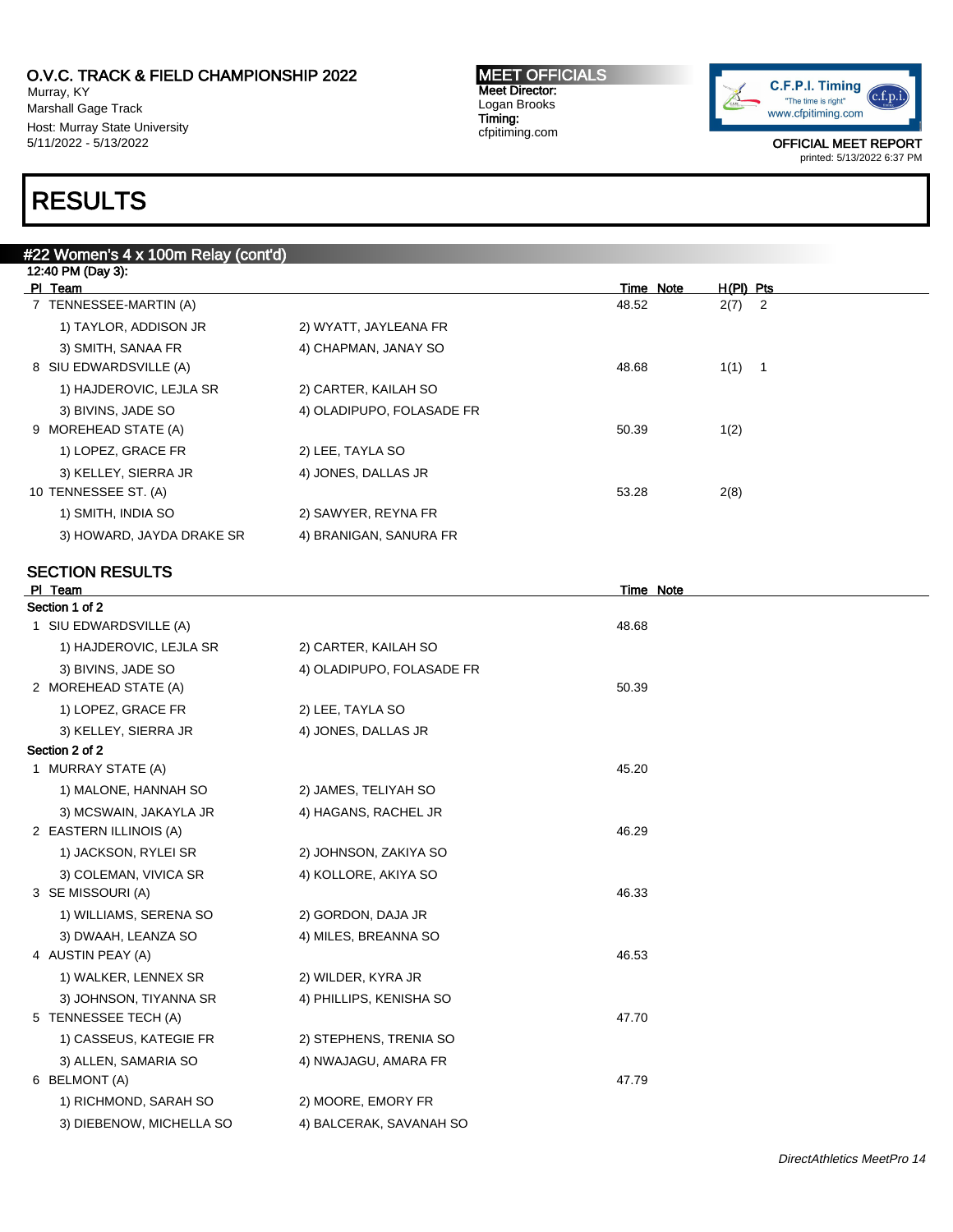Murray, KY Marshall Gage Track Host: Murray State University 5/11/2022 - 5/13/2022

# RESULTS

MEET OFFICIALS Meet Director: Logan Brooks Timing: cfpitiming.com



|   | #22 Women's 4 x 100m Relay (cont'd)            |                                  |                   |                      |                        |  |
|---|------------------------------------------------|----------------------------------|-------------------|----------------------|------------------------|--|
|   | PI Team                                        |                                  |                   | Time Note            |                        |  |
|   | 7 TENNESSEE-MARTIN (A)                         |                                  |                   | 48.52                |                        |  |
|   | 1) TAYLOR, ADDISON JR                          | 2) WYATT, JAYLEANA FR            |                   |                      |                        |  |
|   | 3) SMITH, SANAA FR                             | 4) CHAPMAN, JANAY SO             |                   |                      |                        |  |
|   | 8 TENNESSEE ST. (A)                            |                                  |                   | 53.28                |                        |  |
|   | 1) SMITH, INDIA SO                             | 2) SAWYER, REYNA FR              |                   |                      |                        |  |
|   | 3) HOWARD, JAYDA DRAKE SR                      | 4) BRANIGAN, SANURA FR           |                   |                      |                        |  |
|   | #24 Women's 4 x 400m Relay                     |                                  |                   |                      |                        |  |
|   | W World Outdoor 2021<br>3:15.17                | Ledovskaya, Nazarova, Pinigina,  | <b>URS</b>        | 10/1/1988            | Seoul, KOR             |  |
| Α | American Outdoor<br>3:15.51                    | Howard, Dixon, Brisco, Joyner    | USA national team | 10/1/1988            | Seoul, KOR             |  |
| С | College Outdoor<br>3:23.13                     | Dunmore, Stevens, Guster, Rogers | Oregon            | 6/10/2017            | Eugene, OR             |  |
| O | OVC championship<br>3:37.74                    | Robinson, Tate, Jackson, Roberts | Tennessee Tech    | 5/12/2018            | Cookeville, TN         |  |
|   | 4:25 PM (Day 3):                               |                                  |                   |                      |                        |  |
|   | PI Team<br>1 AUSTIN PEAY (A)                   |                                  |                   | Time Note<br>3:40.62 | H(PI) Pts<br>$2(1)$ 10 |  |
|   | 1) WILDER, KYRA JR                             | 2) LEWIS-HAYNES, LAUREN FR       |                   |                      |                        |  |
|   | 3) SMITH, MIKAELA SR                           | 4) PHILLIPS, KENISHA SO          |                   |                      |                        |  |
|   | 2 MURRAY STATE (A)                             |                                  |                   | 3:43.73              | 2(2)<br>- 8            |  |
|   | 1) BANGALA, MARIA SO                           | 2) MCSWAIN, JAKAYLA JR           |                   |                      |                        |  |
|   |                                                |                                  |                   |                      |                        |  |
|   | 3) CAMPBELL, LAMIAH SO<br>3 TENNESSEE TECH (A) | 4) BELL, KAYLA SO                |                   | 3:49.39              | 2(3)<br>- 6            |  |
|   |                                                |                                  |                   |                      |                        |  |
|   | 1) STEPHENS, TRENIA SO                         | 2) DIXON, BRITNIE JR             |                   |                      |                        |  |
|   | 3) CASSEUS, KATEGIE FR                         | 4) NWAJAGU, AMARA FR             |                   |                      |                        |  |
|   | 4 EASTERN ILLINOIS (A)                         |                                  |                   | 3:50.18              | 2(4)<br>- 5            |  |
|   | 1) JOHNSON, ZAKIYA SO                          | 2) STINSON, SHANISA SO           |                   |                      |                        |  |
|   | 3) WOJCICKI, MCKENNA SO                        | 4) KOLLORE, AKIYA SO             |                   |                      |                        |  |
|   | 5 BELMONT (A)                                  |                                  |                   | 3:50.66              | 2(5)<br>- 4            |  |
|   | 1) RICHMOND, SARAH SO                          | 2) PRUITT, CAROLINE SR           |                   |                      |                        |  |
|   | 3) MOORE, EMORY FR                             | 4) BALCERAK, SAVANAH SO          |                   |                      |                        |  |
|   | 6 SE MISSOURI (A)                              |                                  |                   | 3:51.22              | 2(6)<br>3              |  |
|   | 1) HARDIN, LAILA SO                            | 2) MILES, BREANNA SO             |                   |                      |                        |  |
|   | 3) MULLER, ERIKA FR                            | 4) MORRILL, CLAIRE JR            |                   |                      |                        |  |
|   | 7 TENNESSEE ST. (A)                            |                                  |                   | 3:51.82              | 2(7)<br>2              |  |
|   | 1) SAWYER, REYNA FR                            | 2) BRANIGAN, SANURA FR           |                   |                      |                        |  |
|   | 3) BODDIE, ZORA FR                             | 4) HOWARD, JAYDA DRAKE SR        |                   |                      |                        |  |
|   | 8 TENNESSEE-MARTIN (A)                         |                                  |                   | 3:59.37              | 1(1) 1                 |  |
|   | 1) CHAPMAN, JANAY SO                           | 2) EIMER, RITA FR                |                   |                      |                        |  |
|   | 3) SMITH, SANAA FR                             | 4) WYATT, JAYLEANA FR            |                   |                      |                        |  |
|   | 9 SIU EDWARDSVILLE (A)                         |                                  |                   | 4:01.70              | 1(2)                   |  |
|   | 1) CARTER, KAILAH SO                           | 2) HORTON, GABRIELLE SO          |                   |                      |                        |  |
|   | 3) REYNOLDS, VASHANTI FR                       | 4) HAJDEROVIC, LEJLA SR          |                   |                      |                        |  |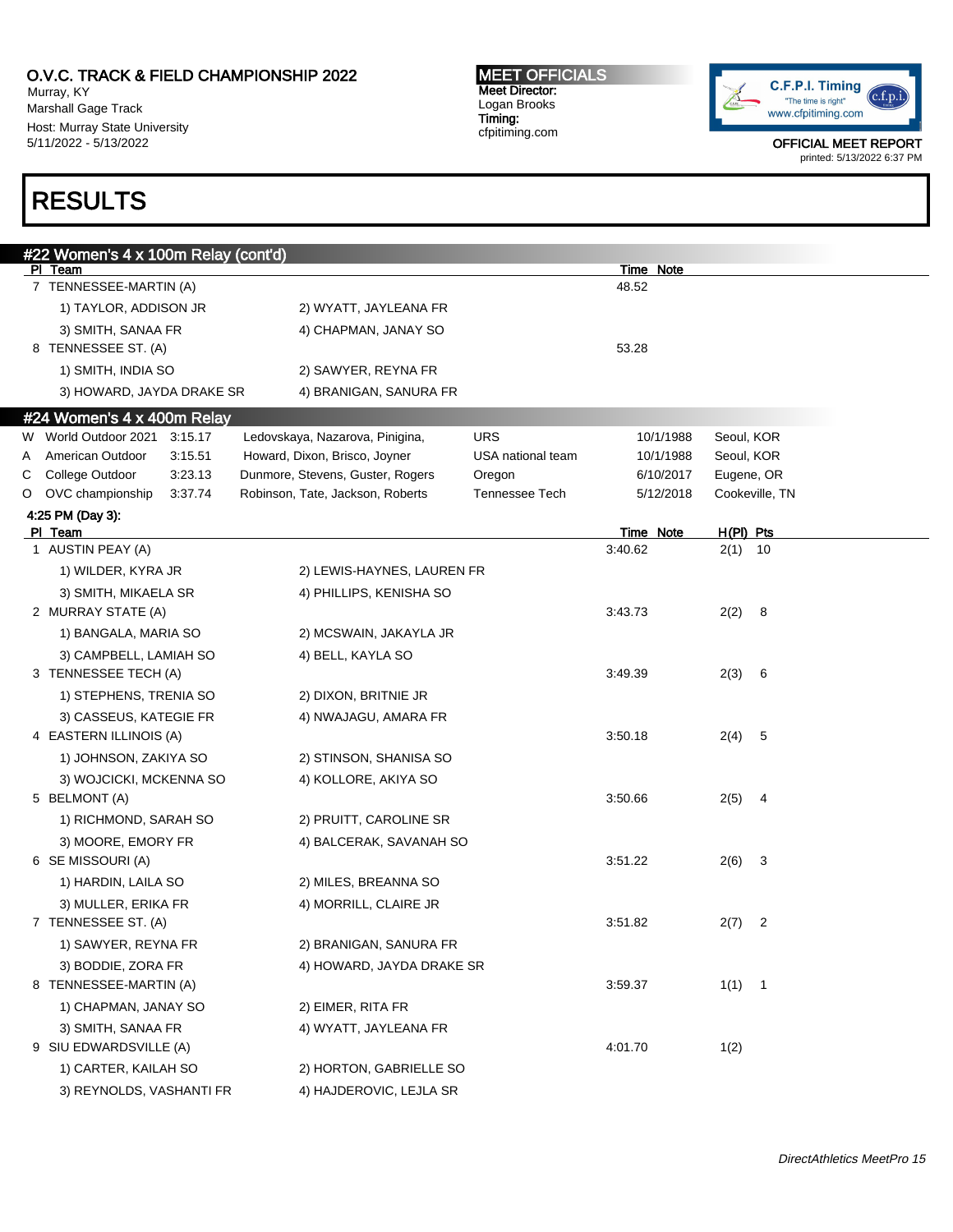Murray, KY Marshall Gage Track Host: Murray State University 5/11/2022 - 5/13/2022

### MEET OFFICIALS Meet Director: Logan Brooks Timing: cfpitiming.com



OFFICIAL MEET REPORT printed: 5/13/2022 6:37 PM

# RESULTS

| <u>#24 Women's 4 x 4</u> 00m Relay (cont'd) |                                                    |
|---------------------------------------------|----------------------------------------------------|
|                                             |                                                    |
|                                             | $H(PI)$ Pts<br><b>Time Note</b><br>4:16.69<br>1(3) |
|                                             |                                                    |
|                                             |                                                    |
|                                             |                                                    |
|                                             |                                                    |
|                                             | <b>Time Note</b>                                   |
|                                             |                                                    |
|                                             | 3:59.37                                            |
| 2) EIMER, RITA FR                           |                                                    |
| 4) WYATT, JAYLEANA FR                       |                                                    |
|                                             | 4:01.70                                            |
| 2) HORTON, GABRIELLE SO                     |                                                    |
| 4) HAJDEROVIC, LEJLA SR                     |                                                    |
|                                             | 4:16.69                                            |
| 2) MERIWETHER, KEANA FR                     |                                                    |
| 4) JONES, DALLAS JR                         |                                                    |
|                                             |                                                    |
|                                             | 3:40.62                                            |
| 2) LEWIS-HAYNES, LAUREN FR                  |                                                    |
| 4) PHILLIPS, KENISHA SO                     |                                                    |
|                                             | 3:43.73                                            |
| 2) MCSWAIN, JAKAYLA JR                      |                                                    |
| 4) BELL, KAYLA SO                           |                                                    |
|                                             | 3:49.39                                            |
| 2) DIXON, BRITNIE JR                        |                                                    |
| 4) NWAJAGU, AMARA FR                        |                                                    |
|                                             | 3:50.18                                            |
| 2) STINSON, SHANISA SO                      |                                                    |
| 4) KOLLORE, AKIYA SO                        |                                                    |
|                                             | 3:50.66                                            |
| 2) PRUITT, CAROLINE SR                      |                                                    |
| 4) BALCERAK, SAVANAH SO                     |                                                    |
|                                             | 3:51.22                                            |
| 2) MILES, BREANNA SO                        |                                                    |
| 4) MORRILL, CLAIRE JR                       |                                                    |
|                                             | 3:51.82                                            |
| 2) BRANIGAN, SANURA FR                      |                                                    |
| 4) HOWARD, JAYDA DRAKE SR                   |                                                    |
|                                             | 2) MERIWETHER, KEANA FR<br>4) JONES, DALLAS JR     |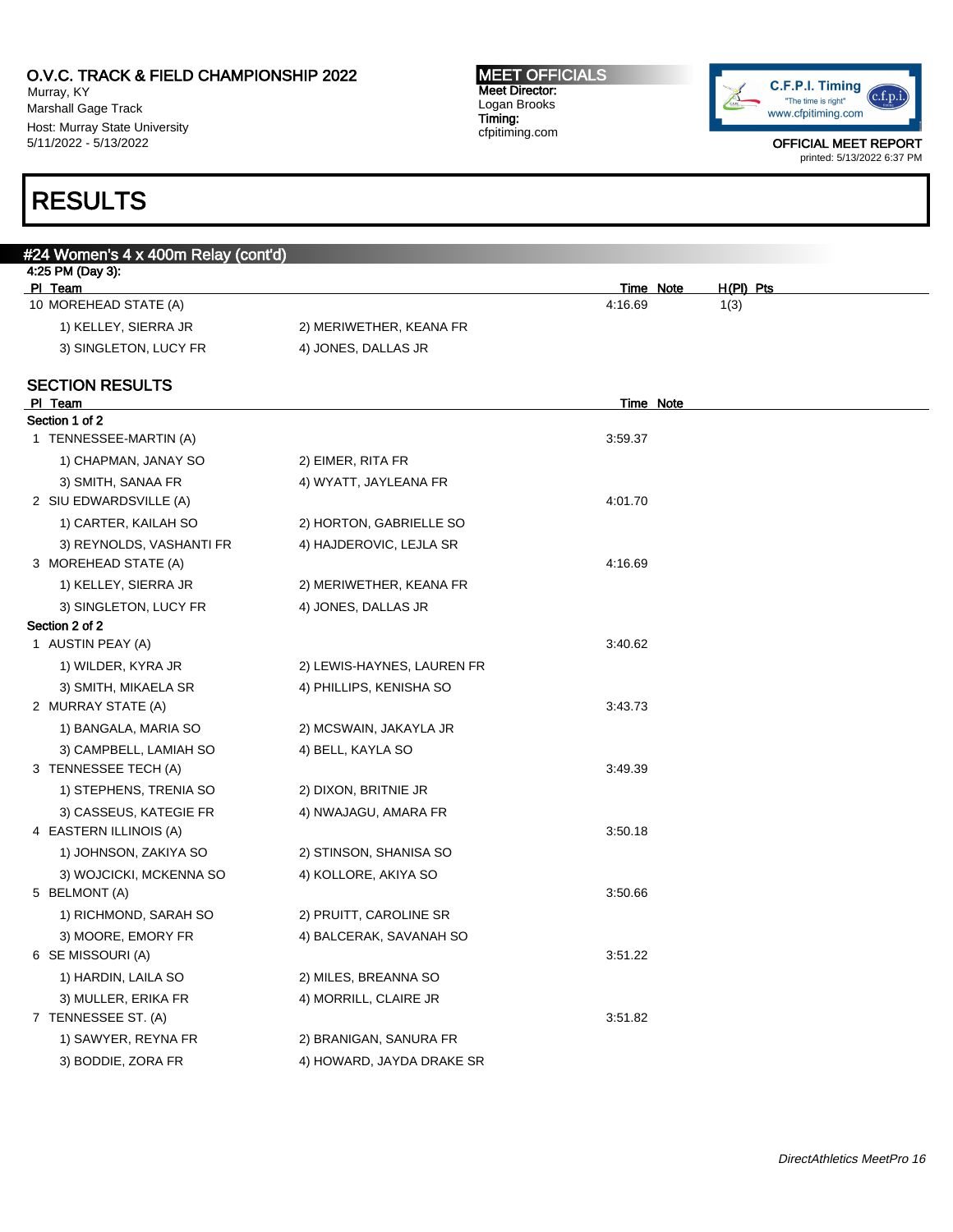Murray, KY Marshall Gage Track Host: Murray State University 5/11/2022 - 5/13/2022

# RESULTS

#26 Women's High Jump

#### MEET OFFICIALS Meet Director: Logan Brooks Timing: cfpitiming.com



OFFICIAL MEET REPORT printed: 5/13/2022 6:37 PM

|   |                        |                   | Progression- 1.55, 1.60, 1.65, 1.70, 1.73, 1.76, 1.79, +0.3 |                 |            |             |            |            |           |                 |     |
|---|------------------------|-------------------|-------------------------------------------------------------|-----------------|------------|-------------|------------|------------|-----------|-----------------|-----|
|   | W World Outdoor 2021   | 2.09m             | Stefka Kostadinova                                          |                 | <b>BUL</b> |             |            |            | 8/30/1987 | Rome, ITA       |     |
| A | American Outdoor       | 2.05 <sub>m</sub> | <b>Chaunte Lowe</b>                                         |                 | Nike       |             |            |            | 6/26/2010 | Des Moines, IA  |     |
|   | C College Outdoor      | 1.99m             | <b>Brigetta Barrett</b>                                     |                 | Arizona    |             |            |            | 5/11/2013 | Los Angeles, CA |     |
|   | O OVC championship     | 1.84m             | Haleigh Knapp                                               |                 |            | E. Illinois |            |            | 2016      |                 |     |
|   | 2:00 PM (Day 3):       |                   |                                                             |                 |            |             |            |            |           |                 |     |
|   | PI Name                |                   | Yr Team                                                     | <b>Mark</b>     | 1.55       | 1.60        | 1.65       | 1.70       | 1.73      |                 | Pts |
|   | 1 HILL-TATE, DENIA     |                   | <b>SR AUSTIN PEA</b>                                        | 1.70 $m 5' 7''$ | $\circ$    | $\circ$     | $\circ$    | <b>XXO</b> | XXX       |                 | 10  |
|   | 2 MEDDERS, KENDALL     |                   | SO TENNESSEE                                                | 1.65m $5'5''$   | $\circ$    | XXO         | $\circ$    | <b>XXX</b> |           |                 | 8   |
|   | 3 MORLEY, JEANETTE     |                   | <b>SR BELMONT</b>                                           | 1.65 $m 5' 5''$ | $\circ$    | $\circ$     | XO         | <b>XXX</b> |           |                 | 6   |
|   | 4 WILLIAMS, SERENA     |                   | SO SE MISSOU                                                | 1.65 $m 5' 5''$ | $\circ$    | XO          | XO         | <b>XXX</b> |           |                 | 4.5 |
|   | 4 ALALADE, SADE        |                   | JR BELMONT                                                  | 1.65m $5'5''$   | $\circ$    | XO          | XO         | <b>XXX</b> |           |                 | 4.5 |
|   | 6 MYRICK, MADISON      |                   | SO EASTERN IL                                               | 1.65m $5'5''$   | $\circ$    | XXO         | XXO        | XXX        |           |                 | 3   |
|   | 7 FLETCHER, MEGHAN     |                   | <b>SO MURRAY ST</b>                                         | 1.60m $5'3''$   | XO         | $\circ$     | <b>XXX</b> |            |           |                 | 2   |
|   | 8 PAULY, JENNA         |                   | <b>SO MURRAY ST</b>                                         | 1.60m $5'3''$   | O          | XO          | <b>XXX</b> |            |           |                 | 1   |
|   | 9 PROUTY, MCKENNA      |                   | FR BELMONT                                                  | 1.55m $5'$ 1"   | $\circ$    | <b>XXX</b>  |            |            |           |                 |     |
|   | 9 GAMRADT, ELLIE       |                   | JR SE MISSOU                                                | 1.55m $5'$ 1"   | O          | <b>XXX</b>  |            |            |           |                 |     |
|   | 11 MCCRACKEN, VICTORIA |                   | <b>FR MURRAY ST</b>                                         | 1.55m $5'$ 1"   | XO         | XXX         |            |            |           |                 |     |
|   | 12 DARRETT, ALAYNA     |                   | FR TENNESSEE                                                | 1.55m $5'$ 1"   | XXO        | XXX         |            |            |           |                 |     |
|   | 12 MCGINNITEY, KAITLYN |                   | SO SE MISSOU                                                | 1.55m $5'$ 1"   | <b>XXO</b> | <b>XXX</b>  |            |            |           |                 |     |
|   | DUBIS, SOPHIE          |                   | FR SE MISSOU                                                | <b>NH</b>       | XXX        |             |            |            |           |                 |     |
|   | JOHNSON, ALLANA        |                   | <b>SR AUSTIN PEA</b>                                        | <b>NH</b>       | <b>XXX</b> |             |            |            |           |                 |     |
|   |                        |                   |                                                             |                 |            |             |            |            |           |                 |     |

## #28 Women's Pole Vault

Progression- 2.83, 2.98, 3.13, 3.28, 3.43, 3.58, 3.73, 3.88, 3.98, 4.08, 4.13, +0.5

| W World Outdoor 2021     | 5.06m | Yelena Isinbayeva   |                     | <b>RUS</b> |                    |            |            |            |            |         | Zürich, SUI   |                   |      |     |
|--------------------------|-------|---------------------|---------------------|------------|--------------------|------------|------------|------------|------------|---------|---------------|-------------------|------|-----|
| A American Outdoor       | 5.00m | Sandi Morris        |                     | Nike       |                    |            |            |            | 9/9/2016   |         | Brussels, BEL |                   |      |     |
| C College Outdoor        | 4.73m | Olivia Gruver       |                     |            | Washington         |            |            |            | 3/29/2019  |         | Palo Alto, CA |                   |      |     |
| O OVC championship       | 4.06m | Schouten, Karlijn   |                     |            | <b>Austin Peay</b> |            |            |            | 5/13/2021  |         |               | EIU O'Brien Field |      |     |
| 5:30 PM (Day 1):         |       |                     |                     |            |                    |            |            |            |            |         |               |                   |      |     |
| PI Name                  |       | Yr Team             | Mark                | 2.83       | 2.98               | 3.13       | 3.28       | 3.43       | 3.58       | 3.73    | 3.88          | 3.98              | 4.08 | Pts |
| 1 FINKELDEY, TYRA        |       | SR BELMONT          | 3.98m $13'0^{3/4}$  | <b>PPP</b> | <b>PPP</b>         | <b>PPP</b> | <b>PPP</b> | <b>PPP</b> | <b>PPP</b> | $\circ$ | XO            | $\circ$           | XXX  | 10  |
| 2 MISUKONIS, BROOKE      |       | <b>JR MURRAY ST</b> | 3.88m $12' 8^{3/4}$ | <b>PPP</b> | <b>PPP</b>         | PPP        | PPP        | $\circ$    | $\circ$    | O       | XO            | <b>XXX</b>        |      | 8   |
| 3 PAULY, JENNA           |       | <b>SO MURRAY ST</b> | 3.73m $12'2^{3/4}$  | <b>PPP</b> | <b>PPP</b>         | PPP        | $\circ$    | $\circ$    | $\circ$    | O       | <b>XXX</b>    |                   |      | 6   |
| 4 RILEY, SHANNON         |       | <b>JR MURRAY ST</b> | 3.73m $12'2^{3/4}$  | <b>PPP</b> | PPP                | <b>PPP</b> | $\circ$    | $\circ$    | $\circ$    | XO.     | XXX           |                   |      | 5   |
| 5 CAREI, MAEVE           |       | <b>SR BELMONT</b>   | 3.73m $12'2^{3/4}$  | <b>PPP</b> | <b>PPP</b>         | <b>PPP</b> | <b>PPP</b> | O          | XXO        | XO.     | XXX           |                   |      | 4   |
| 6 SCHUMER, KATIE         |       | <b>JR SE MISSOU</b> | 3.43m $11'3''$      | <b>PPP</b> | <b>PPP</b>         | PPP        | $\circ$    | $\circ$    | <b>XXX</b> |         |               |                   |      | 3   |
| 7 SILVERLAKE, NICOLE     |       | FR SE MISSOU        | 3.28m 10' 9"        | <b>PPP</b> | <b>PPP</b>         | <b>PPP</b> | XO         | <b>XXX</b> |            |         |               |                   |      | 2   |
| 8 PRESCOTT, SKYLAR       |       | FR SE MISSOU        | 3.13m $10'3^{1/4}$  | <b>PPP</b> | $\circ$            | $\circ$    | <b>XXX</b> |            |            |         |               |                   |      |     |
| 9 THOMAS, HALLEE         |       | FR EASTERN IL       | 3.13m $10'3^{1/4}$  | <b>PPP</b> | XXO                | <b>XXO</b> | <b>XXX</b> |            |            |         |               |                   |      |     |
| 10 VAN DER MERWE, NICOLA |       | FR BELMONT          | 2.98m $9'9'4$       | <b>PPP</b> | $\circ$            | <b>XXX</b> |            |            |            |         |               |                   |      |     |
| 11 FURYK, CALEIGH        |       | <b>JR BELMONT</b>   | 2.98m $9'9'4$       | <b>PPP</b> | XO                 | <b>XXX</b> |            |            |            |         |               |                   |      |     |
| 12 GRIFFITHS, BAILY      |       | <b>JR SE MISSOU</b> | 2.83m $9'3'4$       | XXO        | <b>XXX</b>         |            |            |            |            |         |               |                   |      |     |
| SCHOUTEN, KARLIJN        |       | SO AUSTIN PEA       | NH                  | <b>PPP</b> | <b>PPP</b>         | <b>PPP</b> | <b>PPP</b> | <b>XXX</b> |            |         |               |                   |      |     |
| KINDER, JESSICA          |       | <b>JR MURRAY ST</b> | NH                  | <b>XXX</b> |                    |            |            |            |            |         |               |                   |      |     |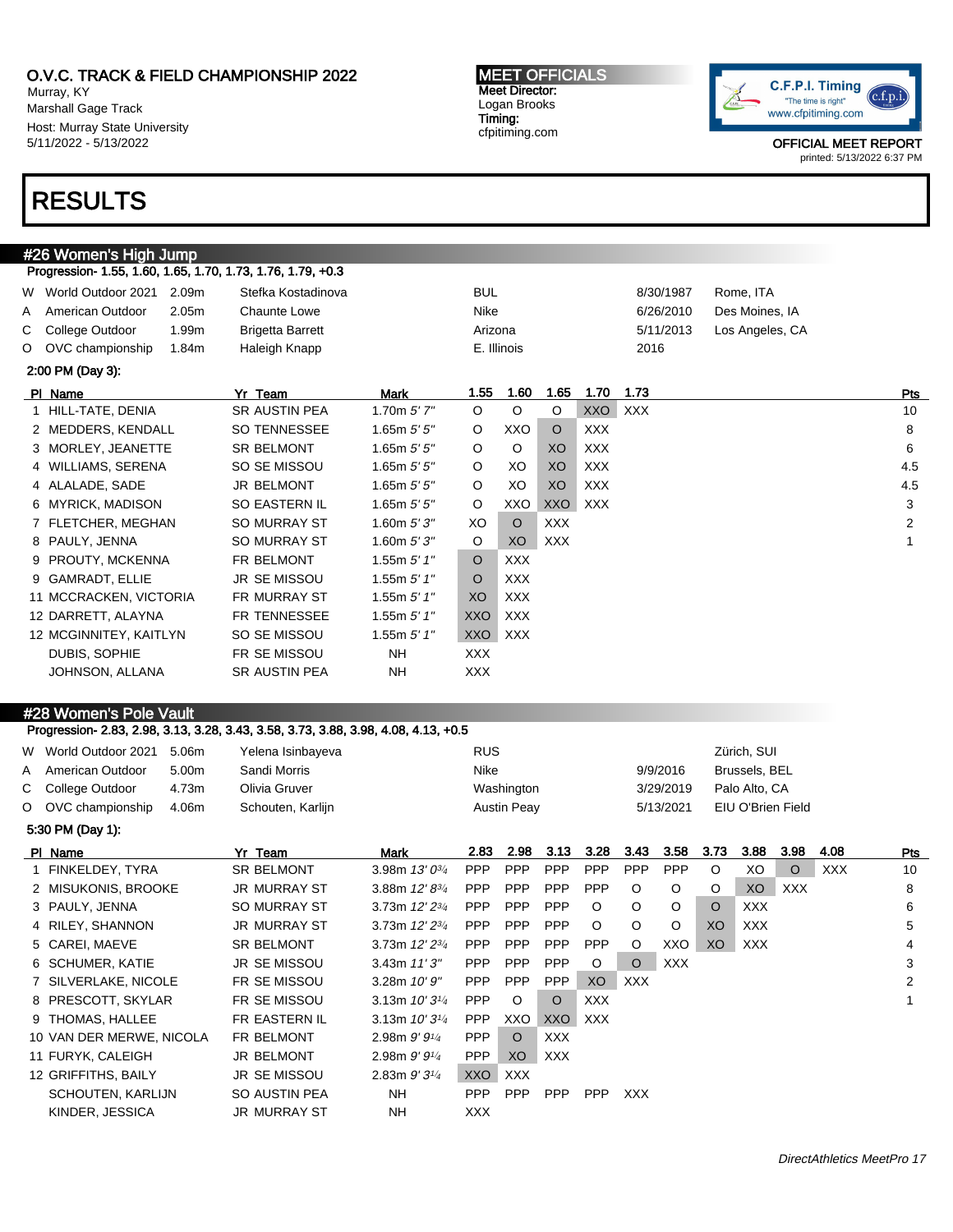Murray, KY Marshall Gage Track Host: Murray State University 5/11/2022 - 5/13/2022

# RESULTS

# #30 Women's Long Jump

|    |                        |       | All receive 3 attempts, top $9 +$ ties advance for 3 additional attempts. |                                         |            |                        |                                                                                              |                                                                       |                                                         |                           |               |             |                |
|----|------------------------|-------|---------------------------------------------------------------------------|-----------------------------------------|------------|------------------------|----------------------------------------------------------------------------------------------|-----------------------------------------------------------------------|---------------------------------------------------------|---------------------------|---------------|-------------|----------------|
|    | W World Outdoor 2021   | 7.52m | Galina Chistyakova                                                        |                                         | <b>URS</b> |                        |                                                                                              | 6/11/1988                                                             |                                                         | St. Petersburg,           |               |             |                |
| A  | American Outdoor       | 7.49m | Jackie Joyner-Kersee                                                      |                                         |            | Honda                  |                                                                                              | 5/22/1994                                                             |                                                         | New York, NY              |               |             |                |
| C. | College Outdoor        | 7.14m | Tara Davis                                                                |                                         |            | Texas                  |                                                                                              | 3/25/2021                                                             |                                                         | Austin, TX                |               |             |                |
| O  | OVC championship       | 6.38m | <b>Clairwin Dameus</b>                                                    |                                         |            | <b>Tennessee State</b> |                                                                                              | 2016                                                                  |                                                         |                           |               |             |                |
|    | 2:30 PM (Day 2):       |       |                                                                           |                                         |            |                        |                                                                                              |                                                                       |                                                         |                           |               |             |                |
|    | PI Name                |       | Yr Team                                                                   | <b>Mark</b>                             |            | Rnd 1                  | Rnd 2                                                                                        | Rnd 3                                                                 | Rnd 4                                                   | Rnd <sub>5</sub>          | Rnd 6         | $F(PI)$ Pts |                |
|    | 1 HAGANS, RACHEL       |       | <b>JR MURRAY ST</b>                                                       | OV 6.44m $21'1_{2}$                     | $(+1.3)$   | $6.41 (+0.4)$          | $6.09 (+0.2)$                                                                                | <b>FOUL</b>                                                           |                                                         | $6.11 (+0.3)$ 5.28 (+1.0) | $6.44 (+1.3)$ | 2(1)        | 10             |
|    | 2 WILLIAMS, SERENA     |       | SO SE MISSOU                                                              | 5.78m 18' 113/4 (+0.9)                  |            | $5.78(+0.9)$           | <b>FOUL</b>                                                                                  | <b>FOUL</b>                                                           | <b>FOUL</b>                                             | <b>FOUL</b>               | 2.00          | 2(2)        | -8             |
|    | 3 VOLLET, ANNA         |       | <b>JR MURRAY ST</b>                                                       | 5.72m $18'9'4$                          |            | $(+0.0)$ 5.62 $(+2.0)$ |                                                                                              | $5.40 (+0.1)$ $5.72 (+0.0)$ $5.32 (+1.9)$ $5.50 (+0.0)$               |                                                         |                           | <b>FOUL</b>   | 2(3)        | 6              |
|    | 4 JOHNSON, EMANI       |       | <b>SO TENNESSEE</b>                                                       | 5.65m 18' 6 <sup>1</sup> /2             | $(+0.0)$   | <b>FOUL</b>            |                                                                                              | $5.08 (+0.6)$ 5.41 (+0.0) 5.23 (+1.2)                                 |                                                         | <b>FOUL</b>               | $5.65 (+0.0)$ | 2(4)        | 5              |
|    | 5 HOUSWORTH, ELAINA    |       | <b>SO TENNESSEE</b>                                                       | 5.60m 18' 4 <sup>1</sup> / <sub>2</sub> |            | $(+0.0)$ 5.29 $(+0.0)$ | <b>FOUL</b>                                                                                  |                                                                       | $5.57 (+0.0)$ $5.52 (+0.0)$ $5.49 (+0.0)$ $5.60 (+0.0)$ |                           |               | 1(1)        | 4              |
|    | 6 FLETCHER, MEGHAN     |       | <b>SO MURRAY ST</b>                                                       | 5.53m 18' 13/4                          |            |                        | $(+2.9)$ 5.53 $(+2.9)$ 5.42 $(+2.6)$ 5.42 $(+0.0)$ 4.95 $(+0.1)$ 5.27 $(+0.5)$ 5.40 $(+0.0)$ |                                                                       |                                                         |                           |               | 2(5)        | 3              |
|    | 7 MCCLELLAND, CAMARYN  |       | <b>SO AUSTIN PEA</b>                                                      | 5.41m 17' 9"                            |            | $(+1.9)$ 5.29 (+0.4)   |                                                                                              | $5.30 (+1.0)$ $5.41 (+1.9)$ $5.38 (+0.1)$ $5.15 (+1.6)$ $5.35 (+1.0)$ |                                                         |                           |               | 1(2)        | $\overline{2}$ |
|    | 8 PAULY, JENNA         |       | <b>SO MURRAY ST</b>                                                       | 5.40m 17' 83/4                          |            | $(+0.8)$ 5.11 $(+0.4)$ |                                                                                              | $5.39 (+0.0)$ $5.40 (+0.8)$ $5.09 (+0.2)$ $5.25 (+0.0)$ $5.34 (+0.0)$ |                                                         |                           |               | 2(6)        | $\overline{1}$ |
|    | 9 LOUDERBACK, MORGAN   |       | <b>SR BELMONT</b>                                                         | 5.39m 17' 8 <sup>1/4</sup>              |            |                        | $(+0.0)$ 5.19 (+0.0) 5.39 (+0.0) 5.34 (+2.4) 5.26 (+0.2) 5.34 (+1.6) 5.17 (+0.4)             |                                                                       |                                                         |                           |               | 2(7)        |                |
|    | 10 TARQUIN, TARYN      |       | FR EASTERN IL                                                             | 5.33m 17' 6"                            |            | $(+1.3)$ 5.20 $(+0.7)$ | <b>FOUL</b>                                                                                  | $5.33 (+1.3)$                                                         |                                                         |                           |               | 1(3)        |                |
|    | 11 KENNEDY, ISABELLE   |       | <b>SR SIU EDWAR</b>                                                       | 5.30m 17' 43/4                          | $(+0.0)$   | $5.30 (+0.0)$          | <b>FOUL</b>                                                                                  | $5.19 (+0.0)$                                                         |                                                         |                           |               | 1(4)        |                |
|    | 12 KRONE, DAKOTA       |       | SO SIU EDWAR                                                              | 5.29m 17' 41/4                          | $(+1.4)$   | <b>FOUL</b>            |                                                                                              | $5.25 (+0.3)$ $5.29 (+1.4)$                                           |                                                         |                           |               | 2(8)        |                |
|    | 13 ALLEN, SAMARIA      |       | <b>SO TENNESSEE</b>                                                       | 5.27m $17'3^{1/2}$                      | $(+0.0)$   | $5.18 (+1.3)$          |                                                                                              | $5.27 (+0.0)$ $5.12 (+1.0)$                                           |                                                         |                           |               | 1(5)        |                |
|    | 14 POTTER, CIARA       |       | SO SE MISSOU                                                              | 5.26m $17'3^{1/4}$                      | $(+1.8)$   | <b>FOUL</b>            |                                                                                              | $5.26 (+1.8) 5.23 (+0.2)$                                             |                                                         |                           |               | 2(9)        |                |
|    | 15 VOGT, HOLLY         |       | <b>SO EASTERN IL</b>                                                      | 5.13m 16' 10"                           | $(+0.3)$   | <b>FOUL</b>            |                                                                                              | $4.95 (+0.3)$ $5.13 (+0.3)$                                           |                                                         |                           |               | 1(6)        |                |
|    | 16 MCGINNITEY, KAITLYN |       | SO SE MISSOU                                                              | 5.03m $16'6''$                          | $(+0.6)$   | $5.03 (+0.6)$          | 5.02 (+0.0) $ 4.93$ (+0.0)                                                                   |                                                                       |                                                         |                           |               | 2(10)       |                |
|    | 17 KELLEY, JESSICA     |       | <b>SR AUSTIN PEA</b>                                                      | 4.95m 16'3"                             | $(+0.1)$   | <b>FOUL</b>            |                                                                                              | $4.77 (+0.0)$ 4.95 (+0.1)                                             |                                                         |                           |               | 1(7)        |                |
|    | 18 GRUSZKA, SUSAN      |       | <b>SO EASTERN IL</b>                                                      | 4.89m $16'0\frac{1}{2}$                 | $(+1.7)$   |                        | $4.82 (+0.0)$ $4.89 (+1.7)$ $4.58 (+0.8)$                                                    |                                                                       |                                                         |                           |               | 1(8)        |                |
|    | 19 BIVINS, JADE        |       | SO SIU EDWAR                                                              | 4.78m 15'8 <sup>1/4</sup>               |            | $(+0.0)$ 4.78 $(+0.0)$ | <b>FOUL</b>                                                                                  | <b>FOUL</b>                                                           |                                                         |                           |               | 1(9)        |                |

# FLIGHT RESULTS

| PI Name               | Yr Team              | Mark                       |          | Rnd 1                  | Rnd 2         | Rnd 3                                                                            | Rnd 4         | Rnd 5                                                   | Rnd 6                                 |
|-----------------------|----------------------|----------------------------|----------|------------------------|---------------|----------------------------------------------------------------------------------|---------------|---------------------------------------------------------|---------------------------------------|
| Flight 1 of 2         |                      |                            |          |                        |               |                                                                                  |               |                                                         |                                       |
| 1 HOUSWORTH, ELAINA   | <b>SO TENNESSEE</b>  | 5.60m $18'4\frac{1}{2}$    |          | $(+0.0)$ 5.29 $(+0.0)$ | <b>FOUL</b>   | $5.57 (+0.0)$                                                                    |               |                                                         | $5.52 (+0.0)$ 5.49 (+0.0) 5.60 (+0.0) |
| 2 MCCLELLAND, CAMARYN | SO AUSTIN PEA        | 5.41m 17' 9"               |          | $(+1.9)$ 5.29 $(+0.4)$ | $5.30 (+1.0)$ |                                                                                  |               | $5.41 (+1.9)$ $5.38 (+0.1)$ $5.15 (+1.6)$ $5.35 (+1.0)$ |                                       |
| 3 TARQUIN, TARYN      | FR EASTERN IL        | 5.33m $17'6''$             |          | $(+1.3)$ 5.20 $(+0.7)$ | <b>FOUL</b>   | $5.33 (+1.3)$                                                                    |               |                                                         |                                       |
| 4 KENNEDY, ISABELLE   | <b>SR SIU EDWAR</b>  | 5.30m 17' 43/4             |          | $(+0.0)$ 5.30 $(+0.0)$ | <b>FOUL</b>   | $5.19 (+0.0)$                                                                    |               |                                                         |                                       |
| 5 ALLEN, SAMARIA      | SO TENNESSEE         | 5.27m $17'3^{1/2}$         | $(+0.0)$ | $5.18 (+1.3)$          |               | $5.27 (+0.0)$ $5.12 (+1.0)$                                                      |               |                                                         |                                       |
| 6 VOGT, HOLLY         | <b>SO EASTERN IL</b> | 5.13m 16' 10"              | $(+0.3)$ | <b>FOUL</b>            |               | $4.95 (+0.3)$ $5.13 (+0.3)$                                                      |               |                                                         |                                       |
| 7 KELLEY, JESSICA     | <b>SR AUSTIN PEA</b> | 4.95m 16'3"                | $(+0.1)$ | <b>FOUL</b>            |               | $4.77 (+0.0)$ 4.95 (+0.1)                                                        |               |                                                         |                                       |
| 8 GRUSZKA, SUSAN      | SO EASTERN IL        | 4.89m $16'0^{1/2}$         | $(+1.7)$ | $4.82 (+0.0)$          |               | $4.89 (+1.7) 4.58 (+0.8)$                                                        |               |                                                         |                                       |
| 9 BIVINS, JADE        | SO SIU EDWAR         | 4.78m 15' 8 <sup>1/4</sup> |          | $(+0.0)$ 4.78 $(+0.0)$ | <b>FOUL</b>   | <b>FOUL</b>                                                                      |               |                                                         |                                       |
| Flight 2 of 2         |                      |                            |          |                        |               |                                                                                  |               |                                                         |                                       |
| 1 HAGANS, RACHEL      | <b>JR MURRAY ST</b>  | OV 6.44m $21'1'2$          |          | $(+1.3)$ 6.41 (+0.4)   | $6.09 (+0.2)$ | <b>FOUL</b>                                                                      |               | $6.11 (+0.3)$ 5.28 (+1.0)                               | $6.44 (+1.3)$                         |
| 2 WILLIAMS, SERENA    | SO SE MISSOU         | 5.78m 18' 113/4 (+0.9)     |          | $5.78(+0.9)$           | <b>FOUL</b>   | <b>FOUL</b>                                                                      | <b>FOUL</b>   | <b>FOUL</b>                                             | 2.00                                  |
| 3 VOLLET, ANNA        | <b>JR MURRAY ST</b>  | 5.72m 18' 91/4             | $(+0.0)$ | $5.62 (+2.0)$          | $5.40 (+0.1)$ |                                                                                  |               | $5.72 (+0.0)$ $5.32 (+1.9)$ $5.50 (+0.0)$               | <b>FOUL</b>                           |
| 4 JOHNSON, EMANI      | <b>SO TENNESSEE</b>  | 5.65m $18'6'$              | $(+0.0)$ | <b>FOUL</b>            |               | $5.08 (+0.6)$ 5.41 (+0.0)                                                        | $5.23 (+1.2)$ | <b>FOUL</b>                                             | $5.65 (+0.0)$                         |
| 5 FLETCHER, MEGHAN    | <b>SO MURRAY ST</b>  | 5.53m $18'$ $13'$          | $(+2.9)$ | $5.53 (+2.9)$          |               | $5.42 (+2.6)$ 5.42 (+0.0)                                                        |               | $4.95 (+0.1)$ 5.27 (+0.5)                               | $5.40 (+0.0)$                         |
| 6 PAULY, JENNA        | <b>SO MURRAY ST</b>  | 5.40m 17' 8 <sup>3/4</sup> |          | $(+0.8)$ 5.11 $(+0.4)$ |               | $5.39 (+0.0)$ $5.40 (+0.8)$ $5.09 (+0.2)$ $5.25 (+0.0)$                          |               |                                                         | $5.34(+0.0)$                          |
| 7 LOUDERBACK, MORGAN  | SR BELMONT           | 5.39m 17'8 <sup>1/4</sup>  |          |                        |               | $(+0.0)$ 5.19 (+0.0) 5.39 (+0.0) 5.34 (+2.4) 5.26 (+0.2) 5.34 (+1.6) 5.17 (+0.4) |               |                                                         |                                       |
|                       |                      |                            |          |                        |               |                                                                                  |               |                                                         |                                       |

MEET OFFICIALS Meet Director: Logan Brooks Timing: cfpitiming.com

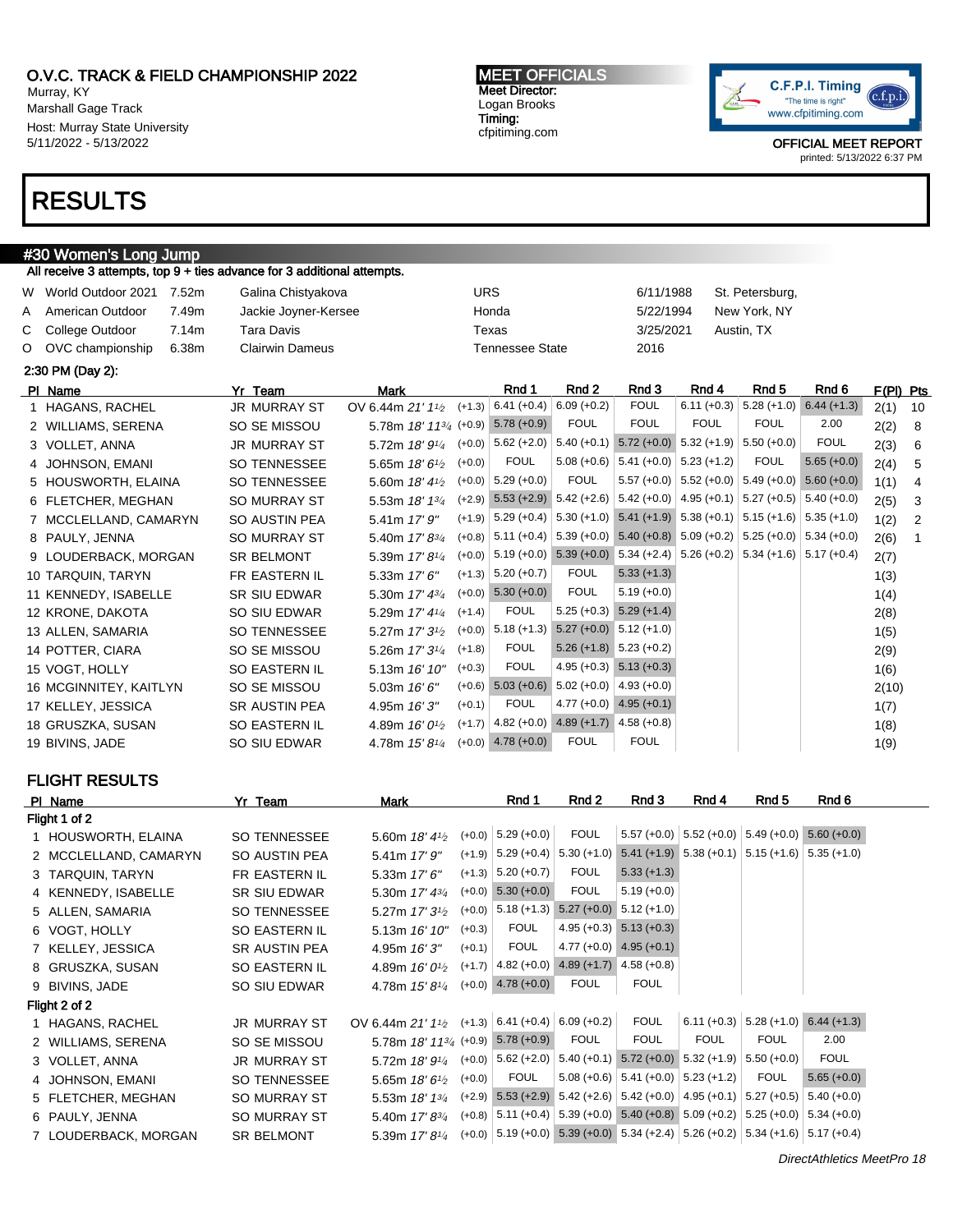Murray, KY Marshall Gage Track Host: Murray State University 5/11/2022 - 5/13/2022

# RESULTS

MEET OFFICIALS Meet Director: Logan Brooks Timing: cfpitiming.com



OFFICIAL MEET REPORT printed: 5/13/2022 6:37 PM

|   | #30 Women's Long Jump (cont'd)                                          |                     |                                                               |            |                                      |                                                                                        |                           |                |                             |                                                                                        |                |
|---|-------------------------------------------------------------------------|---------------------|---------------------------------------------------------------|------------|--------------------------------------|----------------------------------------------------------------------------------------|---------------------------|----------------|-----------------------------|----------------------------------------------------------------------------------------|----------------|
|   | PI Name                                                                 | Yr Team             | <b>Mark</b>                                                   |            | Rnd 1                                | Rnd <sub>2</sub>                                                                       | Rnd 3                     | Rnd 4          | Rnd <sub>5</sub>            | Rnd 6                                                                                  |                |
|   | 8 KRONE, DAKOTA                                                         | SO SIU EDWAR        | 5.29m 17' 41/4                                                | $(+1.4)$   | <b>FOUL</b>                          | $5.25 (+0.3)$                                                                          | $5.29(+1.4)$              |                |                             |                                                                                        |                |
|   | 9 POTTER, CIARA                                                         | SO SE MISSOU        | 5.26m 17' 3 <sup>1/4</sup>                                    | $(+1.8)$   | <b>FOUL</b>                          |                                                                                        | $5.26 (+1.8) 5.23 (+0.2)$ |                |                             |                                                                                        |                |
|   | 10 MCGINNITEY, KAITLYN                                                  | SO SE MISSOU        | 5.03m $16'6''$                                                | $(+0.6)$   |                                      | $5.03 (+0.6) 5.02 (+0.0)$                                                              | $4.93(+0.0)$              |                |                             |                                                                                        |                |
|   | #32 Women's Triple Jump                                                 |                     |                                                               |            |                                      |                                                                                        |                           |                |                             |                                                                                        |                |
|   | All receive 3 attempts, top 9 + ties advance for 3 additional attempts. |                     |                                                               |            |                                      |                                                                                        |                           |                |                             |                                                                                        |                |
|   | W World Outdoor 2021<br>15.67m                                          | Yulimar Rojas       |                                                               | <b>VEN</b> |                                      |                                                                                        | 8/1/2021                  |                | Tokyo, JAP                  |                                                                                        |                |
| A | American Outdoor<br>14.92m                                              | Keturah Orji        |                                                               |            | Atlanta TC                           |                                                                                        | 4/25/2021                 |                | Chula Vista, CA             |                                                                                        |                |
| С | College Outdoor<br>14.71m                                               | Keturah Orji        |                                                               |            | Georgia                              |                                                                                        | 8/14/2016                 |                | Rio de Jaeiro,              |                                                                                        |                |
| O | 13.52m<br>OVC championship                                              | Amber Hughes        |                                                               |            | TN St.                               |                                                                                        | 5/13/2017                 |                | Oxford, AL                  |                                                                                        |                |
|   | 11:00 AM (Day 3):                                                       |                     |                                                               |            |                                      |                                                                                        |                           |                |                             |                                                                                        |                |
|   | PI Name                                                                 | Yr Team             | <b>Mark</b>                                                   |            | Rnd 1                                | Rnd <sub>2</sub>                                                                       | Rnd 3                     | Rnd 4          | Rnd <sub>5</sub>            | Rnd 6                                                                                  | Pts            |
|   | 1 HOUSWORTH, ELAINA                                                     | <b>SO TENNESSEE</b> | 12.50m 41' 0 <sup>1/4</sup>                                   | $(+0.5)$   | <b>FOUL</b>                          | <b>FOUL</b>                                                                            | $12.50 (+0.5)$            | <b>FOUL</b>    |                             | $12.34 (+0.9) 12.12 (+1.4)$                                                            | 10             |
|   | 2 MCCLELLAND, CAMARYN                                                   | SO AUSTIN PEA       | 12.11m $39'8^{3}/4$                                           |            |                                      |                                                                                        |                           |                |                             | $(+0.0)$ 11.62 (+4.0) 12.11 (+0.0) 11.91 (+0.4) 12.10 (+2.3) 11.83 (+1.4) 11.93 (+1.9) | 8              |
|   | 3 WILLIAMS, SERENA                                                      | SO SE MISSOU        | 12.04m 39' 6"                                                 |            |                                      | $(+1.7)$ 11.94 $(+0.2)$ 12.04 $(+1.7)$ 11.61 $(+3.9)$                                  |                           | <b>FOUL</b>    |                             | $ 11.71 (+3.0) 11.96 (+1.1)$                                                           | 6              |
|   | 4 LOUDERBACK, MORGAN                                                    | <b>SR BELMONT</b>   | 11.94m 39' 2 <sup>1/4</sup>                                   |            |                                      | $(+0.5)$ 11.89 (+2.4) 11.94 (+0.5) 11.83 (+1.5) 11.91 (+1.9)                           |                           |                | <b>FOUL</b>                 | <b>FOUL</b>                                                                            | 5              |
|   | 5 CURBEAM, JALENA                                                       | <b>JR TENNESSEE</b> | 11.86m 38' 11"                                                | $(+1.9)$   | <b>FOUL</b>                          | $11.56 (+0.8)$                                                                         | <b>FOUL</b>               |                | $11.77 (+0.4) 11.86 (+1.9)$ | <b>FOUL</b>                                                                            | 4              |
|   | 6 GESLER, ELERI                                                         | <b>JR MURRAY ST</b> | 11.84m 38' $10^{1/4}$ (+0.5) 11.47 (+0.0)                     |            |                                      | <b>FOUL</b>                                                                            | <b>FOUL</b>               | $11.84 (+0.5)$ | <b>FOUL</b>                 | <b>FOUL</b>                                                                            | 3              |
|   | 7 MARSHALL, JORDAN                                                      | FR MURRAY ST        | 11.79m 38'81/4                                                | $(+0.4)$   | <b>FOUL</b>                          | $ 11.38(+1.7) $                                                                        | <b>FOUL</b>               | $11.77 (+0.0)$ | <b>FOUL</b>                 | $11.79 (+0.4)$                                                                         | $\overline{2}$ |
|   | 8 DARRETT, ALAYNA                                                       | FR TENNESSEE        | 11.28m 37' 0 <sup>1/4</sup>                                   |            |                                      | $(+1.3)$ 10.58 (+2.1) 11.00 (+3.3) 11.22 (+2.6) 11.28 (+1.3) 11.26 (+2.1) 11.05 (+1.1) |                           |                |                             |                                                                                        | 1              |
|   | 9 KRONE, DAKOTA                                                         | SO SIU EDWAR        | 11.16m $36'$ 7 <sup>1</sup> / <sub>2</sub>                    | $(+2.4)$   | <b>FOUL</b>                          | $11.16 (+2.4) 10.55 (+2.7) 10.76 (+0.0)$                                               |                           |                | <b>FOUL</b>                 | <b>FOUL</b>                                                                            |                |
|   | 10 OWENS, JAZMYN                                                        | FR MURRAY ST        | 10.97m 36' 0"                                                 |            |                                      | $(+0.4)$ 10.97 $(+0.4)$ 10.94 $(+1.2)$                                                 | <b>FOUL</b>               |                |                             |                                                                                        |                |
|   | 11 POTTER, CIARA                                                        | SO SE MISSOU        | 10.93m 35' 10 <sup>1</sup> / <sub>2</sub> (+1.0) 10.93 (+1.0) |            |                                      | <b>FOUL</b>                                                                            | <b>FOUL</b>               |                |                             |                                                                                        |                |
|   | 12 KELLEY, JESSICA                                                      | SR AUSTIN PEA       | 10.51m 34' 53/4                                               |            |                                      | $(+1.2)$ 10.51 (+1.2) 10.40 (+1.3) 10.37 (+3.0)                                        |                           |                |                             |                                                                                        |                |
|   | 13 GRUSZKA, SUSAN                                                       | SO EASTERN IL       | 10.37m 34' 0 <sup>1/4</sup>                                   |            | $(+1.3)$ 10.37 $(+1.3)$              | <b>FOUL</b>                                                                            | <b>FOUL</b>               |                |                             |                                                                                        |                |
|   | 14 JOSEPH, JADAE                                                        | <b>SO TENNESSEE</b> | 9.96m $32'8'4$                                                |            | $(+2.4)$ 9.96 $(+2.4)$ 9.76 $(+2.2)$ |                                                                                        | <b>FOUL</b>               |                |                             |                                                                                        |                |
|   | MASON, KEYANDRA                                                         | SO MURRAY ST        | <b>NM</b>                                                     |            | <b>FOUL</b>                          | <b>FOUL</b>                                                                            | <b>FOUL</b>               |                |                             |                                                                                        |                |
|   | <b>TARQUIN, TARYN</b>                                                   | FR EASTERN IL       | <b>NM</b>                                                     |            | <b>FOUL</b>                          | <b>FOUL</b>                                                                            | <b>FOUL</b>               |                |                             |                                                                                        |                |
|   |                                                                         |                     |                                                               |            |                                      |                                                                                        |                           |                |                             |                                                                                        |                |

#34 Women's Shot Put

All receive 3 attempts, top 9 + ties advance for 3 additional attempts.

| W World Outdoor 2021    | 22.63m | Natalya Lisovskaya    |                                            | <b>URS</b> |             |       | 6/7/1987    |             | Moscow, RUS     |             |     |
|-------------------------|--------|-----------------------|--------------------------------------------|------------|-------------|-------|-------------|-------------|-----------------|-------------|-----|
| A American Outdoor      | 20.63m | Michelle Carter       |                                            | Nike       |             |       | 8/12/2016   |             | Rio de Janeiro, |             |     |
| C College Outdoor       | 19.35m | <b>Raven Saunders</b> |                                            |            | Mississippi |       | 8/12/2016   |             | Rio de Janeiro, |             |     |
| O OVC championship      | 15.74m | Kandace Arnold        |                                            |            | E. Illinois |       | 2010        |             |                 |             |     |
| $2:00$ PM (Day 3):      |        |                       |                                            |            |             |       |             |             |                 |             |     |
| PI Name                 |        | Yr Team               | Mark                                       |            | Rnd 1       | Rnd 2 | Rnd 3       | Rnd 4       | Rnd 5           | Rnd 6       | Pts |
| 1 STUCKER, REBEKAH      |        | <b>SO BELMONT</b>     | 14.63m 48' 0"                              |            | 14.63       | 13.32 | 12.27       | 14.04       | 14.26           | 14.17       | 10  |
| 2 MCDANIEL, KORI        |        | <b>SR AUSTIN PEA</b>  | 13.71m 44' 11 <sup>3/4</sup>               |            | <b>FOUL</b> | 12.03 | 13.71       | 13.49       | <b>FOUL</b>     | <b>FOUL</b> | 8   |
| 3 HUMPHREYS, NICOLE     |        | SR SE MISSOU          | 13.03m 42' 9"                              |            | 13.03       | 12.48 | <b>FOUL</b> | <b>FOUL</b> | 12.68           | 12.53       | 6   |
| 4 VERSEMAN, JACKLYN     |        | <b>SR AUSTIN PEA</b>  | 12.96m 42' 61/4                            |            | 12.45       | 11.91 | 12.20       | 12.41       | 12.73           | 12.96       | 5   |
| 5 MOYER, OLIVIA         |        | <b>SO BELMONT</b>     | 12.68m 41'7 <sup>1</sup> / <sub>4</sub>    |            | 12.34       | 12.56 | 12.63       | 12.68       | <b>FOUL</b>     | <b>FOUL</b> | 4   |
| 6 KOCH, MARIE           |        | <b>SR EASTERN IL</b>  | 12.59m $41'3^{3/4}$                        |            | <b>FOUL</b> | 12.21 | 11.99       | 12.59       | 12.22           | 12.11       | 3   |
| 7 MATTSSON, JESSICA     |        | <b>SR BELMONT</b>     | 12.50m 41' 0 <sup>1</sup> / <sub>4</sub>   |            | 11.20       | 12.31 | 12.50       | <b>FOUL</b> | 12.31           | 12.11       | 2   |
| 8 WILLIAMS, MAKENZIE    |        | SO SE MISSOU          | 12.23m $40'$ 1 <sup>1</sup> / <sub>2</sub> |            | 11.88       | 11.29 | 11.49       | 10.53       | 12.23           | <b>FOUL</b> | 1   |
| 9 MONTENEGRO, STEPHANIE |        | SO SIU EDWAR          | 11.94m $39'2\frac{1}{4}$                   |            | 11.38       | 11.45 | 11.94       | 11.01       | 11.75           | 11.43       |     |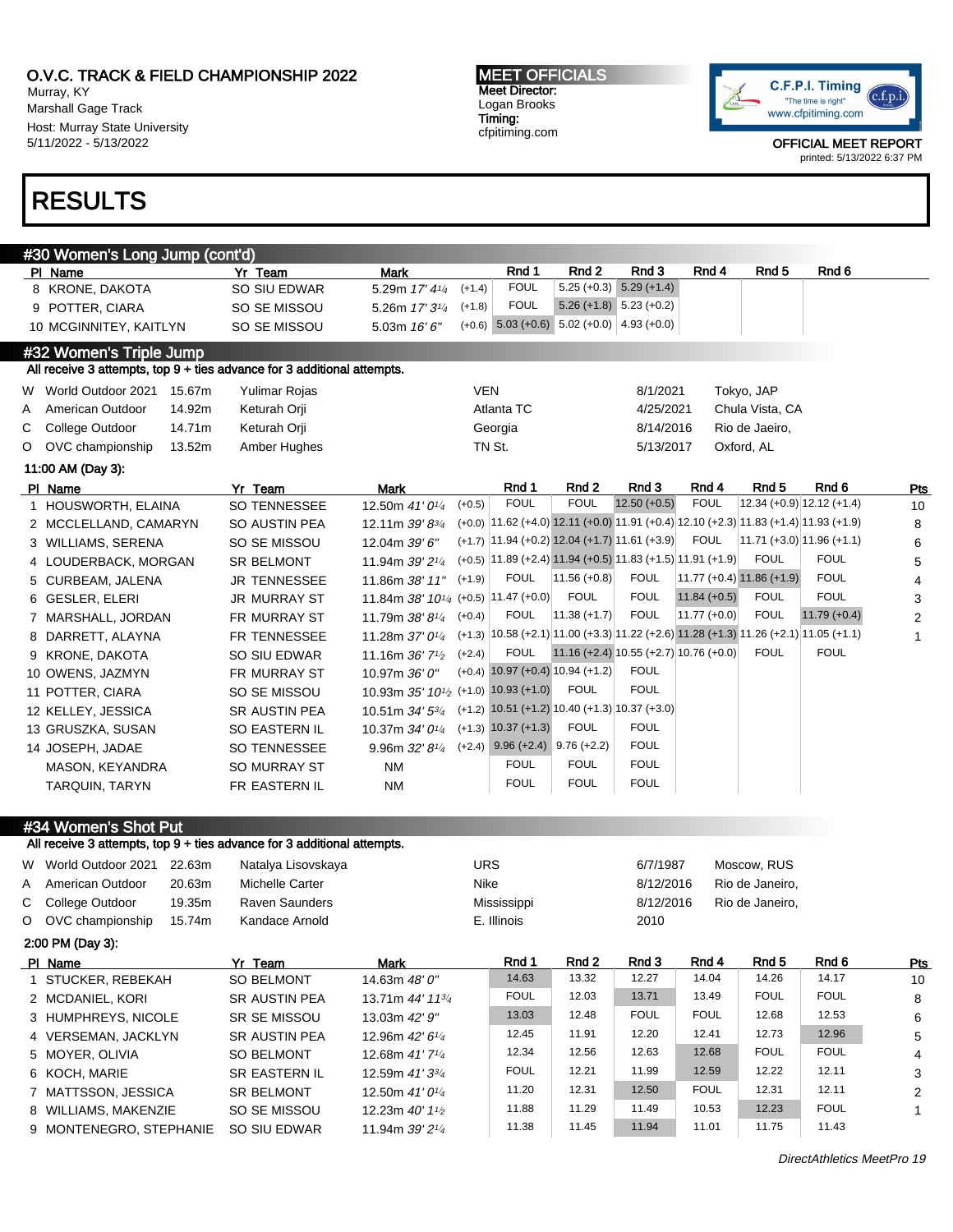Murray, KY Marshall Gage Track Host: Murray State University 5/11/2022 - 5/13/2022

#### MEET OFFICIALS Meet Director: Logan Brooks Timing: cfpitiming.com



OFFICIAL MEET REPORT printed: 5/13/2022 6:37 PM

# RESULTS

## #34 Women's Shot Put (cont'd)

|         | 2:00 PM (Day 3):                                                        |                      |                             |                     |                  |             |             |                  |                  |              |
|---------|-------------------------------------------------------------------------|----------------------|-----------------------------|---------------------|------------------|-------------|-------------|------------------|------------------|--------------|
|         | PI Name                                                                 | Yr Team              | <b>Mark</b>                 | Rnd 1               | Rnd <sub>2</sub> | Rnd 3       | Rnd 4       | Rnd <sub>5</sub> | Rnd 6            | Pts          |
|         | 10 SHAVER, CLAYRE                                                       | SO EASTERN IL        | 11.66m 38' 31/4             | 10.56               | 11.66            | 11.66       |             |                  |                  |              |
|         | 11 TABRON, JAMIE                                                        | <b>JR SIU EDWAR</b>  | 11.52m 37' 9 <sup>1/2</sup> | 11.35               | 11.52            | <b>FOUL</b> |             |                  |                  |              |
|         | 12 DEIMEKE, MEGAN                                                       | <b>JR SE MISSOU</b>  | 11.47m 37' 73/4             | <b>FOUL</b>         | 11.32            | 11.47       |             |                  |                  |              |
|         | 13 GRZESKOWIAK, JENNA                                                   | <b>SO EASTERN IL</b> | 11.39m 37' 41/2             | 10.46               | 10.05            | 11.39       |             |                  |                  |              |
|         | 14 DECUIR, MALEAH                                                       | <b>JR TENNESSEE</b>  | 11.30m 37' 1"               | <b>FOUL</b>         | <b>FOUL</b>      | 11.30       |             |                  |                  |              |
|         | 15 IVERSON, TAYLOR                                                      | <b>SO EASTERN IL</b> | 11.04m 36' 23/4             | <b>FOUL</b>         | <b>FOUL</b>      | 11.04       |             |                  |                  |              |
|         | 16 MEEKS, JAMIRAH                                                       | SO SIU EDWAR         | 10.52m 34' 61/4             | 10.39               | 10.52            | 10.00       |             |                  |                  |              |
|         | #36 Women's Discus                                                      |                      |                             |                     |                  |             |             |                  |                  |              |
|         | All receive 3 attempts, top 9 + ties advance for 3 additional attempts. |                      |                             |                     |                  |             |             |                  |                  |              |
|         | W World Outdoor 2021 76.80m                                             | Gabriele Reinsch     |                             | <b>GDR</b>          |                  | 7/9/1988    |             | Neubrandenburg,  |                  |              |
| Α       | 71.16m<br>American Outdoor                                              | Valarie Allman       |                             | Asics               |                  | 9/12/2021   |             | Berlin, GER      |                  |              |
| С       | College Outdoor<br>70.22m                                               | Jorinde van Klinken  |                             | Arizona State       |                  | 5/22/2021   |             | Tucson, AZ       |                  |              |
| $\circ$ | OVC championship<br>52.22m                                              | <b>Tonia Pratt</b>   |                             | <b>Murray State</b> |                  | 2015        |             |                  |                  |              |
|         | 2:00 PM (Day 1):                                                        |                      |                             |                     |                  |             |             |                  |                  |              |
|         | PI Name                                                                 | Yr Team              | Mark                        | Rnd 1               | Rnd 2            | Rnd 3       | Rnd 4       | Rnd <sub>5</sub> | Rnd <sub>6</sub> | Pts          |
|         | 1 STUCKER, REBEKAH                                                      | SO BELMONT           | 50.40m 165' 4"              | 44.40               | <b>FOUL</b>      | 48.50       | 46.34       | 50.40            | 49.98            | 10           |
|         | 2 WILLIAMS, MAKENZIE                                                    | SO SE MISSOU         | 49.01m 160' 9"              | 44.90               | 5.77             | 9.84        | 46.35       | 46.25            | 49.01            | 8            |
|         | 3 KOCH, MARIE                                                           | SR EASTERN IL        | 46.49m 152' 6"              | 44.45               | 46.49            | 43.07       | 41.47       | 45.27            | 44.41            | 6            |
|         | 4 HUMPHREYS, NICOLE                                                     | SR SE MISSOU         | 45.82m 150' 4"              | 45.67               | 45.32            | 45.82       | 42.60       | 45.28            | <b>FOUL</b>      | 5            |
|         | 5 MOYER, OLIVIA                                                         | <b>SO BELMONT</b>    | 42.81m 140' 5"              | 42.81               | <b>FOUL</b>      | <b>FOUL</b> | <b>FOUL</b> | <b>FOUL</b>      | 36.25            | 4            |
|         | 6 MCDANIEL, KORI                                                        | <b>SR AUSTIN PEA</b> | 41.84m 137' 3"              | 39.69               | <b>FOUL</b>      | 39.84       | 41.11       | 41.84            | 39.94            | 3            |
|         | 7 VERSEMAN, JACKLYN                                                     | <b>SR AUSTIN PEA</b> | 41.83m 137' 3"              | 41.83               | 40.31            | 39.06       | <b>FOUL</b> | 41.13            | <b>FOUL</b>      | 2            |
|         | 8 COX, GRACIE                                                           | FR EASTERN IL        | 40.22m 131' 11"             | 39.50               | <b>FOUL</b>      | 38.69       | 35.33       | <b>FOUL</b>      | 40.22            | $\mathbf{1}$ |
|         | 9 GRZESKOWIAK, JENNA                                                    | SO EASTERN IL        | 39.68m 130' 2"              | 39.68               | 34.05            | 37.96       | <b>FOUL</b> | 39.61            | 36.54            |              |
|         | 10 KOCH, AVERY                                                          | FR BELMONT           | 38.69m 126' 11"             | 38.69               | 37.54            | 38.16       |             |                  |                  |              |
|         | 11 SHAVER, CLAYRE                                                       | SO EASTERN IL        | 38.41m 126' 0"              | <b>FOUL</b>         | 36.33            | 38.41       |             |                  |                  |              |
|         | 12 DEIMEKE, MEGAN                                                       | <b>JR SE MISSOU</b>  | 36.54m 119' 10"             | 34.07               | 36.54            | <b>FOUL</b> |             |                  |                  |              |
|         | 13 MONTENEGRO, STEPHANIE                                                | SO SIU EDWAR         | 36.10m 118' 5"              | 36.10               | 35.25            | 35.57       |             |                  |                  |              |
|         | 14 DECUIR, MALEAH                                                       | <b>JR TENNESSEE</b>  | 33.63m 110' 4"              | 33.63               | 31.54            | <b>FOUL</b> |             |                  |                  |              |

## #38 Women's Hammer

### All receive 3 attempts, top 9 + ties advance for 3 additional attempts.

15 GOEBEL, HAYLEY SR SIU EDWAR 33.01m 108' 4"

| W World Outdoor 2021 | 82.98m | Anita Wodarczyk   |                   | <b>POL</b>  |       | 8/28/2016   |       | Warsaw, POL |             |             |      |
|----------------------|--------|-------------------|-------------------|-------------|-------|-------------|-------|-------------|-------------|-------------|------|
| A American Outdoor   | 80.31m | DeAnna Price      |                   | <b>NYAC</b> |       | 6/26/2021   |       | Eugene, OR  |             |             |      |
| C College Outdoor    | 75.52m | Camryn Rogers     |                   | California  |       | 6/10/2021   |       | Eugene, OR  |             |             |      |
| O OVC championship   | 60.96m | Elizabeth Hampl   |                   | <b>SIUE</b> |       | 2014        |       |             |             |             |      |
| 5:00 PM (Day 2):     |        |                   |                   |             |       |             |       |             |             |             |      |
| PI Name              |        | Yr Team           | Mark              | Rnd 1       | Rnd 2 | Rnd 3       | Rnd 4 | Rnd 5       | Rnd 6       | $F(PI)$ Pts |      |
| 1 MATTSSON, JESSICA  |        | <b>SR BELMONT</b> | OV 65.84m 216' 0" | 62.58       | 65.84 | 64.07       | 61.78 | 65.52       | 65.39       | 2(1)        | - 10 |
| 2 HUMPHREYS, NICOLE  |        | SR SE MISSOU      | OV 62.24m 204' 2" | 59.05       | 62.12 | 62.24       | 62.24 | 61.90       | 59.92       | 2(2)        | - 8  |
| 3 STUCKER, REBEKAH   |        | <b>SO BELMONT</b> | 55.70m 182' 9"    | 52.49       | 53.38 | <b>FOUL</b> | 55.70 | 52.27       | <b>FOUL</b> | 2(3)        | - 6  |
| 4 WILLIAMS, MAKENZIE |        | SO SE MISSOU      | 55.43m 181' 10"   | <b>FOUL</b> | 55.06 | 55.43       | 54.14 | 51.90       | <b>FOUL</b> | 2(4)        | - 5  |

31.66 32.75 33.01

DirectAthletics MeetPro 20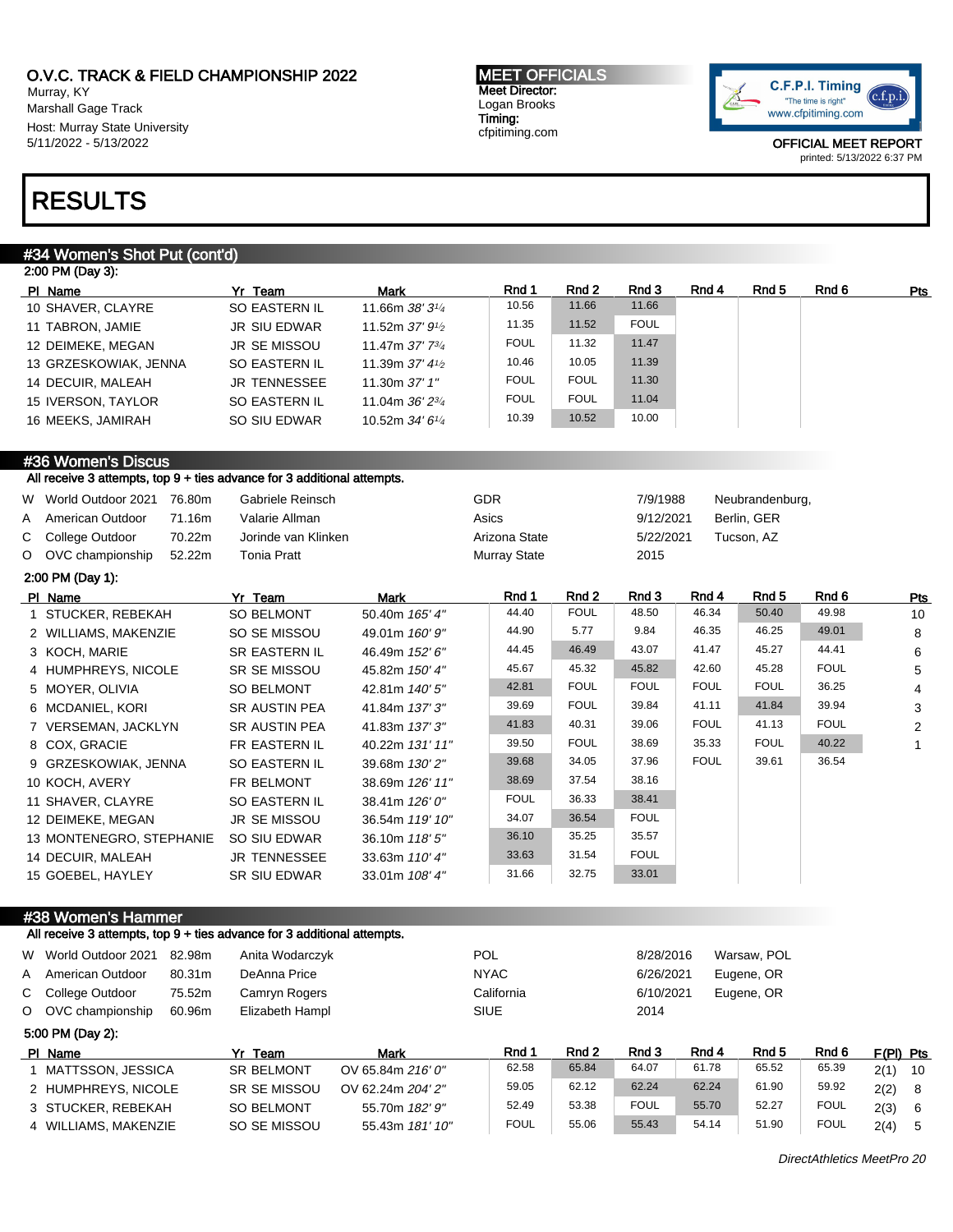Murray, KY Marshall Gage Track Host: Murray State University 5/11/2022 - 5/13/2022

# RESULTS

# #38 Women's Hammer (cont'd)

| 5:00 PM (Day 2):         |                      |                 |             |             |             |       |             |             |             |
|--------------------------|----------------------|-----------------|-------------|-------------|-------------|-------|-------------|-------------|-------------|
| PI Name                  | Yr Team              | Mark            | Rnd 1       | Rnd 2       | Rnd 3       | Rnd 4 | Rnd 5       | Rnd 6       | $F(PI)$ Pts |
| 5 DEIMEKE, MEGAN         | <b>JR SE MISSOU</b>  | 54.27m 178' 1"  | 53.20       | 53.06       | 54.27       | 52.20 | <b>FOUL</b> | <b>FOUL</b> | 2(5)<br>-4  |
| 6 IVERSON, TAYLOR        | SO EASTERN IL        | 51.31m 168' 4"  | 47.77       | 47.73       | <b>FOUL</b> | 47.39 | 49.76       | 51.31       | 2(6)<br>-3  |
| 7 BARANSKA, DOMINIKA     | JR SIU EDWAR         | 50.01m 164' 1"  | 47.25       | 48.52       | 48.96       | 50.01 | 44.71       | 49.57       | 2(7)<br>- 2 |
| 8 SHAVER, CLAYRE         | SO EASTERN IL        | 49.07m 161'0"   | <b>FOUL</b> | 41.62       | 47.68       | 47.79 | 49.07       | <b>FOUL</b> | 2(8)<br>-1  |
| 9 MCDANIEL, KORI         | <b>SR AUSTIN PEA</b> | 44.05m 144' 6"  | 40.82       | 44.05       | 41.52       | 37.69 | <b>FOUL</b> | <b>FOUL</b> | 1(1)        |
| 10 GRZESKOWIAK, JENNA    | SO EASTERN IL        | 44.02m 144' 5"  | 41.08       | 44.02       | 40.43       |       |             |             | 2(9)        |
| 11 MONTENEGRO, STEPHANIE | SO SIU EDWAR         | 43.82m 143' 9"  | 43.13       | 43.82       | <b>FOUL</b> |       |             |             | 1(2)        |
| 12 VERSEMAN, JACKLYN     | <b>SR AUSTIN PEA</b> | 42.03m 137' 11" | <b>FOUL</b> | 42.03       | 40.65       |       |             |             | 1(3)        |
| 13 GOEBEL, HAYLEY        | SR SIU EDWAR         | 40.45m 132' 8"  | <b>FOUL</b> | 39.55       | 40.45       |       |             |             | 1(4)        |
| 14 TABRON, JAMIE         | JR SIU EDWAR         | 39.01m 128'0"   | 38.76       | 38.54       | 39.01       |       |             |             | 1(5)        |
| 15 COX. GRACIE           | FR EASTERN IL        | 38.64m 126' 9"  | 36.41       | 38.64       | 36.75       |       |             |             | 1(6)        |
| SNOW, ADRIANA            | <b>SO TENNESSEE</b>  | <b>FOUL</b>     | <b>FOUL</b> | <b>FOUL</b> | <b>FOUL</b> |       |             |             |             |
| DECUIR, MALEAH           | <b>JR TENNESSEE</b>  | <b>FOUL</b>     | <b>FOUL</b> | <b>FOUL</b> | <b>FOUL</b> |       |             |             |             |
|                          |                      |                 |             |             |             |       |             |             |             |

# FLIGHT RESULTS

|   | PI Name                                                                 | Yr Team              | <b>Mark</b>       | Rnd 1       | Rnd 2       | Rnd 3       | Rnd 4 | Rnd <sub>5</sub> | Rnd 6       |     |
|---|-------------------------------------------------------------------------|----------------------|-------------------|-------------|-------------|-------------|-------|------------------|-------------|-----|
|   | Flight 1 of 2                                                           |                      |                   |             |             |             |       |                  |             |     |
|   | 1 MCDANIEL, KORI                                                        | <b>SR AUSTIN PEA</b> | 44.05m 144' 6"    | 40.82       | 44.05       | 41.52       | 37.69 | <b>FOUL</b>      | <b>FOUL</b> |     |
|   | 2 MONTENEGRO, STEPHANIE                                                 | SO SIU EDWAR         | 43.82m 143' 9"    | 43.13       | 43.82       | <b>FOUL</b> |       |                  |             |     |
|   | 3 VERSEMAN, JACKLYN                                                     | <b>SR AUSTIN PEA</b> | 42.03m 137' 11"   | <b>FOUL</b> | 42.03       | 40.65       |       |                  |             |     |
|   | 4 GOEBEL, HAYLEY                                                        | <b>SR SIU EDWAR</b>  | 40.45m 132' 8"    | <b>FOUL</b> | 39.55       | 40.45       |       |                  |             |     |
|   | 5 TABRON, JAMIE                                                         | JR SIU EDWAR         | 39.01m 128' 0"    | 38.76       | 38.54       | 39.01       |       |                  |             |     |
|   | 6 COX, GRACIE                                                           | FR EASTERN IL        | 38.64m 126' 9"    | 36.41       | 38.64       | 36.75       |       |                  |             |     |
|   | SNOW, ADRIANA                                                           | SO TENNESSEE         | <b>FOUL</b>       | <b>FOUL</b> | <b>FOUL</b> | <b>FOUL</b> |       |                  |             |     |
|   | DECUIR, MALEAH                                                          | <b>JR TENNESSEE</b>  | <b>FOUL</b>       | <b>FOUL</b> | <b>FOUL</b> | <b>FOUL</b> |       |                  |             |     |
|   | Flight 2 of 2                                                           |                      |                   |             |             |             |       |                  |             |     |
|   | 1 MATTSSON, JESSICA                                                     | SR BELMONT           | OV 65.84m 216' 0" | 62.58       | 65.84       | 64.07       | 61.78 | 65.52            | 65.39       |     |
|   | 2 HUMPHREYS, NICOLE                                                     | SR SE MISSOU         | OV 62.24m 204' 2" | 59.05       | 62.12       | 62.24       | 62.24 | 61.90            | 59.92       |     |
|   | 3 STUCKER, REBEKAH                                                      | SO BELMONT           | 55.70m 182' 9"    | 52.49       | 53.38       | <b>FOUL</b> | 55.70 | 52.27            | <b>FOUL</b> |     |
|   | 4 WILLIAMS, MAKENZIE                                                    | SO SE MISSOU         | 55.43m 181' 10"   | <b>FOUL</b> | 55.06       | 55.43       | 54.14 | 51.90            | <b>FOUL</b> |     |
|   | 5 DEIMEKE, MEGAN                                                        | <b>JR SE MISSOU</b>  | 54.27m 178' 1"    | 53.20       | 53.06       | 54.27       | 52.20 | <b>FOUL</b>      | <b>FOUL</b> |     |
|   | 6 IVERSON, TAYLOR                                                       | SO EASTERN IL        | 51.31m 168' 4"    | 47.77       | 47.73       | <b>FOUL</b> | 47.39 | 49.76            | 51.31       |     |
|   | 7 BARANSKA, DOMINIKA                                                    | <b>JR SIU EDWAR</b>  | 50.01m 164' 1"    | 47.25       | 48.52       | 48.96       | 50.01 | 44.71            | 49.57       |     |
|   | 8 SHAVER, CLAYRE                                                        | SO EASTERN IL        | 49.07m 161' 0"    | <b>FOUL</b> | 41.62       | 47.68       | 47.79 | 49.07            | <b>FOUL</b> |     |
|   | 9 GRZESKOWIAK, JENNA                                                    | SO EASTERN IL        | 44.02m 144' 5"    | 41.08       | 44.02       | 40.43       |       |                  |             |     |
|   | #40 Women's Javelin                                                     |                      |                   |             |             |             |       |                  |             |     |
|   | All receive 3 attempts, top 9 + ties advance for 3 additional attempts. |                      |                   |             |             |             |       |                  |             |     |
| W | World Outdoor 2021 72.28m                                               | Barbora Spotakova    |                   | <b>CZE</b>  |             | 9/13/2008   |       | Stuttgart, GER   |             |     |
| Α | American Outdoor<br>67.10m                                              | Maggie Malone        |                   | Unattached  |             | 7/17/2021   |       | E. Stroudsburg,  |             |     |
| С | College Outdoor<br>62.19m                                               | Maggie Malone        |                   | Texas A&M   |             | 6/9/2016    |       | Eugene, OR       |             |     |
|   | O OVC championship<br>46.28m                                            | Samantha Espiricueta |                   | <b>SEMO</b> |             | 2010        |       |                  |             |     |
|   | 11:00 AM (Day 1):                                                       |                      |                   |             |             |             |       |                  |             |     |
|   | PI Name                                                                 | Yr Team              | <b>Mark</b>       | Rnd 1       | Rnd 2       | Rnd 3       | Rnd 4 | Rnd <sub>5</sub> | Rnd 6       | Pts |
|   | 1 FLIEG, MARYSA                                                         | FR SE MISSOU         | 45.22m 148' 4"    | 45.22       | 41.72       | <b>FOUL</b> | 40.98 | 44.06            | <b>FOUL</b> | 10  |
|   | 2 QUINN, MADDIE                                                         | <b>JR BELMONT</b>    | 43.82m 143' 9"    | <b>FOUL</b> | 42.34       | 40.47       | 43.82 | 43.35            | 42.64       | 8   |

MEET OFFICIALS Meet Director: Logan Brooks Timing: cfpitiming.com

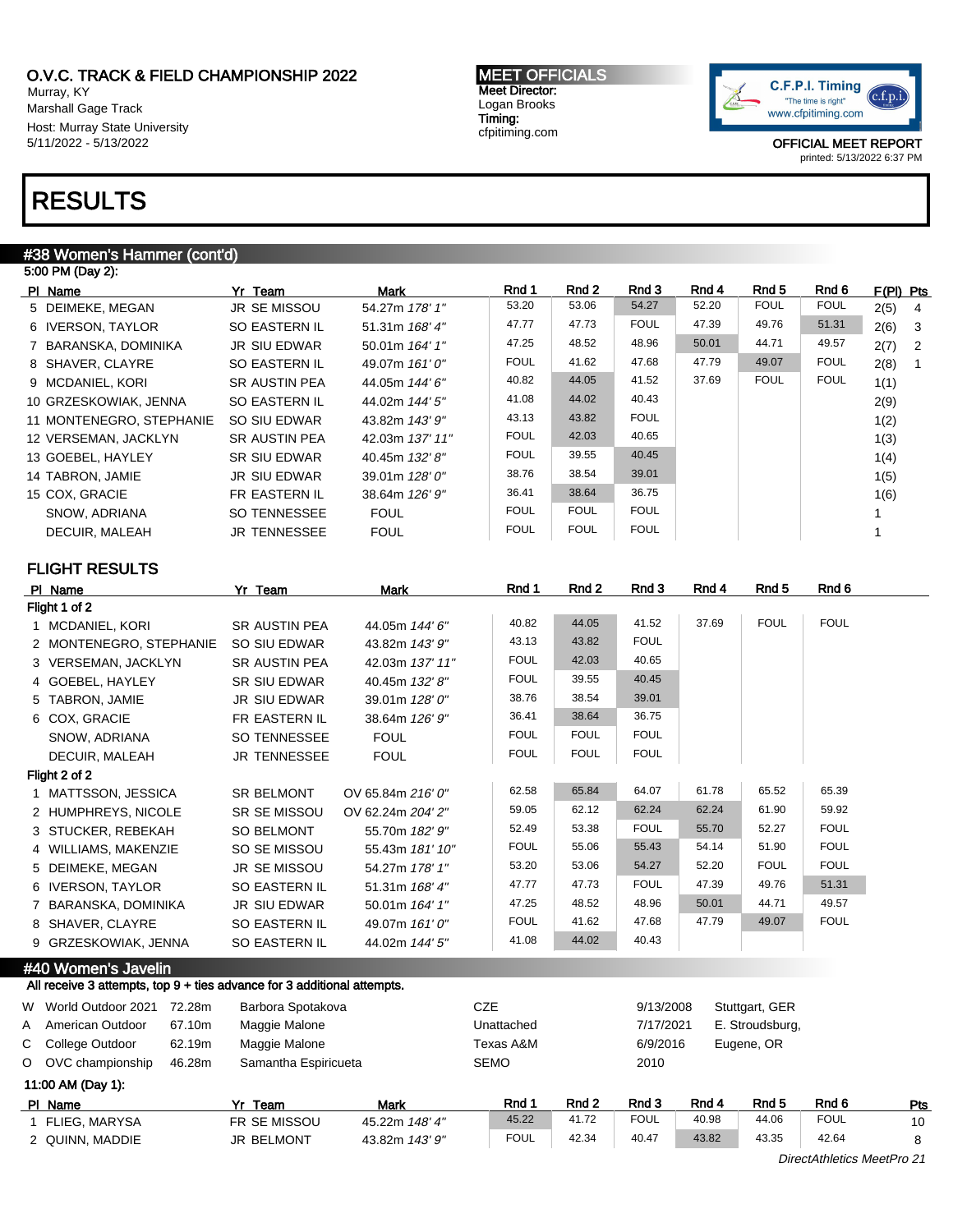Murray, KY Marshall Gage Track Host: Murray State University 5/11/2022 - 5/13/2022

### MEET OFFICIALS Meet Director: Logan Brooks Timing: cfpitiming.com



OFFICIAL MEET REPORT printed: 5/13/2022 6:37 PM

# RESULTS

# #40 Women's Javelin (cont'd)

| 11:00 AM (Day 1):     |                      |                  |       |             |             |             |             |       |     |
|-----------------------|----------------------|------------------|-------|-------------|-------------|-------------|-------------|-------|-----|
| PI Name               | Yr Team              | <b>Mark</b>      | Rnd 1 | Rnd 2       | Rnd 3       | Rnd 4       | Rnd 5       | Rnd 6 | Pts |
| 3 KIGHT, JADEN        | SO SE MISSOU         | 43.60m $143'0''$ | 41.52 | 43.28       | 38.25       | 41.34       | 43.60       | 40.63 | 6   |
| 4 MELOCHE, ALEXIS     | <b>FR MURRAY ST</b>  | 42.17m 138'4"    | 42.17 | <b>FOUL</b> | 35.81       | <b>FOUL</b> | 41.47       | 38.18 | 5   |
| 5 SEXTON, EMMA        | SR SE MISSOU         | 41.38m 135' 9"   | 40.63 | 38.64       | 37.85       | 39.57       | 41.38       | 39.41 | 4   |
| 6 SCADUTO, DANIELLE   | <b>SO EASTERN IL</b> | 39.83m 130'8"    | 36.97 | 39.83       | 36.33       | 37.53       | 35.42       | 36.47 | 3   |
| 7 LOUDERBACK, MORGAN  | <b>SR BELMONT</b>    | 39.52m 129' 8"   | 39.52 | <b>FOUL</b> | <b>FOUL</b> | 32.00       | 26.73       | 33.28 | 2   |
| 8 MANISCALCO, GRACE   | <b>SR BELMONT</b>    | 36.08m 118' 4"   | 32.47 | 33.54       | 35.50       | 33.79       | <b>FOUL</b> | 36.08 |     |
| 9 LENDY, CAROLINE     | FR EASTERN IL        | 35.66m 117' 0"   | 34.47 | 34.82       | 35.66       | 35.17       | 35.43       | 34.29 |     |
| 10 GUNDERSON, ALLISON | <b>JR BELMONT</b>    | 31.14m 102'2"    | 31.14 | <b>FOUL</b> | 25.15       |             |             |       |     |
| 11 MEEKS, JAMIRAH     | SO SIU EDWAR         | 29.74m 97' 7"    | 25.77 | 29.74       | 28.18       |             |             |       |     |
|                       |                      |                  |       |             |             |             |             |       |     |

# #42 Women's Outdoor Heptathlon

| PI Name               | <b>Points</b> | 100H     | High Jump          | <b>Shot Put</b>                     | 200      | Long Jump                                  | Javelin      | 800     |  |
|-----------------------|---------------|----------|--------------------|-------------------------------------|----------|--------------------------------------------|--------------|---------|--|
| 1 PAULY, JENNA        | 4952          | 14.52    | 1.73m              | 11.16m                              | 25.47    | 5.31 <sub>m</sub>                          | 28.58m       | 2:36.84 |  |
| <b>MURRAY STATE</b>   |               | $(+1.4)$ | 5'8''              | $36'$ 7 <sup>1</sup> / <sub>2</sub> | $(-0.7)$ | $17'5''$ 4 (+0.0)                          | 93'9''       |         |  |
| Team Points: 10       |               | 906      | 891                | 606                                 | 844      | 645                                        | 450          | 610     |  |
| 2 FLETCHER, MEGH      | 4694          | 14.81    | 1.73m              | 9.60m                               | 26.04    | 5.27m                                      | 24.05m       | 2:34.18 |  |
| <b>MURRAY STATE</b>   |               | $(+0.1)$ | 5'8''              | 31'6''                              | $(-0.7)$ | $17'3'$ <sup>2</sup> (+0.0)                | 78' 11"      |         |  |
| Team Points: 8        |               | 867      | 891                | 503                                 | 794      | 634                                        | 364          | 641     |  |
| 3 VOLLET, ANNA        | 4666          | 15.18    | 1.52m              | 10.19m                              | 25.26    | 5.68m                                      | 30.77m       | 2:41.60 |  |
| <b>MURRAY STATE</b>   |               | $(+1.4)$ | $4' 11^{3/4}$      | 33'5''/4                            | $(-0.7)$ | $18'$ 7 <sup>3</sup> / <sub>4</sub> (+0.0) | $100'$ $11"$ |         |  |
| Team Points: 6        |               | 818      | 644                | 542                                 | 863      | 753                                        | 491          | 555     |  |
| 4 AKILI, ANYA         | 4658          | 14.49    | 1.52m              | 9.06m                               | 25.28    | 5.34m                                      | 28.09m       | 2:30.92 |  |
| <b>TENNESSEE TECH</b> |               | $(+0.1)$ | $4' 11^{3/4}$      | 29' 83/4                            | $(-0.7)$ | $17' 6'$ <sup><math>4</math></sup> (+0.8)  | 92'2''       |         |  |
| Team Points: 5        |               | 910      | 644                | 468                                 | 861      | 654                                        | 440          | 681     |  |
| 5 MCGINNITEY, KAIT    | 4493          | 14.94    | 1.52m              | 9.67m                               | 26.35    | 5.30m                                      | 24.82m       | 2:29.24 |  |
| SE MISSOURI           |               | $(+1.4)$ | $4' 11^{3/4}$      | $31'8^{3/4}$                        | $(-0.7)$ | $17' 4^{3/4}$ (+1.1)                       | 81'5''       |         |  |
| Team Points: 4        |               | 850      | 644                | 508                                 | 767      | 643                                        | 379          | 702     |  |
| 6 BRYANT, NATALYA     | 4230          | 15.07    | 1.46m              | 8.96m                               | 25.67    | 5.22m                                      | 15.99m       | 2:29.72 |  |
| TENNESSEE ST.         |               | $(+1.4)$ | $4'9'_{2}$         | $29' 4^{3/4}$                       | $(-0.7)$ | $17' 11/2$ (+0.0)                          | 52'5''       |         |  |
| Team Points: 3        |               | 834      | 577                | 462                                 | 826      | 620                                        | 215          | 696     |  |
| 7 DARRETT, ALAYNA     | 2669          | DQ       | 1.58m              | 9.24m                               | 29.39    | 4.70m                                      | 17.95m       | 3:17.33 |  |
| TENNESSEE ST.         |               | $(+0.1)$ | 5'2'' <sub>4</sub> | $30'3^{3}/4$                        | $(-0.7)$ | $15'5''$ (+0.0)                            | 58' 11"      |         |  |
| Team Points: 2        |               |          | 712                | 480                                 | 526      | 479                                        | 251          | 221     |  |

|                            |       | #42-1 Women's Outdoor Heptathlon 100m Hurdles |                 |                  |             |
|----------------------------|-------|-----------------------------------------------|-----------------|------------------|-------------|
| W World Outdoor 2021 12.20 |       | Keni Harrison                                 | <b>USA</b>      | 7/22/2016        | London, ENG |
| A American Outdoor         | 12.20 | Keni Harrison                                 | adidas          | 7/22/2016        | London, ENG |
| C College Outdoor          | 12.39 | <b>Brianna Rollins</b>                        | Clemson         | 6/8/2013         | Eugene, OR  |
| O OVC championship         | 13.27 | Amber Hughes                                  | Tennessee State | 2015             |             |
| $9:00$ AM (Day 1):         |       |                                               |                 |                  |             |
|                            |       |                                               |                 |                  |             |
| PI Name                    |       | Yr Team                                       | Time Note       |                  | H(PI) Pts   |
| 1 AKILI, ANYA              |       | SO TENNESSEE TECH                             | 14.49           | $(+0.1)$         | $2(1)$ 910  |
| 2 PAULY, JENNA             |       | SO MURRAY STATE                               | 14.52           | $(+1.4)$<br>1(1) | 906         |
| 3 FLETCHER, MEGHAN         |       | SO MURRAY STATE                               | 14.81           | $(+0.1)$<br>2(2) | 867         |
| 4 MCGINNITEY, KAITLYN      |       | SO SE MISSOURI                                | 14.94           | $(+1.4)$<br>1(2) | 850         |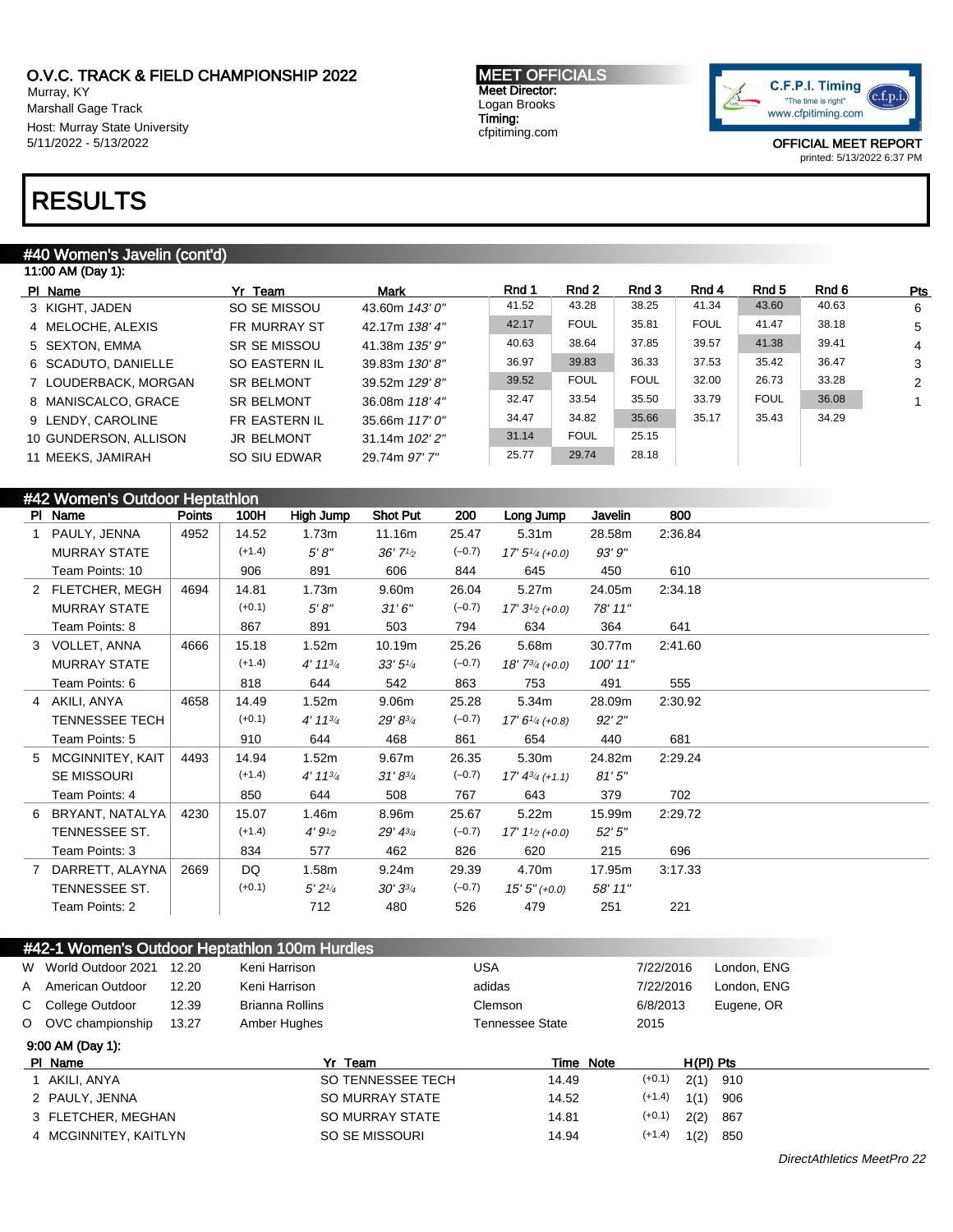Murray, KY Marshall Gage Track Host: Murray State University 5/11/2022 - 5/13/2022

#### MEET OFFICIALS Meet Director: Logan Brooks Timing: cfpitiming.com



OFFICIAL MEET REPORT printed: 5/13/2022 6:37 PM

# RESULTS

## #42-1 Women's Outdoor Heptathlon 100m Hurdles (cont'd) 9:00 AM (Day 1): Pl Name Yr Team Time Note H(Pl) Pts 5 BRYANT, NATALYA **FR TENNESSEE ST.** 15.07 (+1.4) 1(3) 834 6 VOLLET, ANNA 1(4) 318 JR MURRAY STATE 15.18 (+1.4) 1(4) 818 DARRETT, ALAYNA FR TENNESSEE ST. DQ 2 SECTION RESULTS Pl Name Yr Team Time Note Pts Section 1 of 2 Wind: (+1.4) 1 PAULY, JENNA SO MURRAY STATE 14.52 906 2 MCGINNITEY, KAITLYN SO SE MISSOURI 14.94 850 3 BRYANT, NATALYA 1999 1834 FR TENNESSEE ST. 15.07 15.07 834 4 VOLLET, ANNA 1818 (1990) SUMPORT AND A STATE 15.18 818 Section 2 of 2 Wind: (+0.1) 1 AKILI, ANYA SO TENNESSEE TECH 14.49 910 2 FLETCHER, MEGHAN SO MURRAY STATE 14.81 867 DARRETT, ALAYNA FR TENNESSEE ST. DQ Women's Outdoor Heptathlon After 1 Events Pl Athlete Yr Team Points 1 AKILI, ANYA SO TENNESSEE TECH 910 2 PAULY, JENNA SO MURRAY STATE 906 3 FLETCHER, MEGH SO MURRAY STATE 867 4 MCGINNITEY, KAIT SO SE MISSOURI 850 5 BRYANT, NATALYA FR TENNESSEE ST. 834 6 VOLLET, ANNA JR MURRAY STATE 818 7 DARRETT, ALAYNA FR TENNESSEE ST. #42-2 Women's Outdoor Heptathlon High Jump W World Outdoor 2021 2.09m Stefka Kostadinova BUL BUL 8/30/1987 Rome, ITA A American Outdoor 2.05m Chaunte Lowe Nike Nike Nike 6/26/2010 Des Moines, IA C College Outdoor 1.99m Brigetta Barrett Arizona Arizona 5/11/2013 Los Angeles, CA O OVC championship 1.84m Haleigh Knapp **E. Illinois** E. Illinois 2016 9:45 AM (Day 1): Pl Name Yr Team Mark 1.49 1.52 1.55 1.58 1.61 1.64 1.67 1.70 1.73 1.76 Pts 1 PAULY, JENNA SO MURRAY ST 1.73m *5' 8"* PPP O O XO O XXO XXO O XXX 891 2 FLETCHER, MEGHAN SO MURRAY ST 1.73m 5'8" PPP O O O O XO XXO XO XO XXX 891  $3$  DARRETT, ALAYNA FR TENNESSEE  $1.58$ m  $5'$   $2^{1/4}$  O O O XO XXX 712 4 VOLLET, ANNA JR MURRAY ST 1.52m 4' 113/<sup>4</sup> O XO XXX 644 5 MCGINNITEY, KAITLYN SO SE MISSOU 1.52m 4' 1134 O XXO XXX 644 6 AKILI, ANYA SO TENNESSEE 1.52m 4' 113/<sup>4</sup> O XXO XXX 644 7 BRYANT, NATALYA FRITENNESSEE 1.46m 4'  $9^{1/2}$  XXX 577 Pl Name Yr Team Mark 1.37 1.40 1.43 1.46 Pts 4 VOLLET, ANNA JR MURRAY ST (cont'd) PPP O O XO 644 5 MCGINNITEY, KAITLYN SO SE MISSOU (cont'd) PPP PPP O PPP 644 6 AKILI, ANYA SO TENNESSEE (cont'd) O O XXO O 644 7 BRYANT, NATALYA FR TENNESSEE 1.46m 4' 91/<sup>2</sup> O XO XO XXO 577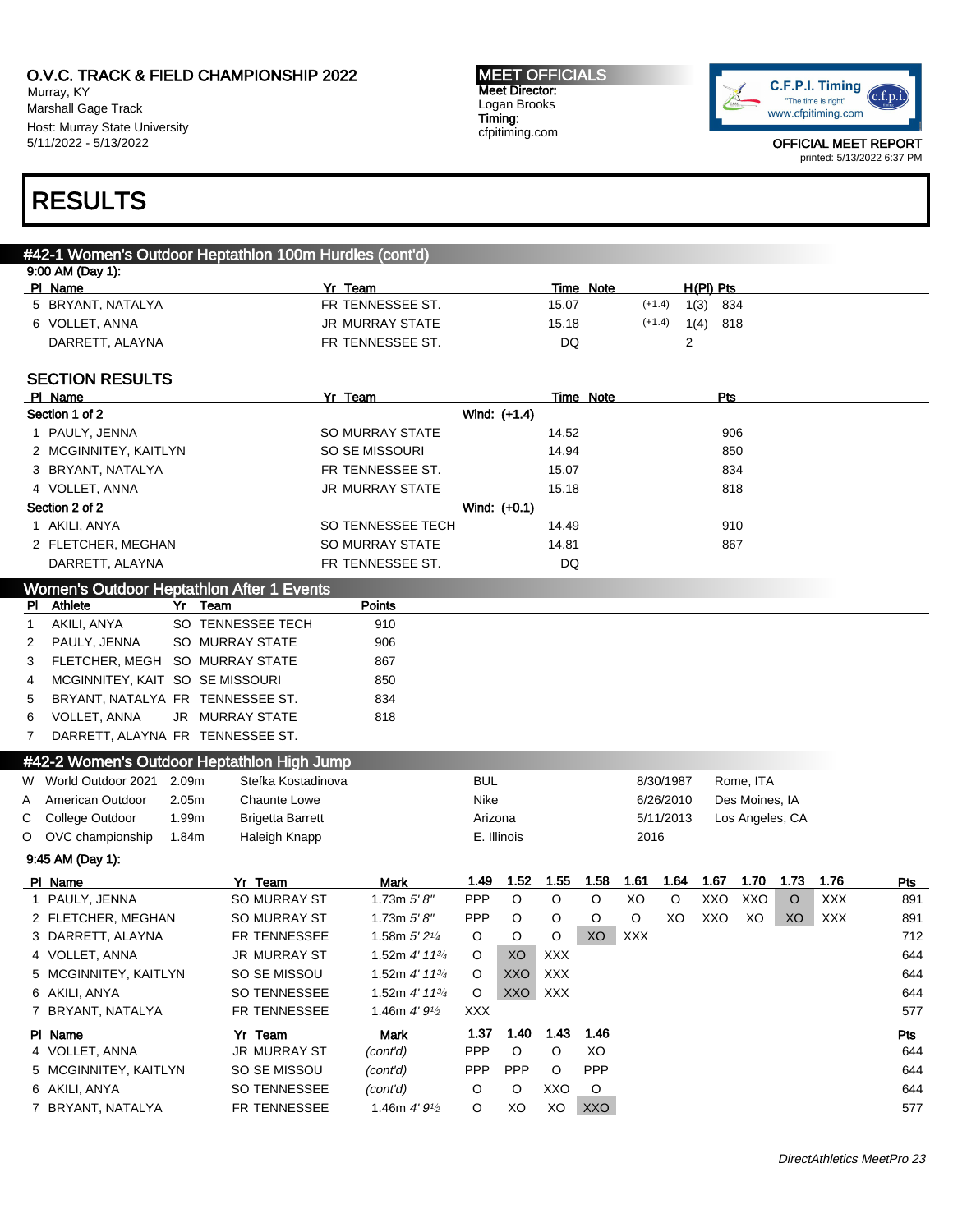Murray, KY Marshall Gage Track Host: Murray State University 5/11/2022 - 5/13/2022

# RESULTS

MEET OFFICIALS Meet Director: Logan Brooks Timing: cfpitiming.com



OFFICIAL MEET REPORT printed: 5/13/2022 6:37 PM

|                |                                           |        | <b>Women's Outdoor Heptathlon After 2 Events</b> |                                            |      |             |             |             |       |                  |       |     |
|----------------|-------------------------------------------|--------|--------------------------------------------------|--------------------------------------------|------|-------------|-------------|-------------|-------|------------------|-------|-----|
| PI.            | Athlete                                   |        | Yr Team                                          | <b>Points</b>                              |      |             |             |             |       |                  |       |     |
| $\mathbf 1$    | PAULY, JENNA                              |        | SO MURRAY STATE                                  | 1797                                       |      |             |             |             |       |                  |       |     |
| 2              | FLETCHER. MEGH                            |        | <b>SO MURRAY STATE</b>                           | 1758                                       |      |             |             |             |       |                  |       |     |
| 3              | AKILI, ANYA                               |        | SO TENNESSEE TECH                                | 1554                                       |      |             |             |             |       |                  |       |     |
| 4              | MCGINNITEY, KAIT SO SE MISSOURI           |        |                                                  | 1494                                       |      |             |             |             |       |                  |       |     |
| 5              | <b>VOLLET, ANNA</b>                       |        | <b>JR MURRAY STATE</b>                           | 1462                                       |      |             |             |             |       |                  |       |     |
| 6              | BRYANT, NATALYA FR TENNESSEE ST.          |        |                                                  | 1411                                       |      |             |             |             |       |                  |       |     |
| $\overline{7}$ | DARRETT, ALAYNA FR TENNESSEE ST.          |        |                                                  | 712                                        |      |             |             |             |       |                  |       |     |
|                | #42-3 Women's Outdoor Heptathlon Shot Put |        |                                                  |                                            |      |             |             |             |       |                  |       |     |
|                | W World Outdoor 2021                      | 22.63m | Natalya Lisovskaya                               |                                            |      | <b>URS</b>  |             | 6/7/1987    |       | Moscow, RUS      |       |     |
|                | A American Outdoor                        | 20.63m | <b>Michelle Carter</b>                           |                                            | Nike |             |             | 8/12/2016   |       | Rio de Janeiro,  |       |     |
|                | C College Outdoor                         | 19.35m | <b>Raven Saunders</b>                            |                                            |      | Mississippi |             | 8/12/2016   |       | Rio de Janeiro,  |       |     |
|                | O OVC championship                        | 15.74m | Kandace Arnold                                   |                                            |      | E. Illinois |             | 2010        |       |                  |       |     |
|                | 11:45 AM (Day 1):                         |        |                                                  |                                            |      |             |             |             |       |                  |       |     |
|                | PI Name                                   |        | Yr Team                                          | <b>Mark</b>                                |      | Rnd 1       | Rnd 2       | Rnd 3       | Rnd 4 | Rnd <sub>5</sub> | Rnd 6 | Pts |
|                | 1 PAULY, JENNA                            |        | <b>SO MURRAY ST</b>                              | 11.16m $36'$ 7 <sup>1</sup> / <sub>2</sub> |      | 10.15       | 11.16       | 10.37       |       |                  |       | 606 |
|                | 2 VOLLET, ANNA                            |        | <b>JR MURRAY ST</b>                              | 10.19m 33' 5 <sup>1/4</sup>                |      | 9.16        | 10.05       | 10.19       |       |                  |       | 542 |
|                | 3 MCGINNITEY, KAITLYN                     |        | SO SE MISSOU                                     | 9.67m $31'8^{3/4}$                         |      | 9.08        | 9.58        | 9.67        |       |                  |       | 508 |
|                | 4 FLETCHER, MEGHAN                        |        | <b>SO MURRAY ST</b>                              | 9.60m 31'6''                               |      | 9.36        | 8.57        | 9.60        |       |                  |       | 503 |
|                | 5 DARRETT, ALAYNA                         |        | FR TENNESSEE                                     | 9.24m $30'3^{3}/4$                         |      | 9.24        | 8.53        | 8.51        |       |                  |       | 480 |
|                | 6 AKILI, ANYA                             |        | <b>SO TENNESSEE</b>                              | 9.06m $29'8^{3}/4$                         |      | <b>FOUL</b> | 9.06        | <b>FOUL</b> |       |                  |       | 468 |
|                | 7 BRYANT, NATALYA                         |        | FR TENNESSEE                                     | 8.96m 29' 43/4                             |      | 8.08        | <b>FOUL</b> | 8.96        |       |                  |       | 462 |

| Women's Outdoor Heptathlon After 3 Events |                                  |  |                                             |               |  |  |  |  |
|-------------------------------------------|----------------------------------|--|---------------------------------------------|---------------|--|--|--|--|
|                                           | PI Athlete                       |  | Yr Team                                     | <b>Points</b> |  |  |  |  |
| $\mathbf{1}$                              | PAULY, JENNA                     |  | SO MURRAY STATE                             | 2403          |  |  |  |  |
|                                           | 2 FLETCHER, MEGH SO MURRAY STATE |  |                                             | 2261          |  |  |  |  |
| 3                                         | AKILI, ANYA                      |  | SO TENNESSEE TECH                           | 2022          |  |  |  |  |
| $\overline{4}$                            | VOLLET, ANNA                     |  | JR MURRAY STATE                             | 2004          |  |  |  |  |
| 5                                         | MCGINNITEY, KAIT SO SE MISSOURI  |  |                                             | 2002          |  |  |  |  |
| 6                                         | BRYANT, NATALYA FR TENNESSEE ST. |  |                                             | 1873          |  |  |  |  |
| $\mathbf{7}$                              | DARRETT, ALAYNA FR TENNESSEE ST. |  |                                             | 1192          |  |  |  |  |
|                                           |                                  |  | #42-4 Women's Outdoor Heptathlon 200 Meters |               |  |  |  |  |

| W World Outdoor 2021 21.34 |       | Florence Griffith-Joyner | USA            | 9/29/1988 | Seoul, KOR     |
|----------------------------|-------|--------------------------|----------------|-----------|----------------|
| A American Outdoor         | 21.34 | Florence Griffith Joyner | World Class AC | 9/29/1988 | Seoul, KOR     |
| C College Outdoor          | 22.02 | Kyra Jefferson           | Florida        | 6/17/2017 | Eugene, OR     |
| O OVC championship         | 23.02 | Naasha Robinson          | Tennessee Tech | 5/12/2018 | Cookeville, TN |

12:45 PM (Day 1):

|                       | Wind: (-0.7)      |           |     |
|-----------------------|-------------------|-----------|-----|
| PI Name               | Yr Team           | Time Note | Pts |
| 1 VOLLET, ANNA        | JR MURRAY STATE   | 25.26     | 863 |
| 2 AKILI, ANYA         | SO TENNESSEE TECH | 25.28     | 861 |
| 3 PAULY, JENNA        | SO MURRAY STATE   | 25.47     | 844 |
| 4 BRYANT, NATALYA     | FR TENNESSEE ST.  | 25.67     | 826 |
| 5 FLETCHER, MEGHAN    | SO MURRAY STATE   | 26.04     | 794 |
| 6 MCGINNITEY, KAITLYN | SO SE MISSOURI    | 26.35     | 767 |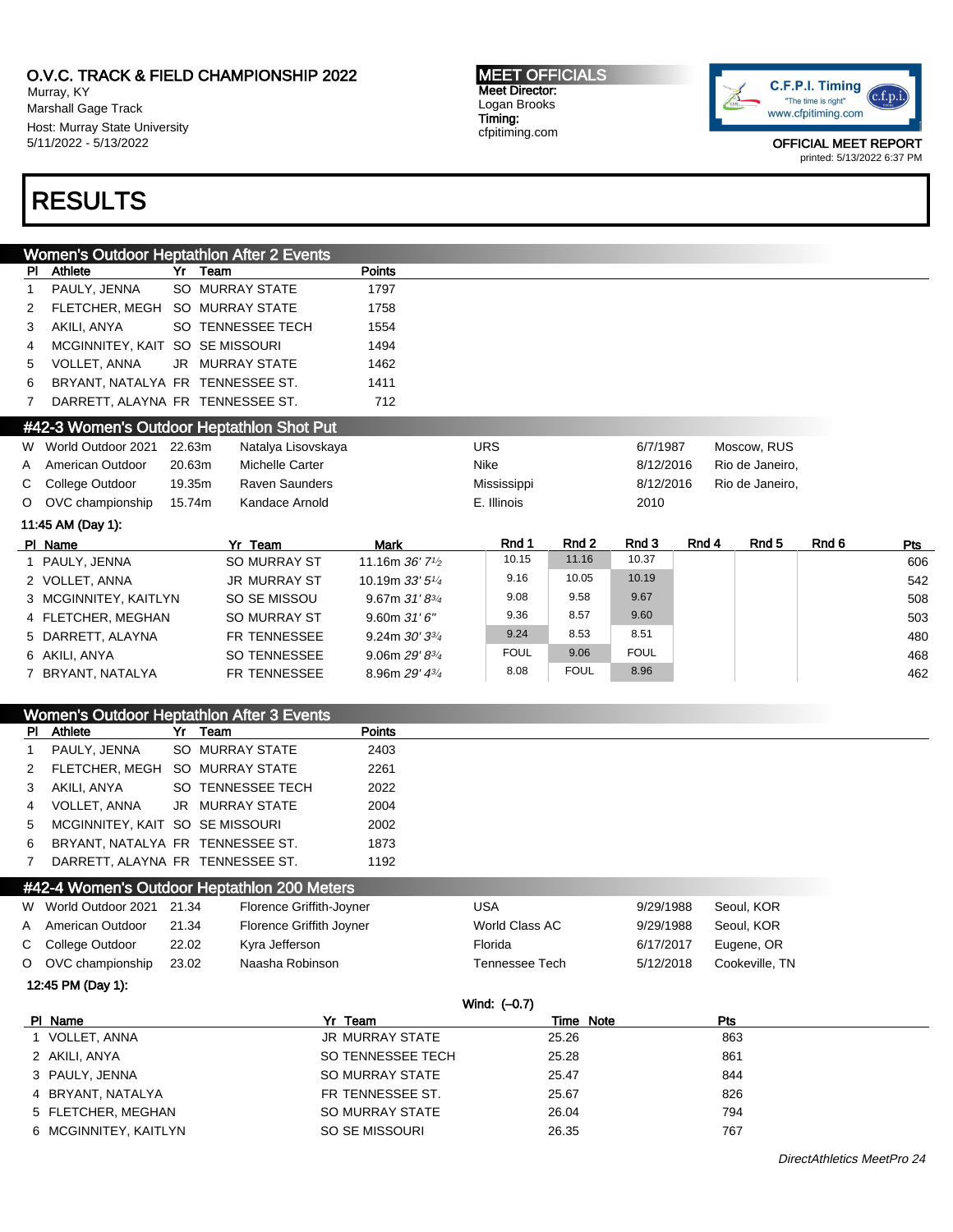# O.V.C. TRACK & FIELD CHAMPIONSHIP 2022 Murray, KY

Marshall Gage Track Host: Murray State University 5/11/2022 - 5/13/2022

#### MEET OFFICIALS Meet Director: Logan Brooks Timing: cfpitiming.com



OFFICIAL MEET REPORT printed: 5/13/2022 6:37 PM

# RESULTS

| #42-4 Women's Outdoor Heptathlon 200 Meters (cont'd) |                                  |                                         |                                                    |             |               |       |                  |                            |     |
|------------------------------------------------------|----------------------------------|-----------------------------------------|----------------------------------------------------|-------------|---------------|-------|------------------|----------------------------|-----|
| 12:45 PM (Day 1):                                    |                                  |                                         | Wind: (-0.7)                                       |             |               |       |                  |                            |     |
| 7 DARRETT, ALAYNA                                    |                                  | FR TENNESSEE ST.                        |                                                    | 29.39       |               |       | 526              |                            |     |
| <b>Women's Outdoor Heptathlon After 4 Events</b>     |                                  |                                         |                                                    |             |               |       |                  |                            |     |
| PI<br><b>Athlete</b>                                 | Yr Team                          | <b>Points</b>                           |                                                    |             |               |       |                  |                            |     |
| PAULY, JENNA<br>1                                    | SO MURRAY STATE                  | 3247                                    |                                                    |             |               |       |                  |                            |     |
| 2                                                    | FLETCHER, MEGH SO MURRAY STATE   | 3055                                    |                                                    |             |               |       |                  |                            |     |
| AKILI, ANYA<br>3                                     | SO TENNESSEE TECH                | 2883                                    |                                                    |             |               |       |                  |                            |     |
| <b>VOLLET, ANNA</b><br>4                             | <b>JR MURRAY STATE</b>           | 2867                                    |                                                    |             |               |       |                  |                            |     |
| 5                                                    | MCGINNITEY, KAIT SO SE MISSOURI  | 2769                                    |                                                    |             |               |       |                  |                            |     |
| 6                                                    | BRYANT, NATALYA FR TENNESSEE ST. | 2699                                    |                                                    |             |               |       |                  |                            |     |
| 7                                                    | DARRETT, ALAYNA FR TENNESSEE ST. | 1718                                    |                                                    |             |               |       |                  |                            |     |
| #42-5 Women's Outdoor Heptathlon Long Jump           |                                  |                                         |                                                    |             |               |       |                  |                            |     |
| World Outdoor 2021 7.52m<br>W                        | Galina Chistyakova               |                                         | <b>URS</b>                                         |             | 6/11/1988     |       | St. Petersburg,  |                            |     |
| American Outdoor<br>A                                | 7.49m                            | Jackie Joyner-Kersee                    | Honda                                              |             | 5/22/1994     |       | New York, NY     |                            |     |
| College Outdoor<br>С                                 | 7.14m<br>Tara Davis              |                                         | Texas                                              |             | 3/25/2021     |       | Austin, TX       |                            |     |
| OVC championship<br>O                                | <b>Clairwin Dameus</b><br>6.38m  |                                         | <b>Tennessee State</b>                             |             | 2016          |       |                  |                            |     |
| 9:30 AM (Day 2):                                     |                                  |                                         |                                                    |             |               |       |                  |                            |     |
| PI Name                                              | Yr Team                          | Mark                                    | Rnd 1                                              | Rnd 2       | Rnd 3         | Rnd 4 | Rnd <sub>5</sub> | Rnd 6                      | Pts |
| 1 VOLLET, ANNA                                       | <b>JR MURRAY ST</b>              | 5.68m 18' 73/4                          | $(+0.0)$ 5.68 $(+0.0)$                             | <b>PASS</b> | $5.49 (+0.0)$ |       |                  |                            | 753 |
| 2 AKILI, ANYA                                        | <b>SO TENNESSEE</b>              | 5.34m 17' 61/4                          | $(+0.8)$ 4.94 $(+0.0)$ 5.34 $(+0.8)$ 5.05 $(+0.0)$ |             |               |       |                  |                            | 654 |
| 3 PAULY, JENNA                                       | <b>SO MURRAY ST</b>              | 5.31m 17' 51/4                          | $(+0.0)$ 5.19 $(+1.1)$ 5.21 $(+0.0)$ 5.31 $(+0.0)$ |             |               |       |                  |                            | 645 |
| 4 MCGINNITEY, KAITLYN                                | SO SE MISSOU                     | 5.30m 17' 43/4                          | $(+1.1)$ 4.97 $(+0.3)$ 5.30 $(+1.1)$ 4.61 $(+0.0)$ |             |               |       |                  |                            | 643 |
| 5 FLETCHER, MEGHAN                                   | <b>SO MURRAY ST</b>              | 5.27m 17' 3 <sup>1</sup> / <sub>2</sub> | $(+0.0)$ 4.85 $(+0.0)$ 5.27 $(+0.0)$ 5.24 $(+1.1)$ |             |               |       |                  |                            | 634 |
| 6 BRYANT, NATALYA                                    | FR TENNESSEE                     | 5.22m 17' 11/2                          | $(+0.0)$ 5.22 $(+0.0)$                             | <b>FOUL</b> | $4.97 (+0.0)$ |       |                  |                            | 620 |
| 7 DARRETT, ALAYNA                                    | FR TENNESSEE                     | 4.70m 15' 5"                            | $(+0.0)$ 4.70 $(+0.0)$                             | <b>FOUL</b> | $4.55 (+0.0)$ |       |                  |                            | 479 |
| <b>Women's Outdoor Heptathlon After 5 Events</b>     |                                  |                                         |                                                    |             |               |       |                  |                            |     |
| Athlete<br>PI.                                       | Yr Team                          | <b>Points</b>                           |                                                    |             |               |       |                  |                            |     |
| PAULY, JENNA<br>1                                    | SO MURRAY STATE                  | 3892                                    |                                                    |             |               |       |                  |                            |     |
| 2                                                    | FLETCHER, MEGH SO MURRAY STATE   | 3689                                    |                                                    |             |               |       |                  |                            |     |
| <b>VOLLET, ANNA</b><br>3                             | JR MURRAY STATE                  | 3620                                    |                                                    |             |               |       |                  |                            |     |
| AKILI, ANYA<br>4                                     | SO TENNESSEE TECH                | 3537                                    |                                                    |             |               |       |                  |                            |     |
| 5                                                    | MCGINNITEY, KAIT SO SE MISSOURI  | 3412                                    |                                                    |             |               |       |                  |                            |     |
| 6                                                    | BRYANT, NATALYA FR TENNESSEE ST. | 3319                                    |                                                    |             |               |       |                  |                            |     |
| 7                                                    | DARRETT, ALAYNA FR TENNESSEE ST. | 2197                                    |                                                    |             |               |       |                  |                            |     |
| #42-6 Women's Outdoor Heptathlon Javelin             |                                  |                                         |                                                    |             |               |       |                  |                            |     |
| W World Outdoor 2021                                 | 72.28m<br>Barbora Spotakova      |                                         | <b>CZE</b>                                         |             | 9/13/2008     |       | Stuttgart, GER   |                            |     |
| American Outdoor<br>A                                | 67.10m<br>Maggie Malone          |                                         | Unattached                                         |             | 7/17/2021     |       | E. Stroudsburg,  |                            |     |
| College Outdoor<br>С                                 | 62.19m<br>Maggie Malone          |                                         | Texas A&M                                          |             | 6/9/2016      |       | Eugene, OR       |                            |     |
| OVC championship<br>O                                | 46.28m                           | Samantha Espiricueta                    | <b>SEMO</b>                                        |             | 2010          |       |                  |                            |     |
| 10:45 AM (Day 2):                                    |                                  |                                         |                                                    |             |               |       |                  |                            |     |
| PI Name                                              | Yr Team                          | <b>Mark</b>                             | Rnd 1                                              | Rnd 2       | Rnd 3         | Rnd 4 | Rnd 5            | Rnd 6                      | Pts |
| 1 VOLLET, ANNA                                       | <b>JR MURRAY ST</b>              | 30.77m 100' 11"                         | 30.77                                              | 28.36       | <b>FOUL</b>   |       |                  |                            | 491 |
| 2 PAULY, JENNA                                       | SO MURRAY ST                     | 28.58m 93' 9"                           | 28.58                                              | 28.22       | <b>FOUL</b>   |       |                  |                            | 450 |
|                                                      |                                  |                                         |                                                    |             |               |       |                  | DirectAthletics MeetPro 25 |     |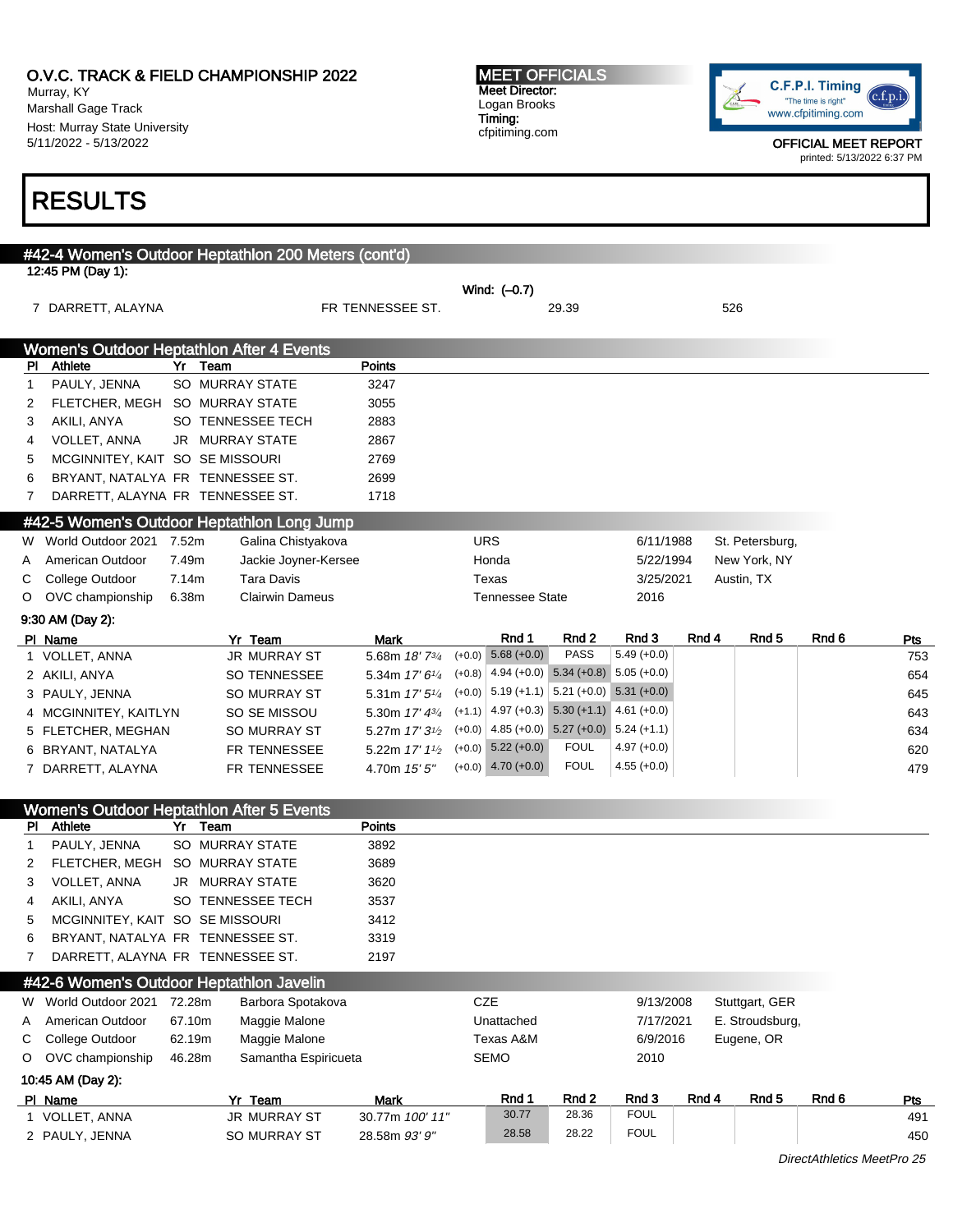Murray, KY Marshall Gage Track Host: Murray State University 5/11/2022 - 5/13/2022

#### MEET OFFICIALS Meet Director: Logan Brooks Timing: cfpitiming.com



OFFICIAL MEET REPORT printed: 5/13/2022 6:37 PM

# RESULTS

# #42-6 Women's Outdoor Heptathlon Javelin (cont'd)

| 10:45 AM (Day 2):     |                     |                |             |             |       |       |       |       |            |
|-----------------------|---------------------|----------------|-------------|-------------|-------|-------|-------|-------|------------|
| PI Name               | Yr Team             | Mark           | Rnd 1       | Rnd 2       | Rnd 3 | Rnd 4 | Rnd 5 | Rnd 6 | <b>Pts</b> |
| 3 AKILI, ANYA         | SO TENNESSEE        | 28.09m 92' 2"  | 28.09       | 26.04       | 22.71 |       |       |       | 440        |
| 4 MCGINNITEY, KAITLYN | SO SE MISSOU        | 24.82m 81' 5"  | 22.49       | 20.39       | 24.82 |       |       |       | 379        |
| 5 FLETCHER, MEGHAN    | <b>SO MURRAY ST</b> | 24.05m 78' 11" | <b>FOUL</b> | <b>FOUL</b> | 24.05 |       |       |       | 364        |
| 6 DARRETT, ALAYNA     | FR TENNESSEE        | 17.95m 58' 11" | <b>FOUL</b> | <b>FOUL</b> | 17.95 |       |       |       | 251        |
| 7 BRYANT, NATALYA     | FR TENNESSEE        | 15.99m 52' 5"  | 13.92       | 15.98       | 15.99 |       |       |       | 215        |

|    | <b>Women's Outdoor Heptathlon After 6 Events</b> |  |                        |               |  |  |  |
|----|--------------------------------------------------|--|------------------------|---------------|--|--|--|
| PI | Athlete                                          |  | Team                   | <b>Points</b> |  |  |  |
|    | PAULY, JENNA                                     |  | SO MURRAY STATE        | 4342          |  |  |  |
| 2  | <b>VOLLET, ANNA</b>                              |  | <b>JR MURRAY STATE</b> | 4111          |  |  |  |
| 3  | FLETCHER, MEGH SO MURRAY STATE                   |  |                        | 4053          |  |  |  |
|    | AKILI, ANYA                                      |  | SO TENNESSEE TECH      | 3977          |  |  |  |
| 5  | MCGINNITEY, KAIT SO SE MISSOURI                  |  |                        | 3791          |  |  |  |
|    |                                                  |  |                        |               |  |  |  |

| BRYANT, NATALYA FR TENNESSEE ST. |  | 3534 |
|----------------------------------|--|------|
| DARRETT, ALAYNA FR TENNESSEE ST. |  | 2448 |

| #42-7 Women's Outdoor Heptathlon 800 Meters |         |                       |             |           |             |  |
|---------------------------------------------|---------|-----------------------|-------------|-----------|-------------|--|
| W World Outdoor 2021                        | 1:53.28 | Jarmila Kratochvilova | тсн         | 7/26/1983 | Munich, GER |  |
| A American Outdoor                          | 1:55.04 | Athing Mu             | Nike        | 8/21/2021 | Eugene, OR  |  |
| C College Outdoor                           | 1:55.04 | Athing Mu             | Texas A&M   | 4/17/2021 | Waco, TX    |  |
| O OVC championship                          | 2:07.71 | Pam Raglin            | E. Kentucky | 1986      |             |  |

# 12:00 PM (Day 2):

| PI Name               | Yr Team           | Time Note | <b>Pts</b> |  |
|-----------------------|-------------------|-----------|------------|--|
| 1 MCGINNITEY, KAITLYN | SO SE MISSOURI    | 2:29.24   | 702        |  |
| 2 BRYANT, NATALYA     | FR TENNESSEE ST.  | 2:29.72   | 696        |  |
| 3 AKILI, ANYA         | SO TENNESSEE TECH | 2:30.92   | 681        |  |
| 4 FLETCHER, MEGHAN    | SO MURRAY STATE   | 2:34.18   | 641        |  |
| 5 PAULY, JENNA        | SO MURRAY STATE   | 2:36.84   | 610        |  |
| 6 VOLLET, ANNA        | JR MURRAY STATE   | 2:41.60   | 555        |  |
| 7 DARRETT, ALAYNA     | FR TENNESSEE ST.  | 3:17.33   | 221        |  |

## Women's Outdoor Heptathlon After 7 Events

| PI. | Athlete                          | Yr | Team              | <b>Points</b> |
|-----|----------------------------------|----|-------------------|---------------|
|     | PAULY, JENNA                     |    | SO MURRAY STATE   | 4952          |
|     | FLETCHER. MEGH SO MURRAY STATE   |    |                   | 4694          |
|     | VOLLET, ANNA                     |    | JR MURRAY STATE   | 4666          |
|     | AKILI. ANYA                      |    | SO TENNESSEE TECH | 4658          |
| 5   | MCGINNITEY, KAIT SO SE MISSOURI  |    |                   | 4493          |
| 6   | BRYANT, NATALYA FR TENNESSEE ST. |    |                   | 4230          |
|     | DARRETT, ALAYNA FR TENNESSEE ST. |    |                   | 2669          |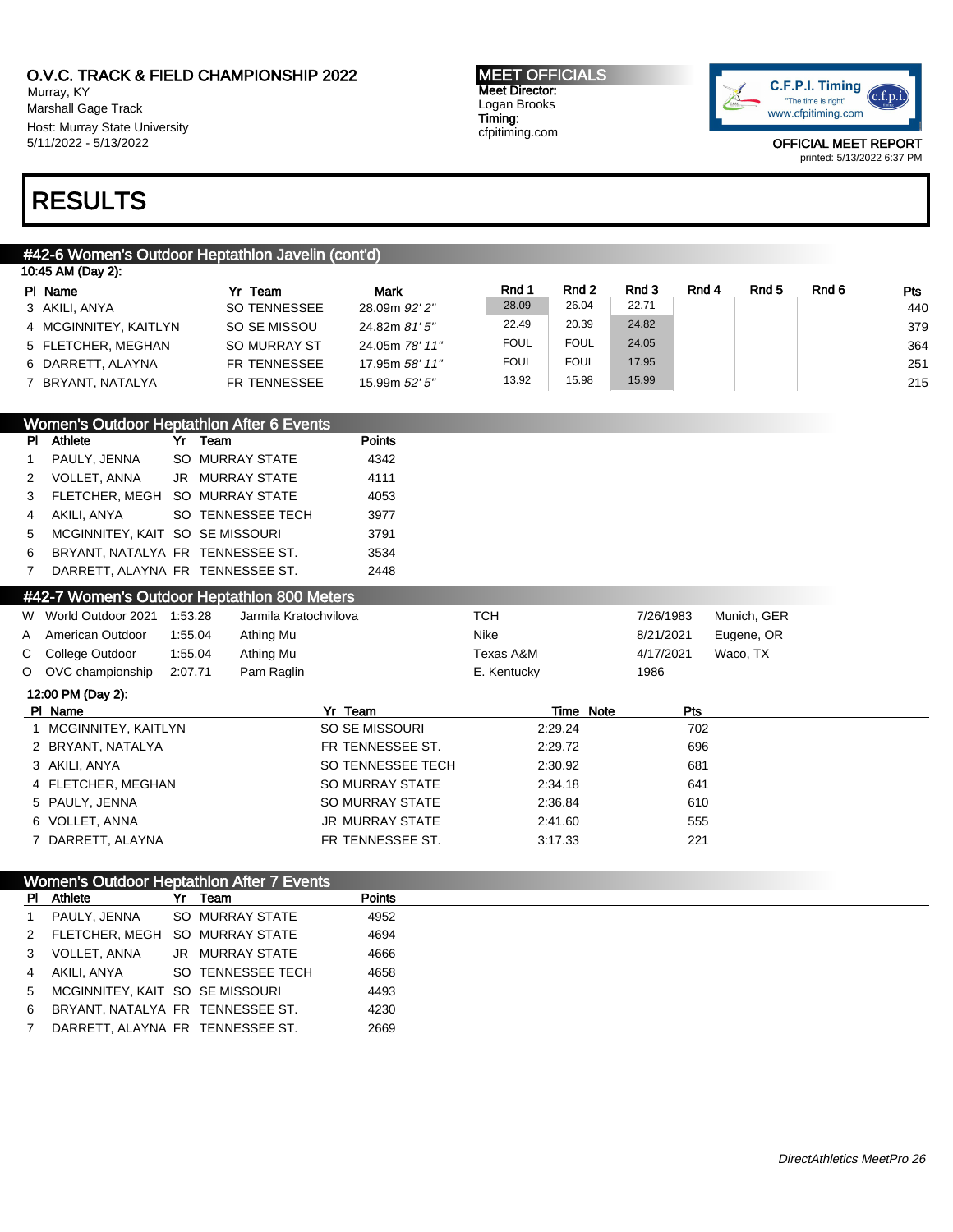Murray, KY Marshall Gage Track Host: Murray State University 5/11/2022 - 5/13/2022

#### MEET OFFICIALS Meet Director: Logan Brooks Timing: cfpitiming.com



OFFICIAL MEET REPORT printed: 5/13/2022 6:37 PM

# RESULTS

| #1 Men's 100 Meters |                      |       |                           |              |           |               |  |  |  |
|---------------------|----------------------|-------|---------------------------|--------------|-----------|---------------|--|--|--|
|                     | W World Outdoor 2021 | 9.58  | Usain Bolt                | <b>JAM</b>   | 8/16/2009 | Berlin, GER   |  |  |  |
| A                   | American Outdoor     | 9.69  | Tyson Gay                 | adidas       | 9/20/2009 | Shanghai, CHN |  |  |  |
| C                   | College Outdoor      | 9.82  | Christian Coleman         | Tennessee    | 6/7/2017  | Eugene, OR    |  |  |  |
| $\circ$             | OVC championship     | 10.24 | <b>Roland McGee</b>       | M.T.S.U.     | 1994      |               |  |  |  |
|                     | O OVC championship   | 10.24 | Ron Llyod                 | M.T.S.U.     | 1994      |               |  |  |  |
| 1:55 PM (Day 3):    |                      |       |                           |              |           |               |  |  |  |
|                     | <b>Finals</b>        |       |                           | Wind: (+0.2) |           |               |  |  |  |
|                     | PI Name              |       | Yr Team                   |              | Time Note | <b>Pts</b>    |  |  |  |
|                     | 1 HOPKINS, SEAN      |       | FR EASTERN ILLINOIS       | 10.71        |           | 10            |  |  |  |
|                     | 2 JOHNSON, BRAILYN   |       | SO EASTERN ILLINOIS       | 10.79        |           | 8             |  |  |  |
|                     | 3 MCCARTHY, CONOR    |       | <b>SR SIU EDWARDSVILL</b> | 10.86        |           | 6             |  |  |  |
|                     | 4 LAY, DILLON        |       | <b>SR SE MISSOURI</b>     | 10.99        |           | 5             |  |  |  |
|                     | 5 STEWARD, MARIUS    |       | FR TENNESSEE ST.          | 11.02        |           | 4             |  |  |  |
|                     | 6 JELKS, AMARI       |       | SO TENNESSEE ST.          | 11.03        |           | 3             |  |  |  |
|                     | HUFFMAN, ARISTOTLE   |       | FR TENNESSEE ST.          | 11.07        |           | 2             |  |  |  |
| 8 NUZZO, ROBERT     |                      |       | <b>JR SIU EDWARDSVILL</b> | 11.31        |           |               |  |  |  |

### 6:40 PM (Day 2): (Top 2 per Heat + next 4 advance)

Prelims

| PI Name              | Yr Team                   | Time Note                 |          | H(PI) |
|----------------------|---------------------------|---------------------------|----------|-------|
| 1 JOHNSON, BRAILYN   | SO EASTERN ILLINOIS       | 10.73Q                    | $(+0.3)$ | 2(1)  |
| 2 NUZZO, ROBERT      | <b>JR SIU EDWARDSVILL</b> | 10.74Q                    | $(+0.3)$ | 2(2)  |
| 3 HOPKINS, SEAN      | FR EASTERN ILLINOIS       | 10.75Q                    | $(+0.6)$ | 1(1)  |
| 4 MCCARTHY, CONOR    | <b>SR SIU EDWARDSVILL</b> | 10.86Q                    | $(+0.6)$ | 1(2)  |
| 5 JELKS, AMARI       | SO TENNESSEE ST.          | 10.87q                    | $(+0.6)$ | 1(3)  |
| 6 LAY, DILLON        | <b>SR SE MISSOURI</b>     | 10.92 <sub>g</sub>        | $(+0.3)$ | 2(3)  |
| 7 HUFFMAN, ARISTOTLE | FR TENNESSEE ST.          | 10.97 <sub>9</sub> 10.969 | $(+0.6)$ | 1(4)  |
| 8 STEWARD, MARIUS    | FR TENNESSEE ST.          | 10.97 <sub>9</sub> 10.970 | $(+0.3)$ | 2(4)  |
| 9 MARTIN, COLBY      | SO TENNESSEE-MART         | 10.99                     | $(+0.6)$ | 1(5)  |
| 10 PERRIN, JAHLEEL   | SO EASTERN ILLINOIS       | 11.00                     | $(+0.6)$ | 1(6)  |
| 11 HOLLAND, DARIUS   | SO TENNESSEE-MART         | 11.01                     | $(+0.6)$ | 1(7)  |
| 12 WOOD, BROCK       | SO SE MISSOURI            | 11.04                     | $(+0.3)$ | 2(5)  |
| 13 SCHWAB, COLLIN    | <b>SR SE MISSOURI</b>     | 11.10                     | $(+0.3)$ | 2(6)  |

# HEAT RESULTS

| <b>Prelims</b>       |                           |                    |
|----------------------|---------------------------|--------------------|
| PI Name              | Yr Team                   | Time Note          |
| Heat 1 of 2          | Wind: (+0.6)              |                    |
| HOPKINS, SEAN        | FR EASTERN ILLINOIS       | 10.75Q             |
| 2 MCCARTHY, CONOR    | <b>SR SIU EDWARDSVILL</b> | 10.86Q             |
| 3 JELKS, AMARI       | SO TENNESSEE ST.          | 10.87 <sub>q</sub> |
| 4 HUFFMAN, ARISTOTLE | FR TENNESSEE ST.          | 10.97q 10.969      |
| 5 MARTIN, COLBY      | SO TENNESSEE-MART         | 10.99              |
| 6 PERRIN, JAHLEEL    | SO EASTERN ILLINOIS       | 11.00              |
| 7 HOLLAND, DARIUS    | SO TENNESSEE-MART         | 11.01              |
| Heat 2 of 2          | Wind: $(+0.3)$            |                    |
| JOHNSON, BRAILYN     | SO EASTERN ILLINOIS       | 10.730             |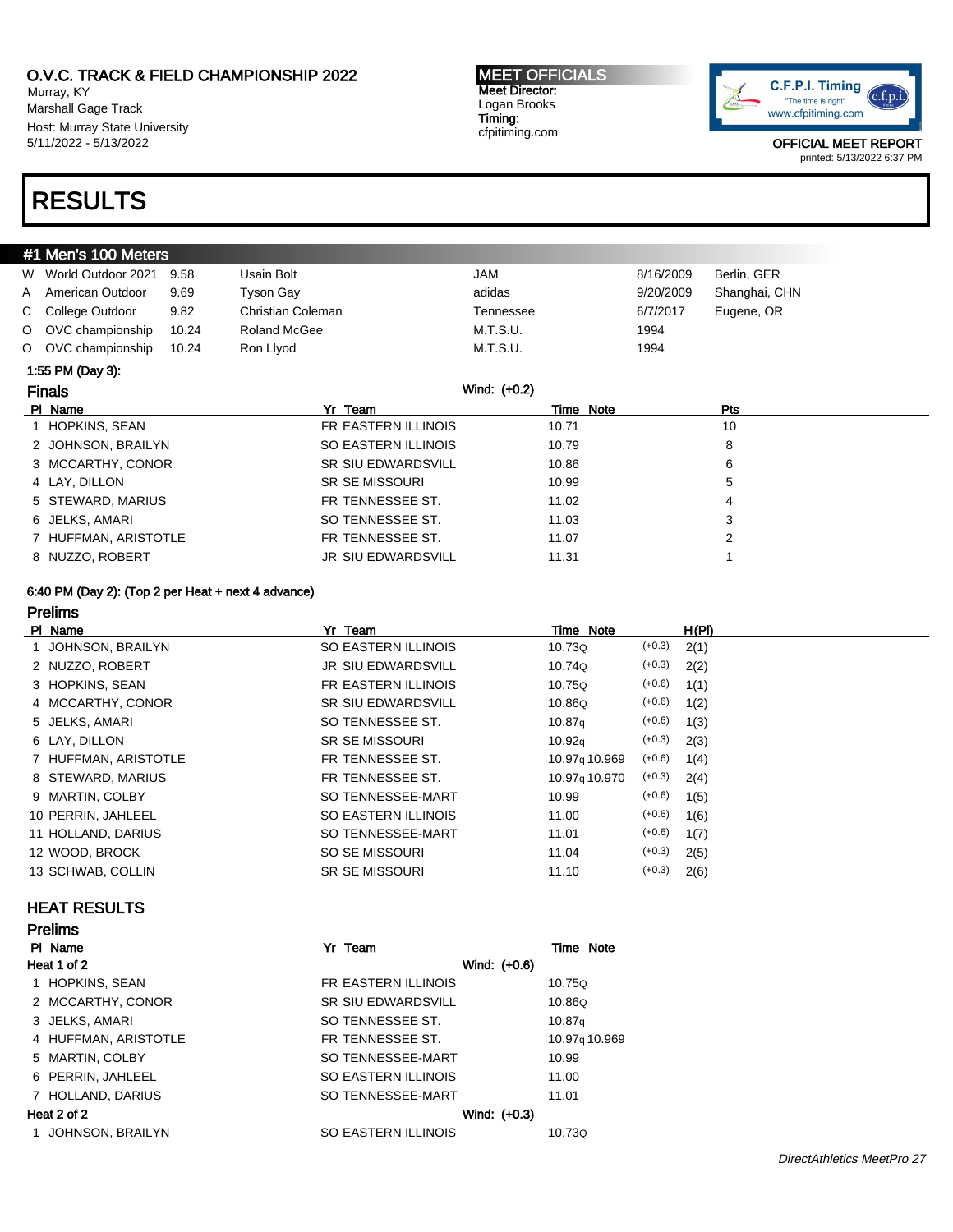Murray, KY Marshall Gage Track Host: Murray State University 5/11/2022 - 5/13/2022

#### MEET OFFICIALS Meet Director: Logan Brooks Timing: cfpitiming.com



OFFICIAL MEET REPORT printed: 5/13/2022 6:37 PM

# RESULTS

# #1 Men's 100 Meters (cont'd)

|                     | <b>Prelims</b>        |       |                   |                           |                      |                           |           |                 |  |
|---------------------|-----------------------|-------|-------------------|---------------------------|----------------------|---------------------------|-----------|-----------------|--|
|                     | PI Name               |       |                   | Yr Team                   |                      | Time Note                 |           |                 |  |
|                     | 2 NUZZO, ROBERT       |       |                   | <b>JR SIU EDWARDSVILL</b> | 10.74Q               |                           |           |                 |  |
|                     | 3 LAY, DILLON         |       |                   | <b>SR SE MISSOURI</b>     | 10.92q               |                           |           |                 |  |
|                     | 4 STEWARD, MARIUS     |       |                   | FR TENNESSEE ST.          |                      | 10.97 <sub>9</sub> 10.970 |           |                 |  |
|                     | 5 WOOD, BROCK         |       |                   | SO SE MISSOURI            | 11.04                |                           |           |                 |  |
|                     | 6 SCHWAB, COLLIN      |       |                   | <b>SR SE MISSOURI</b>     | 11.10                |                           |           |                 |  |
| #3 Men's 200 Meters |                       |       |                   |                           |                      |                           |           |                 |  |
| W.                  | World Outdoor 2021    | 19.19 | <b>Usain Bolt</b> |                           | <b>JAM</b>           |                           | 8/20/2009 | Berlin, GER     |  |
| A                   | American Outdoor      | 19.32 | Michael Johnson   |                           | Nike                 |                           | 8/1/1996  | Atlanta, GA     |  |
| С                   | College Outdoor       | 19.69 | <b>Walter Dix</b> |                           | <b>Florida State</b> |                           | 5/25/2007 | Gainesville, FL |  |
| O                   | OVC championship      | 20.56 | Dwight Johnson    |                           | M.T.S.U.             |                           | 1985      |                 |  |
|                     | 2:45 PM (Day 3):      |       |                   |                           |                      |                           |           |                 |  |
|                     | <b>Finals</b>         |       |                   |                           | Wind: (+1.6)         |                           |           |                 |  |
|                     | PI Name               |       |                   | Yr Team                   |                      | Time Note                 |           | Pts             |  |
|                     | <b>JOHNSON, RICKY</b> |       |                   | SO EASTERN ILLINOIS       | 21.31                |                           |           | 10              |  |
|                     | 2 MCCARTHY, CONOR     |       |                   | <b>SR SIU EDWARDSVILL</b> | 21.45                |                           |           | 8               |  |
| 3                   | HOPKINS, SEAN         |       |                   | FR EASTERN ILLINOIS       | 21.91                |                           |           | 6               |  |
|                     | 4 MARTIN, COLBY       |       |                   | SO TENNESSEE-MART         |                      | 22.27 22.263              |           | 5               |  |
| 5                   | STEWARD, MARIUS       |       |                   | FR TENNESSEE ST.          |                      | 22.27 22.266              |           | 4               |  |
|                     | 6 ASKEW, JOHN COLLIN  |       |                   | SO TENNESSEE-MART         | 22.41                |                           |           | 3               |  |
|                     | BRUMFIELD, R'LAZON    |       |                   | SR TENNESSEE ST.          | 26.49                |                           |           | 2               |  |
|                     | NUZZO, ROBERT         |       |                   | <b>JR SIU EDWARDSVILL</b> | <b>DNS</b>           |                           |           |                 |  |
|                     |                       |       |                   |                           |                      |                           |           |                 |  |

### 6:40 PM (Day 1): (Top 2 per Heat + next 4 advance)

| PI Name              | Yr Team                   | Time Note          |          | H(PI) |
|----------------------|---------------------------|--------------------|----------|-------|
| JOHNSON, RICKY       | SO EASTERN ILLINOIS       | 21.61Q             | $(-0.4)$ | 2(1)  |
| 2 MCCARTHY, CONOR    | <b>SR SIU EDWARDSVILL</b> | 21.76Q             | $(-0.4)$ | 2(2)  |
| 3 NUZZO, ROBERT      | <b>JR SIU EDWARDSVILL</b> | 21.89Q             | $(-1.7)$ | 1(1)  |
| 4 HOPKINS, SEAN      | FR EASTERN ILLINOIS       | 22.16 <sub>9</sub> | $(-0.4)$ | 2(3)  |
| 5 STEWARD, MARIUS    | FR TENNESSEE ST.          | 22.18Q             | $(-1.7)$ | 1(2)  |
| 6 BRUMFIELD, R'LAZON | SR TENNESSEE ST.          | 22.23q             | $(-1.7)$ | 1(3)  |
| 7 MARTIN, COLBY      | SO TENNESSEE-MART         | 22.39q             | $(-0.4)$ | 2(4)  |
| 8 ASKEW, JOHN COLLIN | SO TENNESSEE-MART         | 22.45q             | $(-0.4)$ | 2(5)  |
| 9 PERRIN, JAHLEEL    | SO EASTERN ILLINOIS       | 22.46              | $(-1.7)$ | 1(4)  |
| 10 JELKS, AMARI      | SO TENNESSEE ST.          | 22.65              | $(-1.7)$ | 1(5)  |
| 11 SCHWAB, COLLIN    | <b>SR SE MISSOURI</b>     | 22.66              | $(-1.7)$ | 1(6)  |
| 12 BARTLETT, XZAVIER | <b>FR SE MISSOURI</b>     | 23.41              | $(-1.7)$ | 1(7)  |
| 13 JOYNER, TYJHIR    | FR TENNESSEE ST.          | 24.67              | $(-0.4)$ | 2(6)  |

### HEAT RESULTS

| <b>Prelims</b>    |                    |           |
|-------------------|--------------------|-----------|
| PI Name           | Yr<br>Team         | Time Note |
| Heat 1 of 2       | Wind: (-1.7)       |           |
| NUZZO, ROBERT     | JR SIU EDWARDSVILL | 21.89Q    |
| 2 STEWARD, MARIUS | FR TENNESSEE ST.   | 22.18Q    |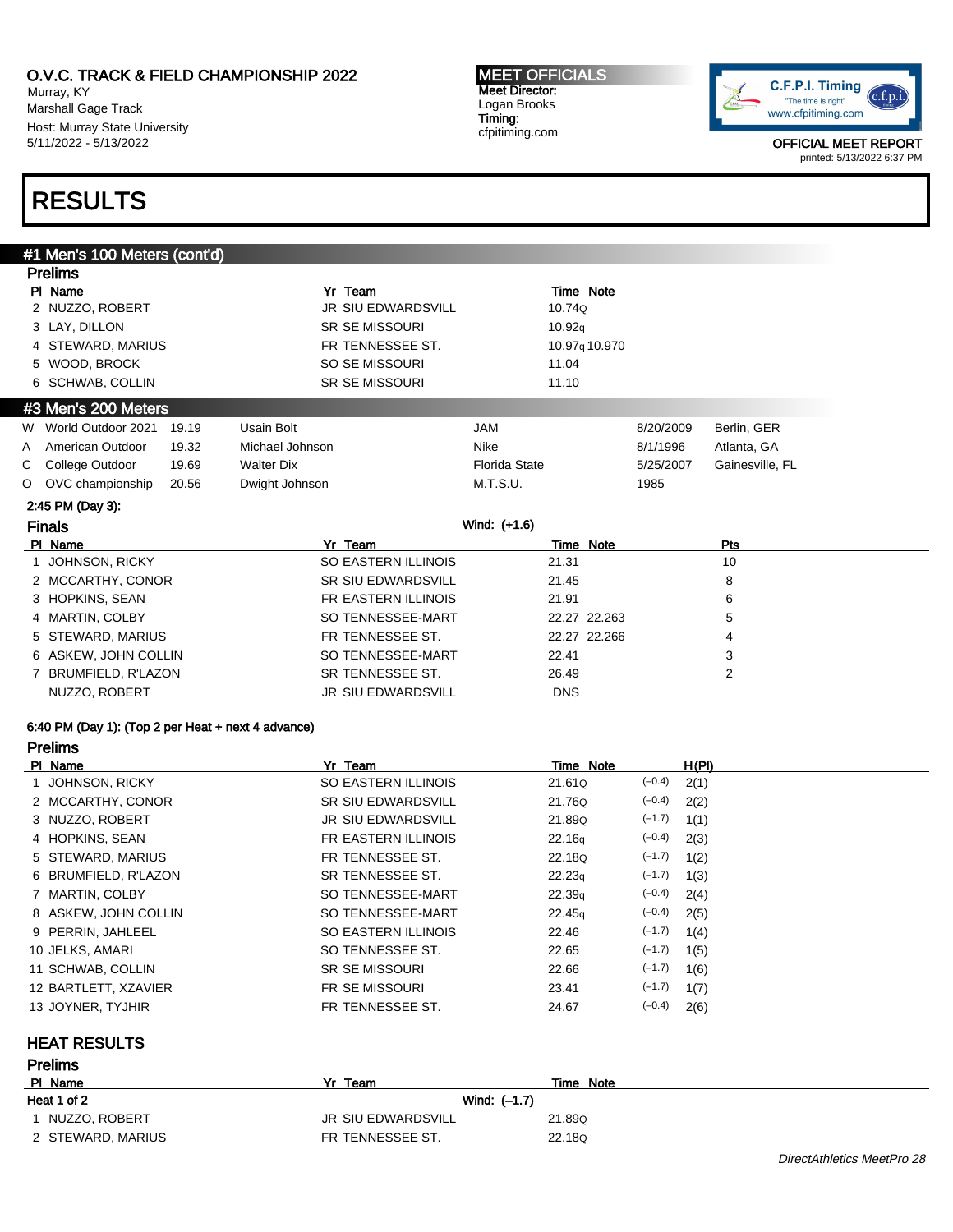Murray, KY Marshall Gage Track Host: Murray State University 5/11/2022 - 5/13/2022

MEET OFFICIALS Meet Director: Logan Brooks Timing: cfpitiming.com



OFFICIAL MEET REPORT printed: 5/13/2022 6:37 PM

# RESULTS

## #3 Men's 200 Meters (cont'd) Prelims Pl Name Time Note 2014 and 2015 and 2016 and 2017 and 2016 and 2017 and 2017 and 2017 and 2017 and 2017 and 20 3 BRUMFIELD, R'LAZON SR TENNESSEE ST. 22.23q 4 PERRIN, JAHLEEL SO EASTERN ILLINOIS 22.46 5 JELKS, AMARI SO TENNESSEE ST. 22.65 6 SCHWAB, COLLIN SR SE MISSOURI 22.66 7 BARTLETT, XZAVIER FR SE MISSOURI 23.41 Heat 2 of 2 Wind:  $(-0.4)$ 1 JOHNSON, RICKY SO EASTERN ILLINOIS 21.61Q 2 MCCARTHY, CONOR SR SIU EDWARDSVILL 21.76Q 3 HOPKINS, SEAN FR EASTERN ILLINOIS 22.16q 4 MARTIN, COLBY SO TENNESSEE-MART 22.39q 5 ASKEW, JOHN COLLIN SO TENNESSEE-MART 22.45q 6 JOYNER, TYJHIR FR TENNESSEE ST. 24.67 #5 Men's 400 Meters W World Outdoor 2021 43.03 Wayde van Niekerk RSA RSA 8/14/2016 Rio de Janeiro, A American Outdoor 43.18 Michael Johnson Nike Nike 8/26/1999 Seville, ESP C College Outdoor 43.61 Michael Norman So. California 6/8/2018 Eugene, OR O OVC championship 45.64 Terrance Branch SEMO 1994 1:35 PM (Day 3): Finals Pl Name Yr Team Time Note Pts 1 JOHNSON, RICKY SO EASTERN ILLINOIS 47.57 10 2 THOMPSON, MICHAEL SR TENNESSEE ST. 47.68 8 3 NEAL, JOSIAH 6 6 NO EASTERN ILLINOIS 48.47 4 ASKEW, JOHN COLLIN SO TENNESSEE-MART 48.98 5 5 SCHWAB, COLLIN SR SE MISSOURI 49.38 49.38 6 JONES, MORGAN **FR TENNESSEE ST.** 50.02 3 7 SHEPPARD, ELIJAH SR BELMONT 50.12 2 BRETZ, BRANDON DISCHARD UR SIU EDWARDSVILL DISCHARD DISCHARD DISCHARD UNIT 6:10 PM (Day 2): (Top 2 per Heat + next 4 advance) Prelims PI Name **Time Note** H(PI) Name **Yr Team Yr Team Time Note** H(PI) 1 THOMPSON, MICHAEL SR TENNESSEE ST. 48.08Q 1(1) 2 NEAL, JOSIAH SO EASTERN ILLINOIS 48.63Q 1(2)

| 1 THOMPSON, MICHAEL  | SR TENNESSEE ST.          | 48.08Q             | 1(1) |  |
|----------------------|---------------------------|--------------------|------|--|
| 2 NEAL, JOSIAH       | SO EASTERN ILLINOIS       | 48.630             | 1(2) |  |
| 3 JOHNSON, RICKY     | SO EASTERN ILLINOIS       | 48.88Q             | 2(1) |  |
| 4 ASKEW, JOHN COLLIN | SO TENNESSEE-MART         | 49.09 <sub>g</sub> | 1(3) |  |
| 5 SCHWAB, COLLIN     | <b>SR SE MISSOURI</b>     | 49.14Q             | 2(2) |  |
| 6 BRETZ, BRANDON     | <b>JR SIU EDWARDSVILL</b> | 49.60 <sub>a</sub> | 2(3) |  |
| 7 JONES, MORGAN      | FR TENNESSEE ST.          | 49.85 <sub>g</sub> | 2(4) |  |
| 8 SHEPPARD, ELIJAH   | <b>SR BELMONT</b>         | 50.29q             | 1(4) |  |
| 9 CLUVER, MALUKE     | FR TENNESSEE-MART         | 50.33              | 1(5) |  |
| 10 CLAY, DAMIAN      | SO EASTERN ILLINOIS       | 50.35              | 2(5) |  |
| 11 BARTLETT, XZAVIER | FR SE MISSOURI            | 51.61              | 1(6) |  |
| 12 RONE, CHANCE      | SR TENNESSEE-MART         | 52.34              | 1(7) |  |
| 13 JOYNER, TYJHIR    | FR TENNESSEE ST.          | 58.25              | 2(6) |  |
|                      |                           |                    |      |  |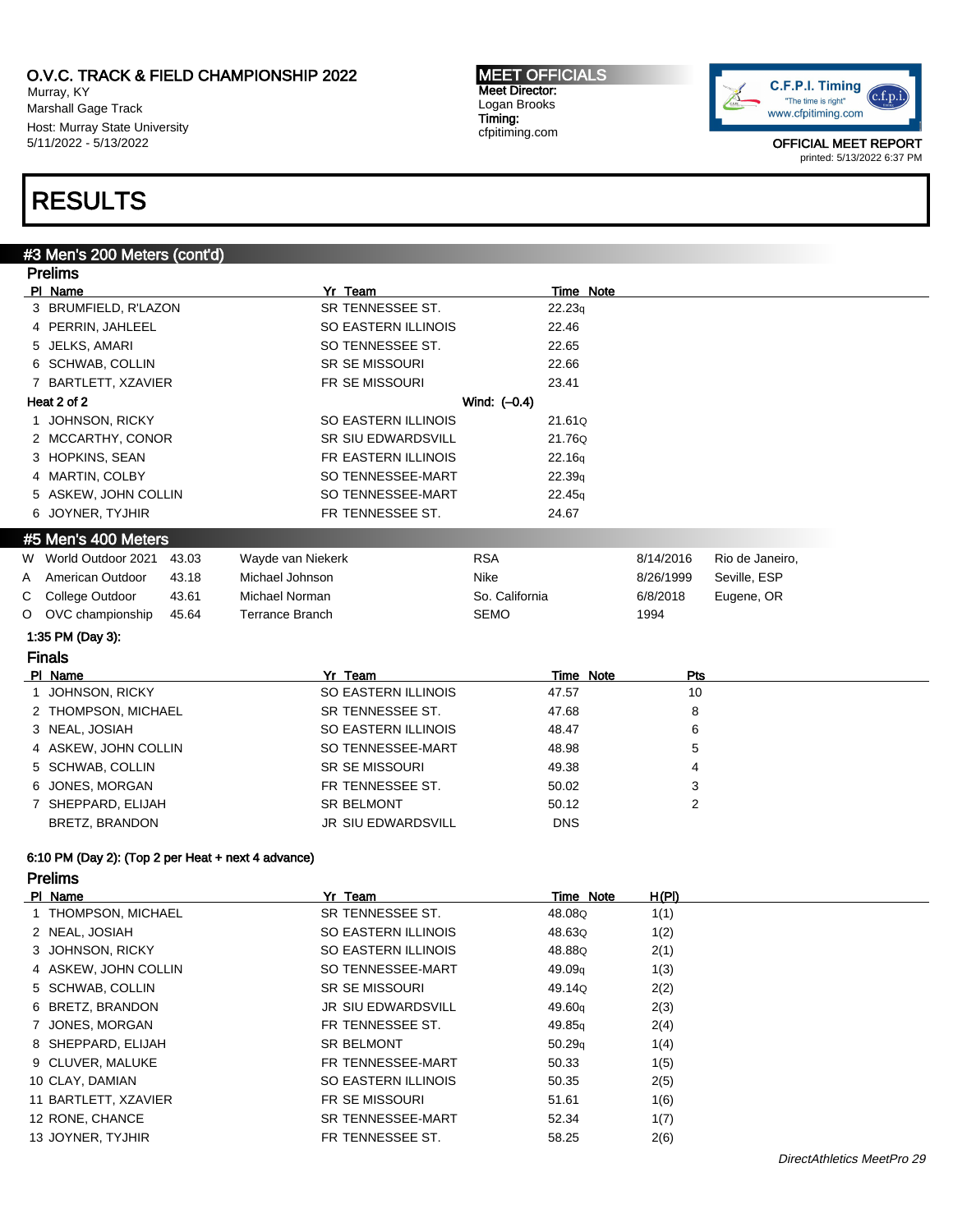Murray, KY Marshall Gage Track Host: Murray State University 5/11/2022 - 5/13/2022

#### MEET OFFICIALS Meet Director: Logan Brooks Timing: cfpitiming.com



OFFICIAL MEET REPORT printed: 5/13/2022 6:37 PM

# RESULTS

|                | #5 Men's 400 Meters (cont'd)                       |                           |                      |                  |              |  |  |
|----------------|----------------------------------------------------|---------------------------|----------------------|------------------|--------------|--|--|
|                | <b>HEAT RESULTS</b>                                |                           |                      |                  |              |  |  |
| <b>Prelims</b> |                                                    |                           |                      |                  |              |  |  |
|                | PI Name                                            | Yr Team                   | Time Note            |                  |              |  |  |
|                | Heat 1 of 2                                        |                           |                      |                  |              |  |  |
|                | 1 THOMPSON, MICHAEL                                | SR TENNESSEE ST.          | 48.08Q               |                  |              |  |  |
|                | 2 NEAL, JOSIAH                                     | SO EASTERN ILLINOIS       | 48.63Q               |                  |              |  |  |
|                | 3 ASKEW, JOHN COLLIN                               | SO TENNESSEE-MART         | 49.09q               |                  |              |  |  |
|                | 4 SHEPPARD, ELIJAH                                 | <b>SR BELMONT</b>         | 50.29q               |                  |              |  |  |
|                | 5 CLUVER, MALUKE                                   | FR TENNESSEE-MART         | 50.33                |                  |              |  |  |
|                | 6 BARTLETT, XZAVIER                                | FR SE MISSOURI            | 51.61                |                  |              |  |  |
|                | 7 RONE, CHANCE                                     | <b>SR TENNESSEE-MART</b>  | 52.34                |                  |              |  |  |
|                | Heat 2 of 2                                        |                           |                      |                  |              |  |  |
|                | 1 JOHNSON, RICKY                                   | SO EASTERN ILLINOIS       | 48.88Q               |                  |              |  |  |
|                | 2 SCHWAB, COLLIN                                   | <b>SR SE MISSOURI</b>     | 49.14Q               |                  |              |  |  |
|                | 3 BRETZ, BRANDON                                   | JR SIU EDWARDSVILL        | 49.60q               |                  |              |  |  |
|                | 4 JONES, MORGAN                                    | FR TENNESSEE ST.          | 49.85q               |                  |              |  |  |
|                | 5 CLAY, DAMIAN                                     | SO EASTERN ILLINOIS       | 50.35                |                  |              |  |  |
|                | 6 JOYNER, TYJHIR                                   | FR TENNESSEE ST.          | 58.25                |                  |              |  |  |
|                | #7 Men's 800 Meters                                |                           |                      |                  |              |  |  |
| W              | World Outdoor 2021 1:40.91                         | David Rudisha             | <b>KEN</b>           | 8/9/2012         | London, ENG  |  |  |
| A              | American Outdoor<br>1:42.60                        | Johnny Gray               | Santa Monica TC      | 8/28/1985        | Koblenz, GER |  |  |
| С              | College Outdoor<br>1:43.25                         | Michael Saruni'           | <b>UTEP</b>          | 4/28/2018        | Tucson, AZ   |  |  |
| O              | OVC championship<br>1:48.12                        | <b>Ephraim Dorsey</b>     | E. Illinois          | 2015             |              |  |  |
|                |                                                    |                           |                      |                  |              |  |  |
|                |                                                    |                           |                      |                  |              |  |  |
|                | 2:10 PM (Day 3):                                   |                           |                      |                  |              |  |  |
|                | <b>Finals</b>                                      |                           |                      |                  |              |  |  |
|                | PI Name<br>1 GARRETT, TERRICO                      | Yr Team<br>SO SE MISSOURI | Time Note<br>1:53.31 | <b>Pts</b><br>10 |              |  |  |
|                | 2 CRAWFORD, MARK                                   | FR SE MISSOURI            | 1:54.07              | 8                |              |  |  |
|                |                                                    | SO EASTERN ILLINOIS       | 1:54.15              | 6                |              |  |  |
|                | 3 SWANSON, ADAM<br>4 SPLITT, JUSTIN                | SO SE MISSOURI            | 1:54.31              | 5                |              |  |  |
|                | 5 MORALES, ISAI                                    | FR EASTERN ILLINOIS       | 1:55.50              | 4                |              |  |  |
|                |                                                    |                           |                      | 3                |              |  |  |
|                | 6 DUNAGAN, MICHAEL<br>7 MCNAIR, LUKE               | SO MOREHEAD STATE         | 1:56.70              |                  |              |  |  |
|                |                                                    | JR TENNESSEE-MART         | 1:57.92              | 2<br>1           |              |  |  |
|                | 8 WHITAKER, JOSHUA                                 | SO EASTERN ILLINOIS       | 2:06.95              |                  |              |  |  |
|                | 7:15 PM (Day 2): (Top 2 per Heat + next 2 advance) |                           |                      |                  |              |  |  |
|                | <b>Prelims</b>                                     |                           |                      |                  |              |  |  |
|                | PI Name                                            | Yr Team                   | Time Note            | H(PI)            |              |  |  |
|                | 1 GARRETT, TERRICO                                 | SO SE MISSOURI            | 1:53.05Q             | 3(1)             |              |  |  |
|                | 2 SPLITT, JUSTIN                                   | SO SE MISSOURI            | 1:53.130             | 1(1)             |              |  |  |
|                | 3 SWANSON, ADAM                                    | SO EASTERN ILLINOIS       | 1:53.22Q             | 1(2)             |              |  |  |
|                | 4 WHITAKER, JOSHUA                                 | SO EASTERN ILLINOIS       | 1:53.97Q             | 2(1)             |              |  |  |
|                | 5 CRAWFORD, MARK                                   | FR SE MISSOURI            | 1:54.02Q             | 3(2)             |              |  |  |
|                | 6 MORALES, ISAI                                    | FR EASTERN ILLINOIS       | 1:54.06q             | 1(3)             |              |  |  |
|                | 7 DUNAGAN, MICHAEL                                 | SO MOREHEAD STATE         | 1:54.42Q             | 2(2)             |              |  |  |
|                | 8 MCNAIR, LUKE                                     | JR TENNESSEE-MART         | 1:54.68q             | 1(4)             |              |  |  |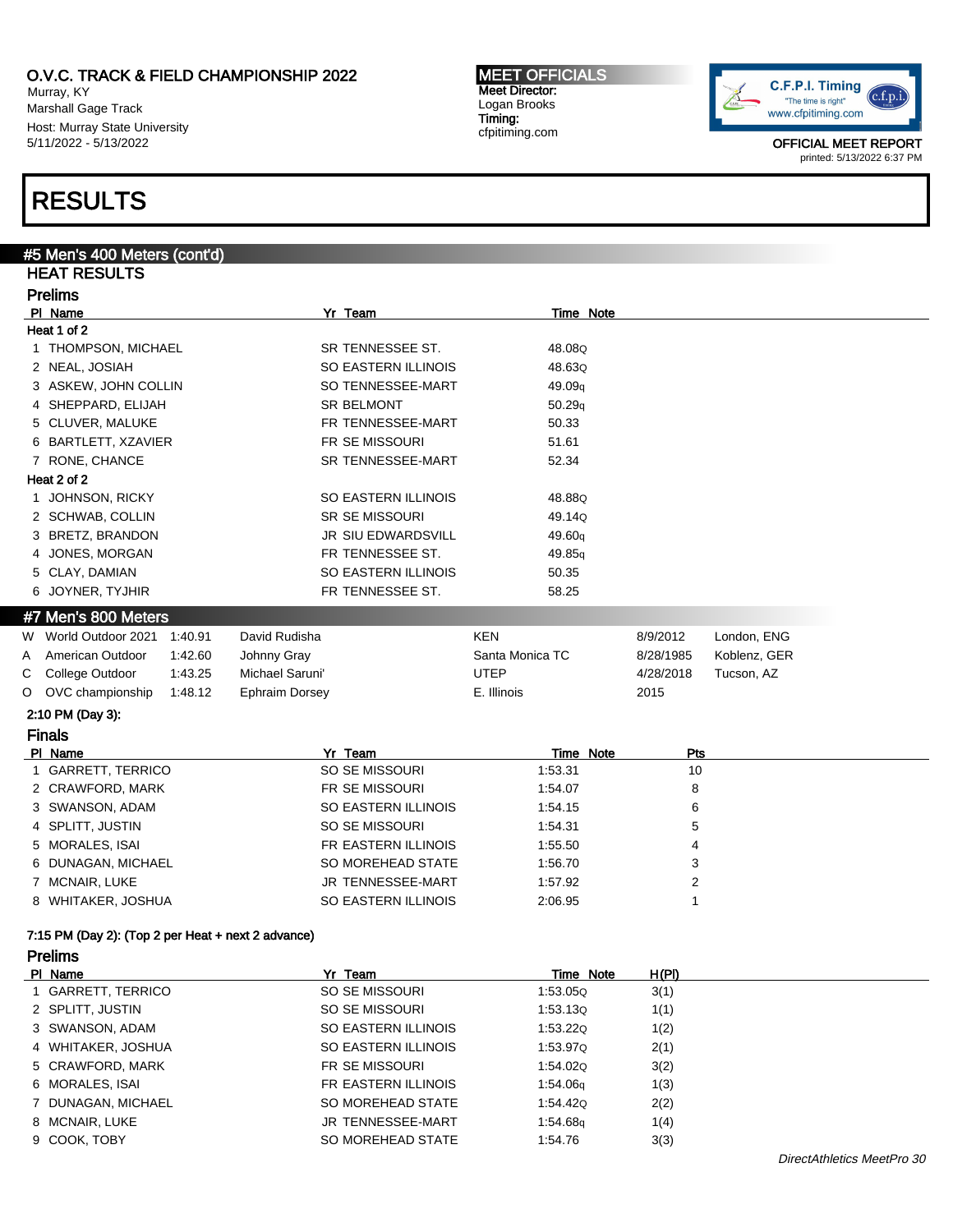Murray, KY Marshall Gage Track Host: Murray State University 5/11/2022 - 5/13/2022

# RESULTS

# #7 Men's 800 Meters (cont'd)

7:15 PM (Day 2): (Top 2 per Heat + next 2 advance)

# Prelims

| PI Name            | Yr Team                   | Time Note        | H(PI) |
|--------------------|---------------------------|------------------|-------|
| 10 BARGE, THADDEE  | FR TENNESSEE ST.          | 1:55.28          | 2(3)  |
| 11 SMITH, NICHOLAS | FR TENNESSEE ST.          | 1:56.55 1:56.543 | 1(5)  |
| 12 PERKINS, AUSTIN | <b>SR SE MISSOURI</b>     | 1:56.55 1:56.544 | 2(4)  |
| 13 GROGAN, WES     | SO MOREHEAD STATE         | 1:56.95          | 2(5)  |
| 14 BORDEN, BRENT   | JR TENNESSEE-MART         | 1:57.26          | 1(6)  |
| 15 MORROW, GAVIN   | FR BELMONT                | 1:57.36          | 2(6)  |
| 16 FOOTE, HAWKEN   | SO TENNESSEE-MART         | 1:57.87          | 3(4)  |
| 17 STONE, JOSEPH   | <b>SR SIU EDWARDSVILL</b> | 1:58.75          | 3(5)  |
| 18 WOMACK, WYATT   | <b>JR BELMONT</b>         | 2:00.38          | 3(6)  |
| 19 BROWN, ANDRE    | SO TENNESSEE-MART         | 2:00.77          | 1(7)  |
| 20 DALE, LIAM      | SO MOREHEAD STATE         | 2:00.84          | 3(7)  |

# HEAT RESULTS

| <b>Prelims</b>      |                           |                  |  |  |  |  |
|---------------------|---------------------------|------------------|--|--|--|--|
| PI Name             | Yr Team                   | Time Note        |  |  |  |  |
| Heat 1 of 3         |                           |                  |  |  |  |  |
| 1 SPLITT, JUSTIN    | SO SE MISSOURI            | 1:53.130         |  |  |  |  |
| 2 SWANSON, ADAM     | SO EASTERN ILLINOIS       | 1:53.220         |  |  |  |  |
| 3 MORALES, ISAI     | FR EASTERN ILLINOIS       | 1:54.06g         |  |  |  |  |
| 4 MCNAIR, LUKE      | JR TENNESSEE-MART         | 1:54.68g         |  |  |  |  |
| 5 SMITH, NICHOLAS   | FR TENNESSEE ST.          | 1:56.55 1:56.543 |  |  |  |  |
| 6 BORDEN, BRENT     | <b>JR TENNESSEE-MART</b>  | 1:57.26          |  |  |  |  |
| <b>BROWN, ANDRE</b> | SO TENNESSEE-MART         | 2:00.77          |  |  |  |  |
| Heat 2 of 3         |                           |                  |  |  |  |  |
| 1 WHITAKER, JOSHUA  | SO EASTERN ILLINOIS       | 1:53.97Q         |  |  |  |  |
| 2 DUNAGAN, MICHAEL  | SO MOREHEAD STATE         | 1:54.42Q         |  |  |  |  |
| 3 BARGE, THADDEE    | FR TENNESSEE ST.          | 1:55.28          |  |  |  |  |
| 4 PERKINS, AUSTIN   | <b>SR SE MISSOURI</b>     | 1:56.55 1:56.544 |  |  |  |  |
| 5 GROGAN, WES       | SO MOREHEAD STATE         | 1:56.95          |  |  |  |  |
| 6 MORROW, GAVIN     | FR BELMONT                | 1:57.36          |  |  |  |  |
| Heat 3 of 3         |                           |                  |  |  |  |  |
| 1 GARRETT, TERRICO  | SO SE MISSOURI            | 1:53.05Q         |  |  |  |  |
| 2 CRAWFORD, MARK    | <b>FR SE MISSOURI</b>     | 1:54.020         |  |  |  |  |
| 3 COOK, TOBY        | SO MOREHEAD STATE         | 1:54.76          |  |  |  |  |
| 4 FOOTE, HAWKEN     | SO TENNESSEE-MART         | 1:57.87          |  |  |  |  |
| 5 STONE, JOSEPH     | <b>SR SIU EDWARDSVILL</b> | 1:58.75          |  |  |  |  |
| 6 WOMACK, WYATT     | <b>JR BELMONT</b>         | 2:00.38          |  |  |  |  |
| 7 DALE, LIAM        | SO MOREHEAD STATE         | 2:00.84          |  |  |  |  |

MEET OFFICIALS Meet Director: Logan Brooks Timing: cfpitiming.com

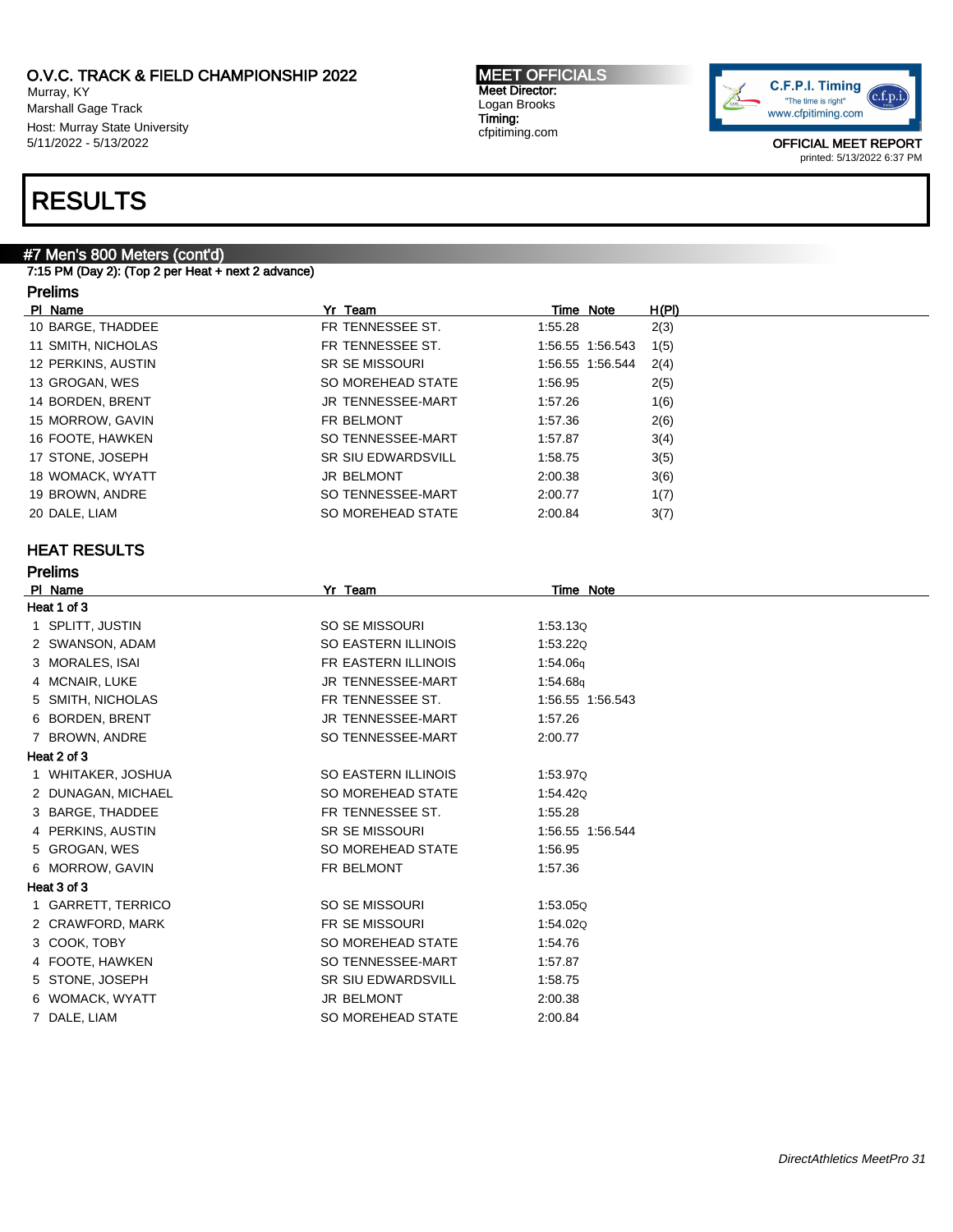Murray, KY Marshall Gage Track Host: Murray State University 5/11/2022 - 5/13/2022

# RESULTS

#### MEET OFFICIALS Meet Director: Logan Brooks Timing: cfpitiming.com



OFFICIAL MEET REPORT printed: 5/13/2022 6:37 PM

| #9 Men's 1500 Meters |                      |         |                            |              |           |             |  |
|----------------------|----------------------|---------|----------------------------|--------------|-----------|-------------|--|
|                      | W World Outdoor 2021 | 3:26.00 | Hicham El Guerrouj         | <b>MAR</b>   | 7/14/1998 | Rome, ITA   |  |
| A                    | American Outdoor     | 3:29.30 | <b>Bernard Lagat</b>       | Nike         |           | Rieti, ITA  |  |
|                      | C College Outdoor    | 3:34.68 | Yared Nuguse               | Notre Dame   | 5/13/2021 | Raleigh, NC |  |
|                      | O OVC championship   | 3:44.64 | Ray Flynn                  | E. Tennessee | 1977      |             |  |
|                      | 12:50 PM (Day 3):    |         |                            |              |           |             |  |
|                      | <b>Finals</b>        |         |                            |              |           |             |  |
|                      | PI Name              |         | Yr Team                    | Time Note    | Pts       |             |  |
|                      | 1 VANDERKOLK, KEVIN  |         | FR BELMONT                 | 3:54.30      | 10        |             |  |
|                      | 2 MCNAIR, LUKE       |         | JR TENNESSEE-MART          | 3:54.85      | 8         |             |  |
|                      | 3 DAVIS, COLE        |         | SO TENNESSEE-MART          | 3:55.17      | 6         |             |  |
|                      | 4 SPLITT, JUSTIN     |         | SO SE MISSOURI             | 3:56.30      | 5         |             |  |
|                      | 5 WHITAKER, JOSHUA   |         | SO EASTERN ILLINOIS        | 3:56.67      | 4         |             |  |
|                      | 6 MURPHY, TREVOR     |         | SO EASTERN ILLINOIS        | 3:57.41      | 3         |             |  |
|                      | 7 HALL, HUDSON       |         | FR TENNESSEE-MART          | 3:58.90      | 2         |             |  |
|                      | 8 GARRETT, TERRICO   |         | SO SE MISSOURI             | 4:00.48      |           |             |  |
|                      | 9 LITTLE, NOAH       |         | SO SE MISSOURI             | 4:01.39      |           |             |  |
|                      | 10 MORALES, ISAI     |         | FR EASTERN ILLINOIS        | 4:07.30      |           |             |  |
|                      | 11 ROMANO, FRANCESCO |         | <b>JR EASTERN ILLINOIS</b> | 4:11.10      |           |             |  |
|                      | SOWERBY, BYRON       |         | SO SE MISSOURI             | <b>DNS</b>   |           |             |  |

### 5:30 PM (Day 1): (Top 5 per Heat + next 2 advance)

Prelims

| PI Name             | Yr Team                    | Time Note | H(PI) |
|---------------------|----------------------------|-----------|-------|
| 1 GARRETT, TERRICO  | SO SE MISSOURI             | 3:57.08Q  | 1(1)  |
| 2 LITTLE, NOAH      | SO SE MISSOURI             | 3.57.14Q  | 1(2)  |
| 3 SOWERBY, BYRON    | SO SE MISSOURI             | 3.57.22Q  | 1(3)  |
| 4 VANDERKOLK, KEVIN | FR BELMONT                 | 3.57.33Q  | 1(4)  |
| 5 DAVIS, COLE       | SO TENNESSEE-MART          | 3.57.93Q  | 1(5)  |
| 6 ROMANO, FRANCESCO | <b>JR EASTERN ILLINOIS</b> | 4:00.26q  | 1(6)  |
| 7 MCNAIR, LUKE      | JR TENNESSEE-MART          | 4:00.40Q  | 2(1)  |
| 8 WHITAKER, JOSHUA  | SO EASTERN ILLINOIS        | 4:00.45Q  | 2(2)  |
| 9 HALL, HUDSON      | FR TENNESSEE-MART          | 4:00.66Q  | 2(3)  |
| 10 SPLITT, JUSTIN   | SO SE MISSOURI             | 4:00.85Q  | 2(4)  |
| 11 MURPHY, TREVOR   | SO EASTERN ILLINOIS        | 4:00.97Q  | 2(5)  |
| 12 MORALES, ISAI    | FR EASTERN ILLINOIS        | 4:02.09q  | 2(6)  |
| 13 EMBRY, KYLE      | SO MOREHEAD STATE          | 4:03.24   | 2(7)  |
| 14 BIRNIE, FINN     | <b>JR BELMONT</b>          | 4:06.91   | 1(7)  |
| 15 BLYTH, JACK      | JR TENNESSEE-MART          | 4:10.66   | 2(8)  |
| 16 BARGE, THADDEE   | FR TENNESSEE ST.           | 4:12.86   | 1(8)  |
| 17 FORREST, JARRETT | SO MOREHEAD STATE          | 4:13.93   | 1(9)  |
| 18 WOODARD, CAMERON | SO SIU EDWARDSVILL         | 4:14.75   | 1(10) |
| 19 SMITH, NICHOLAS  | FR TENNESSEE ST.           | 4:22.16   | 2(9)  |
| 20 WALTERS, ZACH    | SO SIU EDWARDSVILL         | 4:23.49   | 2(10) |
|                     |                            |           |       |

### HEAT RESULTS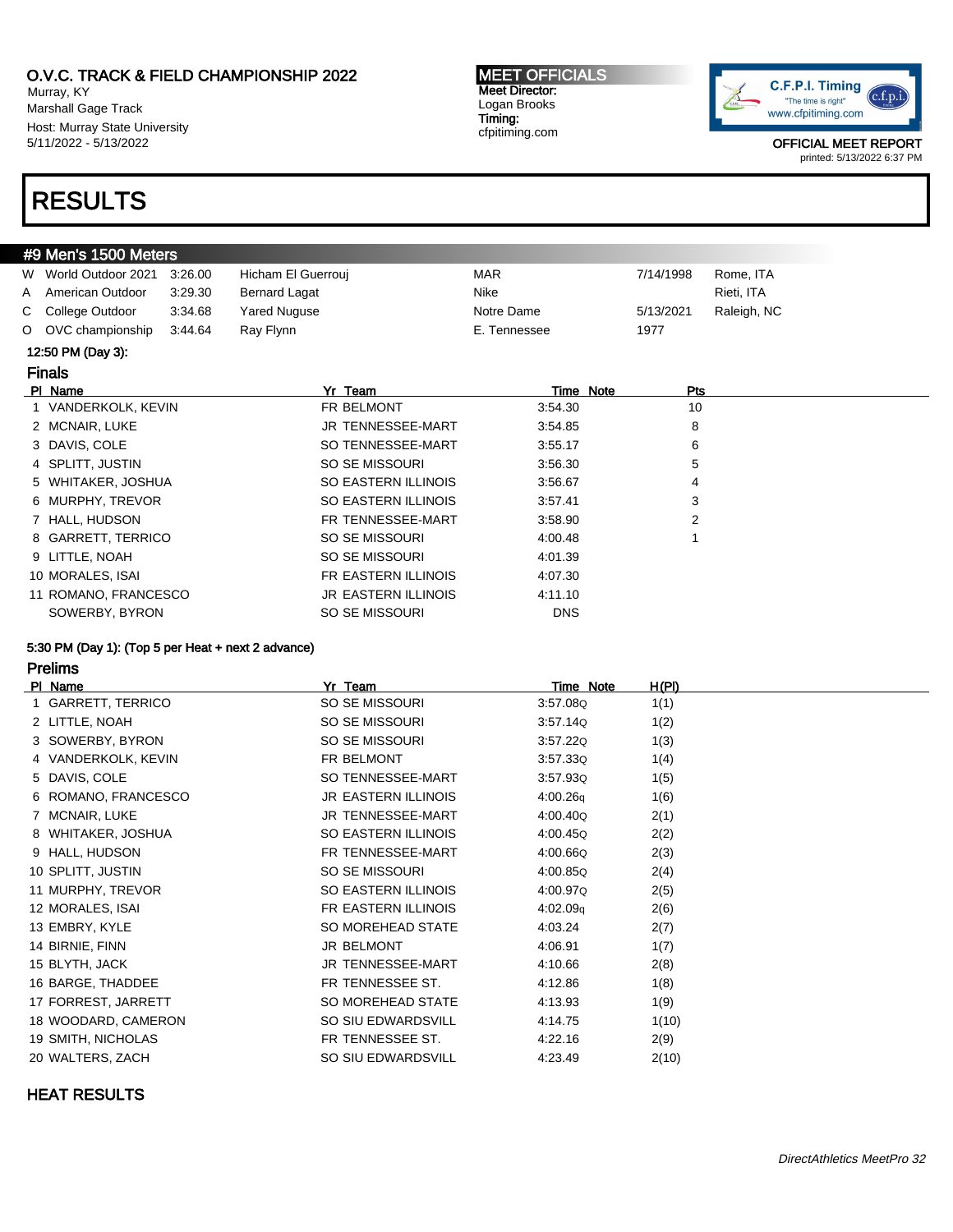Murray, KY Marshall Gage Track Host: Murray State University 5/11/2022 - 5/13/2022

### MEET OFFICIALS Meet Director: Logan Brooks Timing: cfpitiming.com



OFFICIAL MEET REPORT printed: 5/13/2022 6:37 PM

# RESULTS

# #9 Men's 1500 Meters (cont'd)

| <b>Prelims</b>      |                                      |                  |                                       |                        |           |                  |  |  |  |  |
|---------------------|--------------------------------------|------------------|---------------------------------------|------------------------|-----------|------------------|--|--|--|--|
|                     | PI Name                              |                  | Yr Team                               | <b>Time Note</b>       |           |                  |  |  |  |  |
|                     | Heat 1 of 2                          |                  |                                       |                        |           |                  |  |  |  |  |
| 1 GARRETT, TERRICO  |                                      |                  | SO SE MISSOURI                        | 3:57.08Q               |           |                  |  |  |  |  |
|                     | 2 LITTLE, NOAH                       |                  | SO SE MISSOURI                        | 3:57.14Q               |           |                  |  |  |  |  |
| 3 SOWERBY, BYRON    |                                      |                  | SO SE MISSOURI                        | 3:57.22Q               |           |                  |  |  |  |  |
| 4 VANDERKOLK, KEVIN |                                      |                  | FR BELMONT                            | 3.57.33Q               |           |                  |  |  |  |  |
|                     | 5 DAVIS, COLE                        |                  | SO TENNESSEE-MART                     | 3:57.93Q               |           |                  |  |  |  |  |
|                     | 6 ROMANO, FRANCESCO                  |                  | <b>JR EASTERN ILLINOIS</b>            | 4:00.26q               |           |                  |  |  |  |  |
|                     | 7 BIRNIE, FINN                       |                  | <b>JR BELMONT</b>                     | 4:06.91                |           |                  |  |  |  |  |
|                     | 8 BARGE, THADDEE                     |                  | FR TENNESSEE ST.                      | 4:12.86                |           |                  |  |  |  |  |
|                     | 9 FORREST, JARRETT                   |                  | SO MOREHEAD STATE                     | 4:13.93                |           |                  |  |  |  |  |
|                     | 10 WOODARD, CAMERON                  |                  | SO SIU EDWARDSVILL                    | 4:14.75                |           |                  |  |  |  |  |
|                     | Heat 2 of 2                          |                  |                                       |                        |           |                  |  |  |  |  |
|                     | 1 MCNAIR, LUKE                       |                  | JR TENNESSEE-MART                     | 4:00.40Q               |           |                  |  |  |  |  |
|                     | 2 WHITAKER, JOSHUA                   |                  | SO EASTERN ILLINOIS                   | 4:00.45Q               |           |                  |  |  |  |  |
|                     | 3 HALL, HUDSON                       |                  | FR TENNESSEE-MART                     | 4:00.66Q               |           |                  |  |  |  |  |
|                     | 4 SPLITT, JUSTIN                     |                  | SO SE MISSOURI                        | 4:00.85Q               |           |                  |  |  |  |  |
|                     | 5 MURPHY, TREVOR                     |                  | SO EASTERN ILLINOIS                   | 4:00.97Q               |           |                  |  |  |  |  |
|                     | 6 MORALES, ISAI                      |                  | FR EASTERN ILLINOIS                   | 4:02.09q               |           |                  |  |  |  |  |
|                     | 7 EMBRY, KYLE                        |                  | SO MOREHEAD STATE                     | 4:03.24                |           |                  |  |  |  |  |
|                     | 8 BLYTH, JACK                        |                  | JR TENNESSEE-MART                     | 4:10.66                |           |                  |  |  |  |  |
|                     | 9 SMITH, NICHOLAS                    |                  | FR TENNESSEE ST.                      | 4:22.16                |           |                  |  |  |  |  |
|                     | 10 WALTERS, ZACH                     |                  | SO SIU EDWARDSVILL                    | 4:23.49                |           |                  |  |  |  |  |
|                     | #11 Men's 5000 Meters                |                  |                                       |                        |           |                  |  |  |  |  |
| W                   | World Outdoor 2021                   | 12:35.36         | Joshua Cheptegei                      | <b>UGA</b>             | 8/14/2020 | Fontvielle, MON  |  |  |  |  |
| Α                   | American Outdoor                     | 12:53.60         | <b>Bernard Lagat</b>                  | Nike                   |           | Fontvieille, MON |  |  |  |  |
| С                   | College Outdoor                      | 13:08.4h         | Henry Rono                            |                        | 4/8/1978  | Berkeley, CA     |  |  |  |  |
|                     |                                      |                  |                                       | <b>Washington Sate</b> | 1977      |                  |  |  |  |  |
| O                   | OVC championship                     | 14:02.05         | <b>Tony Staynings</b>                 | W. Kentucky            |           |                  |  |  |  |  |
|                     | PI Name                              | 3:00 PM (Day 3): |                                       |                        |           |                  |  |  |  |  |
|                     |                                      |                  |                                       |                        |           |                  |  |  |  |  |
|                     |                                      |                  | Yr Team                               | Time Note              | Pts       |                  |  |  |  |  |
|                     | 1 HATFIELD, DUSTIN                   |                  | JR EASTERN ILLINOIS                   | 14:19.93               | 10        |                  |  |  |  |  |
|                     | 2 CAHILL, WILL                       |                  | FR TENNESSEE-MART                     | 14:21.10               | 8         |                  |  |  |  |  |
|                     | 3 NAEGER, BEN                        |                  | <b>SR BELMONT</b>                     | 14:22.13               | 6         |                  |  |  |  |  |
|                     | 4 MARCOS, JAIME                      |                  | SR EASTERN ILLINOIS                   | 14:27.08               | 5         |                  |  |  |  |  |
|                     | 5 HAMMER, ETHAN                      |                  | <b>SO BELMONT</b>                     | 14:44.86               | 4         |                  |  |  |  |  |
|                     | 6 JACOBO, RICHIE                     |                  | SO EASTERN ILLINOIS                   | 15:00.01               | 3         |                  |  |  |  |  |
|                     | 7 OGLESBY, WILL                      |                  | JR TENNESSEE-MART                     | 15:06.96               | 2         |                  |  |  |  |  |
|                     | 8 PRENZLER, ROLAND                   |                  | SO SIU EDWARDSVILL                    | 15:08.81               | 1         |                  |  |  |  |  |
|                     | 9 EMBRY, KYLE                        |                  | SO MOREHEAD STATE                     | 15:09.63               |           |                  |  |  |  |  |
|                     | 10 PAYNE, GEORGE                     |                  | SO TENNESSEE-MART                     | 15:10.08               |           |                  |  |  |  |  |
|                     | 11 KERONEN, LEEVI                    |                  | FR BELMONT                            | 15:16.02               |           |                  |  |  |  |  |
|                     | 12 HIELKEMA, SPENCER                 |                  | SO SIU EDWARDSVILL                    | 15:17.16               |           |                  |  |  |  |  |
|                     | 13 GUTHRIE, TYLER                    |                  | FR SIU EDWARDSVILL                    | 15:25.05               |           |                  |  |  |  |  |
|                     | 14 RICKS, JACOB                      |                  | FR BELMONT                            | 15:26.21               |           |                  |  |  |  |  |
|                     | 15 MODROW, AARON<br>16 PILAT, ANDREW |                  | SO SE MISSOURI<br>JR EASTERN ILLINOIS | 15:30.02<br>15:35.36   |           |                  |  |  |  |  |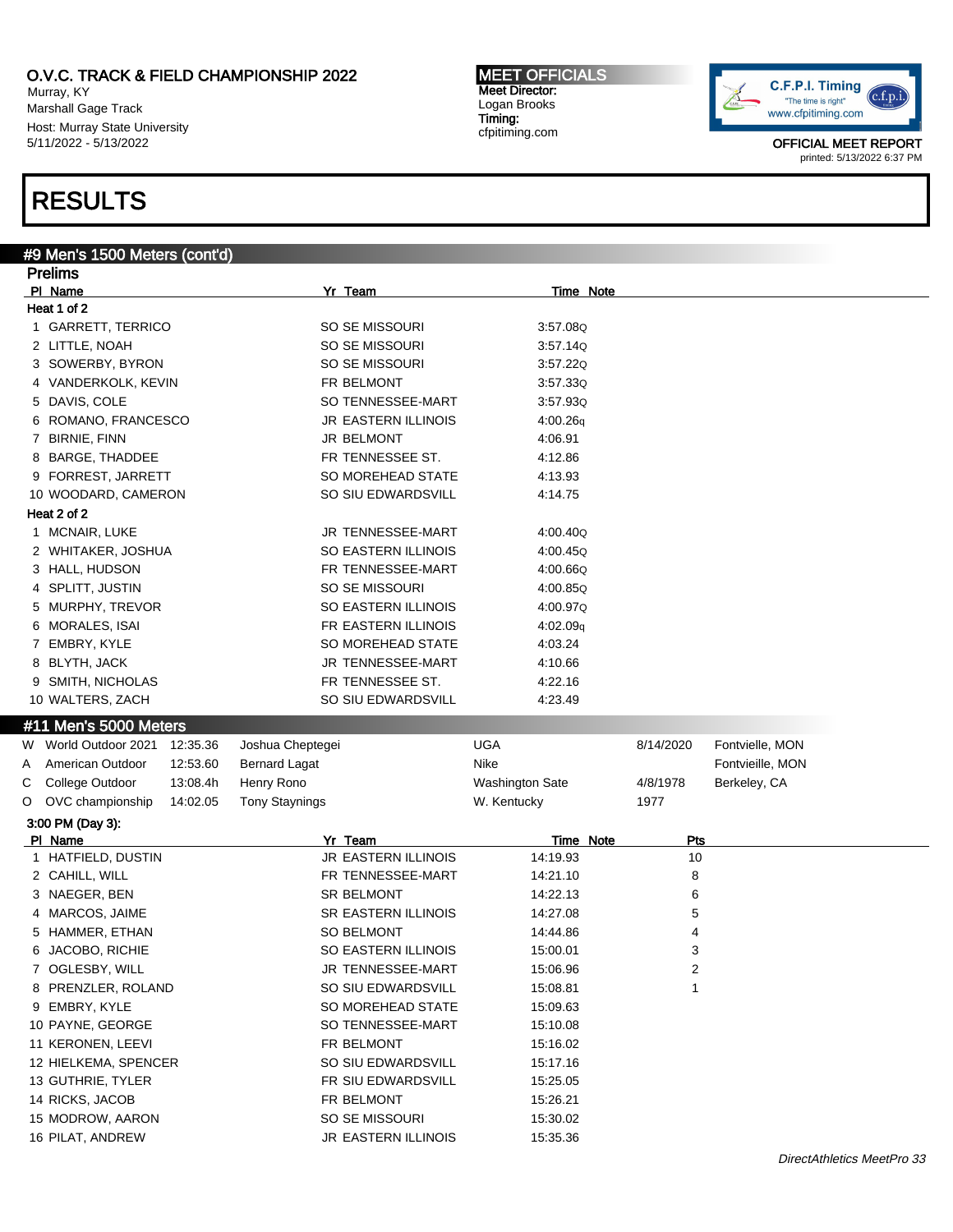Murray, KY Marshall Gage Track Host: Murray State University 5/11/2022 - 5/13/2022

MEET OFFICIALS Meet Director: Logan Brooks Timing: cfpitiming.com



OFFICIAL MEET REPORT printed: 5/13/2022 6:37 PM

# RESULTS

# #11 Men's 5000 Meters (cont'd)

|                     | 3:00 PM (Day 3):           |          |                       |                            |              |           |           |               |
|---------------------|----------------------------|----------|-----------------------|----------------------------|--------------|-----------|-----------|---------------|
|                     | PI Name                    |          |                       | Yr Team                    |              | Time Note | Pts       |               |
|                     | 17 FORREST, JARRETT        |          |                       | SO MOREHEAD STATE          | 15:54.52     |           |           |               |
|                     | 18 GLEASON, SETH           |          |                       | SO SE MISSOURI             | 15:56.35     |           |           |               |
|                     | 19 DAVIS, COLE             |          |                       | SO TENNESSEE-MART          | 16:00.62     |           |           |               |
| 20 EDWARDS, JACKSON |                            |          | FR SIU EDWARDSVILL    | 16:36.61                   |              |           |           |               |
|                     | SICKLES, TRAVIS            |          |                       | FR SE MISSOURI             | <b>DNS</b>   |           |           |               |
|                     | VOGELPOHL, JACOB           |          |                       | SO MOREHEAD STATE          | <b>DNS</b>   |           |           |               |
|                     | SOWERBY, BYRON             |          |                       | SO SE MISSOURI             | <b>DNS</b>   |           |           |               |
|                     |                            |          |                       |                            |              |           |           |               |
|                     | #13 Men's 10000 Meters     |          |                       |                            |              |           |           |               |
| W                   | World Outdoor 2021         | 26:11.00 | Joshua Cheptegei      |                            | <b>UGA</b>   |           | 10/7/2020 | Valencia, ESP |
| A                   | American Outdoor           | 26:44.36 | Galen Rupp            |                            | Nike         |           | 5/30/2015 | Eugene, OR    |
| С                   | College Outdoor            | 27:08.49 | Sam Chelanga          |                            | Liberty      |           | 5/1/2010  | Stanford, CA  |
| O                   | OVC championship           | 28:39.64 | Dave Murphy           |                            | W. Kentucky  |           | 1979      |               |
|                     | 7:15 PM (Day 1):           |          |                       |                            |              |           |           |               |
|                     | PI Name                    |          |                       | Yr Team                    |              | Time Note | Pts       |               |
|                     | 1 HATFIELD, DUSTIN         |          |                       | <b>JR EASTERN ILLINOIS</b> | 31:06.13     |           | 10        |               |
|                     | 2 MARCOS, JAIME            |          |                       | SR EASTERN ILLINOIS        | 31:06.35     |           | 8         |               |
|                     | 3 HAMMER, ETHAN            |          |                       | <b>SO BELMONT</b>          | 31:17.68     |           | 6         |               |
|                     | 4 NAEGER, BEN              |          |                       | <b>SR BELMONT</b>          | 31:57.09     |           | 5         |               |
|                     | 5 SHAFFER, ZAC             |          |                       | <b>SO BELMONT</b>          | 32:06.53     |           | 4         |               |
|                     | 6 OGLESBY, WILL            |          |                       | JR TENNESSEE-MART          | 32:20.93     |           | 3         |               |
|                     | 7 PILAT, ANDREW            |          |                       | <b>JR EASTERN ILLINOIS</b> | 32:24.79     |           | 2         |               |
|                     | 8 PRENZLER, ROLAND         |          |                       | SO SIU EDWARDSVILL         | 32:47.72     |           | 1         |               |
| 9                   | <b>JACOBO, RICHIE</b>      |          |                       | SO EASTERN ILLINOIS        | 32:53.42     |           |           |               |
|                     | 10 PAYNE, GEORGE           |          |                       | SO TENNESSEE-MART          | 32:54.83     |           |           |               |
|                     | 11 MODROW, AARON           |          |                       | SO SE MISSOURI             | 33:10.99     |           |           |               |
|                     | 12 GLEASON, SETH           |          |                       | SO SE MISSOURI             | 33:35.14     |           |           |               |
|                     | 13 VOGELPOHL, JACOB        |          |                       | SO MOREHEAD STATE          | 33:43.80     |           |           |               |
|                     | 14 GLOSSER, COLTEN         |          |                       | SO TENNESSEE-MART          | 33:49.58     |           |           |               |
|                     | <b>15 CIMMARUSTI, NICK</b> |          |                       | FR SE MISSOURI             | 34:44.92     |           |           |               |
|                     | 16 SCHELL, ALEXZANDER      |          |                       | SR TENNESSEE-MART          | 34:54.40     |           |           |               |
|                     |                            |          |                       |                            |              |           |           |               |
|                     | #16 Men's 110m Hurdles     |          |                       |                            |              |           |           |               |
| W                   | World Outdoor 2021         | 12.80    | Aries Merritt         |                            | <b>USA</b>   |           | 9/7/2012  | Brussels, BEL |
| Α                   | American Outdoor           | 12.80    | Aries Merritt         |                            | Reebok       |           | 9/7/2012  | Brussels, BEL |
| C                   | College Outdoor            | 12.98    | <b>Grant Holloway</b> |                            | Florida      |           | 6/7/2019  | Austin, TX    |
|                     | O OVC championship         | 13.89    | <b>Ron Bramlett</b>   |                            | M.T.S.U.     |           | 1999      |               |
|                     | 1:15 PM (Day 3):           |          |                       |                            |              |           |           |               |
|                     | <b>Finals</b>              |          |                       |                            | Wind: (+0.3) |           |           |               |
|                     | PI Name                    |          |                       | Yr Team                    |              | Time Note |           | <b>Pts</b>    |
|                     | 1 CHICHESTER, ZAVANTE      |          |                       | SR TENNESSEE ST.           | 14.31        |           |           | 10            |
|                     | <b>O MACK KEINEDE</b>      |          |                       | <b>CD CULEDWADDOWIL</b>    | 1101         |           |           | $\Omega$      |

| 5 WARREN, KIYONTAE | JR TENNESSEE ST.         | 14.83 |   |  |
|--------------------|--------------------------|-------|---|--|
| 4 FRY. BRADY       | <b>JR TENNESSEE-MART</b> | 14.78 | ∽ |  |
| 3 ALLEN. STENOREE  | SO EASTERN ILLINOIS      | 14.48 |   |  |
| 2 MACK. KEVYERE    | FR SIU EDWARDSVILL       | 14.34 |   |  |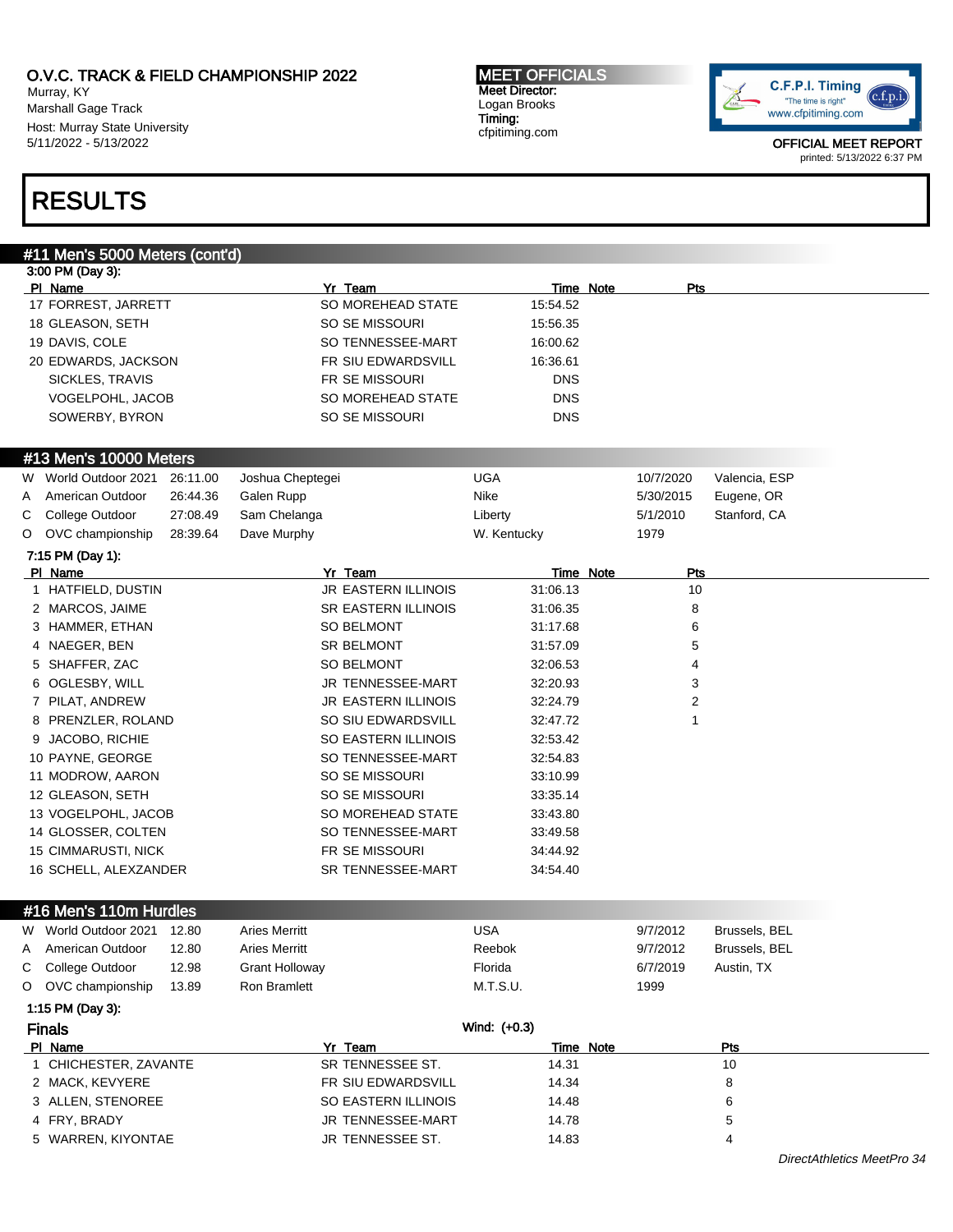Murray, KY Marshall Gage Track Host: Murray State University 5/11/2022 - 5/13/2022

#### MEET OFFICIALS Meet Director: Logan Brooks Timing: cfpitiming.com



OFFICIAL MEET REPORT printed: 5/13/2022 6:37 PM

# RESULTS

### #16 Men's 110m Hurdles (cont'd)

| Wind: (+0.3) |                                                                      |           |
|--------------|----------------------------------------------------------------------|-----------|
|              | Pts                                                                  |           |
| 15.00        | J                                                                    |           |
| 15.01        |                                                                      |           |
| 15.37        |                                                                      |           |
|              | Yr Team<br>SO SE MISSOURI<br>SO SE MISSOURI<br><b>SR SE MISSOURI</b> | Time Note |

## 5:30 PM (Day 2): (Top 2 per Heat + next 4 advance)

### Prelims

| PI Name               | Yr Team               | Time Note                      | H(PI) |
|-----------------------|-----------------------|--------------------------------|-------|
| 1 CHICHESTER, ZAVANTE | SR TENNESSEE ST.      | $(+1.8)$<br>14.40Q             | 2(1)  |
| 2 MACK, KEVYERE       | FR SIU EDWARDSVILL    | $(+1.4)$<br>14.42Q             | 1(1)  |
| 3 ALLEN, STENOREE     | SO EASTERN ILLINOIS   | $(+1.8)$<br>14.48Q             | 2(2)  |
| 4 FORREST, ANTHONY    | SO SE MISSOURI        | $(+1.8)$<br>14.71 <sub>g</sub> | 2(3)  |
| 5 FRY, BRADY          | JR TENNESSEE-MART     | $(+1.4)$<br>14.80Q             | 1(2)  |
| 6 WARREN, KIYONTAE    | JR TENNESSEE ST.      | $(+1.8)$<br>14.82g             | 2(4)  |
| 7 DEGRAAF, SHEA       | SO SE MISSOURI        | $(+1.8)$<br>14.84q             | 2(5)  |
| 8 LAY, DILLON         | <b>SR SE MISSOURI</b> | $(+1.4)$<br>15.05 <sub>g</sub> | 1(3)  |
| 9 SKUTT, ELIJAH       | FR EASTERN ILLINOIS   | $(+1.4)$<br>15.17 15.165       | 1(4)  |
| 10 WOOD, BROCK        | SO SE MISSOURI        | $(+1.4)$<br>15.17 15.168       | 1(5)  |
| 11 SUBER, JEKEEL      | JR EASTERN ILLINOIS   | $(+1.4)$<br>15.29              | 1(6)  |
| 12 WILLIAMS, HASANI   | FR TENNESSEE ST.      | $(+1.8)$<br>15.69              | 2(6)  |
| 13 THOMPSON, JAMIRE   | JR TENNESSEE-MART     | $(+1.8)$<br>16.18              | 2(7)  |
| 14 HUNT, RAMSEY       | SO EASTERN ILLINOIS   | $(+1.4)$<br>17.80              | 1(7)  |

## HEAT RESULTS

| <b>Prelims</b>        |                            |                    |
|-----------------------|----------------------------|--------------------|
| PI Name               | Yr Team                    | Time Note          |
| Heat 1 of 2           | Wind: (+1.4)               |                    |
| 1 MACK, KEVYERE       | FR SIU EDWARDSVILL         | 14.42Q             |
| 2 FRY, BRADY          | <b>JR TENNESSEE-MART</b>   | 14.80Q             |
| 3 LAY, DILLON         | <b>SR SE MISSOURI</b>      | 15.05q             |
| 4 SKUTT, ELIJAH       | FR EASTERN ILLINOIS        | 15.17 15.165       |
| 5 WOOD, BROCK         | SO SE MISSOURI             | 15.17 15.168       |
| 6 SUBER, JEKEEL       | <b>JR EASTERN ILLINOIS</b> | 15.29              |
| 7 HUNT, RAMSEY        | SO EASTERN ILLINOIS        | 17.80              |
| Heat 2 of 2           | Wind: (+1.8)               |                    |
| 1 CHICHESTER, ZAVANTE | SR TENNESSEE ST.           | 14.40Q             |
| 2 ALLEN, STENOREE     | SO EASTERN ILLINOIS        | 14.48Q             |
| 3 FORREST, ANTHONY    | SO SE MISSOURI             | 14.71 <sub>q</sub> |
| 4 WARREN, KIYONTAE    | JR TENNESSEE ST.           | 14.82g             |
| 5 DEGRAAF, SHEA       | SO SE MISSOURI             | 14.84g             |
| 6 WILLIAMS, HASANI    | FR TENNESSEE ST.           | 15.69              |
| THOMPSON, JAMIRE      | JR TENNESSEE-MART          | 16.18              |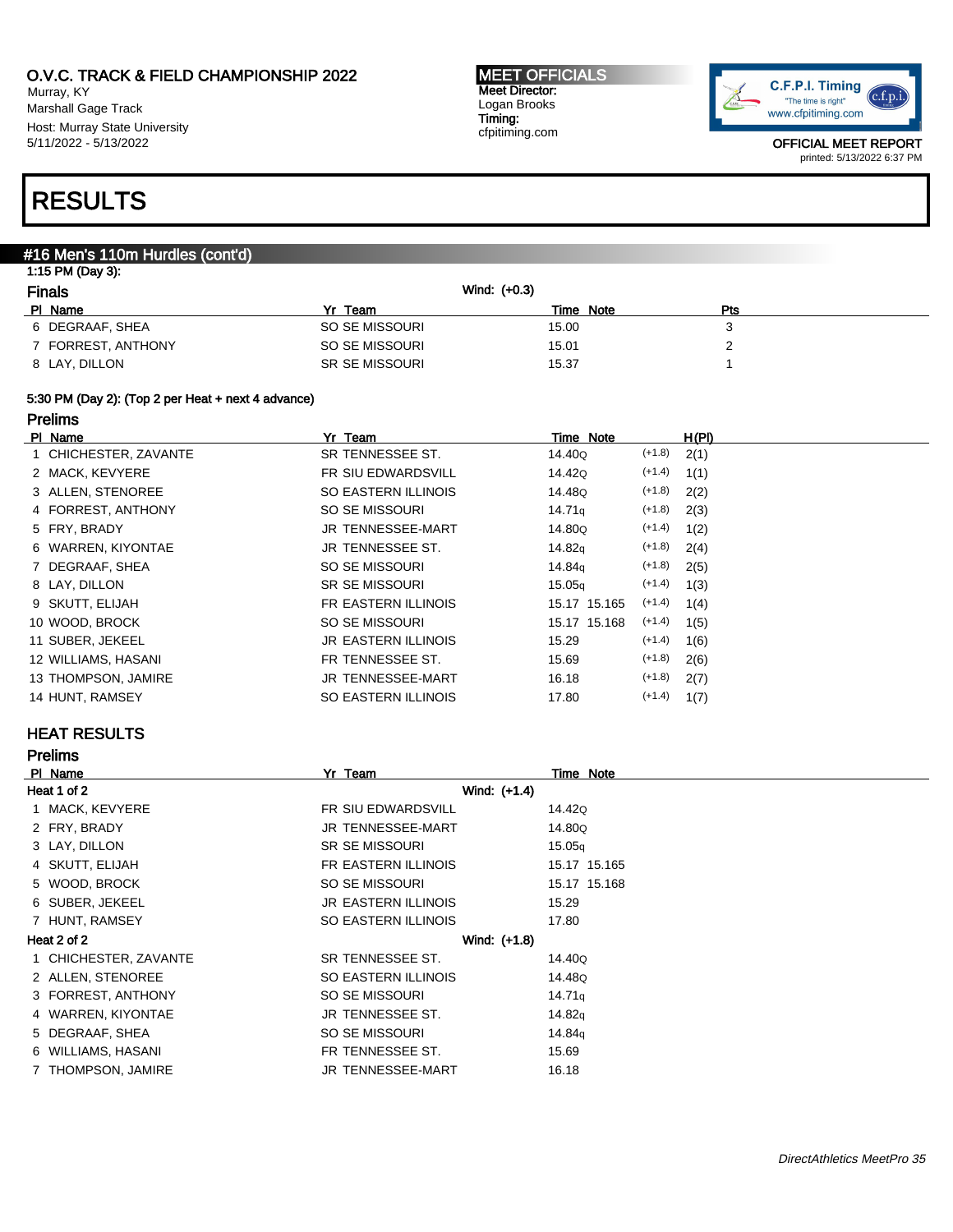Murray, KY Marshall Gage Track Host: Murray State University 5/11/2022 - 5/13/2022

# RESULTS

### MEET OFFICIALS Meet Director: Logan Brooks Timing: cfpitiming.com



OFFICIAL MEET REPORT printed: 5/13/2022 6:37 PM

| #17 Men's 400m Hurdles      |       |                            |                |          |            |
|-----------------------------|-------|----------------------------|----------------|----------|------------|
| World Outdoor 2021<br>W     | 45.94 | Karsten Warholm            | Norway         | 8/3/2021 | Tokyo, JAP |
| American Outdoor<br>A       | 46.17 | Rai Benjamin               | Nike           | 8/3/2021 | Tokyo, JAP |
| College Outdoor<br>C.       | 47.56 | Rai Benjamin               | So. California | 6/8/2018 | Eugene, OR |
| OVC championship<br>$\circ$ | 50.14 | Russell Holloway           | M.T.S.U.       | 1977     |            |
| 2:30 PM (Day 3):            |       |                            |                |          |            |
| <b>Finals</b>               |       |                            |                |          |            |
| PI Name                     |       | Yr Team                    | Time Note      | Pts      |            |
| BAKER, RILEY                |       |                            |                |          |            |
|                             |       | <b>JR EASTERN ILLINOIS</b> | 51.37          | 10       |            |
| 2 WOOD, BROCK               |       | SO SE MISSOURI             | 53.53          | 8        |            |
| 3 WARREN, KIYONTAE          |       | <b>JR TENNESSEE ST.</b>    | 53.57          | 6        |            |
| 4 DOWNS, GREGORY            |       | SO EASTERN ILLINOIS        | 53.59          | 5        |            |
| 5 LAY, DILLON               |       | <b>SR SE MISSOURI</b>      | 55.44          | 4        |            |
| 6 FRY, BRADY                |       | <b>JR TENNESSEE-MART</b>   | 56.22          | 3        |            |
| 7 WILLIAMS, HASANI          |       | FR TENNESSEE ST.           | 56.62          | 2        |            |

### 6:10 PM (Day 1): (Top 2 per Heat + next 4 advance) Prelims

| PI Name                | Yr Team                    | Time Note          | H(PI) |
|------------------------|----------------------------|--------------------|-------|
| 1 BAKER, RILEY         | <b>JR EASTERN ILLINOIS</b> | 52.080             | 2(1)  |
| 2 WARREN, KIYONTAE     | JR TENNESSEE ST.           | 54.53Q             | 1(1)  |
| 3 DOWNS, GREGORY       | SO EASTERN ILLINOIS        | 54.820             | 2(2)  |
| 4 WOOD, BROCK          | SO SE MISSOURI             | 54.95Q             | 1(2)  |
| 5 WILLIAMS, HASANI     | FR TENNESSEE ST.           | 56.34g             | 1(3)  |
| 6 FRY, BRADY           | JR TENNESSEE-MART          | 56.41q             | 1(4)  |
| 7 LAY, DILLON          | <b>SR SE MISSOURI</b>      | 56.44g             | 2(3)  |
| 8 BARNHART, NOAH       | <b>SR BELMONT</b>          | 57.05 <sub>q</sub> | 2(4)  |
| 9 HOROWITZ, GARRETT    | <b>JR BELMONT</b>          | 57.93              | 2(5)  |
| 10 CHICHESTER, ZAVANTE | SR TENNESSEE ST.           | 1:00.28            | 1(5)  |
| 11 LEHMAN, TAYLOR      | <b>FR SIU EDWARDSVILL</b>  | 1:00.75            | 1(6)  |

### HEAT RESULTS

| <b>Prelims</b>        |                            |                    |
|-----------------------|----------------------------|--------------------|
| PI Name               | Yr Team                    | Time Note          |
| Heat 1 of 2           |                            |                    |
| 1 WARREN, KIYONTAE    | JR TENNESSEE ST.           | 54.53Q             |
| 2 WOOD, BROCK         | SO SE MISSOURI             | 54.95Q             |
| 3 WILLIAMS, HASANI    | FR TENNESSEE ST.           | 56.34 <sub>g</sub> |
| 4 FRY, BRADY          | <b>JR TENNESSEE-MART</b>   | 56.41 <sub>g</sub> |
| 5 CHICHESTER, ZAVANTE | SR TENNESSEE ST.           | 1:00.28            |
| 6 LEHMAN, TAYLOR      | <b>FR SIU EDWARDSVILL</b>  | 1:00.75            |
| Heat 2 of 2           |                            |                    |
| 1 BAKER, RILEY        | <b>JR EASTERN ILLINOIS</b> | 52.08Q             |
| 2 DOWNS, GREGORY      | SO EASTERN ILLINOIS        | 54.82Q             |
| 3 LAY, DILLON         | <b>SR SE MISSOURI</b>      | 56.44 <sub>g</sub> |
| 4 BARNHART, NOAH      | <b>SR BELMONT</b>          | 57.05 <sub>g</sub> |
| 5 HOROWITZ, GARRETT   | <b>JR BELMONT</b>          | 57.93              |
|                       |                            |                    |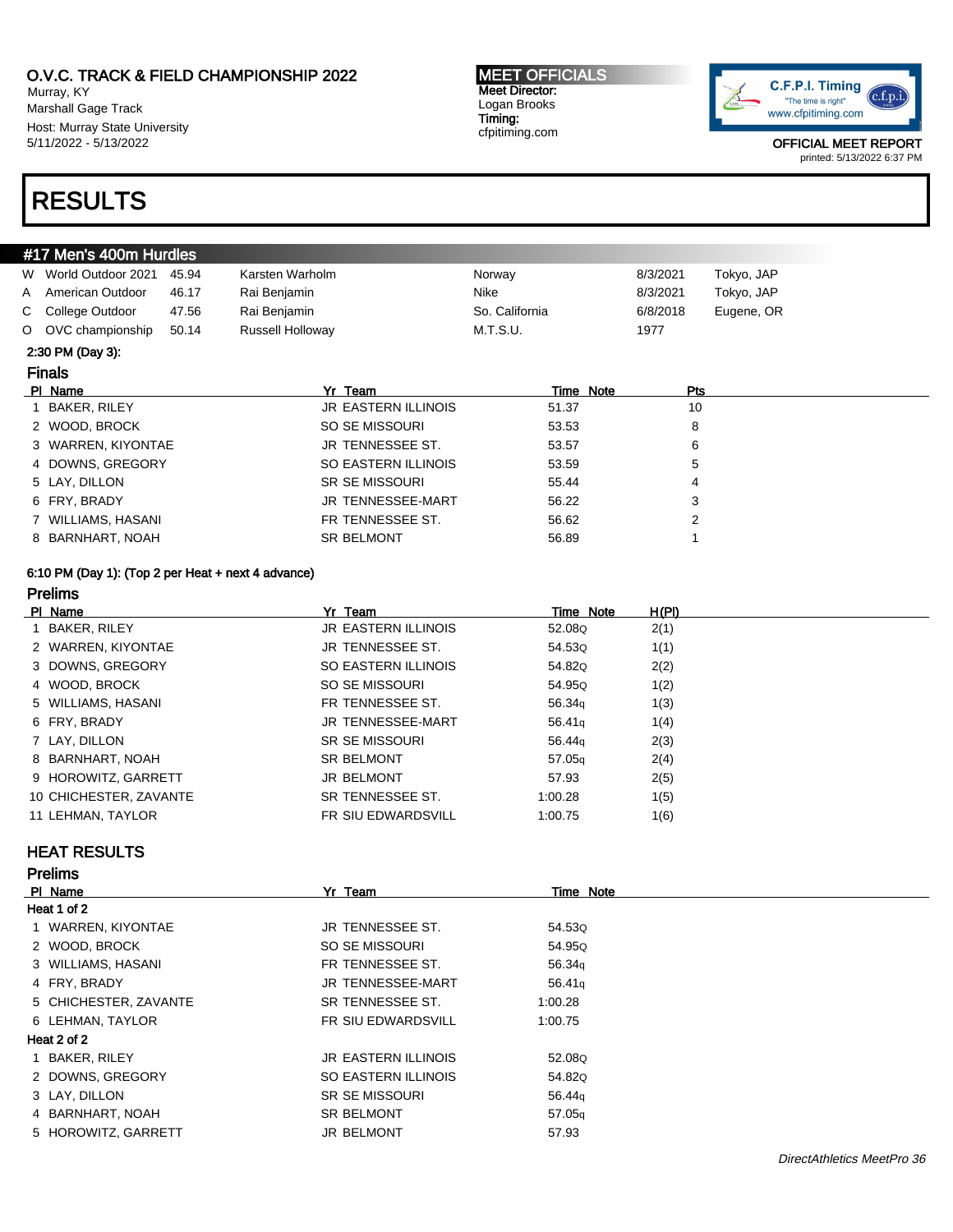Murray, KY Marshall Gage Track Host: Murray State University 5/11/2022 - 5/13/2022

#### MEET OFFICIALS Meet Director: Logan Brooks Timing: cfpitiming.com



OFFICIAL MEET REPORT printed: 5/13/2022 6:37 PM

# RESULTS

|   | #19 Men's 3000m Steeple    |         |                                     |                   |           |                |                   |
|---|----------------------------|---------|-------------------------------------|-------------------|-----------|----------------|-------------------|
| W | World Outdoor 2021 7:53.63 |         | Saif Shaheen                        | QAT               | 9/3/2004  |                | Brussels, BEL     |
| A | American Outdoor           | 8:00.45 | Evan Jager                          | Nike              | 7/4/2015  |                | St.-Denis, FRA    |
| С | College Outdoor            | 8:05.4h | Henry Rono                          | Washington State  | 5/13/1978 |                | Seattle, WA       |
| O | OVC championship           | 8:51.40 | Garcia- Palencia, Pedro             | Eastern Kentucky  | 5/13/2021 |                | EIU O'Brien Field |
|   | 7:50 PM (Day 2):           |         |                                     |                   |           |                |                   |
|   | PI Name                    |         | Yr Team                             | Time Note         |           | Pts            |                   |
|   | 1 VANDERKOLK, KEVIN        |         | FR BELMONT                          | 9:11.74           |           | 10             |                   |
|   | 2 SHUMAN, SAM              |         | FR TENNESSEE-MART                   | 9:23.19           |           | 8              |                   |
|   | 3 ROMANO, FRANCESCO        |         | JR EASTERN ILLINOIS                 | 9:30.89           |           | 6              |                   |
|   | 4 GRZYMKOWSKI, HARRISON    |         | <b>JR BELMONT</b>                   | 9:37.52           |           | 5              |                   |
|   | 5 PANAGOS, BLAKE           |         | SO SIU EDWARDSVILL                  | 9:40.89           |           | 4              |                   |
|   | 6 EFTINK, CLAYTON          |         | SO SE MISSOURI                      | 9:48.73           |           | 3              |                   |
|   | 7 BULLOCK, WILL            |         | JR EASTERN ILLINOIS                 | 9:52.51           |           | $\overline{2}$ |                   |
|   | 8 WOLF, JOEL               |         | FR BELMONT                          | 9:59.59           |           | 1              |                   |
|   | 9 KEMBOI, VICTOR           |         | SO TENNESSEE-MART                   | 10:15.14          |           |                |                   |
|   | SOWERBY, BYRON             |         | SO SE MISSOURI                      | <b>DNF</b>        |           |                |                   |
|   | #21 Men's 4 x 100m Relay   |         |                                     |                   |           |                |                   |
| W | World Outdoor 2021         | 36.84   | Carter, Frater, Blake, Bolt         | Jamaica           | 8/11/2012 |                | London, ENG       |
| A | American Outdoor           | 37.38   | Demps, Patton, Kimmons, Gatlin      | USA national team | 8/10/2012 |                | London, ENG       |
| A | American Outdoor           | 37.38   | Rodgers, Gatlin, Gay, Bailey        | USA national team | 5/2/2015  |                | Nassau, BAH       |
| С | College Outdoor            | 37.97   | Ekevwo, Sani-Brown, Holloway, Clark | Florida           | 6/7/2019  |                | Austin, TX        |
| O | OVC championship           | 39.79   | Boey, Edwards, Robinson, Mohammed   | E. Illinois       | 2015      |                |                   |
|   | 12:30 PM (Day 3):          |         |                                     |                   |           |                |                   |
|   | PI Team                    |         |                                     |                   | Time Note |                | Pts               |
|   | 1 EASTERN ILLINOIS (A)     |         |                                     |                   | 41.07     |                | 10                |
|   | 1) JOHNSON, BRAILYN SO     |         | 2) HOPKINS, SEAN FR                 |                   |           |                |                   |
|   | 3) PERRIN, JAHLEEL SO      |         | 4) JOHNSON, RICKY SO                |                   |           |                |                   |
|   | 2 TENNESSEE ST. (A)        |         |                                     |                   | 41.52     |                | 8                 |
|   | 1) JELKS, AMARI SO         |         | 2) WARREN, KIYONTAE JR              |                   |           |                |                   |
|   | 3) HUFFMAN, ARISTOTLE FR   |         | 4) STEWARD, MARIUS FR               |                   |           |                |                   |
|   | 3 TENNESSEE-MARTIN (A)     |         |                                     |                   | 41.75     |                | 6                 |
|   | 1) MARTIN, COLBY SO        |         | 2) ASKEW, JOHN COLLIN SO            |                   |           |                |                   |
|   | 3) FRY, BRADY JR           |         | 4) HOLLAND, DARIUS SO               |                   |           |                |                   |
|   | 4 SIU EDWARDSVILLE (A)     |         |                                     |                   | 42.30     |                | 5                 |
|   | 1) MACK, KEVYERE FR        |         | 2) NUZZO, ROBERT JR                 |                   |           |                |                   |
|   | 3) MCCARTHY, CONOR SR      |         | 4) LEHMAN, TAYLOR FR                |                   |           |                |                   |
|   | 5 SE MISSOURI (A)          |         |                                     |                   | 42.77     |                | 4                 |
|   | 1) SCHWAB, COLLIN SR       |         | 2) WOOD, BROCK SO                   |                   |           |                |                   |
|   | 3) LAY, DILLON SR          |         | 4) READNOUR, ISAAC SO               |                   |           |                |                   |
|   | 6 BELMONT (A)              |         |                                     |                   | 44.02     |                | 3                 |
|   | 1) BARNHART, NOAH SR       |         | 2) HOROWITZ, GARRETT JR             |                   |           |                |                   |
|   | 3) HODGE, GRIFFIN SR       |         | 4) MILLER, BO SR                    |                   |           |                |                   |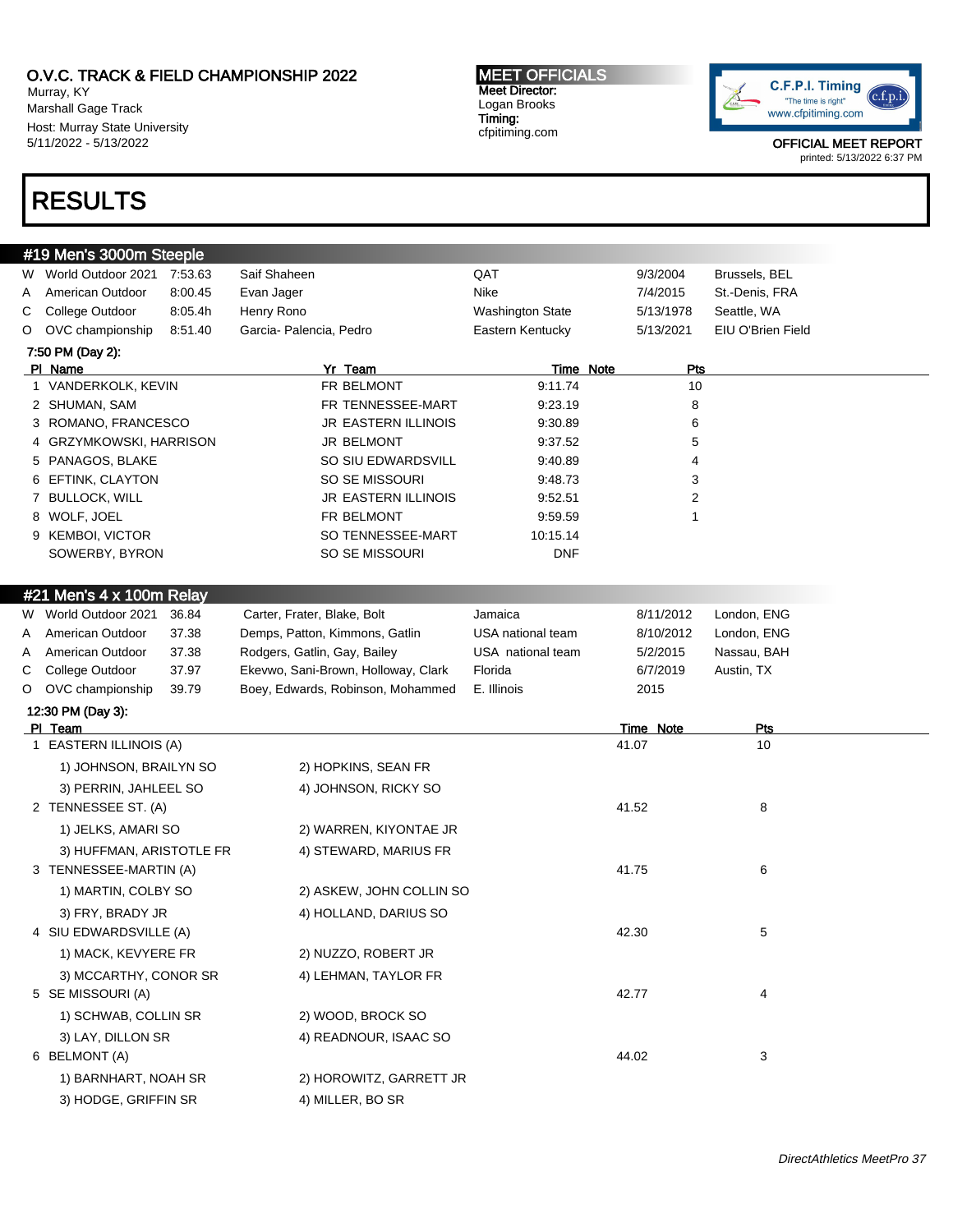Murray, KY Marshall Gage Track Host: Murray State University 5/11/2022 - 5/13/2022

# RESULTS

MEET OFFICIALS Meet Director: Logan Brooks Timing: cfpitiming.com



OFFICIAL MEET REPORT printed: 5/13/2022 6:37 PM

|   | #23 Men's 4 x 400m Relay |         |                                    |                   |           |                |
|---|--------------------------|---------|------------------------------------|-------------------|-----------|----------------|
|   | W World Outdoor 2021     | 2:54.29 | Watts, Valmon, Reynolds, Johnson   | <b>USA</b>        | 8/22/1993 | Stuttgart, GER |
| Α | American Outdoor         | 2:54.20 | Valmon, Watts, Reynolds, Johnson   | USA national team | 8/22/1993 | Stuttgart, GER |
| С | College Outdoor          | 2:59.00 | Morgan, Benjamin, Shinnick, Morman | So. California    | 6/8/2018  | Eugene, OR     |
| O | OVC championship         | 3:07.00 | Thomas, Jackson, Brown, Forde      | Murray State      | 1982      |                |
|   | 4:15 PM (Day 3):         |         |                                    |                   |           |                |
|   | PI Team                  |         |                                    |                   | Time Note | Pts            |
|   | 1 EASTERN ILLINOIS (A)   |         |                                    |                   | 3:13.91   | 10             |
|   | 1) NEAL, JOSIAH SO       |         | 2) JOHNSON, RICKY SO               |                   |           |                |
|   | 3) CLAY, DAMIAN SO       |         | 4) BAKER, RILEY JR                 |                   |           |                |
|   | 2 TENNESSEE ST. (A)      |         |                                    |                   | 3:15.49   | 8              |
|   | 1) THOMPSON, MICHAEL SR  |         | 2) JONES, MORGAN FR                |                   |           |                |
|   | 3) WARREN, KIYONTAE JR   |         | 4) BARGE, THADDEE FR               |                   |           |                |
|   | 3 SE MISSOURI (A)        |         |                                    |                   | 3:18.89   | 6              |
|   | 1) SCHWAB, COLLIN SR     |         | 2) GARRETT, TERRICO SO             |                   |           |                |
|   | 3) PERKINS, AUSTIN SR    |         | 4) CRAWFORD, MARK FR               |                   |           |                |
|   | 4 TENNESSEE-MARTIN (A)   |         |                                    |                   | 3:22.56   | 5              |
|   | 1) CLUVER, MALUKE FR     |         | 2) BROWN, ANDRE SO                 |                   |           |                |
|   | 3) FOOTE, HAWKEN SO      |         | 4) ASKEW, JOHN COLLIN SO           |                   |           |                |
|   | 5 BELMONT (A)            |         |                                    |                   | 3:23.88   | 4              |
|   | 1) WOMACK, WYATT JR      |         | 2) BARNHART, NOAH SR               |                   |           |                |
|   | 3) HOROWITZ, GARRETT JR  |         | 4) SHEPPARD, ELIJAH SR             |                   |           |                |
|   | 6 SIU EDWARDSVILLE (A)   |         |                                    |                   | 3:30.24   | 3              |
|   | 1) MCCARTHY, CONOR SR    |         | 2) STONE, JOSEPH SR                |                   |           |                |
|   | 3) LEHMAN, TAYLOR FR     |         | 4) MACK, KEVYERE FR                |                   |           |                |
|   | 7 MOREHEAD STATE (A)     |         |                                    |                   | 3:33.80   | 2              |
|   | 1) COOK, TOBY SO         |         | 2) GROGAN, WES SO                  |                   |           |                |
|   | 3) DUNAGAN, MICHAEL SO   |         | 4) DALE, LIAM SO                   |                   |           |                |
|   |                          |         |                                    |                   |           |                |

### #25 Men's High Jump

Progression- 1.83, 1.88, 1.93, 1.98, 2.03, 2.08, 2.11, 2.14, +0.3

|                   | W World Outdoor 2021<br>A American Outdoor<br>C College Outdoor | 2.45m<br>2.40m<br>2.38m | Javier Sotomayor<br><b>Charles Austin</b><br><b>Hollis Conway</b> |                        | <b>CUB</b> | unattached<br>S. W. Louisiana |            |            |         | 7/27/1993<br>8/7/1991<br>6/3/1989 |          | Salamanca, ESP<br>Zurich, SUI<br>Provo, UT |            |     |
|-------------------|-----------------------------------------------------------------|-------------------------|-------------------------------------------------------------------|------------------------|------------|-------------------------------|------------|------------|---------|-----------------------------------|----------|--------------------------------------------|------------|-----|
|                   | O OVC championship                                              | 2.30 <sub>m</sub>       | Kenny Glover                                                      |                        |            | E. Kentucky                   |            |            | 1982    |                                   |          |                                            |            |     |
| 11:00 AM (Day 3): |                                                                 |                         |                                                                   |                        |            |                               |            |            |         |                                   |          |                                            |            |     |
|                   | PI Name                                                         |                         | Yr Team                                                           | <b>Mark</b>            | 1.83       | 1.88                          | 1.93       | 1.98       | 2.03    | 2.08                              | 2.11     | 2.14                                       | 2.19       | Pts |
|                   | 1 HATFIELD JACKSON, DONAL                                       |                         | SO SE MISSOU                                                      | 2.14m $7'0\frac{1}{4}$ | <b>PPP</b> | <b>PPP</b>                    | <b>PPP</b> | $\circ$    | $\circ$ | XO                                | $\circ$  | <b>XXO</b>                                 | <b>XXX</b> | 10  |
|                   | 2 POSTON, ETHAN                                                 |                         | <b>SR SIU EDWAR</b>                                               | 2.11m 6' 11''          | <b>PPP</b> | <b>PPP</b>                    | <b>PPP</b> | <b>PPP</b> | $\circ$ | $\circ$                           | $\Omega$ | <b>XXX</b>                                 |            | 7   |
|                   | 2 ROWE, STEVEN                                                  |                         | <b>JR EASTERN IL</b>                                              | 2.11m 6' 11''          | <b>PPP</b> | <b>PPP</b>                    | <b>PPP</b> | <b>PPP</b> | $\circ$ | O                                 | $\circ$  | <b>XXX</b>                                 |            | 7   |
|                   | 4 CONROY, PORTER                                                |                         | FR EASTERN IL                                                     | 2.03m $6'$ $7^{3/4}$   | PPP        | $\circ$                       | XO         | O          | $\circ$ | <b>XXX</b>                        |          |                                            |            | 5   |
|                   | 5 SKUTT, ELIJAH                                                 |                         | FR EASTERN IL                                                     | 1.98m $6'6''$          | <b>PPP</b> | $\circ$                       | $\circ$    | $\Omega$   | XXX     |                                   |          |                                            |            | 4   |
|                   | 6 GRIMM, NOAH                                                   |                         | <b>SR BELMONT</b>                                                 | 1.98m $6'6''$          | <b>PPP</b> | PPP                           | XO         | XO         | XXX     |                                   |          |                                            |            | 3   |
|                   | 7 DEGRAAF, SHEA                                                 |                         | SO SE MISSOU                                                      | 1.93m $6'$ 4"          | <b>PPP</b> | <b>PPP</b>                    | $\circ$    | XPP        | XX      |                                   |          |                                            |            | 2   |
|                   | 8 CLOUGH, MASON                                                 |                         | FR SE MISSOU                                                      | 1.93m $6'$ 4"          | O          | XO                            | $\circ$    | XXX.       |         |                                   |          |                                            |            |     |
|                   |                                                                 |                         |                                                                   |                        |            |                               |            |            |         |                                   |          |                                            |            |     |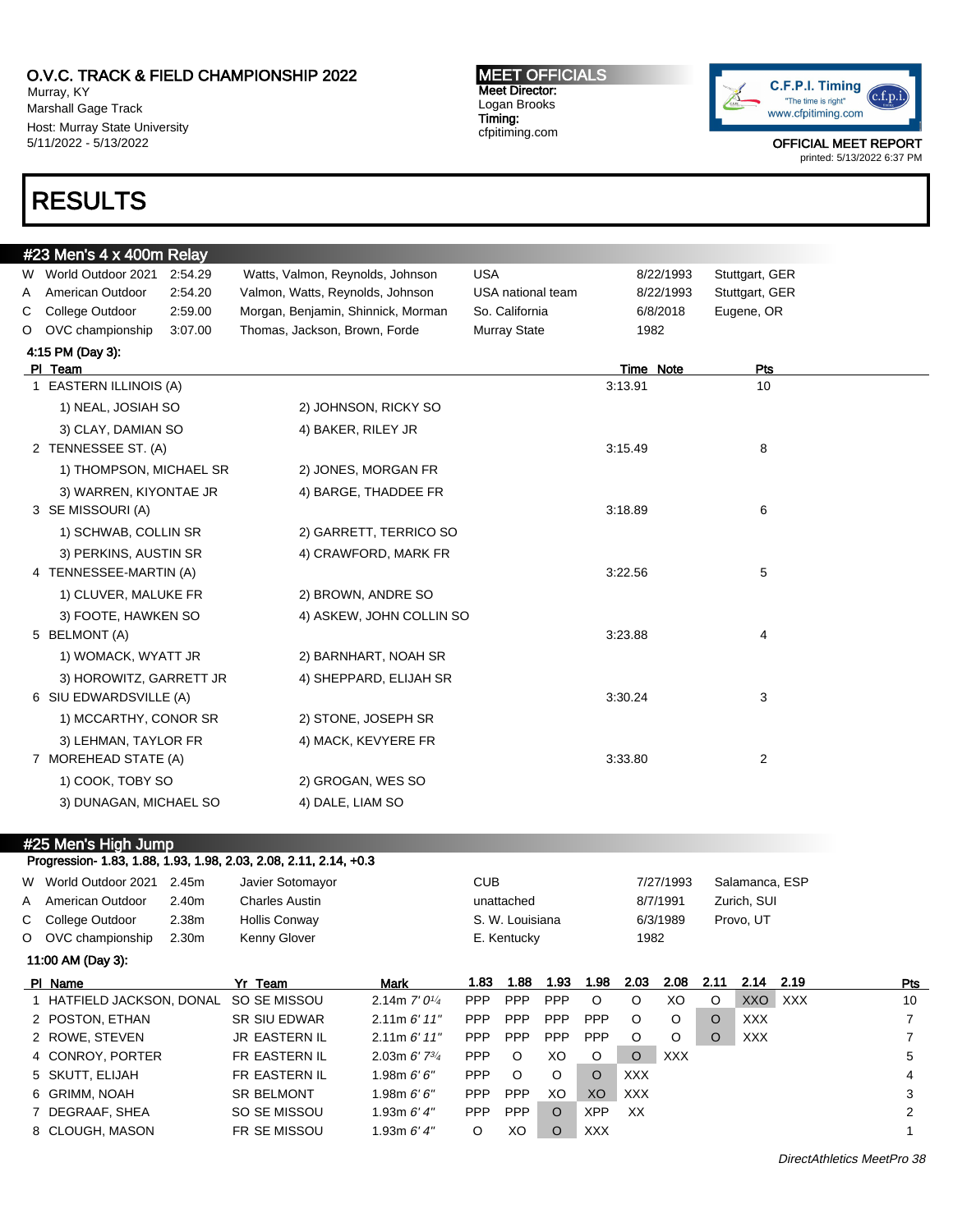Murray, KY Marshall Gage Track Host: Murray State University 5/11/2022 - 5/13/2022

#### MEET OFFICIALS Meet Director: Logan Brooks Timing: cfpitiming.com



OFFICIAL MEET REPORT printed: 5/13/2022 6:37 PM

# RESULTS

|   | #25 Men's High Jump (cont'd)                                                                    |                        |                                                              |            |                        |                                                                           |               |                                                 |                                                 |                                       |                |
|---|-------------------------------------------------------------------------------------------------|------------------------|--------------------------------------------------------------|------------|------------------------|---------------------------------------------------------------------------|---------------|-------------------------------------------------|-------------------------------------------------|---------------------------------------|----------------|
|   | 11:00 AM (Day 3):                                                                               |                        |                                                              |            |                        |                                                                           |               |                                                 |                                                 |                                       |                |
|   | PI Name                                                                                         | Yr Team                | <b>Mark</b>                                                  | 1.83       | 1.88                   | 1.93<br>1.98                                                              | 2.03          | 2.08<br>2.11                                    | 2.14<br>2.19                                    |                                       | Pts            |
|   | 9 HOLLAND, DARIUS                                                                               | SO TENNESSEE           | 1.88m $6'2''$                                                | O          | $\circ$                | <b>XXP</b>                                                                |               |                                                 |                                                 |                                       |                |
|   | HORTON, JON'TERIO                                                                               | SO TENNESSEE           | NΗ                                                           | <b>PPP</b> | <b>XXX</b>             |                                                                           |               |                                                 |                                                 |                                       |                |
|   | #27 Men's Pole Vault                                                                            |                        |                                                              |            |                        |                                                                           |               |                                                 |                                                 |                                       |                |
|   | Progression- 3.87, 4.02, 4.17, 4.32, 4.47, 4.62, 4.72, 4.82, 4.92, 5.02, 5.12, 5.17, 5.22, +0.5 |                        |                                                              |            |                        |                                                                           |               |                                                 |                                                 |                                       |                |
|   | W World Outdoor 2021<br>6.15m                                                                   | <b>Mondo Duplantis</b> |                                                              | SWE        |                        |                                                                           | 9/17/2020     |                                                 | Rome, ITA                                       |                                       |                |
| Α | American Outdoor<br>6.04m                                                                       | <b>Brad Walker</b>     |                                                              | Nike       |                        |                                                                           |               |                                                 | Eugene, OR                                      |                                       |                |
| С | College Outdoor<br>6.00m                                                                        | Mondo Duplantis        |                                                              | L.S.U.     |                        |                                                                           | 5/11/2019     |                                                 | Fayetteville, AR                                |                                       |                |
| O | OVC championship<br>5.23m                                                                       | Mick Viken             |                                                              |            | E. Illinois            |                                                                           | 2013          |                                                 |                                                 |                                       |                |
|   | 3:00 PM (Day 1):                                                                                |                        |                                                              |            |                        |                                                                           |               |                                                 |                                                 |                                       |                |
|   | PI Name                                                                                         | Yr Team                | Mark                                                         | 3.87       | 4.02                   | 4.17<br>4.32                                                              | 4.47          | 4.62<br>4.72                                    | 4.76<br>4.88                                    | 5.00                                  | <b>Pts</b>     |
| 1 | PERRY, KNOX                                                                                     | SR BELMONT             | 4.88m 16' 0"                                                 | PPP        | PPP                    | <b>PPP</b><br>PPP                                                         | $\mathsf O$   | XO<br>XO                                        | O<br>XO                                         | <b>XXX</b>                            | 10             |
|   | 2 COLLINS, TREY                                                                                 | <b>SO BELMONT</b>      | 4.62m $15'$ $13'$                                            | <b>PPP</b> | <b>PPP</b>             | PPP<br>XO                                                                 | O             | $\circ$<br><b>XXX</b>                           |                                                 |                                       | 8              |
|   | 3 RINEHART, JACK                                                                                | <b>JR SE MISSOU</b>    | 4.62m 15' 13/4                                               | <b>PPP</b> | <b>PPP</b>             | PPP<br>XO                                                                 | O             | XO<br><b>XXX</b>                                |                                                 |                                       | 6              |
|   | 4 DEGRAAF, SHEA                                                                                 | SO SE MISSOU           | 4.47m 14'8"                                                  | PPP        | PPP                    | PPP<br>PPP                                                                | XXO           | <b>XXX</b>                                      |                                                 |                                       | 5              |
|   | 5 BOYD, JAMES                                                                                   | FR EASTERN IL          | 4.17m $13'8\frac{1}{4}$                                      | PPP        | O                      | $\circ$<br><b>XXX</b>                                                     |               |                                                 |                                                 |                                       | $\overline{4}$ |
|   | 6 READNOUR, ISAAC                                                                               | SO SE MISSOU           | 4.02m 13' 21/4                                               | <b>PPP</b> | XXO                    | <b>XXX</b>                                                                |               |                                                 |                                                 |                                       | 3              |
|   | SOUTH, NICK                                                                                     | SR SE MISSOU           | NΗ                                                           | PPP        | PPP                    | <b>PPP</b><br>PPP                                                         | <b>PPP</b>    | PPP<br><b>XXX</b>                               |                                                 |                                       |                |
|   | DINSBEER, AIDAN                                                                                 | <b>SO BELMONT</b>      | <b>NH</b>                                                    | PPP        | PPP                    | PPP<br><b>XXX</b>                                                         |               |                                                 |                                                 |                                       |                |
|   |                                                                                                 |                        |                                                              |            |                        |                                                                           |               |                                                 |                                                 |                                       |                |
|   | #29 Men's Long Jump                                                                             |                        |                                                              |            |                        |                                                                           |               |                                                 |                                                 |                                       |                |
|   | All receive 3 attempts, top 9 + ties advance for 3 additional attempts.                         |                        |                                                              |            |                        |                                                                           |               |                                                 |                                                 |                                       |                |
|   | W World Outdoor 2021<br>8.95m                                                                   | <b>Mike Powell</b>     |                                                              | <b>USA</b> |                        |                                                                           | 8/30/1991     |                                                 | Tokyo, JAP                                      |                                       |                |
| Α | American Outdoor<br>8.95m                                                                       | <b>Mike Powell</b>     |                                                              |            | Foot Locker AC         |                                                                           | 8/30/1991     |                                                 | Tokyo, JPN                                      |                                       |                |
| С | 8.74m<br>College Outdoor                                                                        | <b>Erick Walder</b>    |                                                              |            | Arkansas               |                                                                           | 4/2/1994      |                                                 | El Paso, TX                                     |                                       |                |
| O | OVC championship<br>8.14m                                                                       | <b>Tommy Haynes</b>    |                                                              |            | M.T.S.U.               |                                                                           | 1974          |                                                 |                                                 |                                       |                |
|   | 5:00 PM (Day 2):                                                                                |                        |                                                              |            |                        |                                                                           |               |                                                 |                                                 |                                       |                |
|   | PI Name                                                                                         | Yr Team                | <b>Mark</b>                                                  |            | Rnd 1                  | Rnd 2                                                                     | Rnd 3         | Rnd 4                                           | Rnd <sub>5</sub>                                | Rnd <sub>6</sub>                      | Pts            |
|   | 1 HUNT, RAMSEY                                                                                  | SO EASTERN IL          | 7.62m 25' 0"                                                 | $(+0.0)$   | <b>FOUL</b>            | <b>FOUL</b>                                                               |               | $7.31 (+1.0)$ $7.62 (+0.0)$                     | <b>FOUL</b>                                     | $7.35 (+0.0)$                         | 10             |
|   | 2 HATFIELD JACKSON, DONAL SO SE MISSOU                                                          |                        | 7.61m 24' 1134 (+0.5)                                        |            | <b>FOUL</b>            | <b>FOUL</b>                                                               |               |                                                 | 7.23 (+1.4) 7.61 (+0.5) 7.25 (+1.0) 7.43 (+0.0) |                                       | 8              |
|   | 3 HOLLAND, DARIUS                                                                               | <b>SO TENNESSEE</b>    | 7.53m 24' 8 <sup>1/2</sup>                                   | $(+0.0)$   | <b>FOUL</b>            |                                                                           |               | 7.53 (+0.0) 7.49 (+0.6) 7.39 (+0.1) 7.30 (+0.6) |                                                 | <b>FOUL</b>                           | 6              |
|   | 4 DOWNS, GREGORY                                                                                | <b>SO EASTERN IL</b>   | 7.02m $23'0\frac{1}{2}$                                      |            | $(+0.7)$ 7.02 $(+0.7)$ | <b>FOUL</b>                                                               | <b>FOUL</b>   | <b>FOUL</b>                                     | <b>FOUL</b>                                     | <b>FOUL</b>                           | 5              |
|   | 5 READNOUR, ISAAC                                                                               | SO SE MISSOU           | 7.00m 22' 113/4 (+0.6)                                       |            |                        | $6.58 (+0.2) 6.65 (+1.4) 6.87 (+1.3) 6.72 (+0.1) 6.77 (+0.3) 7.00 (+0.6)$ |               |                                                 |                                                 |                                       | 4              |
|   | 6 VERGE, KEANDRIC                                                                               | SO TENNESSEE           | 6.82m $22'$ 4 <sup>1</sup> / <sub>2</sub> (+0.1) 6.74 (+2.1) |            |                        | <b>FOUL</b>                                                               | FOUL          |                                                 | $6.78 (+1.1) 6.82 (+0.1) 6.64 (+0.0)$           |                                       | 3              |
|   | 7 WOOD, BROCK                                                                                   | SO SE MISSOU           | 6.79m $22'3^{1/2}$ (+0.7) 6.65 (+0.0) 6.54 (+0.0)            |            |                        |                                                                           | <b>FOUL</b>   | FOUL                                            |                                                 | $6.73 (+0.0) 6.79 (+0.7)$             | 2              |
|   | 8 COLLINS, TREY                                                                                 | SO BELMONT             | 6.77m 22' 2 <sup>1</sup> / <sub>2</sub>                      |            |                        | $(+0.4)$ 6.77 $(+0.4)$ 6.72 $(+1.5)$ 6.58 $(+0.0)$                        |               |                                                 |                                                 |                                       | 1              |
|   | 9 MATHUTHU, VICTOR                                                                              | SR SE MISSOU           | 6.63m 21'9''                                                 |            | $(+0.0)$ 6.60 $(+0.6)$ | <b>FOUL</b>                                                               | <b>FOUL</b>   |                                                 |                                                 | $6.55 (+0.0)$ 6.49 (+0.0) 6.63 (+0.0) |                |
|   | 10 NEAL, JOSIAH                                                                                 | SO EASTERN IL          | 6.48m $21'3\frac{1}{4}$                                      | $(+0.1)$   | <b>FOUL</b>            | $6.48 (+0.1)$                                                             | <b>FOUL</b>   |                                                 |                                                 |                                       |                |
|   | 11 BRUMFIELD, R'LAZON                                                                           | SR TENNESSEE           | 6.41m $21'0\frac{1}{2}$                                      |            |                        | $(+3.4)$ 6.17 (+0.0) 6.23 (+0.0) 6.41 (+3.4)                              |               |                                                 |                                                 |                                       |                |
|   | 12 HOPKINS, SEAN                                                                                | FR EASTERN IL          | 6.10m $20'0^{1/4}$ (+1.7)                                    |            | <b>FOUL</b>            | <b>FOUL</b>                                                               | $6.10 (+1.7)$ |                                                 |                                                 |                                       |                |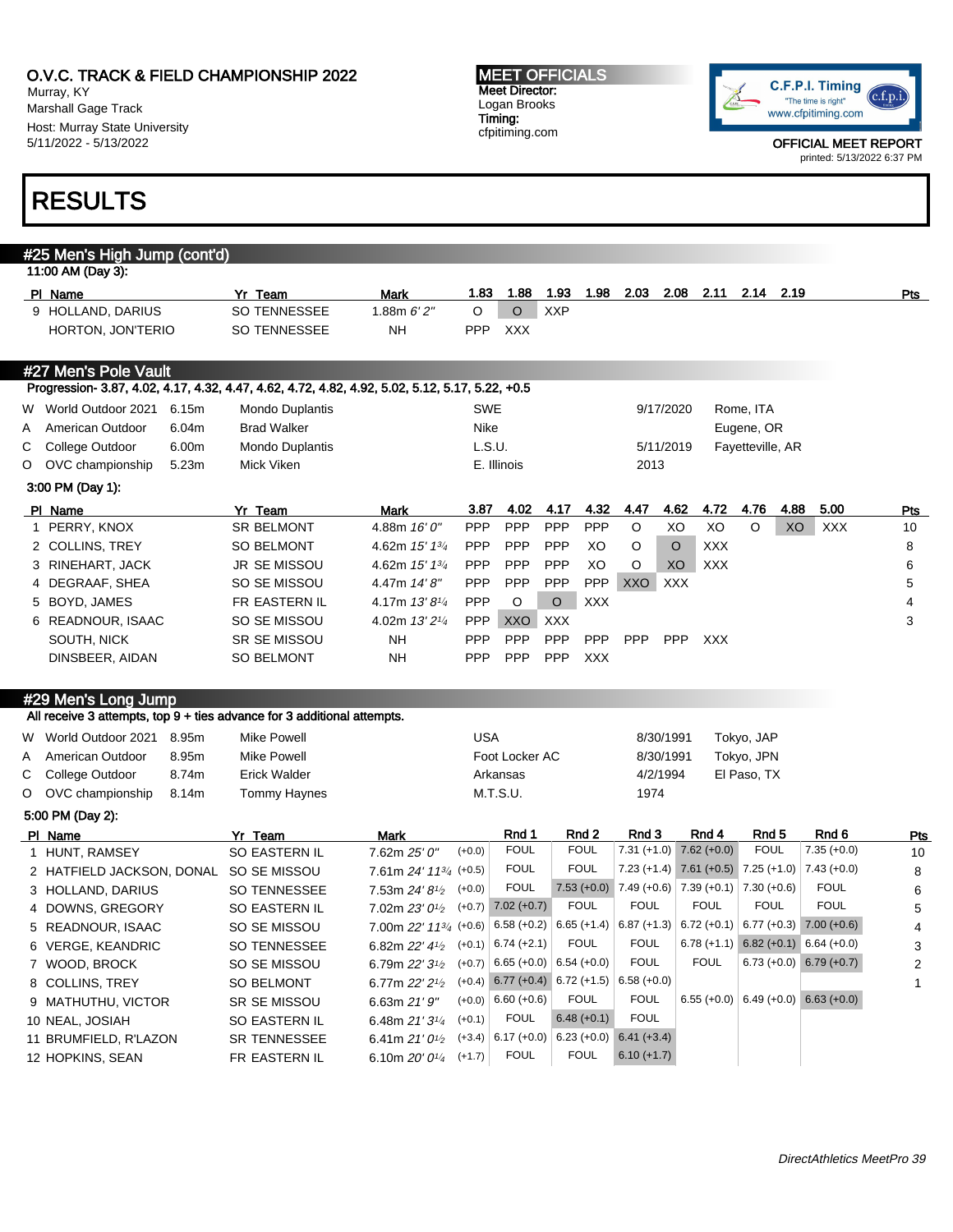Murray, KY Marshall Gage Track Host: Murray State University 5/11/2022 - 5/13/2022

# RESULTS

## #31 Men's Triple Jump

All receive 3 attempts, top 9 + ties advance for 3 additional attempts.

| W World Outdoor 2021      | 18.29m             | Jonathan Edwards    |                                       | <b>GBR</b> |                 |                             | 8/7/1995                                              |                 | Göteborg, SWE                                                                     |                |     |
|---------------------------|--------------------|---------------------|---------------------------------------|------------|-----------------|-----------------------------|-------------------------------------------------------|-----------------|-----------------------------------------------------------------------------------|----------------|-----|
| A American Outdoor        | 18.21 <sub>m</sub> | Christian Taylor    |                                       | Nike       |                 |                             | 8/27/2015                                             |                 | Beijing, CHN                                                                      |                |     |
| C College Outdoor         | 17.57m             | Keith Connor        |                                       |            | S.M.U.          |                             | 6/5/1982                                              |                 | Provo, UT                                                                         |                |     |
| O OVC championship        | 16.47m             | John DoDoo          |                                       |            | M.T.S.U.        |                             | 1979                                                  |                 |                                                                                   |                |     |
| 2:00 PM (Day 3):          |                    |                     |                                       |            |                 |                             |                                                       |                 |                                                                                   |                |     |
| PI Name                   |                    | Yr Team             | Mark                                  |            | Rnd 1           | Rnd 2                       | Rnd 3                                                 | Rnd 4           | Rnd 5                                                                             | Rnd 6          | Pts |
| 1 BRUMFIELD, R'LAZON      |                    | <b>SR TENNESSEE</b> | 16.12m 52' 10 <sup>3/4</sup> (+0.8)   |            |                 | $14.90 (+0.0) 16.12 (+0.8)$ | PASS                                                  | <b>PASS</b>     | <b>PASS</b>                                                                       | <b>PASS</b>    | 10  |
| 2 VERGE, KEANDRIC         |                    | <b>SO TENNESSEE</b> | 14.97m 49' $1\frac{1}{2}$             |            |                 |                             | $(+0.1)$   14.57 (+0.6)   14.89 (+0.0)   14.97 (+0.1) | <b>FOUL</b>     | $13.78(+0.2)$                                                                     | <b>FOUL</b>    | 8   |
| 3 HUNT, RAMSEY            |                    | SO EASTERN IL       | 14.79m 48' 61/4                       | $(+1.6)$   |                 |                             |                                                       |                 | $(14.31 (+1.1))$ 14.62 (+1.7) 14.65 (+1.7) 13.52 (+0.0) 14.79 (+1.6) 13.62 (+0.0) |                | 6   |
| 4 HATFIELD JACKSON, DONAL |                    | SO SE MISSOU        | 14.19m $46'6^{3}/4$                   | $(+0.0)$   | <b>FOUL</b>     | <b>FOUL</b>                 |                                                       |                 | 13.47 (+0.5) 14.19 (+0.0) 13.24 (+0.6) 13.85 (+0.0)                               |                | 5   |
| 5 READNOUR, ISAAC         |                    | SO SE MISSOU        | 14.07m 46' 2"                         | $(+1.5)$   | <b>FOUL</b>     |                             | $14.07 (+1.5) 13.99 (+1.4)$                           | <b>FOUL</b>     | <b>PASS</b>                                                                       | <b>FOUL</b>    | 4   |
| 6 MATHUTHU, VICTOR        |                    | SR SE MISSOU        | 13.71m $44'$ 11 <sup>3/4</sup> (+2.1) |            |                 |                             |                                                       |                 | $13.71$ (+2.1) 13.16 (+0.6) 13.52 (+1.5) 13.59 (+0.0) 13.55 (+0.0) 13.15 (+1.0)   |                | 3   |
| 7 HORTON, JON'TERIO       |                    | <b>SO TENNESSEE</b> | 13.59m 44' 7"                         | $(+0.0)$   | $ 12.89(+0.1) $ | <b>FOUL</b>                 |                                                       |                 | $13.59 (+0.0) 13.42 (+0.8) 13.47 (+0.7) 13.19 (+0.2)$                             |                | 2   |
| 8 HOPKINS, SEAN           |                    | FR EASTERN IL       | 13.55m $44'5\frac{1}{2}$              | $(+0.4)$   | <b>FOUL</b>     | $13.44 (+0.0)$              | <b>FOUL</b>                                           | $ 13.04(+0.3) $ | <b>PASS</b>                                                                       | $13.55 (+0.4)$ | 1   |
| 9 DOWNS, GREGORY          |                    | SO EASTERN IL       | 13.52m 44' 41/4                       | $(+0.6)$   | $13.52 (+0.6)$  | <b>FOUL</b>                 | $13.35 (+1.0)$                                        | <b>PASS</b>     | <b>FOUL</b>                                                                       | 13.34 (+0.0)   |     |
| 10 CLOUGH, MASON          |                    | FR SE MISSOU        | 12.75m 41' 10"                        | $(+0.6)$   | <b>FOUL</b>     | <b>FOUL</b>                 | $12.75 (+0.6)$                                        |                 |                                                                                   |                |     |
| HOLLAND, DARIUS           |                    | <b>SO TENNESSEE</b> | <b>NM</b>                             |            | <b>FOUL</b>     | <b>FOUL</b>                 | <b>FOUL</b>                                           |                 |                                                                                   |                |     |

### #33 Men's Shot Put

All receive 3 attempts, top 9 + ties advance for 3 additional attempts.

| W World Outdoor 2021 23.37m |        | Ryan Crouser | USA         | 6/18/2021 | Eugene, OR    |
|-----------------------------|--------|--------------|-------------|-----------|---------------|
| A American Outdoor          | 23.37m | Rvan Crouser | Nike        | 6/18/2021 | Eugene, OR    |
| C College Outdoor           | 22.00m | John Godina  | <b>UCLA</b> | 6/3/1995  | Knoxville, TN |
| O OVC championship          | 19.57m | Jesse Stuart | W. Kentucky | 1974      |               |

11:00 AM (Day 3):

| PI Name               | Yr Team             | Mark                         | Rnd 1       | Rnd 2       | Rnd 3       | Rnd 4       | Rnd 5       | Rnd 6       | Pts |
|-----------------------|---------------------|------------------------------|-------------|-------------|-------------|-------------|-------------|-------------|-----|
| 1 BLOMQUIST, LOGAN    | SR SE MISSOU        | 17.39m 57' 03/4              | 16.27       | 17.17       | 17.39       | 17.05       | <b>FOUL</b> | 17.39       | 10  |
| 2 OLYSAV, BRADLEY     | SO EASTERN IL       | 16.88m 55' 434               | <b>FOUL</b> | 15.95       | <b>FOUL</b> | 15.58       | 16.88       | <b>FOUL</b> | 8   |
| 3 KAZIMOV, RIDVAN     | SO BELMONT          | 16.57m 54' 41/2              | 16.49       | 16.56       | 15.80       | 16.13       | 16.45       | 16.57       | 6   |
| 4 SWADLEY, MARSHALL   | FR SE MISSOU        | 16.50m 54' 1 <sup>3/4</sup>  | 15.32       | <b>FOUL</b> | 16.50       | 15.99       | <b>FOUL</b> | <b>FOUL</b> | 5   |
| 5 ALEWELT, CLAY       | SO SE MISSOU        | 15.69m 51' 534               | 14.13       | 15.04       | 15.34       | 15.69       | <b>FOUL</b> | 15.26       | 4   |
| 6 CARD, DANIEL        | SR SIU EDWAR        | 15.55m $51'0\frac{1}{4}$     | 14.52       | 14.82       | 14.93       | 15.55       | 14.53       | <b>FOUL</b> | 3   |
| 7 CLARK, DYLAN        | <b>JR SE MISSOU</b> | 15.52m 50' 11"               | 15.45       | 15.34       | 15.52       | 15.05       | <b>FOUL</b> | <b>FOUL</b> | 2   |
| 8 GLADIEUX, MATTHEW   | SO EASTERN IL       | 15.40m $50'6''$              | 14.44       | 15.40       | <b>FOUL</b> | 15.12       | 14.71       | 15.01       |     |
| 9 WIDENER, CAL        | <b>SR BELMONT</b>   | 15.15m $49'8\frac{1}{2}$     | 14.37       | 15.15       | 14.92       | <b>FOUL</b> | 14.78       | <b>FOUL</b> |     |
| 10 BRAUNECKER, BO     | SO EASTERN IL       | 14.83m 48'8"                 | 14.83       | 13.75       | 14.08       |             |             |             |     |
| 11 SWISTAK, SEBASTIAN | SO EASTERN IL       | 14.51m $47'$ 7 $\frac{1}{4}$ | <b>FOUL</b> | 14.51       | <b>FOUL</b> |             |             |             |     |
| 12 GRANT, JACKSON     | FR BELMONT          | 14.29m 46' 10 <sup>3/4</sup> | 13.37       | 14.06       | 14.29       |             |             |             |     |
| 13 JOSEPH, ROBERT     | FR BELMONT          | 14.18m 46' 61/4              | 14.04       | 14.18       | 1.33        |             |             |             |     |
| 14 HATTEN, LUKE       | FR SIU EDWAR        | 13.95m 45' 91/4              | 13.95       | 13.71       | <b>FOUL</b> |             |             |             |     |
| DEGRACIA, JOEL        | FR SIU EDWAR        | <b>NM</b>                    | <b>FOUL</b> | <b>FOUL</b> | <b>FOUL</b> |             |             |             |     |



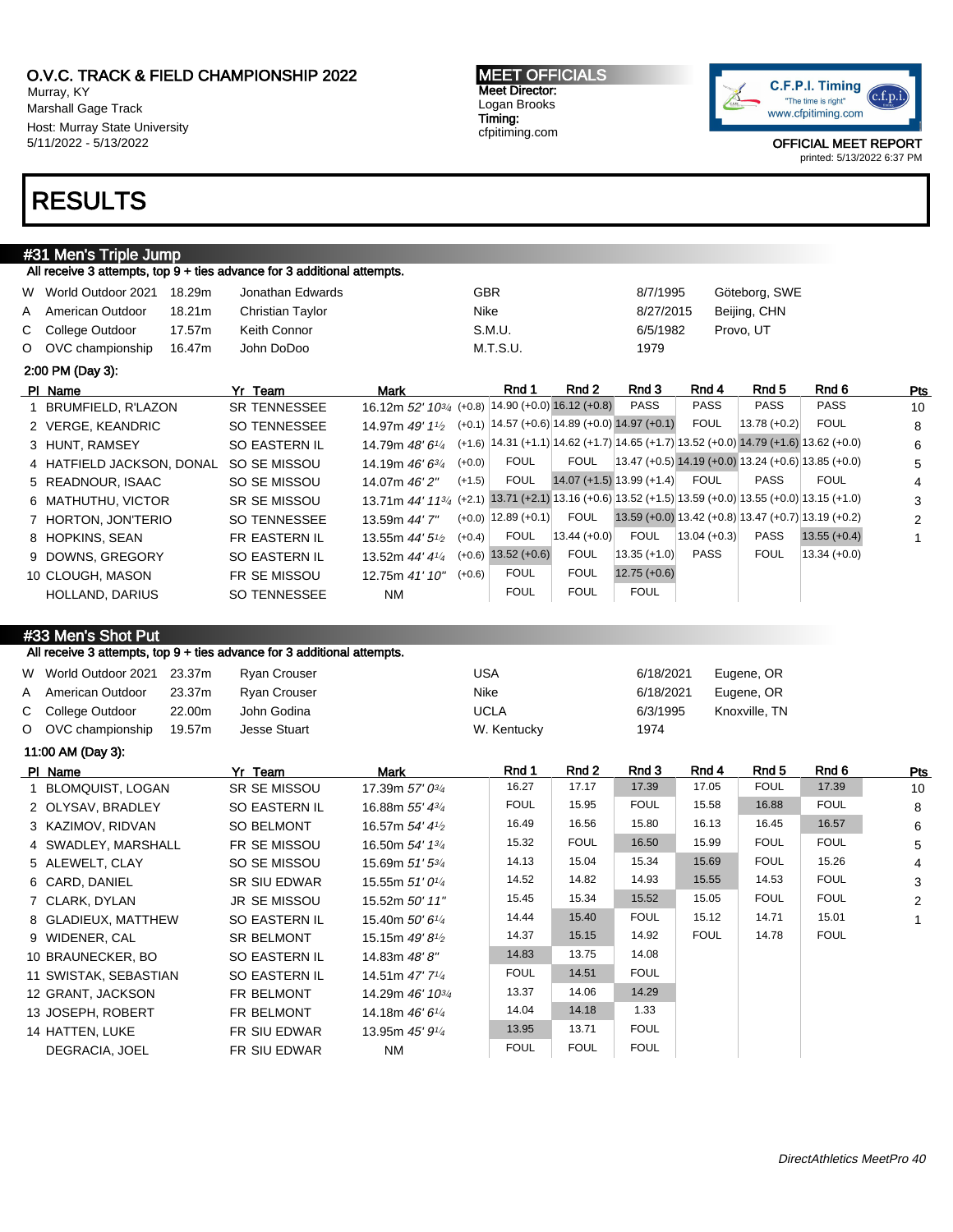Murray, KY Marshall Gage Track Host: Murray State University 5/11/2022 - 5/13/2022

# RESULTS

### #35 Men's Discus

All receive 3 attempts, top 9 + ties advance for 3 additional attempts.

| W World Outdoor 2021<br>A American Outdoor | 74.08m<br>72.34m | Jurgen Schult<br><b>Ben Plucknett</b> |                | <b>GDR</b><br>SoCal Striders |             | 6/6/1986<br>7/7/1981 |             | Neubrandenburg,<br>Stockholm, SWE |             |                |
|--------------------------------------------|------------------|---------------------------------------|----------------|------------------------------|-------------|----------------------|-------------|-----------------------------------|-------------|----------------|
| C College Outdoor                          | 68.16m           | <b>Julian Wruck</b>                   |                | U.C.L.A.                     |             | 6/1/2013             |             | Claremont, CA                     |             |                |
| O OVC championship                         | 54.61m           | <b>Chuck Eneix</b>                    |                | W. Kentucky                  |             | 1973                 |             |                                   |             |                |
| 11:00 AM (Day 1):                          |                  |                                       |                |                              |             |                      |             |                                   |             |                |
| PI Name                                    |                  | Yr Team                               | Mark           | Rnd 1                        | Rnd 2       | Rnd 3                | Rnd 4       | Rnd 5                             | Rnd 6       | Pts            |
| 1 GLADIEUX, MATTHEW                        |                  | <b>SO EASTERN IL</b>                  | 52.95m 173' 9" | 49.03                        | 50.33       | 50.10                | 52.04       | <b>FOUL</b>                       | 52.95       | 10             |
| 2 ALEWELT, CLAY                            |                  | SO SE MISSOU                          | 51.34m 168' 5" | 50.24                        | 45.52       | 50.64                | 51.34       | 48.25                             | 50.14       | 8              |
| 3 BLOMQUIST, LOGAN                         |                  | <b>SR SE MISSOU</b>                   | 51.28m 168'3"  | 44.67                        | <b>FOUL</b> | 51.28                | 50.51       | 50.16                             | 51.19       | 6              |
| 4 CLARK, DYLAN                             |                  | <b>JR SE MISSOU</b>                   | 51.27m 168'2"  | 51.27                        | <b>FOUL</b> | <b>FOUL</b>          | <b>FOUL</b> | <b>FOUL</b>                       | 50.63       | 5              |
| 5 OLYSAV, BRADLEY                          |                  | SO EASTERN IL                         | 47.60m 156' 2" | 47.60                        | 45.88       | <b>FOUL</b>          | 47.49       | <b>FOUL</b>                       | 47.30       | 4              |
| 6 SWADLEY, MARSHALL                        |                  | FR SE MISSOU                          | 46.11m 151'3"  | 35.64                        | 3.76        | 44.35                | 43.58       | 46.08                             | 46.11       | 3              |
| 7 BRAUNECKER, BO                           |                  | SO EASTERN IL                         | 45.55m 149' 5" | 45.55                        | <b>FOUL</b> | <b>FOUL</b>          | 41.95       | 39.54                             | 33.51       | $\overline{2}$ |
| 8 CARD, DANIEL                             |                  | <b>SR SIU EDWAR</b>                   | 43.73m 143' 6" | 42.66                        | 43.18       | 42.77                | 39.95       | 43.73                             | 43.14       |                |
| 9 GRANT, JACKSON                           |                  | FR BELMONT                            | 43.34m 142' 2" | 43.29                        | 43.34       | 42.89                | 42.42       | <b>FOUL</b>                       | <b>FOUL</b> |                |
| 10 HATTEN, LUKE                            |                  | FR SIU EDWAR                          | 41.64m 136' 7" | 41.64                        | 37.93       | 36.21                |             |                                   |             |                |
| 11 KAZIMOV, RIDVAN                         |                  | <b>SO BELMONT</b>                     | 38.75m 127' 1" | <b>FOUL</b>                  | 38.75       | <b>FOUL</b>          |             |                                   |             |                |
| 12 JOSEPH, ROBERT                          |                  | FR BELMONT                            | 32.70m 107' 3" | 31.46                        | 32.62       | 32.70                |             |                                   |             |                |
| SWISTAK, SEBASTIAN                         |                  | SO EASTERN IL                         | <b>FOUL</b>    | <b>FOUL</b>                  | <b>FOUL</b> | <b>FOUL</b>          |             |                                   |             |                |

MEET OFFICIALS Meet Director: Logan Brooks Timing: cfpitiming.com

# #37 Men's Hammer

All receive 3 attempts, top 9 + ties advance for 3 additional attempts.

| W World Outdoor 2021 86.74m |        | Yuriy Sedykh | <b>RUS</b>     | 8/30/1986 | Stuttgart, GER    |
|-----------------------------|--------|--------------|----------------|-----------|-------------------|
| A American Outdoor          | 82.71m | Rudy Winkler | <b>NYAC</b>    | 6/20/2021 | Eugene, OR        |
| C College Outdoor           | 81.94m | Balazs Kiss  | So. California | 5/19/1995 | Tucson, AZ        |
| O OVC championship          | 63.59m | Clark, Dylan | SE Missouri    | 5/13/2021 | EIU O'Brien Field |

3:00 PM (Day 2):

| PI Name               | Yr Team              | Mark              | Rnd 1       | Rnd 2       | Rnd 3       | Rnd 4       | Rnd 5       | Rnd 6       | <b>Pts</b>     |
|-----------------------|----------------------|-------------------|-------------|-------------|-------------|-------------|-------------|-------------|----------------|
| 1 BLOMQUIST, LOGAN    | <b>SR SE MISSOU</b>  | OV 72.31m 237' 3" | 69.08       | 71.00       | 70.46       | 71.32       | 71.32       | 72.31       | 10             |
| 2 CLARK, DYLAN        | JR SE MISSOU         | 59.91m 196' 7"    | 59.91       | <b>FOUL</b> | 59.59       | 57.50       | 57.96       | 58.23       | 8              |
| 3 SWADLEY, MARSHALL   | FR SE MISSOU         | 57.73m 189' 5"    | 50.78       | 55.75       | 57.73       | 56.36       | 57.53       | 57.67       | 6              |
| 4 KAZIMOV, RIDVAN     | SO BELMONT           | 57.36m 188' 2"    | 56.12       | 56.24       | 56.20       | 55.20       | 57.36       | 57.34       | 5              |
| 5 OLYSAV, BRADLEY     | SO EASTERN IL        | 56.68m 185' 11"   | <b>FOUL</b> | <b>FOUL</b> | 51.69       | 56.68       | <b>FOUL</b> | <b>FOUL</b> | $\overline{4}$ |
| 6 ALEWELT, CLAY       | SO SE MISSOU         | 53.77m 176' 5"    | <b>FOUL</b> | 46.48       | <b>FOUL</b> | 50.86       | <b>FOUL</b> | 53.77       | 3              |
| 7 BRAUNECKER, BO      | SO EASTERN IL        | 50.72m 166' 5"    | 48.79       | 47.78       | 50.01       | <b>FOUL</b> | 50.72       | 50.70       | 2              |
| 8 WIDENER, CAL        | <b>SR BELMONT</b>    | 48.23m 158'3"     | <b>FOUL</b> | 48.20       | 48.23       | <b>FOUL</b> | <b>FOUL</b> | 44.51       | $\mathbf{1}$   |
| 9 CARD, DANIEL        | <b>SR SIU EDWAR</b>  | 47.42m 155' 7"    | 47.13       | 46.78       | 45.77       | 43.90       | 47.42       | <b>FOUL</b> |                |
| 10 SWISTAK, SEBASTIAN | SO EASTERN IL        | 46.19m 151'6"     | <b>FOUL</b> | 46.19       | <b>FOUL</b> |             |             |             |                |
| 11 GLADIEUX, MATTHEW  | <b>SO EASTERN IL</b> | 45.22m 148' 4"    | 44.97       | 45.22       | <b>FOUL</b> |             |             |             |                |
| 12 JOSEPH, ROBERT     | FR BELMONT           | 45.08m 147' 11"   | 44.17       | <b>FOUL</b> | 45.08       |             |             |             |                |
| 13 DEGRACIA, JOEL     | FR SIU EDWAR         | 45.05m 147' 10"   | 45.05       | <b>FOUL</b> | <b>FOUL</b> |             |             |             |                |
| 14 HATTEN, LUKE       | FR SIU EDWAR         | 42.20m 138' 5"    | 39.83       | <b>FOUL</b> | 42.20       |             |             |             |                |
|                       |                      |                   |             |             |             |             |             |             |                |

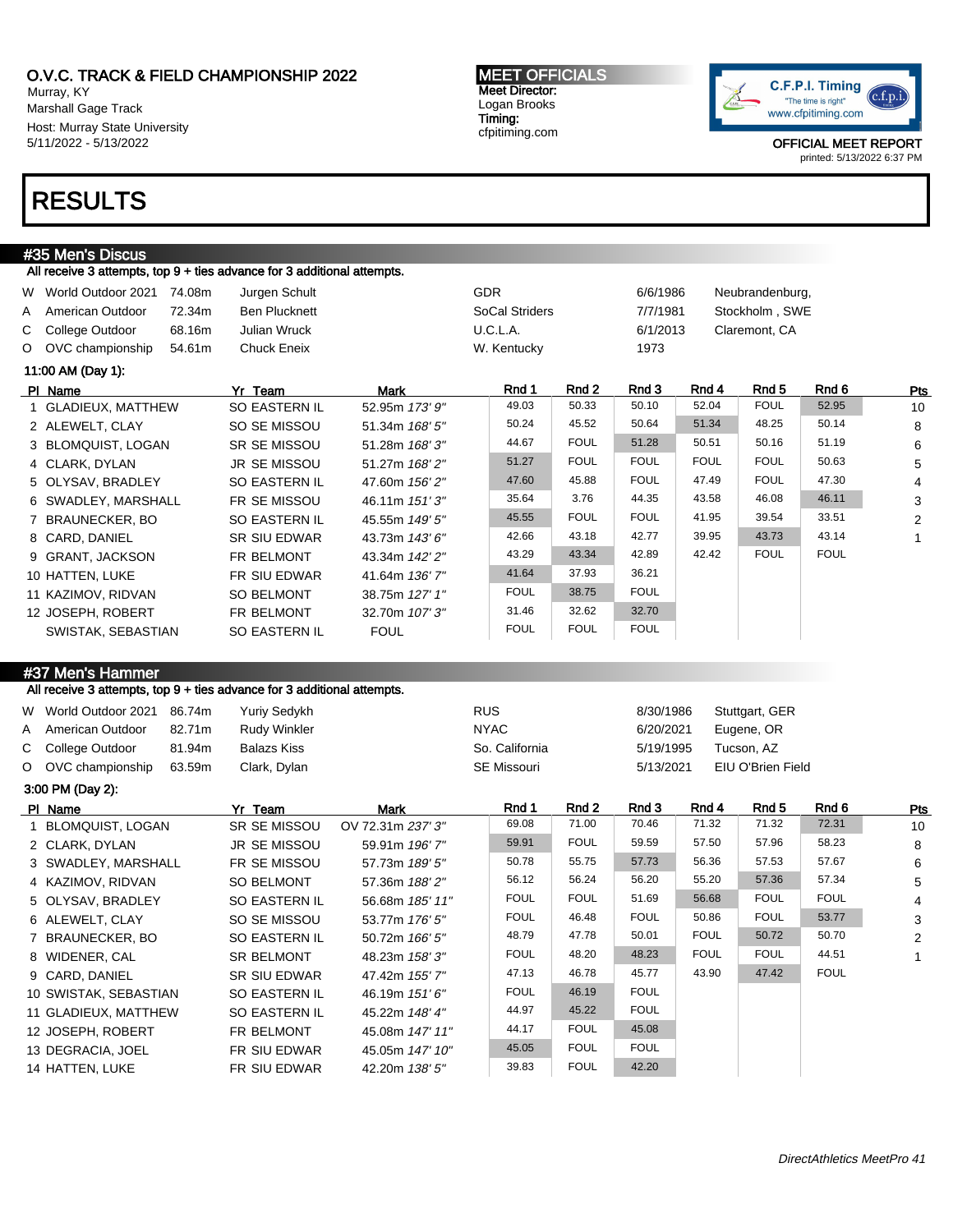Murray, KY Marshall Gage Track Host: Murray State University 5/11/2022 - 5/13/2022

# RESULTS

# #39 Men's Javelin

All receive 3 attempts, top 9 + ties advance for 3 additional attempts.

| W World Outdoor 2021<br>A American Outdoor<br>C College Outdoor<br>O OVC championship | 98.48m<br>91.29m<br>89.10m<br>75.84m | Jan Zelezny<br><b>Breaux Greer</b><br>Patrik Boden<br>Ron White |                | <b>CZE</b><br>adidas<br>Texas<br>E. Illinois |             | 5/25/1996<br>3/24/1990<br>2002 |             | Jena, GER<br>Indianapolis, IN<br>Austin, TX |             |                |
|---------------------------------------------------------------------------------------|--------------------------------------|-----------------------------------------------------------------|----------------|----------------------------------------------|-------------|--------------------------------|-------------|---------------------------------------------|-------------|----------------|
| 2:00 PM (Day 1):                                                                      |                                      |                                                                 |                |                                              |             |                                |             |                                             |             |                |
| PI Name                                                                               |                                      | Yr Team                                                         | Mark           | Rnd 1                                        | Rnd 2       | Rnd 3                          | Rnd 4       | Rnd 5                                       | Rnd 6       | <b>Pts</b>     |
| <b>BROCK, MASON</b>                                                                   |                                      | FR SE MISSOU                                                    | 62.27m 204' 3" | 58.91                                        | 54.06       | 62.27                          | 58.10       | 57.71                                       | 58.07       | 10             |
| 2 BREAULT, JUSTIN                                                                     |                                      | SO SE MISSOU                                                    | 61.75m 202' 7" | 52.70                                        | 54.74       | 61.75                          | 54.54       | 56.54                                       | 60.05       | 8              |
| 3 MILLER, BO                                                                          |                                      | <b>SR BELMONT</b>                                               | 61.12m 200' 6" | 57.39                                        | 58.81       | 58.97                          | 49.49       | 50.29                                       | 61.12       | 6              |
| 4 HODGE, GRIFFIN                                                                      |                                      | <b>SR BELMONT</b>                                               | 53.09m 174' 2" | 49.43                                        | 53.02       | 53.09                          | 48.88       | 48.12                                       | 51.71       | 5              |
| 5 DEGRAAF, SHEA                                                                       |                                      | SO SE MISSOU                                                    | 51.38m 168' 7" | 51.38                                        | <b>FOUL</b> | 46.84                          | <b>PASS</b> | <b>PASS</b>                                 | <b>PASS</b> | $\overline{4}$ |
| 6 KILE, JOSH                                                                          |                                      | <b>JR SE MISSOU</b>                                             | 48.22m 158'2"  | 48.22                                        | <b>FOUL</b> | 47.80                          | 44.38       | <b>FOUL</b>                                 | <b>FOUL</b> | 3              |
| 7 MILLER, BEN                                                                         |                                      | <b>SO BELMONT</b>                                               | 47.45m 155'8"  | 47.45                                        | 46.40       | 43.74                          | 44.93       | 45.11                                       | 44.62       | 2              |
| 8 DINSBEER, AIDAN                                                                     |                                      | <b>SO BELMONT</b>                                               | 45.27m 148' 6" | 39.36                                        | 45.27       | 44.71                          | <b>PASS</b> | <b>PASS</b>                                 | <b>PASS</b> | 1              |
| 9 HUNT, RAMSEY                                                                        |                                      | <b>SO EASTERN IL</b>                                            | 45.03m 147' 9" | 44.93                                        | 40.23       | 41.20                          | 45.03       | 32.67                                       | 40.92       |                |
| 10 BOYD, JAMES                                                                        |                                      | FR EASTERN IL                                                   | 42.47m 139' 4" | 42.47                                        | 39.30       | 36.77                          |             |                                             |             |                |
| 11 MEYER, AIDEN                                                                       |                                      | <b>SO EASTERN IL</b>                                            | 40.54m 133' 0" | 39.45                                        | 28.27       | 40.54                          |             |                                             |             |                |

Timing:

|   | #41 Men's Decathlon     |               |          |                              |                 |                   |         |          |               |                                  |         |            |  |
|---|-------------------------|---------------|----------|------------------------------|-----------------|-------------------|---------|----------|---------------|----------------------------------|---------|------------|--|
|   | PI Name                 | <b>Points</b> | 100      | Long Jump                    | <b>Shot Put</b> | High Jump         | 400     | 110H     | <b>Discus</b> | Pole Vault                       | Javelin | 1500       |  |
|   | DEGRAAF, SHEA           | 6501          | 11.30    | 6.94m                        | 12.25m          | 2.01 <sub>m</sub> | 53.19   | 15.16    | 34.83m        | 4.30m                            | 57.94m  | <b>DNF</b> |  |
|   | <b>SE MISSOURI</b>      |               | $(+1.1)$ | $22' 9'$ <sup>4</sup> (+1.2) | 40' 21/4        | 6'7''             |         | $(+0.1)$ | 114'3''       | 14'11 <sub>4</sub>               | 190' 1" |            |  |
|   | Team Points: 10         |               | 795      | 799                          | 622             | 813               | 673     | 830      | 560           | 702                              | 707     |            |  |
|   | 2 READNOUR, ISAA        | 6199          | 11.21    | 6.64m                        | 9.23m           | 1.83m             | 52.00   | 16.00    | 28.64m        | 4.30m                            | 43.12m  | 5:14.74    |  |
|   | <b>SE MISSOURI</b>      |               | $(+1.1)$ | $21'9_{2}$ (+1.2)            | 30'31/2         | 6'0''             |         | $(-0.3)$ | $93'$ 11"     | 14'11 <sub>4</sub>               | 141'6'' |            |  |
|   | Team Points: 8          |               | 814      | 729                          | 440             | 653               | 725     | 733      | 438           | 702                              | 487     | 478        |  |
|   | 3 SOUTH, NICK           | 6027          | 11.63    | 6.46m                        | 9.67m           | 1.92m             | 58.77   | 15.46    | 30.02m        | 4.60m                            | 46.36m  | 5:34.73    |  |
|   | <b>SE MISSOURI</b>      |               | $(+1.1)$ | $21'2_{2}$ (+1.0)            | $31'8^{3/4}$    | 6'3'              |         | $(+0.1)$ | 98'6"         | 15'1''                           | 152'1'' |            |  |
|   | Team Points: 6          |               | 725      | 688                          | 466             | 731               | 456     | 795      | 465           | 790                              | 535     | 376        |  |
|   | 4 MEYER, AIDEN          | 6015          | 11.47    | 6.82m                        | 11.12m          | 1.92m             | 54.99   | 17.02    | 33.71m        | 3.20 <sub>m</sub>                | 39.63m  | 4:53.32    |  |
|   | <b>EASTERN ILLINOIS</b> |               | $(+1.1)$ | $22' 41/2$ (+1.7)            | $36' 5^{3}/4$   | 6'3'              |         | $(+0.1)$ | 110'7''       | 10'6''                           | 130'0'' |            |  |
|   | Team Points: 5          |               | 759      | 771                          | 553             | 731               | 599     | 622      | 538           | 406                              | 437     | 599        |  |
|   | 5 ROBERTSON, IAN        | 5404          | 11.71    | 6.55m                        | 10.29m          | 1.68m             | 53.42   | 16.11    | 25.18m        | 3.40m                            | 33.31m  | 5:30.39    |  |
|   | <b>BELMONT</b>          |               | $(+1.1)$ | $21'6''$ (+0.1)              | 33' 91/4        | 5'6''             |         | $(-0.3)$ | 82'7"         | 11' 13/4                         | 109'3'' |            |  |
|   | Team Points: 4          |               | 709      | 709                          | 503             | 528               | 664     | 720      | 371           | 457                              | 346     | 397        |  |
|   | 6 BOYD, JAMES           | 5205          | 12.02    | 5.80m                        | 9.89m           | 1.68m             | 1:01.08 | 17.15    | 25.82m        | 4.20m                            | 42.08m  | 5:12.01    |  |
|   | <b>EASTERN ILLINOIS</b> |               | $(+1.1)$ | $19'0_{2}$ (+1.8)            | 32'5''          | 5'6''             |         | $(+0.1)$ | 84'8"         | 13'9'4                           | 138'1'' |            |  |
|   | Team Points: 3          |               | 647      | 544                          | 479             | 528               | 377     | 609      | 383           | 673                              | 472     | 493        |  |
|   | <b>GRIFFIN, HENRY</b>   | 4693          | 11.91    | 5.79m                        | 8.13m           | 1.56m             | 53.65   | 18.41    | 22.87m        | 2.60m                            | 31.23m  | 4:48.67    |  |
|   | <b>TENNESSEE-MART</b>   |               | $(+1.1)$ | $19'0''$ (+0.0)              | 26' 81/4        | 5' 11/4           |         | $(-0.3)$ | 75'0''        | $8'6'$ <sup><math>4</math></sup> | 102'5'' |            |  |
|   | Team Points: 2          |               | 669      | 542                          | 374             | 434               | 654     | 486      | 326           | 264                              | 317     | 627        |  |
| 8 | THOMPSON, JAMI          | 3842          | 11.38    | 5.77m                        | <b>FOUL</b>     | 1.56m             | 54.90   | 16.31    | 22.28m        | 2.40m                            | 26.97m  | <b>DNF</b> |  |
|   | <b>TENNESSEE-MART</b>   |               | $(+1.1)$ | $18' 11'$ /4 (+0.1)          |                 | 5'11/4            |         | $(-0.3)$ | 73'1''        | $7' 10^{1/2}$                    | 88'6"   |            |  |
|   | Team Points: 1          |               | 778      | 537                          |                 | 434               | 603     | 698      | 315           | 220                              | 257     |            |  |
|   |                         |               |          |                              |                 |                   |         |          |               |                                  |         |            |  |

MEET OFFICIALS Meet Director: Logan Brooks cfpitiming.com

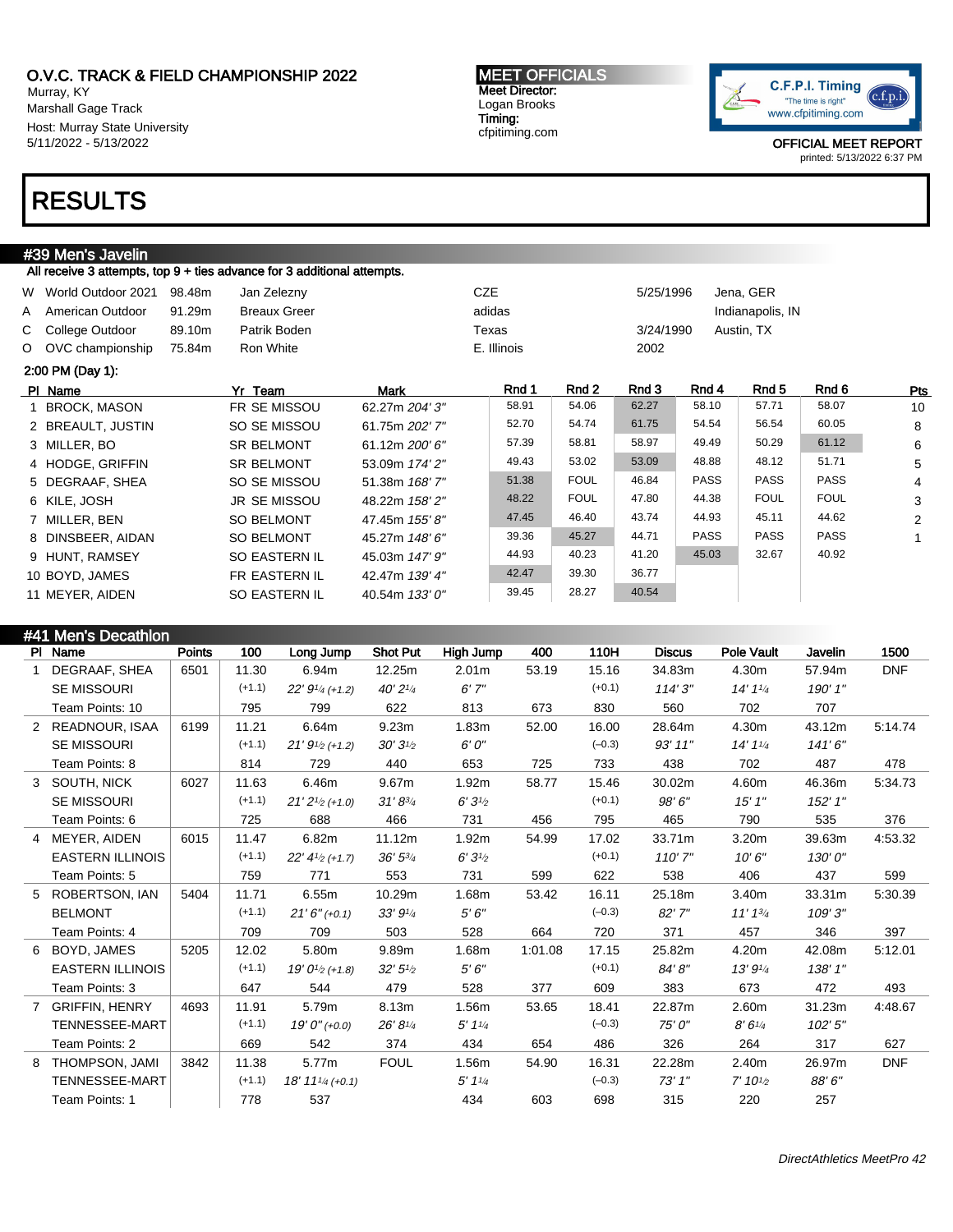Murray, KY Marshall Gage Track Host: Murray State University 5/11/2022 - 5/13/2022

#### MEET OFFICIALS Meet Director: Logan Brooks Timing: cfpitiming.com



OFFICIAL MEET REPORT printed: 5/13/2022 6:37 PM

# RESULTS

| #41-1 Men's Decathlon 100 Meters |                      |       |                       |           |           |           |               |  |  |  |
|----------------------------------|----------------------|-------|-----------------------|-----------|-----------|-----------|---------------|--|--|--|
|                                  | W World Outdoor 2021 | 9.58  | Usain Bolt            | JAM       |           | 8/16/2009 | Berlin, GER   |  |  |  |
|                                  | A American Outdoor   | 9.69  | <b>Tyson Gay</b>      | adidas    |           | 9/20/2009 | Shanghai, CHN |  |  |  |
|                                  | C College Outdoor    | 9.82  | Christian Coleman     | Tennessee |           | 6/7/2017  | Eugene, OR    |  |  |  |
|                                  | O OVC championship   | 10.24 | Roland McGee          | M.T.S.U.  |           | 1994      |               |  |  |  |
|                                  | O OVC championship   | 10.24 | Ron Llyod             | M.T.S.U.  |           | 1994      |               |  |  |  |
|                                  | $9:15$ AM (Day 1):   |       |                       |           |           |           |               |  |  |  |
| Wind: (+1.1)                     |                      |       |                       |           |           |           |               |  |  |  |
|                                  | PI Name              |       | Yr Team               |           | Time Note |           | Pts           |  |  |  |
|                                  | 1 READNOUR, ISAAC    |       | SO SE MISSOURI        |           | 11.21     |           | 814           |  |  |  |
|                                  | 2 DEGRAAF, SHEA      |       | SO SE MISSOURI        |           | 11.30     |           | 795           |  |  |  |
|                                  | 3 THOMPSON, JAMIRE   |       | JR TENNESSEE-MART     |           | 11.38     |           | 778           |  |  |  |
|                                  | 4 MEYER, AIDEN       |       | SO EASTERN ILLINOIS   |           | 11.47     |           | 759           |  |  |  |
|                                  | 5 SOUTH, NICK        |       | <b>SR SE MISSOURI</b> |           | 11.63     |           | 725           |  |  |  |
|                                  | 6 ROBERTSON, IAN     |       | <b>JR BELMONT</b>     |           | 11.71     |           | 709           |  |  |  |
|                                  | 7 GRIFFIN, HENRY     |       | SO TENNESSEE-MART     |           | 11.91     |           | 669           |  |  |  |
|                                  | 8 BOYD, JAMES        |       | FR EASTERN ILLINOIS   |           | 12.02     |           | 647           |  |  |  |
|                                  |                      |       |                       |           |           |           |               |  |  |  |

| <b>Men's Decathlon After 1 Events</b> |                               |  |                                   |               |  |  |  |  |  |
|---------------------------------------|-------------------------------|--|-----------------------------------|---------------|--|--|--|--|--|
|                                       | <b>PI</b> Athlete             |  | Yr Team                           | <b>Points</b> |  |  |  |  |  |
| 1                                     | READNOUR, ISAA SO SE MISSOURI |  |                                   | 814           |  |  |  |  |  |
| 2                                     | DEGRAAF, SHEA                 |  | SO SE MISSOURI                    | 795           |  |  |  |  |  |
| $3^{\circ}$                           |                               |  | THOMPSON, JAMI JR TENNESSEE-MARTI | 778           |  |  |  |  |  |
|                                       | 4 MEYER, AIDEN                |  | SO EASTERN ILLINOIS               | 759           |  |  |  |  |  |
| 5                                     | SOUTH. NICK                   |  | SR SE MISSOURI                    | 725           |  |  |  |  |  |
| 6                                     | ROBERTSON, IAN JR BELMONT     |  |                                   | 709           |  |  |  |  |  |
| $\mathbf{7}$                          | <b>GRIFFIN, HENRY</b>         |  | SO TENNESSEE-MARTI                | 669           |  |  |  |  |  |
| 8                                     | BOYD, JAMES                   |  | FR EASTERN ILLINOIS               | 647           |  |  |  |  |  |

## #41-2 Men's Decathlon Long Jump

| W World Outdoor 2021 8.95m |       | Mike Powell  | USA            | 8/30/1991 | Tokyo, JAP  |
|----------------------------|-------|--------------|----------------|-----------|-------------|
| A American Outdoor         | 8.95m | Mike Powell  | Foot Locker AC | 8/30/1991 | Tokyo, JPN  |
| C College Outdoor          | 8.74m | Erick Walder | Arkansas       | 4/2/1994  | El Paso, TX |
| O OVC championship         | 8.14m | Tommy Haynes | M.T.S.U.       | 1974      |             |

10:00 AM (Day 1):

| PI Name            | Yr Team             | Mark                                                | Rnd 1                                              | Rnd 2         | Rnd 3         | Rnd 4 | Rnd 5 | Rnd 6 | <b>Pts</b> |
|--------------------|---------------------|-----------------------------------------------------|----------------------------------------------------|---------------|---------------|-------|-------|-------|------------|
| DEGRAAF, SHEA      | SO SE MISSOU        | 6.94m $22'9'4$                                      | $(+1.2)$ 6.94 $(+1.2)$ 6.88 $(+2.0)$ 6.62 $(+1.2)$ |               |               |       |       |       | 799        |
| 2 MEYER, AIDEN     | SO EASTERN IL       | 6.82m $22'$ 4 <sup>1</sup> / <sub>2</sub>           | $(+1.7)$ 6.58 (+0.3) 6.68 (+0.5) 6.82 (+1.7)       |               |               |       |       |       | 771        |
| 3 READNOUR, ISAAC  | SO SE MISSOU        | 6.64m 21' $9\frac{1}{2}$                            | $(+1.2)$ 6.62 (+0.0) 6.41 (+1.1) 6.64 (+1.2)       |               |               |       |       |       | 729        |
| 4 ROBERTSON, IAN   | <b>JR BELMONT</b>   | 6.55m $21'6''$                                      | $(+0.1)$ 6.55 $(+0.1)$ 6.47 $(+1.4)$               |               | FOUL          |       |       |       | 709        |
| 5 SOUTH, NICK      | SR SE MISSOU        | 6.46m $21'2'$                                       | <b>FOUL</b><br>$(+1.0)$                            | $6.46 (+1.0)$ | <b>PASS</b>   |       |       |       | 688        |
| 6 BOYD, JAMES      | FR EASTERN IL       | 5.80m $19'0\%$                                      | <b>FOUL</b><br>$(+1.8)$                            | $5.65 (+1.7)$ | $5.80 (+1.8)$ |       |       |       | 544        |
| 7 GRIFFIN, HENRY   | <b>SO TENNESSEE</b> | 5.79m $19'0''$                                      | $(+0.0)$ 5.79 $(+0.0)$ 5.77 $(+1.3)$ 5.48 $(+0.5)$ |               |               |       |       |       | 542        |
| 8 THOMPSON, JAMIRE | JR TENNESSEE        | 5.77m $18'$ $11'$ / <sub>4</sub> (+0.1) 4.80 (+1.3) |                                                    | <b>FOUL</b>   | $5.77(+0.1)$  |       |       |       | 537        |

|    | Men's Decathlon After 2 Events |                |        |  |
|----|--------------------------------|----------------|--------|--|
| PI | Athlete                        | Team           | Points |  |
|    | DEGRAAF, SHEA                  | SO SE MISSOURI | 1594   |  |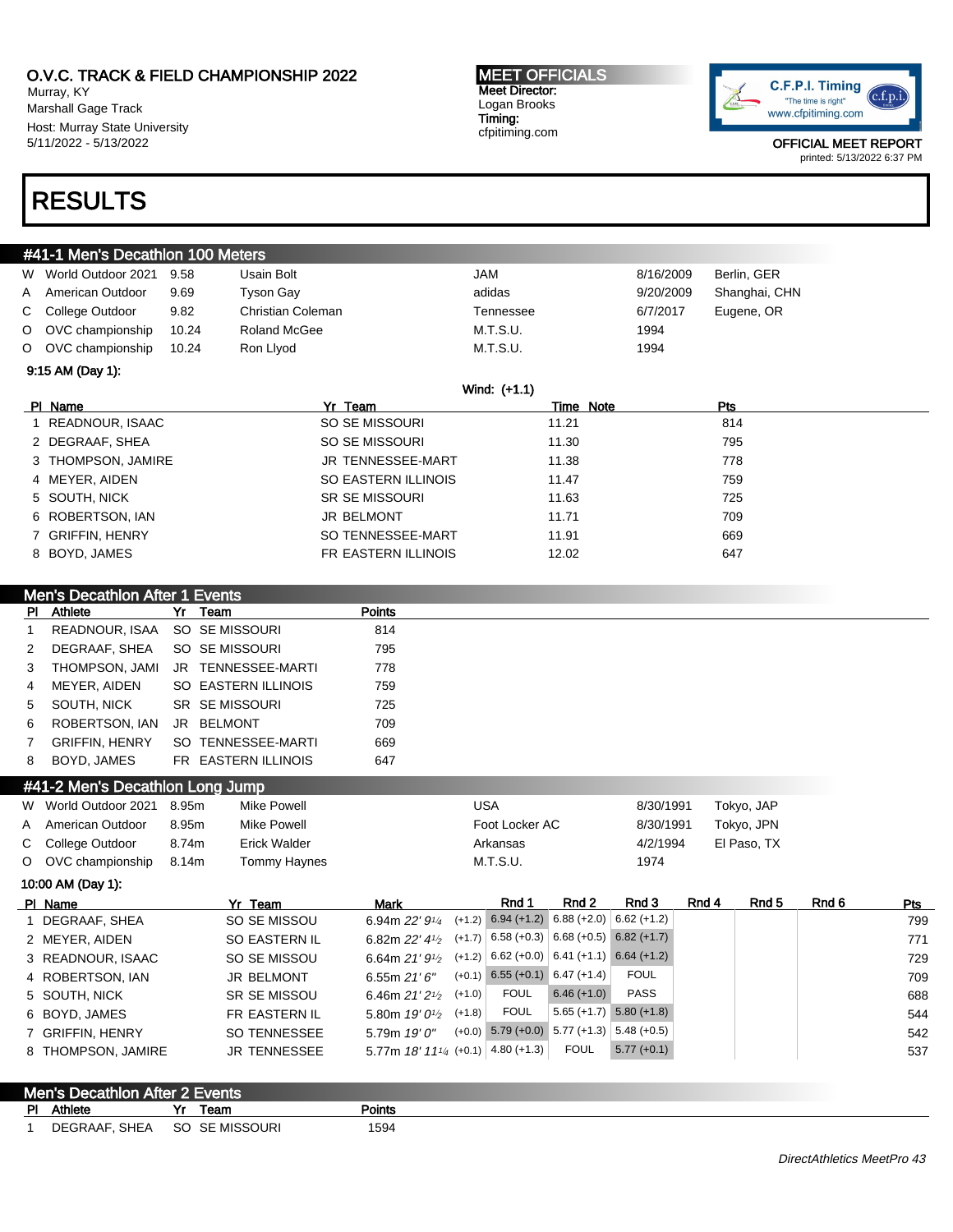Murray, KY Marshall Gage Track Host: Murray State University 5/11/2022 - 5/13/2022

# RESULTS

MEET OFFICIALS Meet Director: Logan Brooks Timing: cfpitiming.com



OFFICIAL MEET REPORT printed: 5/13/2022 6:37 PM

|              | Men's Decathlon After 2 Events (cont'd) |        |                       |                            |                 |             |             |       |                |       |            |
|--------------|-----------------------------------------|--------|-----------------------|----------------------------|-----------------|-------------|-------------|-------|----------------|-------|------------|
| PI.          | <b>Athlete</b>                          | Yr     | Team                  | Points                     |                 |             |             |       |                |       |            |
| 2            | READNOUR, ISAA                          |        | SO SE MISSOURI        | 1543                       |                 |             |             |       |                |       |            |
| 3            | MEYER, AIDEN                            |        | SO EASTERN ILLINOIS   | 1530                       |                 |             |             |       |                |       |            |
| 4            | ROBERTSON, IAN                          |        | JR BELMONT            | 1418                       |                 |             |             |       |                |       |            |
| 5            | SOUTH, NICK                             |        | <b>SR SEMISSOURI</b>  | 1413                       |                 |             |             |       |                |       |            |
| 6            | THOMPSON, JAMI                          |        | JR TENNESSEE-MARTI    | 1315                       |                 |             |             |       |                |       |            |
| 7            | <b>GRIFFIN, HENRY</b>                   |        | SO TENNESSEE-MARTI    | 1211                       |                 |             |             |       |                |       |            |
| 8            | BOYD, JAMES                             |        | FR EASTERN ILLINOIS   | 1191                       |                 |             |             |       |                |       |            |
|              | #41-3 Men's Decathlon Shot Put          |        |                       |                            |                 |             |             |       |                |       |            |
| W            | World Outdoor 2021                      | 23.37m | <b>Ryan Crouser</b>   |                            | <b>USA</b>      |             | 6/18/2021   |       | Eugene, OR     |       |            |
| A            | American Outdoor                        | 23.37m | Ryan Crouser          |                            | Nike            |             | 6/18/2021   |       | Eugene, OR     |       |            |
| С            | College Outdoor                         | 22.00m | John Godina           |                            | <b>UCLA</b>     |             | 6/3/1995    |       | Knoxville, TN  |       |            |
|              | O OVC championship                      | 19.57m | <b>Jesse Stuart</b>   |                            | W. Kentucky     |             | 1974        |       |                |       |            |
|              | 11:00 AM (Day 1):                       |        |                       |                            |                 |             |             |       |                |       |            |
|              | PI Name                                 |        | Yr Team               | <b>Mark</b>                | Rnd 1           | Rnd 2       | Rnd 3       | Rnd 4 | Rnd 5          | Rnd 6 | <u>Pts</u> |
|              | 1 DEGRAAF, SHEA                         |        | SO SE MISSOU          | 12.25m 40' 21/4            | 12.25           | 11.82       | <b>FOUL</b> |       |                |       | 622        |
|              | 2 MEYER, AIDEN                          |        | SO EASTERN IL         | 11.12m 36' 53/4            | 11.11           | 11.12       | 11.09       |       |                |       | 553        |
|              | 3 ROBERTSON, IAN                        |        | <b>JR BELMONT</b>     | 10.29m 33' 91/4            | 9.64            | 10.29       | 9.46        |       |                |       | 503        |
|              | 4 BOYD, JAMES                           |        | FR EASTERN IL         | 9.89m $32'5'$              | 9.34            | 9.70        | 9.89        |       |                |       | 479        |
|              | 5 SOUTH, NICK                           |        | SR SE MISSOU          | 9.67m $31'8^{3/4}$         | 8.47            | 9.57        | 9.67        |       |                |       | 466        |
|              | 6 READNOUR, ISAAC                       |        | SO SE MISSOU          | 9.23m $30'3'$              | 9.21            | 9.23        | <b>FOUL</b> |       |                |       | 440        |
|              | 7 GRIFFIN, HENRY                        |        | <b>SO TENNESSEE</b>   | 8.13m 26' 8 <sup>1/4</sup> | 7.15            | 8.13        | 7.62        |       |                |       | 374        |
|              | THOMPSON, JAMIRE                        |        | <b>JR TENNESSEE</b>   | <b>FOUL</b>                | <b>FOUL</b>     | <b>FOUL</b> | <b>FOUL</b> |       |                |       |            |
|              |                                         |        |                       |                            |                 |             |             |       |                |       |            |
|              | <b>Men's Decathlon After 3 Events</b>   |        |                       |                            |                 |             |             |       |                |       |            |
| PI.          | Athlete                                 |        | Yr Team               | Points                     |                 |             |             |       |                |       |            |
| $\mathbf{1}$ | DEGRAAF, SHEA                           |        | SO SE MISSOURI        | 2216                       |                 |             |             |       |                |       |            |
| 2            | MEYER, AIDEN                            |        | SO EASTERN ILLINOIS   | 2083                       |                 |             |             |       |                |       |            |
| 3            | READNOUR, ISAA                          |        | SO SE MISSOURI        | 1983                       |                 |             |             |       |                |       |            |
| 4            | ROBERTSON, IAN                          |        | JR BELMONT            | 1921                       |                 |             |             |       |                |       |            |
| 5            | SOUTH, NICK                             |        | <b>SR SEMISSOURI</b>  | 1879                       |                 |             |             |       |                |       |            |
| 6            | BOYD, JAMES                             |        | FR EASTERN ILLINOIS   | 1670                       |                 |             |             |       |                |       |            |
| 7            | <b>GRIFFIN, HENRY</b>                   |        | SO TENNESSEE-MARTI    | 1585                       |                 |             |             |       |                |       |            |
| 8            | THOMPSON, JAMI                          |        | JR TENNESSEE-MARTI    | 1315                       |                 |             |             |       |                |       |            |
|              | #41-4 Men's Decathlon High Jump         |        |                       |                            |                 |             |             |       |                |       |            |
| W            | World Outdoor 2021                      | 2.45m  | Javier Sotomayor      |                            | <b>CUB</b>      |             | 7/27/1993   |       | Salamanca, ESP |       |            |
| Α            | American Outdoor                        | 2.40m  | <b>Charles Austin</b> |                            | unattached      |             | 8/7/1991    |       | Zurich, SUI    |       |            |
| С            | College Outdoor                         | 2.38m  | <b>Hollis Conway</b>  |                            | S. W. Louisiana |             | 6/3/1989    |       | Provo, UT      |       |            |
| O            | OVC championship                        | 2.30m  | <b>Kenny Glover</b>   |                            | E. Kentucky     |             | 1982        |       |                |       |            |

| 12:00 PM (Day 1): |                     |                        |      |            |      |            |            |      |            |            |      |            |     |
|-------------------|---------------------|------------------------|------|------------|------|------------|------------|------|------------|------------|------|------------|-----|
| PI Name           | Yr Team             | Mark                   | 1.77 | 1.80       | 1.83 | 1.86       | 1.89       | 1.92 | .95        | ∣.98       | 2.01 | 2.07       | Pts |
| DEGRAAF, SHEA     | SO SE MISSOU        | $2.01m$ 6' $7''$       | PPP  | <b>PPP</b> | O    | <b>PPP</b> | <b>PPP</b> | XO   | <b>PPP</b> | <b>PPP</b> | XO   | <b>XXX</b> | 813 |
| 2 MEYER, AIDEN    | SO EASTERN IL       | 1.92m $6'3\frac{1}{2}$ |      |            |      |            | XO         | XO   | <b>XXX</b> |            |      |            | 731 |
| 3 SOUTH, NICK     | <b>SR SE MISSOU</b> | 1.92m $6'3\frac{1}{2}$ |      | O          | XXO  | O          | XXO        | XO   | <b>XXP</b> |            |      |            | 731 |
| 4 READNOUR, ISAAC | SO SE MISSOU        | 1.83m $6'0''$          | O    | XO         |      | <b>XXX</b> |            |      |            |            |      |            | 653 |
| PI Name           | Yr Team             | Mark                   | 1.50 | 1.53       | .56  | . .59      | l.62       | 1.65 | .68        |            | 1.74 |            | Pts |

DirectAthletics MeetPro 44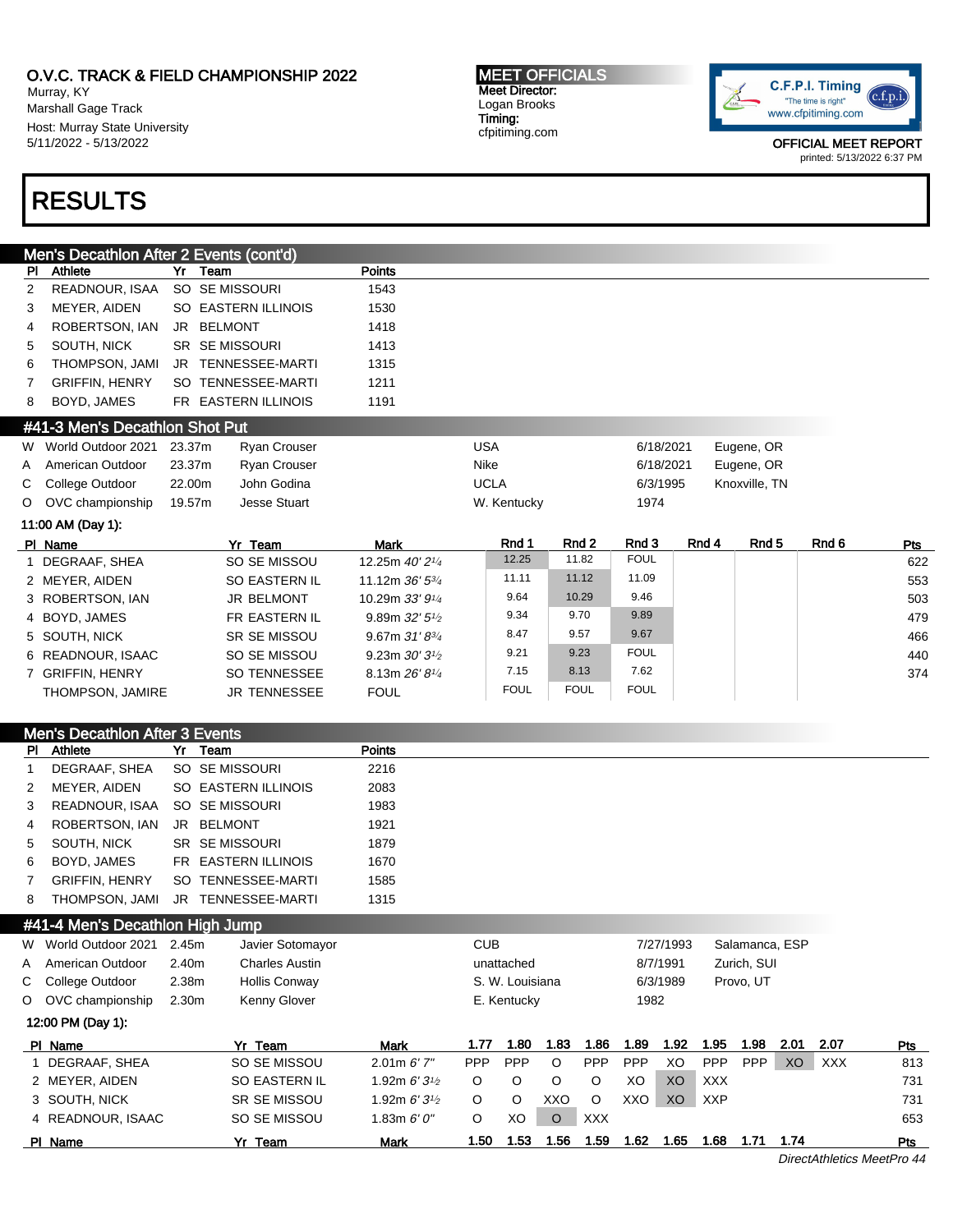Murray, KY Marshall Gage Track Host: Murray State University 5/11/2022 - 5/13/2022

MEET OFFICIALS Meet Director: Logan Brooks Timing: cfpitiming.com



OFFICIAL MEET REPORT

printed: 5/13/2022 6:37 PM

# RESULTS

|                    | #41-4 Men's Decathlon High Jump (cont'd) |                     |                            |      |            |            |            |            |            |            |            |         |     |
|--------------------|------------------------------------------|---------------------|----------------------------|------|------------|------------|------------|------------|------------|------------|------------|---------|-----|
| 3 SOUTH, NICK      |                                          | <b>SR SE MISSOU</b> | (cont'd)                   | PPP. | <b>PPP</b> | <b>PPP</b> | <b>PPP</b> | <b>PPP</b> | $\circ$    | <b>PPP</b> |            | ∩       | 731 |
| 4 READNOUR, ISAAC  |                                          | SO SE MISSOU        | (cont'd)                   | PPP. | <b>PPP</b> | <b>PPP</b> | <b>PPP</b> | <b>PPP</b> | <b>PPP</b> | <b>PPP</b> | XΟ         | $\circ$ | 653 |
| 5 BOYD, JAMES      |                                          | FR EASTERN IL       | 1.68m $5'6''$              |      | O          | <b>PPP</b> | O          | <b>PPP</b> | XXO        | $\Omega$   | XXX        |         | 528 |
| 6 ROBERTSON, IAN   |                                          | <b>JR BELMONT</b>   | 1.68m $5'6''$              |      | O          | <b>PPP</b> |            |            | XXO        | XO         | <b>XXX</b> |         | 528 |
| 7 GRIFFIN, HENRY   |                                          | SO TENNESSEE        | 1.56m $5'$ 1 $\frac{1}{4}$ |      |            |            | <b>XXX</b> |            |            |            |            |         | 434 |
| 8 THOMPSON, JAMIRE |                                          | <b>JR TENNESSEE</b> | 1.56m $5'$ 1 $\frac{1}{4}$ |      | XС         | XO         | XXX.       |            |            |            |            |         | 434 |

|                | <b>Men's Decathlon After 4 Events</b> |                                   |               |
|----------------|---------------------------------------|-----------------------------------|---------------|
|                | <b>PI</b> Athlete                     | Yr Team                           | <b>Points</b> |
|                | DEGRAAF, SHEA                         | SO SE MISSOURI                    | 3029          |
| 2              | MEYER, AIDEN                          | SO EASTERN ILLINOIS               | 2814          |
| 3              | READNOUR, ISAA                        | SO SE MISSOURI                    | 2636          |
| $\overline{4}$ | SOUTH, NICK                           | SR SE MISSOURI                    | 2610          |
| 5              | ROBERTSON, IAN                        | JR BELMONT                        | 2449          |
| 6              | BOYD, JAMES                           | FR EASTERN ILLINOIS               | 2198          |
| $7^{\circ}$    | <b>GRIFFIN, HENRY</b>                 | SO TENNESSEE-MARTI                | 2019          |
| 8              |                                       | THOMPSON, JAMI JR TENNESSEE-MARTI | 1749          |

| #41-5 Men's Decathlon 400 Meters |
|----------------------------------|
|                                  |

|   | PI Name              |       | Yr<br>Team        | Note<br>Time   | Pts       |                 |
|---|----------------------|-------|-------------------|----------------|-----------|-----------------|
|   | 1:30 PM (Day 1):     |       |                   |                |           |                 |
|   | O OVC championship   | 45.64 | Terrance Branch   | SEMO           | 1994      |                 |
|   | C College Outdoor    | 43.61 | Michael Norman    | So. California | 6/8/2018  | Eugene, OR      |
| A | American Outdoor     | 43.18 | Michael Johnson   | Nike           | 8/26/1999 | Seville, ESP    |
|   | W World Outdoor 2021 | 43.03 | Wayde van Niekerk | <b>RSA</b>     | 8/14/2016 | Rio de Janeiro, |

| .                  |                       |         | .   |
|--------------------|-----------------------|---------|-----|
| 1 READNOUR, ISAAC  | SO SE MISSOURI        | 52.00   | 725 |
| 2 DEGRAAF, SHEA    | SO SE MISSOURI        | 53.19   | 673 |
| 3 ROBERTSON, IAN   | JR BELMONT            | 53.42   | 664 |
| 4 GRIFFIN, HENRY   | SO TENNESSEE-MART     | 53.65   | 654 |
| 5 THOMPSON, JAMIRE | JR TENNESSEE-MART     | 54.90   | 603 |
| 6 MEYER, AIDEN     | SO EASTERN ILLINOIS   | 54.99   | 599 |
| 7 SOUTH, NICK      | <b>SR SE MISSOURI</b> | 58.77   | 456 |
| 8 BOYD, JAMES      | FR EASTERN ILLINOIS   | 1:01.08 | 377 |
|                    |                       |         |     |

|   | <b>Men's Decathlon After 5 Events</b> |                                   |               |  |  |
|---|---------------------------------------|-----------------------------------|---------------|--|--|
|   | PI Athlete                            | Yr Team                           | <b>Points</b> |  |  |
| 1 | DEGRAAF, SHEA                         | SO SE MISSOURI                    | 3702          |  |  |
| 2 | MEYER, AIDEN                          | SO EASTERN ILLINOIS               | 3413          |  |  |
| 3 | READNOUR. ISAA                        | SO SE MISSOURI                    | 3361          |  |  |
| 4 | ROBERTSON, IAN                        | JR BELMONT                        | 3113          |  |  |
| 5 | SOUTH, NICK                           | SR SE MISSOURI                    | 3066          |  |  |
| 6 | <b>GRIFFIN, HENRY</b>                 | SO TENNESSEE-MARTI                | 2673          |  |  |
| 7 | BOYD, JAMES                           | FR EASTERN ILLINOIS               | 2575          |  |  |
| 8 |                                       | THOMPSON, JAMI JR TENNESSEE-MARTI | 2352          |  |  |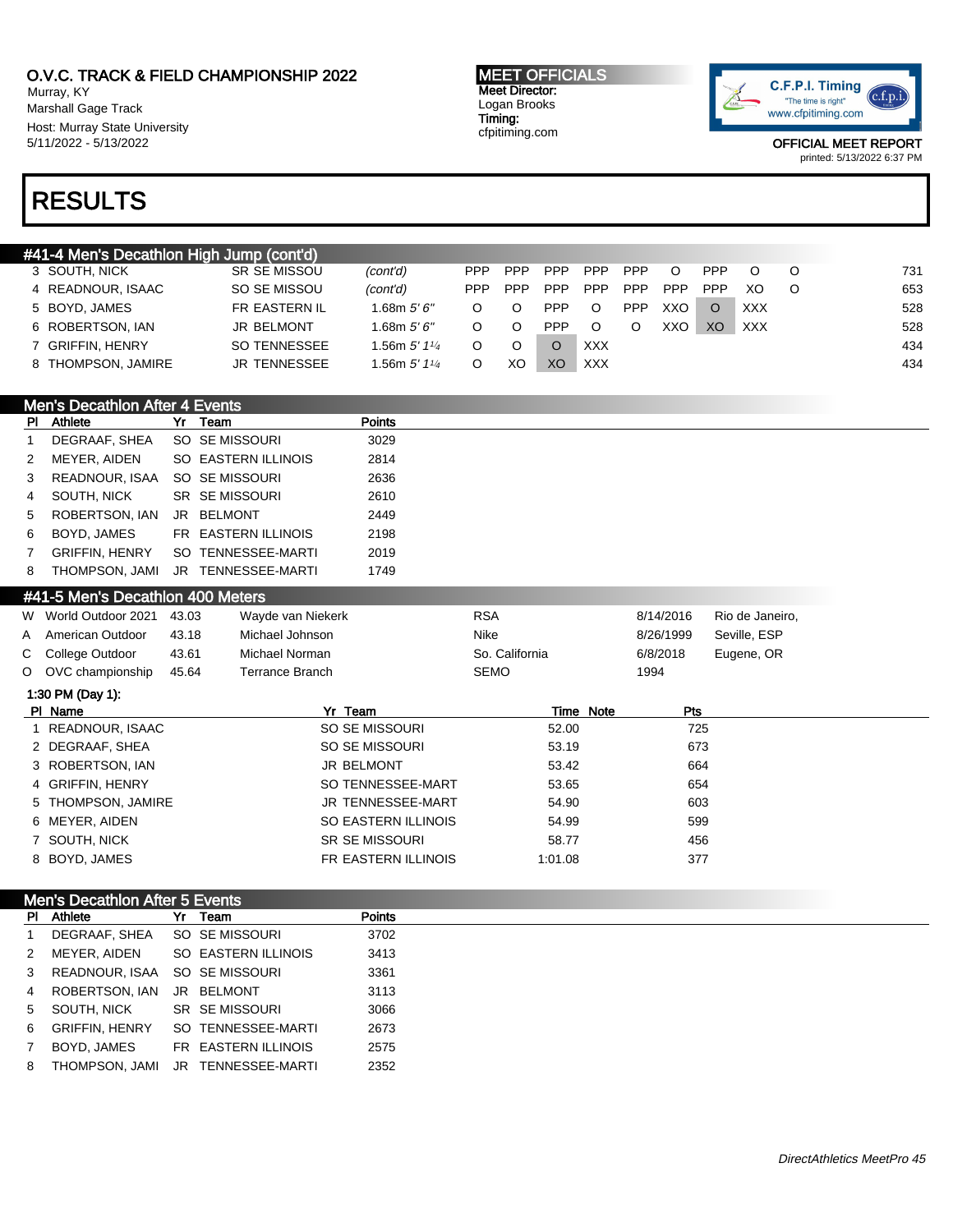Murray, KY Marshall Gage Track Host: Murray State University 5/11/2022 - 5/13/2022

# RESULTS

MEET OFFICIALS Meet Director: Logan Brooks Timing: cfpitiming.com



OFFICIAL MEET REPORT printed: 5/13/2022 6:37 PM

|         | #41-6 Men's Decathlon 110m Hurdles |       |                       |                              |           |      |               |
|---------|------------------------------------|-------|-----------------------|------------------------------|-----------|------|---------------|
| W       | World Outdoor 2021                 | 12.80 | <b>Aries Merritt</b>  | <b>USA</b>                   | 9/7/2012  |      | Brussels, BEL |
| A       | American Outdoor                   | 12.80 | <b>Aries Merritt</b>  | Reebok                       | 9/7/2012  |      | Brussels, BEL |
| С       | College Outdoor                    | 12.98 | <b>Grant Holloway</b> | Florida                      | 6/7/2019  |      | Austin, TX    |
| $\circ$ | OVC championship                   | 13.89 | Ron Bramlett          | M.T.S.U.                     | 1999      |      |               |
|         | 9:00 AM (Day 2):                   |       |                       |                              |           |      |               |
|         | PI Name                            |       | Yr Team               |                              | Time Note |      | H(PI) Pts     |
|         | 1 DEGRAAF, SHEA                    |       | SO SE MISSOURI        | 15.16                        | $(+0.1)$  | 1(1) | 830           |
|         | 2 SOUTH, NICK                      |       | <b>SR SE MISSOURI</b> | 15.46                        | $(+0.1)$  | 1(2) | 795           |
|         | 3 READNOUR, ISAAC                  |       | SO SE MISSOURI        | 16.00                        | $(-0.3)$  | 2(1) | 733           |
|         | 4 ROBERTSON, IAN                   |       | <b>JR BELMONT</b>     | 16.11                        | $(-0.3)$  | 2(2) | 720           |
| 5       | <b>THOMPSON, JAMIRE</b>            |       |                       | 16.31<br>JR TENNESSEE-MART   | $(-0.3)$  | 2(3) | 698           |
|         | 6 MEYER, AIDEN                     |       |                       | SO EASTERN ILLINOIS<br>17.02 | $(+0.1)$  | 1(3) | 622           |
|         | BOYD, JAMES                        |       |                       | FR EASTERN ILLINOIS<br>17.15 | $(+0.1)$  | 1(4) | 609           |
| 8       | <b>GRIFFIN, HENRY</b>              |       |                       | SO TENNESSEE-MART<br>18.41   | $(-0.3)$  | 2(4) | 486           |
|         | <b>SECTION RESULTS</b>             |       |                       |                              |           |      |               |
|         | PI Name                            |       | Yr Team               |                              | Time Note |      | Pts           |
|         | Section 1 of 2                     |       |                       | Wind: (+0.1)                 |           |      |               |
|         | DEGRAAF, SHEA                      |       | SO SE MISSOURI        | 15.16                        |           |      | 830           |
|         | 2 SOUTH, NICK                      |       | <b>SR SE MISSOURI</b> | 15.46                        |           |      | 795           |
|         | 3 MEYER, AIDEN                     |       |                       | SO EASTERN ILLINOIS<br>17.02 |           |      | 622           |
|         | 4 BOYD, JAMES                      |       |                       | FR EASTERN ILLINOIS<br>17.15 |           |      | 609           |
|         | Section 2 of 2                     |       |                       | Wind: $(-0.3)$               |           |      |               |
|         | 1 READNOUR, ISAAC                  |       | SO SE MISSOURI        | 16.00                        |           |      | 733           |
|         | 2 ROBERTSON, IAN                   |       | <b>JR BELMONT</b>     | 16.11                        |           |      | 720           |

## Men's Decathlon After 6 Events

| PI. | Athlete                           |    | Yr Team             | Points |
|-----|-----------------------------------|----|---------------------|--------|
|     | DEGRAAF, SHEA                     |    | SO SE MISSOURI      | 4532   |
| 2   | READNOUR, ISAA                    |    | SO SE MISSOURI      | 4094   |
| З   | MEYER, AIDEN                      |    | SO EASTERN ILLINOIS | 4035   |
| 4   | SOUTH, NICK                       |    | SR SE MISSOURI      | 3861   |
| 5.  | ROBERTSON, IAN                    | JR | BELMONT             | 3833   |
| 6.  | BOYD, JAMES                       |    | FR EASTERN ILLINOIS | 3184   |
|     | <b>GRIFFIN, HENRY</b>             |    | SO TENNESSEE-MARTI  | 3159   |
| 8   | THOMPSON. JAMI                    |    | JR TENNESSEE-MARTI  | 3050   |
|     | 444 7 Martin Bancard Low Block on |    |                     |        |

3 THOMPSON, JAMIRE G98 CHENNESSEE-MART 16.31 698 4 GRIFFIN, HENRY 68 AM SO TENNESSEE-MART 18.41 18.41 486

| #41-7 Men's Decathlon Discus |        |                      |                       |             |          |          |                |                 |       |  |
|------------------------------|--------|----------------------|-----------------------|-------------|----------|----------|----------------|-----------------|-------|--|
| W World Outdoor 2021         | 74.08m | Jurgen Schult        |                       | <b>GDR</b>  |          | 6/6/1986 |                | Neubrandenburg, |       |  |
| A American Outdoor           | 72.34m | <b>Ben Plucknett</b> | <b>SoCal Striders</b> |             |          | 7/7/1981 | Stockholm, SWE |                 |       |  |
| C College Outdoor            | 68.16m | <b>Julian Wruck</b>  |                       | U.C.L.A.    | 6/1/2013 |          |                | Claremont, CA   |       |  |
| O OVC championship           | 54.61m | <b>Chuck Eneix</b>   |                       | W. Kentucky |          | 1973     |                |                 |       |  |
| 9:45 AM (Day 2):             |        |                      |                       |             |          |          |                |                 |       |  |
| PI Name                      |        | Yr Team              | <b>Mark</b>           | Rnd 1       | Rnd 2    | Rnd 3    | Rnd 4          | Rnd 5           | Rnd 6 |  |
| 1 DEGRAAF, SHEA              |        | SO SE MISSOU         | 34.83m 114'3"         | 26.12       | 29.55    | 34.83    |                |                 |       |  |
| 2 MEYER, AIDEN               |        | <b>SO EASTERN IL</b> | 33.71m 110' 7"        | 28.13       | 32.42    | 33.71    |                |                 |       |  |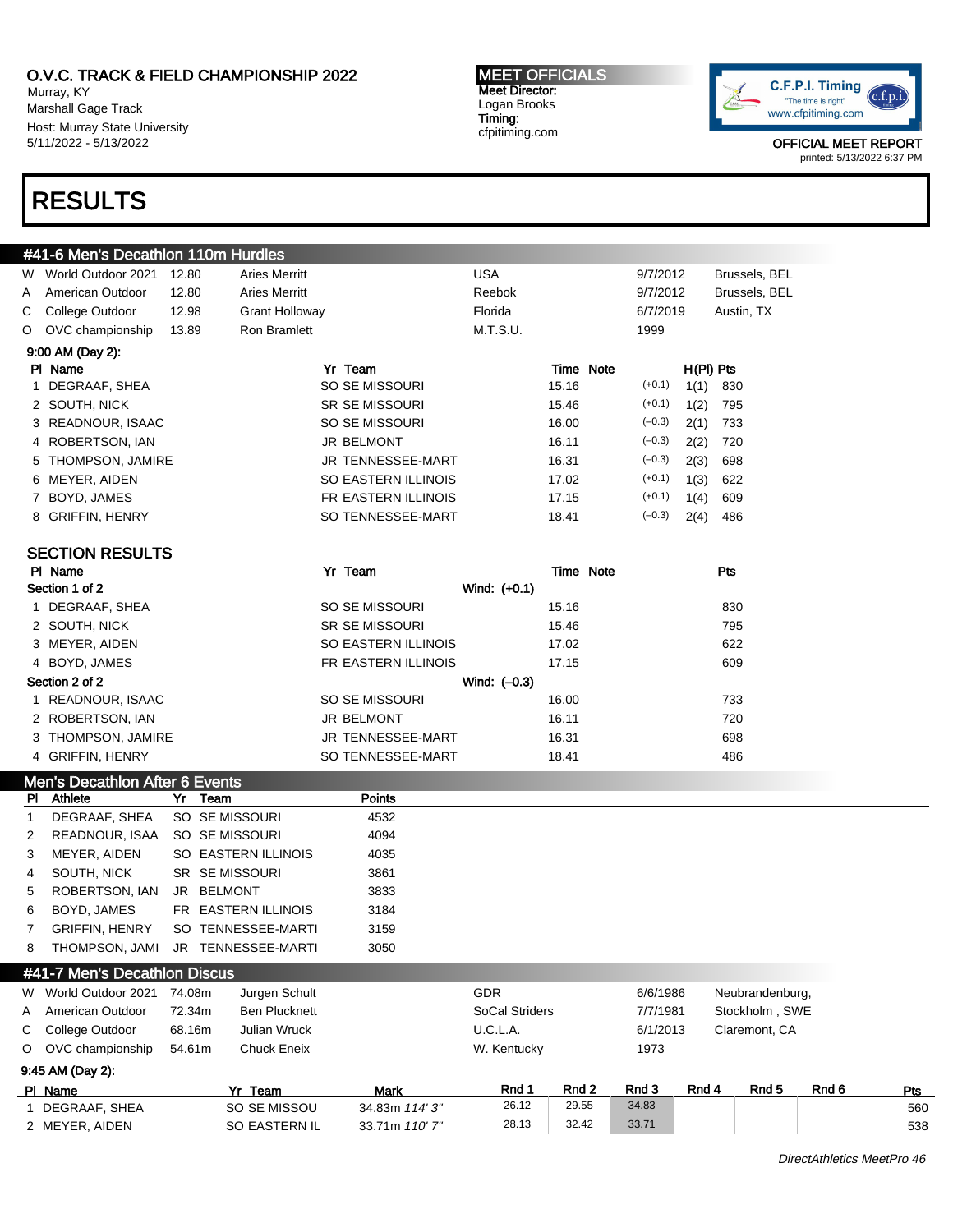Murray, KY Marshall Gage Track Host: Murray State University 5/11/2022 - 5/13/2022

#### MEET OFFICIALS Meet Director: Logan Brooks Timing: cfpitiming.com



OFFICIAL MEET REPORT printed: 5/13/2022 6:37 PM

# RESULTS

# #41-7 Men's Decathlon Discus (cont'd)

| 9:45 AM (Day 2): |                    |                     |                   |       |             |             |       |       |       |            |
|------------------|--------------------|---------------------|-------------------|-------|-------------|-------------|-------|-------|-------|------------|
| PI Name          |                    | Yr Team             | <b>Mark</b>       | Rnd 1 | Rnd 2       | Rnd 3       | Rnd 4 | Rnd 5 | Rnd 6 | <b>Pts</b> |
|                  | 3 SOUTH, NICK      | <b>SR SE MISSOU</b> | $30.02m$ $98'6''$ | 22.32 | 30.02       | 27.62       |       |       |       | 465        |
|                  | 4 READNOUR, ISAAC  | SO SE MISSOU        | 28.64m 93' 11"    | 28.64 | 9.26        | <b>FOUL</b> |       |       |       | 438        |
|                  | 5 BOYD, JAMES      | FR EASTERN IL       | 25.82m 84' 8"     | 25.82 | 22.08       | 25.49       |       |       |       | 383        |
|                  | 6 ROBERTSON, IAN   | <b>JR BELMONT</b>   | 25.18m 82' 7"     | 25.18 | 24.71       | 22.74       |       |       |       | 371        |
|                  | 7 GRIFFIN, HENRY   | SO TENNESSEE        | 22.87m 75' 0"     | 22.10 | 22.87       | 21.91       |       |       |       | 326        |
|                  | 8 THOMPSON, JAMIRE | <b>JR TENNESSEE</b> | 22.28m 73' 1"     | 22.28 | <b>FOUL</b> | <b>FOUL</b> |       |       |       | 315        |

# Men's Decathlon After 7 Events

| PI | Athlete               | Yr | Team                 | <b>Points</b> |
|----|-----------------------|----|----------------------|---------------|
| 1  | DEGRAAF, SHEA         |    | SO SE MISSOURI       | 5092          |
| 2  | MEYER, AIDEN          |    | SO EASTERN ILLINOIS  | 4573          |
| 3  | READNOUR, ISAA        |    | SO SE MISSOURI       | 4532          |
| 4  | SOUTH, NICK           |    | <b>SR SEMISSOURI</b> | 4326          |
| 5  | ROBERTSON, IAN        |    | JR BELMONT           | 4204          |
| 6  | BOYD, JAMES           |    | FR EASTERN ILLINOIS  | 3567          |
| 7  | <b>GRIFFIN, HENRY</b> |    | SO TENNESSEE-MARTI   | 3485          |
| 8  | THOMPSON, JAMI        |    | JR TENNESSEE-MARTI   | 3365          |

### #41-8 Men's Decathlon Pole Vault

|   | $\pi$ T $\sim$ MeTs Decannon Tole vault |       |                        |                              |            |             |            |            |            |            |            |                  |            |      |     |
|---|-----------------------------------------|-------|------------------------|------------------------------|------------|-------------|------------|------------|------------|------------|------------|------------------|------------|------|-----|
|   | W World Outdoor 2021                    | 6.15m | <b>Mondo Duplantis</b> |                              | <b>SWE</b> |             |            |            |            | 9/17/2020  |            | Rome, ITA        |            |      |     |
| A | American Outdoor                        | 6.04m | <b>Brad Walker</b>     |                              | Nike       |             |            |            |            |            |            | Eugene, OR       |            |      |     |
|   | C College Outdoor                       | 6.00m | Mondo Duplantis        |                              | L.S.U.     |             |            |            |            | 5/11/2019  |            | Fayetteville, AR |            |      |     |
|   | O OVC championship                      | 5.23m | Mick Viken             |                              |            | E. Illinois |            |            | 2013       |            |            |                  |            |      |     |
|   | 11:00 AM (Day 2):                       |       |                        |                              |            |             |            |            |            |            |            |                  |            |      |     |
|   | PI Name                                 |       | Yr Team                | Mark                         | 3.80       | 3.90        | 4.00       | 4.10       | 4.20       | 4.30       | 4.40       | 4.50             | 4.60       | 4.80 | Pts |
|   | 1 SOUTH, NICK                           |       | <b>SR SE MISSOU</b>    | 4.60m $15'1''$               | <b>PPP</b> | <b>PPP</b>  | <b>PPP</b> | <b>PPP</b> | <b>PPP</b> | <b>PPP</b> | <b>PPP</b> | <b>PPP</b>       | <b>XXO</b> | XXX  | 790 |
|   | 2 READNOUR, ISAAC                       |       | SO SE MISSOU           | 4.30m $14'1'4$               | <b>PPP</b> | <b>PPP</b>  | $\circ$    | <b>PPP</b> | $\circ$    | $\circ$    | <b>XXX</b> |                  |            |      | 702 |
|   | 2 DEGRAAF, SHEA                         |       | SO SE MISSOU           | 4.30m $14'$ $1\frac{1}{4}$   | <b>PPP</b> | PPP         | <b>PPP</b> | <b>PPP</b> | <b>PPP</b> | $\circ$    | PPP        | <b>PPP</b>       | <b>XXX</b> |      | 702 |
|   | 4 BOYD, JAMES                           |       | <b>FR EASTERN IL</b>   | 4.20m $13'9'4$               | <b>PPP</b> | <b>PPP</b>  | O          | <b>PPP</b> | XO         | <b>XXX</b> |            |                  |            |      | 673 |
|   | PI Name                                 |       | Yr Team                | Mark                         | 2.80       | 2.90        | 3.00       | 3.10       | 3.20       | 3.30       | 3.40       | 3.50             | 3.60       | 3.70 | Pts |
|   | 5 ROBERTSON, IAN                        |       | <b>JR BELMONT</b>      | 3.40m $11'$ $13'$            | <b>PPP</b> | $\circ$     | <b>PPP</b> | <b>PPP</b> | $\circ$    | <b>PPP</b> | XXO        | <b>XXX</b>       |            |      | 457 |
|   | 6 MEYER, AIDEN                          |       | <b>SO EASTERN IL</b>   | 3.20m $10'6''$               | <b>PPP</b> | <b>PPP</b>  | <b>PPP</b> | XO         | $\circ$    | <b>XXX</b> |            |                  |            |      | 406 |
|   | PI Name                                 |       | Yr Team                | Mark                         | 2.20       | 2.30        | 2.40       | 2.50       | 2.60       | 2.70       |            |                  |            |      | Pts |
|   | 7 GRIFFIN, HENRY                        |       | <b>SO TENNESSEE</b>    | 2.60m $8'6''/4$              | $\circ$    | ∩           | O          | XO         | XXO        | <b>XPP</b> |            |                  |            |      | 264 |
|   | 8 THOMPSON, JAMIRE                      |       | <b>JR TENNESSEE</b>    | 2.40m $7'$ 10 <sup>1/2</sup> | XXO        | $\circ$     | O          | XXX        |            |            |            |                  |            |      | 220 |

### Men's Decathlon After 8 Events Pl Athlete Yr Team Points 1 DEGRAAF, SHEA SO SE MISSOURI 5794 2 READNOUR, ISAA SO SE MISSOURI 5234 3 SOUTH, NICK SR SE MISSOURI 5116 4 MEYER, AIDEN SO EASTERN ILLINOIS 4979 5 ROBERTSON, IAN JR BELMONT 4661 6 BOYD, JAMES FR EASTERN ILLINOIS 4240

7 GRIFFIN, HENRY SO TENNESSEE-MARTI 3749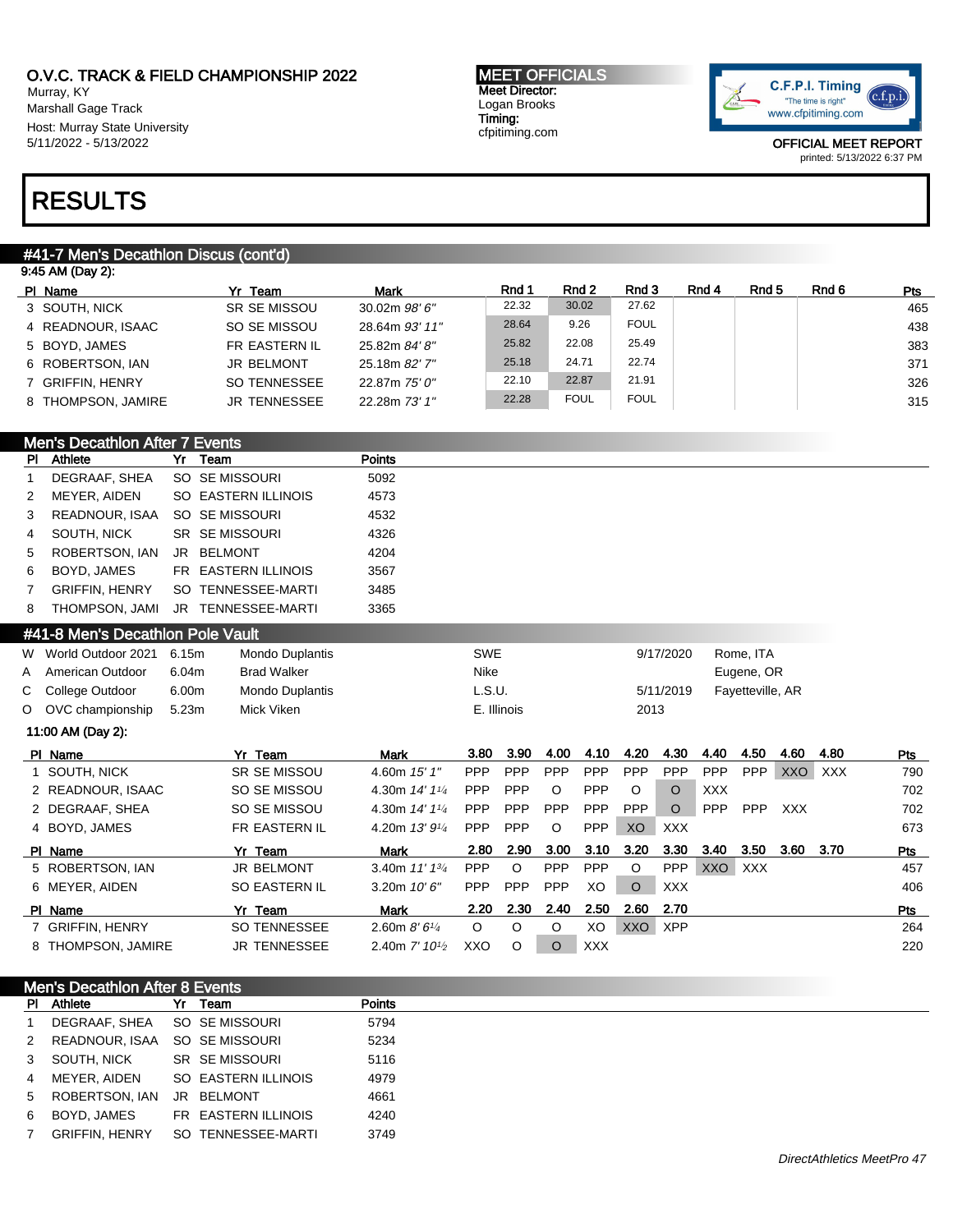Murray, KY Marshall Gage Track Host: Murray State University 5/11/2022 - 5/13/2022

# RESULTS

Men's Decathlon After 8 Events (cont'd) PI Athlete **Yr** Team **POINTS** 8 THOMPSON, JAMI JR TENNESSEE-MARTI 3585 #41-9 Men's Decathlon Javelin W World Outdoor 2021 98.48m Jan Zelezny CZE CZE 5/25/1996 Jena, GER A American Outdoor 91.29m Breaux Greer and adidas adidas and adidas and Indianapolis, IN C College Outdoor 89.10m Patrik Boden Texas Texas 3/24/1990 Austin, TX O OVC championship 75.84m Ron White **E. Illinois** E. Illinois 2002 1:00 PM (Day 2): Pl Name Yr Team Mark Rnd 1 Rnd 2 Rnd 3 Rnd 4 Rnd 5 Rnd 6 Pts 1 DEGRAAF, SHEA SO SE MISSOU 57.94m 190' 1" 54.14 53.66 57.94 707 2 SOUTH, NICK SR SE MISSOU 46.36m 152' 1" 42.85 46.08 46.36 535 3 READNOUR, ISAAC SO SE MISSOU 43.12m 141' 6" 41.91 43.12 39.16 487 4 BOYD, JAMES FR EASTERN IL 42.08m 138' 1" 42.08 35.04 34.47 472 5 MEYER, AIDEN SO EASTERN IL 39.63m 130' 0" 39.63 28.30 34.47 437 6 ROBERTSON, IAN JR BELMONT 33.31m 109' 3" 31.43 31.92 33.31 346 7 GRIFFIN, HENRY SO TENNESSEE 31.23m 102' 5" 29.60 28.32 31.23 317 8 THOMPSON, JAMIRE JR TENNESSEE 26.97m 88' 6" 26.97 24.42 20.17 257

## Men's Decathlon After 9 Events PI Athlete Yr Team Points 1 DEGRAAF, SHEA SO SE MISSOURI 6501 2 READNOUR, ISAA SO SE MISSOURI 5721 3 SOUTH, NICK SR SE MISSOURI 5651 4 MEYER, AIDEN SO EASTERN ILLINOIS 5416 5 ROBERTSON, IAN JR BELMONT 5007 6 BOYD, JAMES FR EASTERN ILLINOIS 4712 7 GRIFFIN, HENRY SO TENNESSEE-MARTI 4066 8 THOMPSON, JAMI JR TENNESSEE-MARTI 3842 #41-10 Men's Decathlon 1500 Meters W World Outdoor 2021 3:26.00 Hicham El Guerrouj MAR MAR 7/14/1998 Rome, ITA A American Outdoor 3:29.30 Bernard Lagat Nike Nike Rieti, ITA C College Outdoor 3:34.68 Yared Nuguse Notre Dame 16/13/2021 Raleigh, NC O OVC championship 3:44.64 Ray Flynn E. Tennessee 1977 2:15 PM (Day 2): PI Name **Product Product Product Product Product Product Product Product Product Product Product Product Product** 1 GRIFFIN, HENRY **SO TENNESSEE-MART** 4:48.67 627 2 MEYER, AIDEN SO EASTERN ILLINOIS 4:53.32 599

| 3 BOYD, JAMES     | FR EASTERN ILLINOIS   | 5:12.01    | 493 |
|-------------------|-----------------------|------------|-----|
| 4 READNOUR, ISAAC | SO SE MISSOURI        | 5:14.74    | 478 |
| 5 ROBERTSON, IAN  | JR BELMONT            | 5:30.39    | 397 |
| 6 SOUTH, NICK     | <b>SR SE MISSOURI</b> | 5:34.73    | 376 |
| THOMPSON, JAMIRE  | JR TENNESSEE-MART     | <b>DNF</b> |     |
| DEGRAAF, SHEA     | SO SE MISSOURI        | <b>DNF</b> |     |

#### MEET OFFICIALS Meet Director: Logan Brooks Timing: cfpitiming.com